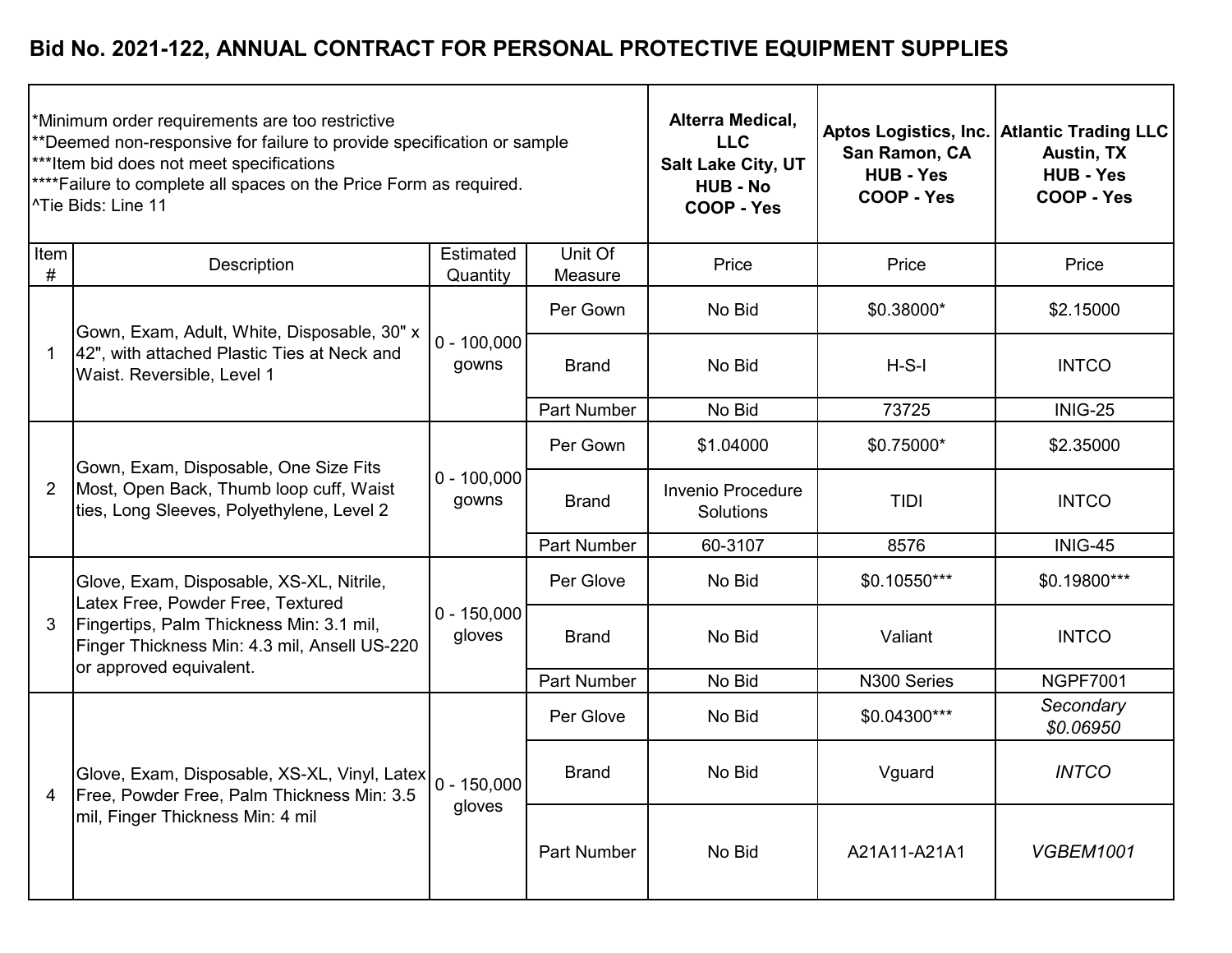|                | *Minimum order requirements are too restrictive<br>**Deemed non-responsive for failure to provide specification or sample<br>***Item bid does not meet specifications<br>**** Failure to complete all spaces on the Price Form as required.<br><sup>^Tie</sup> Bids: Line 11 |                         | <b>Bay Promo LLC</b><br>Tampa, FL<br><b>HUB - No</b><br>COOP - Yes | <b>Bison Production</b><br>Company<br>Alpharetta, GA<br>HUB - Yes | <b>Bob Barker</b><br>Company, Inc.<br><b>Fuquay Varina, NC</b><br><b>HUB - No</b><br>COOP - Yes |                        |
|----------------|------------------------------------------------------------------------------------------------------------------------------------------------------------------------------------------------------------------------------------------------------------------------------|-------------------------|--------------------------------------------------------------------|-------------------------------------------------------------------|-------------------------------------------------------------------------------------------------|------------------------|
| Item<br>$\#$   | Description                                                                                                                                                                                                                                                                  | Estimated<br>Quantity   | Unit Of<br>Measure                                                 | Price                                                             | Price                                                                                           | Price                  |
|                | Gown, Exam, Adult, White, Disposable, 30" x                                                                                                                                                                                                                                  |                         | Per Gown                                                           | Alternate<br>\$0.49000                                            | No Bid                                                                                          | No Bid                 |
| -1             | 42", with attached Plastic Ties at Neck and<br>Waist. Reversible, Level 1                                                                                                                                                                                                    | $0 - 100,000$<br>gowns  | <b>Brand</b>                                                       | AlphaProMed                                                       | No Bid                                                                                          | No Bid                 |
|                |                                                                                                                                                                                                                                                                              |                         | <b>Part Number</b>                                                 | APM601E1                                                          | No Bid                                                                                          | No Bid                 |
| $\overline{2}$ | Gown, Exam, Disposable, One Size Fits<br>Most, Open Back, Thumb loop cuff, Waist<br>ties, Long Sleeves, Polyethylene, Level 2                                                                                                                                                | $0 - 100,000$<br>gowns  | Per Gown                                                           | <b>Primary</b><br>\$0.45000                                       | \$1.32000                                                                                       | No Bid                 |
|                |                                                                                                                                                                                                                                                                              |                         | <b>Brand</b>                                                       | AlphaProMed                                                       | Oude                                                                                            | No Bid                 |
|                |                                                                                                                                                                                                                                                                              |                         | <b>Part Number</b>                                                 | <b>APM401B</b>                                                    | <b>MS-20</b>                                                                                    | No Bid                 |
|                | Glove, Exam, Disposable, XS-XL, Nitrile,<br>Latex Free, Powder Free, Textured                                                                                                                                                                                                |                         | Per Glove                                                          | \$0.09900***                                                      | \$0.14850***                                                                                    | Alternate<br>\$0.22000 |
| 3              | Fingertips, Palm Thickness Min: 3.1 mil,<br>Finger Thickness Min: 4.3 mil, Ansell US-220<br>or approved equivalent.                                                                                                                                                          | $0 - 150,000$<br>gloves | <b>Brand</b>                                                       | AlphaProMed                                                       | <b>TG Medical</b>                                                                               | Ansell-US-220          |
|                |                                                                                                                                                                                                                                                                              |                         | <b>Part Number</b>                                                 | <b>APM401B</b>                                                    | 810025607852                                                                                    | <b>US-220</b>          |
|                |                                                                                                                                                                                                                                                                              |                         | Per Glove                                                          | \$0.05500***                                                      | \$0.06650***                                                                                    | No Bid                 |
| 4              | Glove, Exam, Disposable, XS-XL, Vinyl, Latex<br>Free, Powder Free, Palm Thickness Min: 3.5<br>mil, Finger Thickness Min: 4 mil                                                                                                                                               | $ 0 - 150,000 $         | <b>Brand</b>                                                       | AlphaProMed                                                       | <b>TG Medical</b>                                                                               | No Bid                 |
|                |                                                                                                                                                                                                                                                                              | gloves                  | Part Number                                                        | <b>APMVM</b>                                                      | 081002560052                                                                                    | No Bid                 |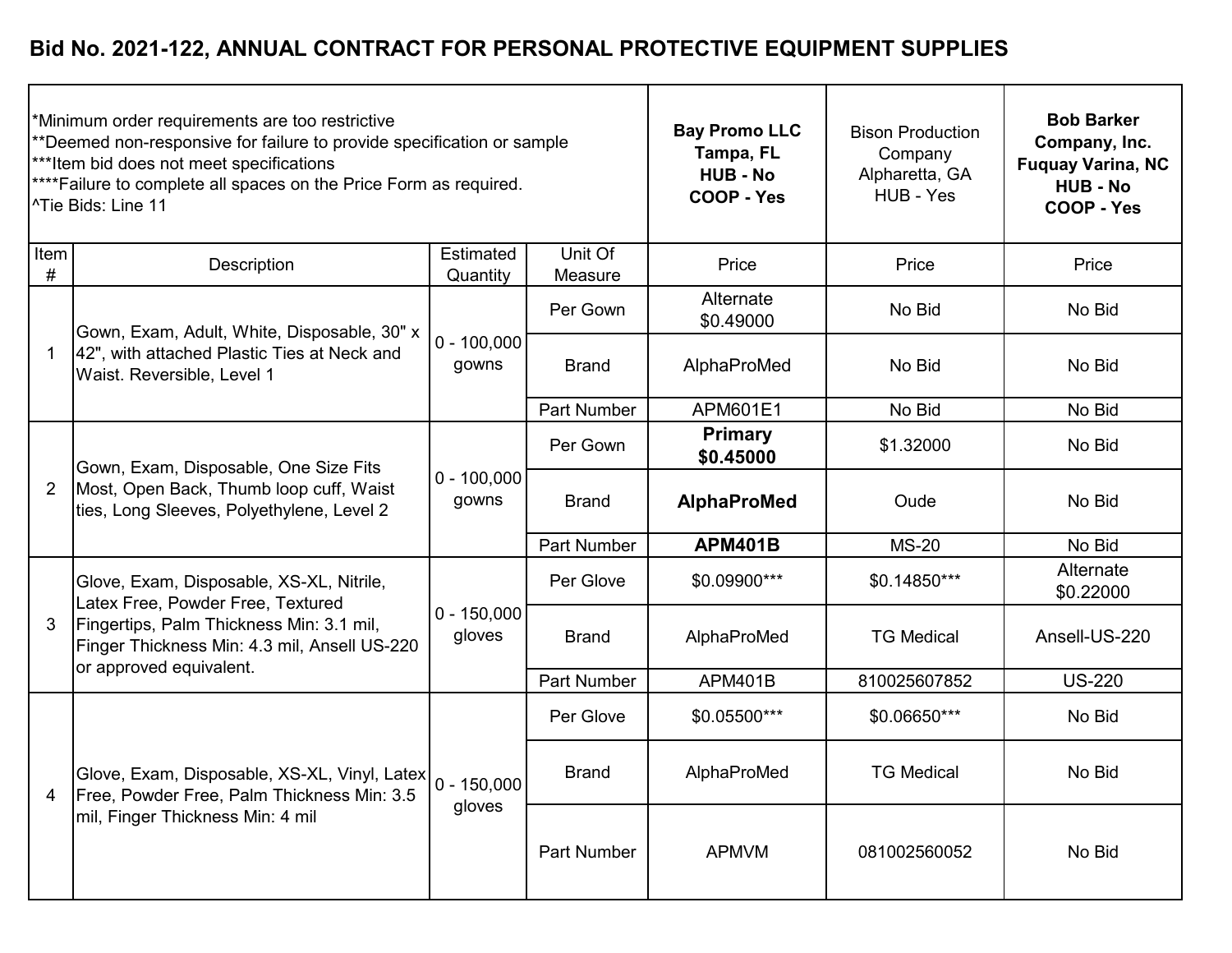|                | *Minimum order requirements are too restrictive<br>**Deemed non-responsive for failure to provide specification or sample<br>*** Item bid does not meet specifications<br>**** Failure to complete all spaces on the Price Form as required.<br><sup>^Tie</sup> Bids: Line 11 |                         | <b>Campbell Drug Stores</b><br>Limited (DBA<br>PharmacyGo)<br>Mississauga, Ontario<br>HUB - No | <b>CPR Savers &amp; First</b><br><b>Aid Supply</b><br>Scottsdale, AZ<br>HUB - No | <b>DEEPKA IMPORT</b><br><b>LLC</b><br>Union, NJ<br>HUB - No |                                      |
|----------------|-------------------------------------------------------------------------------------------------------------------------------------------------------------------------------------------------------------------------------------------------------------------------------|-------------------------|------------------------------------------------------------------------------------------------|----------------------------------------------------------------------------------|-------------------------------------------------------------|--------------------------------------|
| Item<br>$\#$   | Description                                                                                                                                                                                                                                                                   | Estimated<br>Quantity   | Unit Of<br>Measure                                                                             | Price                                                                            | Price                                                       | Price                                |
|                | Gown, Exam, Adult, White, Disposable, 30" x                                                                                                                                                                                                                                   |                         | Per Gown                                                                                       | \$1.00000                                                                        | \$0.90000                                                   | \$1.50000                            |
| -1             | 42", with attached Plastic Ties at Neck and<br>Waist. Reversible, Level 1                                                                                                                                                                                                     | $0 - 100,000$<br>gowns  | <b>Brand</b>                                                                                   | Henan Chi Shang<br>Industrial                                                    | Global Safety Corp.                                         | <b>Isolation Gown, Blue</b><br>Color |
|                |                                                                                                                                                                                                                                                                               |                         | Part Number                                                                                    | <b>Isolation LvI 1</b>                                                           | 90050                                                       | <b>OEM</b>                           |
| $\overline{2}$ | Gown, Exam, Disposable, One Size Fits<br>Most, Open Back, Thumb loop cuff, Waist<br>ties, Long Sleeves, Polyethylene, Level 2                                                                                                                                                 | $0 - 100,000$<br>gowns  | Per Gown                                                                                       | \$1.00000*                                                                       | \$0.90000***                                                | \$1.50000                            |
|                |                                                                                                                                                                                                                                                                               |                         | <b>Brand</b>                                                                                   | <b>Texas Medical</b>                                                             | Global Safety Corp.                                         | <b>Isolation Gown, Blue</b><br>Color |
|                |                                                                                                                                                                                                                                                                               |                         | Part Number                                                                                    | <b>Isolation LvI 2</b>                                                           | 90050                                                       | <b>OEM</b>                           |
|                | Glove, Exam, Disposable, XS-XL, Nitrile,<br>Latex Free, Powder Free, Textured                                                                                                                                                                                                 |                         | Per Glove                                                                                      | \$0.12250*                                                                       | \$0.13500**                                                 | \$0.12000***                         |
| 3              | Fingertips, Palm Thickness Min: 3.1 mil,<br>Finger Thickness Min: 4.3 mil, Ansell US-220<br>or approved equivalent.                                                                                                                                                           | $0 - 150,000$<br>gloves | <b>Brand</b>                                                                                   | Shandong Intco<br>Medical                                                        | <b>Sunny Care</b>                                           | <b>OEM</b>                           |
|                |                                                                                                                                                                                                                                                                               |                         | Part Number                                                                                    | NGPF700                                                                          | 7702                                                        | <b>OEM</b>                           |
|                |                                                                                                                                                                                                                                                                               |                         | Per Glove                                                                                      | \$0.06000*                                                                       | \$0.09800                                                   | \$0.10000                            |
| 4              | Glove, Exam, Disposable, XS-XL, Vinyl, Latex<br>Free, Powder Free, Palm Thickness Min: 3.5<br>mil, Finger Thickness Min: 4 mil                                                                                                                                                | $0 - 150,000$<br>gloves | <b>Brand</b>                                                                                   | Shandong Intco<br>Medical                                                        | <b>Sunny Care</b>                                           | <b>OEM</b>                           |
|                |                                                                                                                                                                                                                                                                               |                         | Part Number                                                                                    | <b>Vinyl Glove</b>                                                               | 7600                                                        | <b>OEM</b>                           |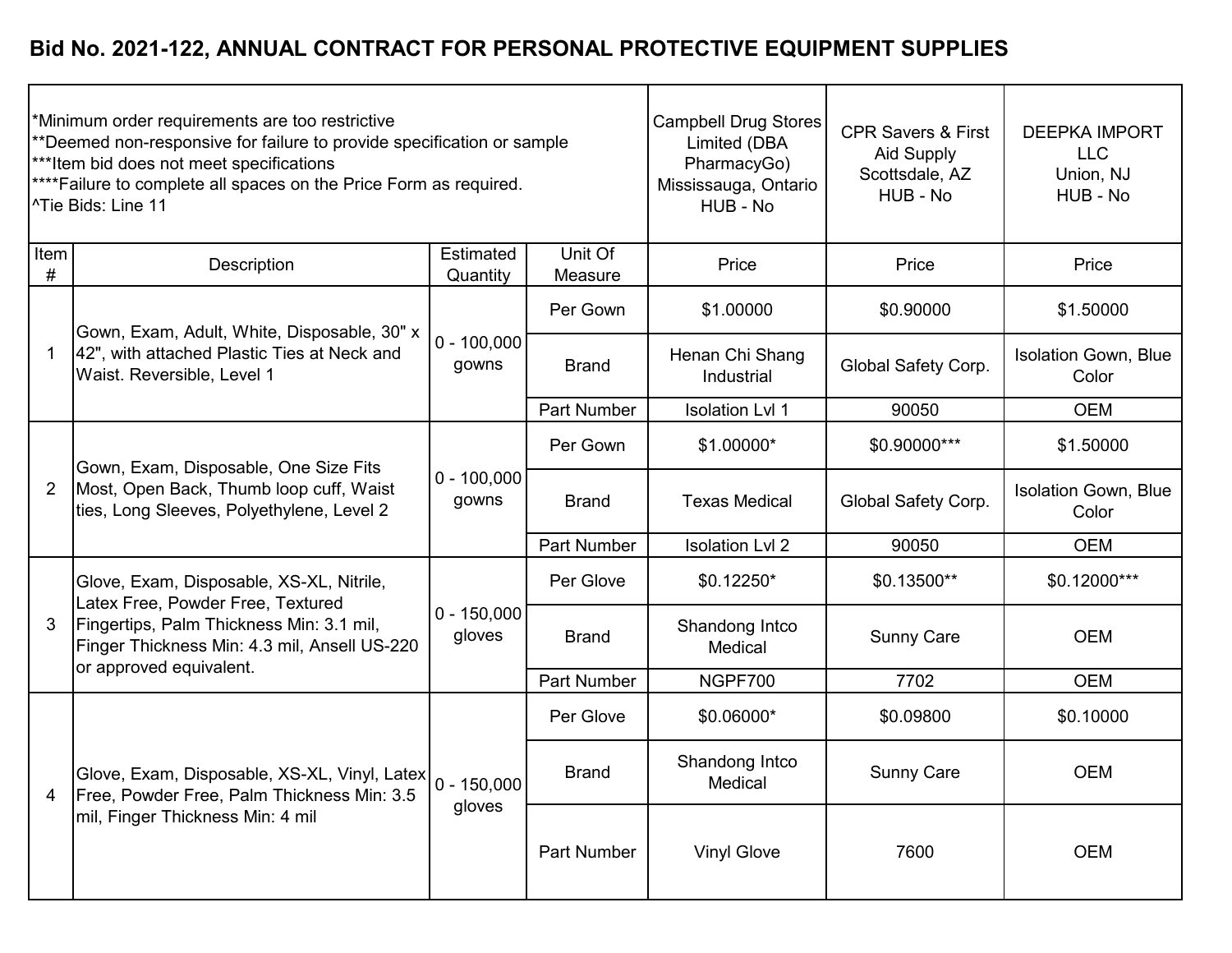| Minimum order requirements are too restrictive<br>**Deemed non-responsive for failure to provide specification or sample<br>***Item bid does not meet specifications<br><sup>****</sup> Failure to complete all spaces on the Price Form as required.<br><sup>^Tie Bids: Line 11</sup> |                                                                                                                                |                         |                    | <b>DemeTECH</b><br>Corporation<br>Hialeah, FL<br>HUB - No | Digital Ally, Inc.<br>Lenexa, KS<br><b>HUB - No</b><br>COOP - Yes | Dispose N' Save LLC.<br>Monroe, NY<br>HUB - No |
|----------------------------------------------------------------------------------------------------------------------------------------------------------------------------------------------------------------------------------------------------------------------------------------|--------------------------------------------------------------------------------------------------------------------------------|-------------------------|--------------------|-----------------------------------------------------------|-------------------------------------------------------------------|------------------------------------------------|
| Item<br>#                                                                                                                                                                                                                                                                              | Description                                                                                                                    | Estimated<br>Quantity   | Unit Of<br>Measure | Price                                                     | Price                                                             | Price                                          |
|                                                                                                                                                                                                                                                                                        | Gown, Exam, Adult, White, Disposable, 30" x                                                                                    |                         | Per Gown           | No Bid                                                    | No Bid                                                            | No Bid                                         |
|                                                                                                                                                                                                                                                                                        | 42", with attached Plastic Ties at Neck and<br>Waist. Reversible, Level 1                                                      | $0 - 100,000$<br>gowns  | <b>Brand</b>       | No Bid                                                    | No Bid                                                            | No Bid                                         |
|                                                                                                                                                                                                                                                                                        |                                                                                                                                |                         | <b>Part Number</b> | No Bid                                                    | No Bid                                                            | No Bid                                         |
| $\overline{2}$                                                                                                                                                                                                                                                                         | Gown, Exam, Disposable, One Size Fits<br>Most, Open Back, Thumb loop cuff, Waist<br>ties, Long Sleeves, Polyethylene, Level 2  | $0 - 100,000$<br>gowns  | Per Gown           | No Bid                                                    | No Bid                                                            | No Bid                                         |
|                                                                                                                                                                                                                                                                                        |                                                                                                                                |                         | <b>Brand</b>       | No Bid                                                    | No Bid                                                            | No Bid                                         |
|                                                                                                                                                                                                                                                                                        |                                                                                                                                |                         | <b>Part Number</b> | No Bid                                                    | No Bid                                                            | No Bid                                         |
|                                                                                                                                                                                                                                                                                        | Glove, Exam, Disposable, XS-XL, Nitrile,<br>Latex Free, Powder Free, Textured                                                  | $0 - 150,000$<br>gloves | Per Glove          | No Bid                                                    | Secondary<br>\$0.135000                                           | \$0.17500***                                   |
| 3                                                                                                                                                                                                                                                                                      | Fingertips, Palm Thickness Min: 3.1 mil,<br>Finger Thickness Min: 4.3 mil, Ansell US-220<br>or approved equivalent.            |                         | <b>Brand</b>       | No Bid                                                    | <b>Shield</b>                                                     | <b>Supermax and Safeko</b>                     |
|                                                                                                                                                                                                                                                                                        |                                                                                                                                |                         | Part Number        | No Bid                                                    | 007-000xx-00                                                      | <b>AS-NGPFE</b>                                |
|                                                                                                                                                                                                                                                                                        |                                                                                                                                |                         | Per Glove          | No Bid                                                    | \$0.12500                                                         | \$0.04900***                                   |
| 4                                                                                                                                                                                                                                                                                      | Glove, Exam, Disposable, XS-XL, Vinyl, Latex<br>Free, Powder Free, Palm Thickness Min: 3.5<br>mil, Finger Thickness Min: 4 mil | $0 - 150,000$<br>gloves | <b>Brand</b>       | No Bid                                                    | Shield                                                            | Med Pride and Safeko                           |
|                                                                                                                                                                                                                                                                                        |                                                                                                                                |                         | Part Number        | No Bid                                                    | 007-000xx-00                                                      | MPS-VGPFE                                      |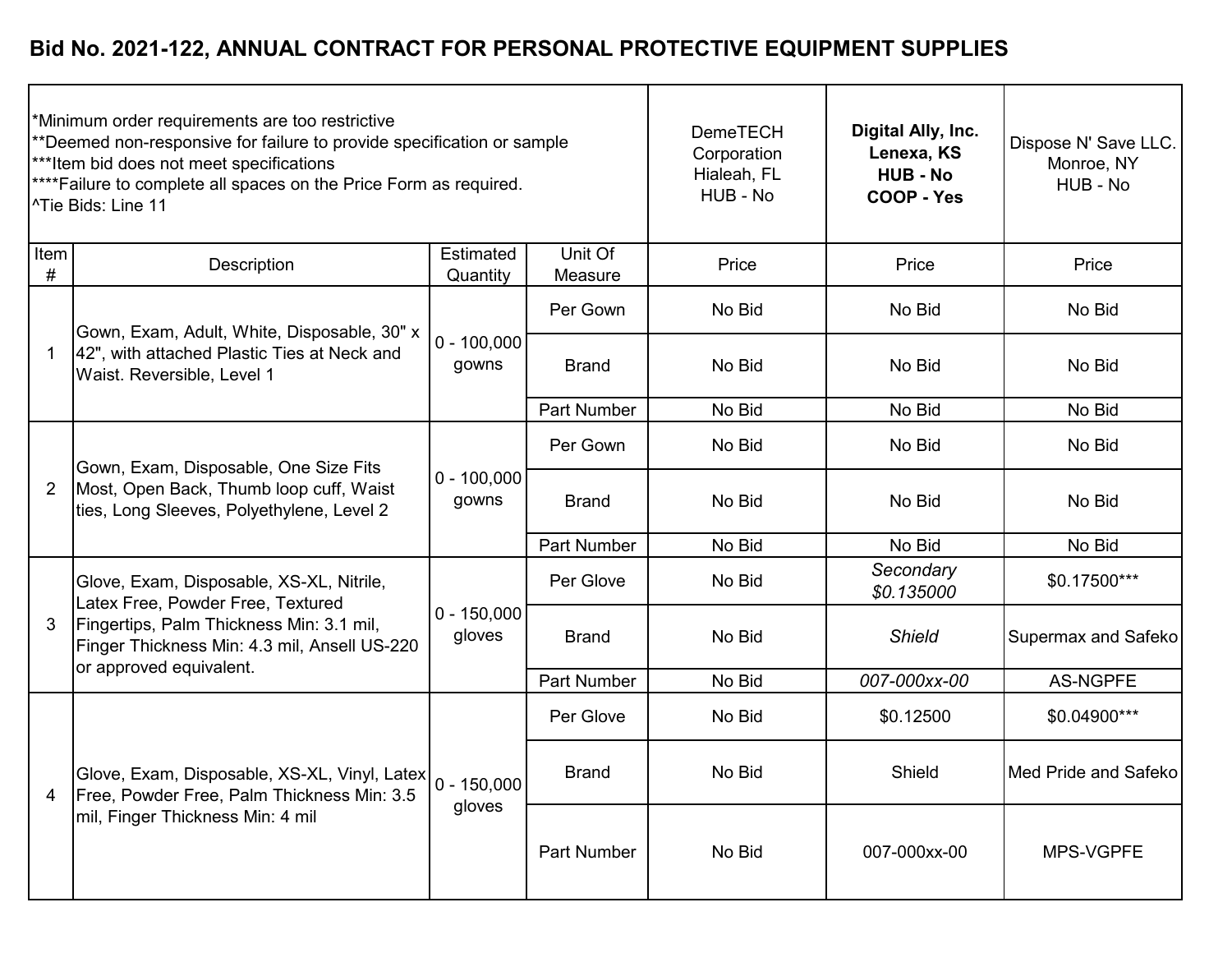|                | *Minimum order requirements are too restrictive<br>**Deemed non-responsive for failure to provide specification or sample<br>*** Item bid does not meet specifications<br>**** Failure to complete all spaces on the Price Form as required.<br><sup>^</sup> Tie Bids: Line 11 |                         | <b>Elite Textile Trading</b><br><b>LLC</b><br>Irvine, CA<br>HUB - No | <b>Empire Medical And</b><br><b>Dental Supplies Inc</b><br>Brooklyn, NY<br>HUB - Yes | <b>FSSC LLC</b><br>Rensselaer, IN<br>HUB - No |        |
|----------------|--------------------------------------------------------------------------------------------------------------------------------------------------------------------------------------------------------------------------------------------------------------------------------|-------------------------|----------------------------------------------------------------------|--------------------------------------------------------------------------------------|-----------------------------------------------|--------|
| Item<br>#      | Description                                                                                                                                                                                                                                                                    | Estimated<br>Quantity   | Unit Of<br>Measure                                                   | Price                                                                                | Price                                         | Price  |
|                | Gown, Exam, Adult, White, Disposable, 30" x                                                                                                                                                                                                                                    |                         | Per Gown                                                             | \$0.87600                                                                            | No Bid                                        | No Bid |
| 1              | 42", with attached Plastic Ties at Neck and<br>Waist. Reversible, Level 1                                                                                                                                                                                                      | $0 - 100,000$<br>gowns  | <b>Brand</b>                                                         | shandong baihuashen<br>biolog                                                        | No Bid                                        | No Bid |
|                |                                                                                                                                                                                                                                                                                |                         | <b>Part Number</b>                                                   |                                                                                      | No Bid                                        | No Bid |
| $\overline{2}$ | Gown, Exam, Disposable, One Size Fits<br>Most, Open Back, Thumb loop cuff, Waist<br>ties, Long Sleeves, Polyethylene, Level 2                                                                                                                                                  | $0 - 100,000$<br>gowns  | Per Gown                                                             | \$0.77500*                                                                           | No Bid                                        | No Bid |
|                |                                                                                                                                                                                                                                                                                |                         | <b>Brand</b>                                                         | Syndicate one group<br>Inc.                                                          | No Bid                                        | No Bid |
|                |                                                                                                                                                                                                                                                                                |                         | Part Number                                                          |                                                                                      | No Bid                                        | No Bid |
|                | Glove, Exam, Disposable, XS-XL, Nitrile,<br>Latex Free, Powder Free, Textured                                                                                                                                                                                                  |                         | Per Glove                                                            | \$0.17825***                                                                         | \$11.95000                                    | No Bid |
| 3              | Fingertips, Palm Thickness Min: 3.1 mil,<br>Finger Thickness Min: 4.3 mil, Ansell US-220<br>or approved equivalent.                                                                                                                                                            | $0 - 150,000$<br>gloves | <b>Brand</b>                                                         | <b>AMMEX</b>                                                                         | Aurelia                                       | No Bid |
|                |                                                                                                                                                                                                                                                                                |                         | <b>Part Number</b>                                                   | $\blacksquare$                                                                       | Robust                                        | No Bid |
|                |                                                                                                                                                                                                                                                                                |                         | Per Glove                                                            | \$0.079725                                                                           | No Bid                                        | No Bid |
| 4              | Glove, Exam, Disposable, XS-XL, Vinyl, Latex<br>Free, Powder Free, Palm Thickness Min: 3.5                                                                                                                                                                                     | $0 - 150,000$<br>gloves | <b>Brand</b>                                                         | <b>AMMEX</b>                                                                         | No Bid                                        | No Bid |
|                | mil, Finger Thickness Min: 4 mil                                                                                                                                                                                                                                               |                         | Part Number                                                          |                                                                                      | No Bid                                        | No Bid |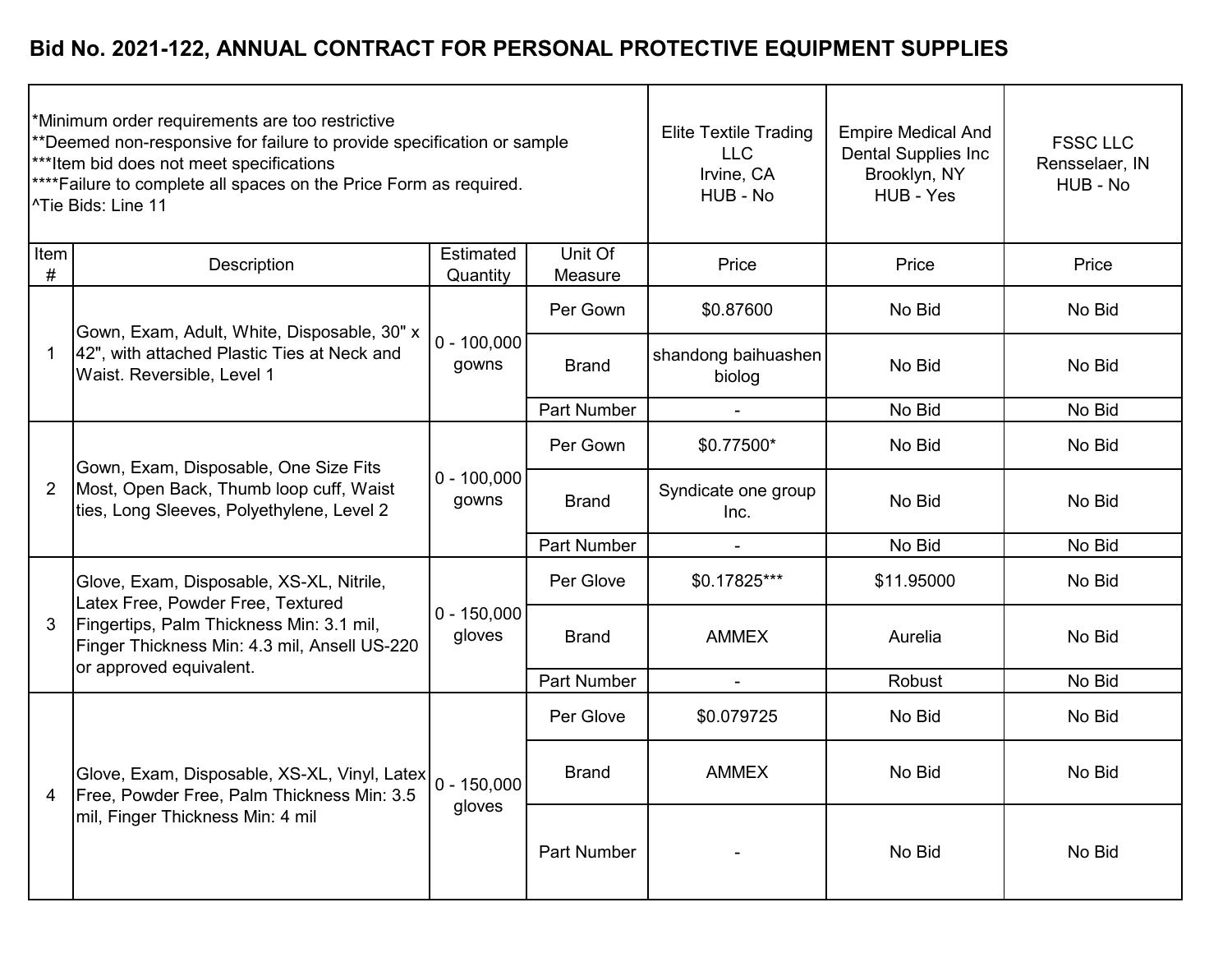|           | Minimum order requirements are too restrictive<br>**Deemed non-responsive for failure to provide specification or sample<br>*** Item bid does not meet specifications<br><sup>****</sup> Failure to complete all spaces on the Price Form as required.<br><sup>1</sup> Tie Bids: Line 11 |                         | <b>Healthy School</b><br>Supply, LLC<br>Claymont, DE<br>HUB - No | ICS Jail Supplies, Inc<br>Waco, TX<br>HUB - No | InkJet, Inc d/b/a<br><b>Community</b><br><b>Chemical</b><br>Willis, TX<br><b>HUB - Yes</b><br><b>COOP - Yes</b> |        |
|-----------|------------------------------------------------------------------------------------------------------------------------------------------------------------------------------------------------------------------------------------------------------------------------------------------|-------------------------|------------------------------------------------------------------|------------------------------------------------|-----------------------------------------------------------------------------------------------------------------|--------|
| Item<br># | Description                                                                                                                                                                                                                                                                              | Estimated<br>Quantity   | Unit Of<br>Measure                                               | Price                                          | Price                                                                                                           | Price  |
|           | Gown, Exam, Adult, White, Disposable, 30" x                                                                                                                                                                                                                                              |                         | Per Gown                                                         | No Bid                                         | <b>Withdrew Bid</b>                                                                                             | No Bid |
|           | 42", with attached Plastic Ties at Neck and<br>Waist. Reversible, Level 1                                                                                                                                                                                                                | $0 - 100,000$<br>gowns  | <b>Brand</b>                                                     | No Bid                                         | <b>Withdrew Bid</b>                                                                                             | No Bid |
|           |                                                                                                                                                                                                                                                                                          |                         | <b>Part Number</b>                                               | No Bid                                         | <b>Withdrew Bid</b>                                                                                             | No Bid |
| 2         | Gown, Exam, Disposable, One Size Fits<br>Most, Open Back, Thumb loop cuff, Waist<br>ties, Long Sleeves, Polyethylene, Level 2                                                                                                                                                            | $0 - 100,000$<br>gowns  | Per Gown                                                         | <b>Withdrew Bid</b>                            | <b>Withdrew Bid</b>                                                                                             | No Bid |
|           |                                                                                                                                                                                                                                                                                          |                         | <b>Brand</b>                                                     | <b>Withdrew Bid</b>                            | <b>Withdrew Bid</b>                                                                                             | No Bid |
|           |                                                                                                                                                                                                                                                                                          |                         | <b>Part Number</b>                                               | <b>Withdrew Bid</b>                            | <b>Withdrew Bid</b>                                                                                             | No Bid |
|           | Glove, Exam, Disposable, XS-XL, Nitrile,<br>Latex Free, Powder Free, Textured                                                                                                                                                                                                            | $0 - 150,000$<br>gloves | Per Glove                                                        | <b>Withdrew Bid</b>                            | <b>Withdrew Bid</b>                                                                                             | No Bid |
| 3         | Fingertips, Palm Thickness Min: 3.1 mil,<br>Finger Thickness Min: 4.3 mil, Ansell US-220<br>or approved equivalent.                                                                                                                                                                      |                         | <b>Brand</b>                                                     | <b>Withdrew Bid</b>                            | <b>Withdrew Bid</b>                                                                                             | No Bid |
|           |                                                                                                                                                                                                                                                                                          |                         | <b>Part Number</b>                                               | <b>Withdrew Bid</b>                            | <b>Withdrew Bid</b>                                                                                             | No Bid |
|           |                                                                                                                                                                                                                                                                                          |                         | Per Glove                                                        | <b>Withdrew Bid</b>                            | <b>Withdrew Bid</b>                                                                                             | No Bid |
| 4         | Glove, Exam, Disposable, XS-XL, Vinyl, Latex 0 - 150,000<br>Free, Powder Free, Palm Thickness Min: 3.5<br>mil, Finger Thickness Min: 4 mil                                                                                                                                               | gloves                  | <b>Brand</b>                                                     | <b>Withdrew Bid</b>                            | <b>Withdrew Bid</b>                                                                                             | No Bid |
|           |                                                                                                                                                                                                                                                                                          |                         | <b>Part Number</b>                                               | <b>Withdrew Bid</b>                            | <b>Withdrew Bid</b>                                                                                             | No Bid |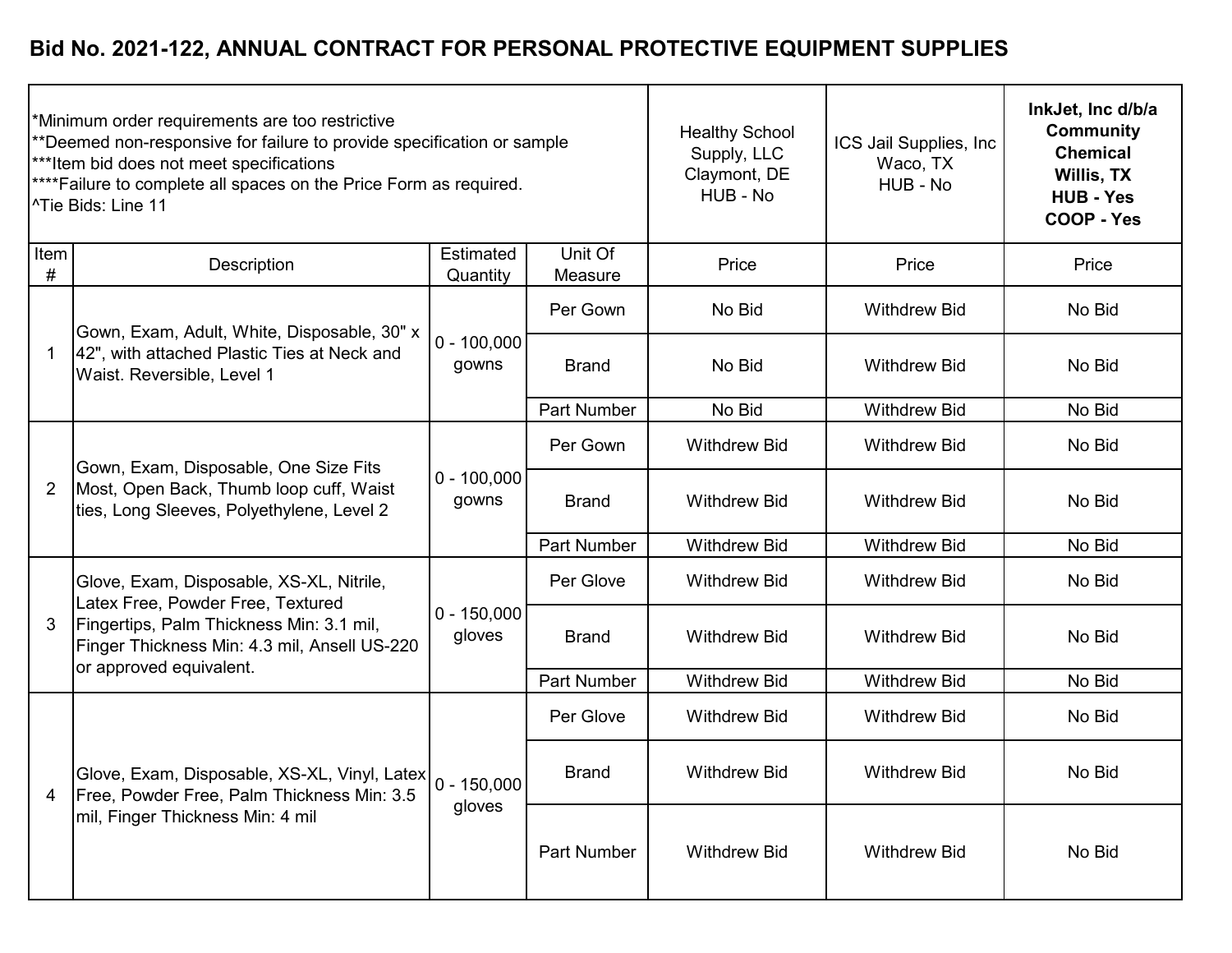|                | *Minimum order requirements are too restrictive<br>**Deemed non-responsive for failure to provide specification or sample<br>***Item bid does not meet specifications<br>**** Failure to complete all spaces on the Price Form as required.<br><sup>^Tie Bids: Line 11</sup> |                         | Invi Bridge Company<br>Limited<br>Ho Chi Minh City,<br>Vietnam<br>HUB - No | <b>M&amp;R Medical</b><br><b>Supply, LLP</b><br>Dallas, TX<br><b>HUB - Yes</b><br>COOP - Yes | <b>McKesson Medical-</b><br><b>Surgical</b><br>Government<br><b>Solutions LLC</b><br>Henrico, VA<br><b>HUB - No</b><br><b>COOP - Yes</b> |                        |
|----------------|------------------------------------------------------------------------------------------------------------------------------------------------------------------------------------------------------------------------------------------------------------------------------|-------------------------|----------------------------------------------------------------------------|----------------------------------------------------------------------------------------------|------------------------------------------------------------------------------------------------------------------------------------------|------------------------|
| Item<br>#      | Description                                                                                                                                                                                                                                                                  | Estimated<br>Quantity   | Unit Of<br>Measure                                                         | Price                                                                                        | Price                                                                                                                                    | Price                  |
|                | Gown, Exam, Adult, White, Disposable, 30" x                                                                                                                                                                                                                                  |                         | Per Gown                                                                   | No Bid                                                                                       | No Bid                                                                                                                                   | No Bid                 |
| 1              | 42", with attached Plastic Ties at Neck and<br>Waist. Reversible, Level 1                                                                                                                                                                                                    | $0 - 100,000$<br>gowns  | <b>Brand</b>                                                               | No Bid                                                                                       | No Bid                                                                                                                                   | No Bid                 |
|                |                                                                                                                                                                                                                                                                              |                         | Part Number                                                                | No Bid                                                                                       | No Bid                                                                                                                                   | No Bid                 |
| $\overline{2}$ | Gown, Exam, Disposable, One Size Fits<br>Most, Open Back, Thumb loop cuff, Waist<br>ties, Long Sleeves, Polyethylene, Level 2                                                                                                                                                | $0 - 100,000$<br>gowns  | Per Gown                                                                   | \$0.59000**                                                                                  | No Bid                                                                                                                                   | Alternate<br>\$1.00000 |
|                |                                                                                                                                                                                                                                                                              |                         | <b>Brand</b>                                                               | Henan JoinKona<br><b>Medical Proc</b>                                                        | No Bid                                                                                                                                   | McKesson               |
|                |                                                                                                                                                                                                                                                                              |                         | <b>Part Number</b>                                                         | JKJ0115Y2020                                                                                 | No Bid                                                                                                                                   | 18-8576A               |
|                | Glove, Exam, Disposable, XS-XL, Nitrile,<br>Latex Free, Powder Free, Textured                                                                                                                                                                                                |                         | Per Glove                                                                  | \$0.10000***                                                                                 | <b>Withdrew Bid</b>                                                                                                                      | \$0.13750***           |
| 3              | Fingertips, Palm Thickness Min: 3.1 mil,<br>Finger Thickness Min: 4.3 mil, Ansell US-220<br>or approved equivalent.                                                                                                                                                          | $0 - 150,000$<br>gloves | <b>Brand</b>                                                               | INTCO MEDICAL(HK)<br>CO <sub>1</sub> L                                                       | <b>Withdrew Bid</b>                                                                                                                      | McKesson               |
|                |                                                                                                                                                                                                                                                                              |                         | <b>Part Number</b>                                                         | <b>NGPF7001</b>                                                                              | <b>Withdrew Bid</b>                                                                                                                      | 14-697(X)C             |
|                |                                                                                                                                                                                                                                                                              |                         | Per Glove                                                                  | \$0.04000***                                                                                 | \$0.08830                                                                                                                                | No Bid                 |
| 4              | Glove, Exam, Disposable, XS-XL, Vinyl, Latex 0 - 150,000<br>Free, Powder Free, Palm Thickness Min: 3.5<br>mil, Finger Thickness Min: 4 mil                                                                                                                                   | gloves                  | <b>Brand</b>                                                               | INTCO MEDICAL(HK)<br>CO <sub>1</sub> , L                                                     | <b>SKINTX</b>                                                                                                                            | No Bid                 |
|                |                                                                                                                                                                                                                                                                              |                         | <b>Part Number</b>                                                         | <b>BMPF3001</b>                                                                              | STV700XX                                                                                                                                 | No Bid                 |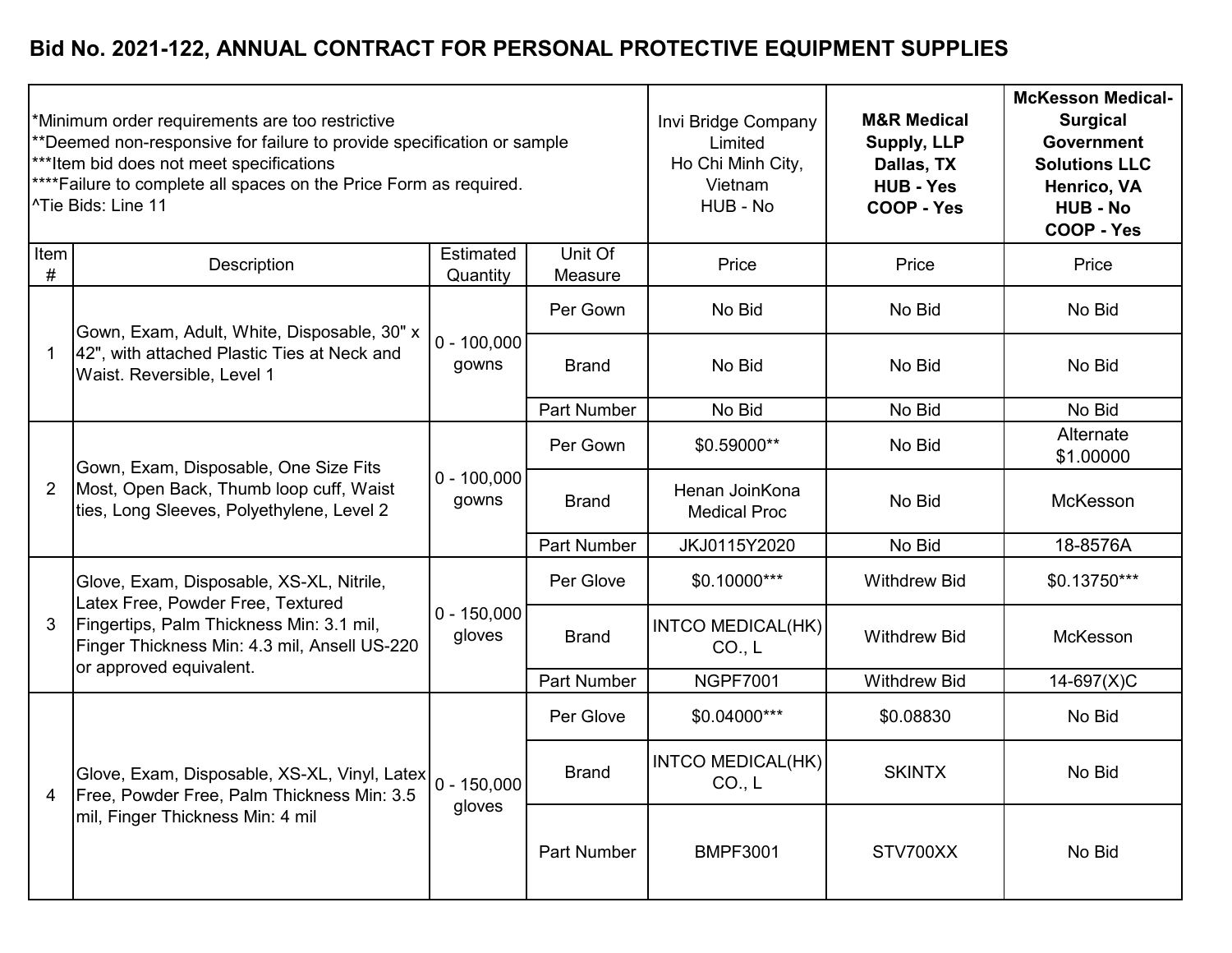|                | *Minimum order requirements are too restrictive<br>**Deemed non-responsive for failure to provide specification or sample<br>*** Item bid does not meet specifications<br>**** Failure to complete all spaces on the Price Form as required.<br><sup>^Tie</sup> Bids: Line 11 |                           | <b>Medline Industries,</b><br>Inc.<br>Northfield, IL<br><b>HUB - No</b><br><b>COOP - Yes</b> | Ocanas Heat & Air<br><b>LLC</b><br>Avalon, TX<br>HUB - Yes | One Beat CPR<br>Learning Center LLC<br>Miramar, FL<br>HUB - No |                                      |
|----------------|-------------------------------------------------------------------------------------------------------------------------------------------------------------------------------------------------------------------------------------------------------------------------------|---------------------------|----------------------------------------------------------------------------------------------|------------------------------------------------------------|----------------------------------------------------------------|--------------------------------------|
| Item<br>$\#$   | Description                                                                                                                                                                                                                                                                   | Estimated<br>Quantity     | Unit Of<br>Measure                                                                           | Price                                                      | Price                                                          | Price                                |
|                | Gown, Exam, Adult, White, Disposable, 30" x                                                                                                                                                                                                                                   |                           | Per Gown                                                                                     | <b>Primary</b><br>\$0.29980                                | \$1.87000                                                      | No Bid                               |
|                | 42", with attached Plastic Ties at Neck and<br>Waist. Reversible, Level 1                                                                                                                                                                                                     | $0 - 100,000$<br>gowns    | <b>Brand</b>                                                                                 | <b>Medline</b>                                             | <b>Kimbery Clark</b>                                           | No Bid                               |
|                |                                                                                                                                                                                                                                                                               |                           | <b>Part Number</b>                                                                           | <b>NON24355</b>                                            | 69025                                                          | No Bid                               |
| $\overline{2}$ | Gown, Exam, Disposable, One Size Fits<br>Most, Open Back, Thumb loop cuff, Waist<br>ties, Long Sleeves, Polyethylene, Level 2                                                                                                                                                 | $0 - 100,000$<br>gowns    | Per Gown                                                                                     | Secondary<br>\$0.52850                                     | \$33.33000                                                     | No Bid                               |
|                |                                                                                                                                                                                                                                                                               |                           | <b>Brand</b>                                                                                 | <b>Medline</b>                                             | <b>National Safety</b><br>Apparel Inc                          | No Bid                               |
|                |                                                                                                                                                                                                                                                                               |                           | Part Number                                                                                  | NONTH180                                                   | Grown-L2xlrx                                                   | No Bid                               |
|                | Glove, Exam, Disposable, XS-XL, Nitrile,<br>Latex Free, Powder Free, Textured                                                                                                                                                                                                 |                           | Per Glove                                                                                    | No Bid                                                     | \$0.50000                                                      | \$0.20000***                         |
| 3              | Fingertips, Palm Thickness Min: 3.1 mil,<br>Finger Thickness Min: 4.3 mil, Ansell US-220<br>or approved equivalent.                                                                                                                                                           | $0 - 150,000$<br>gloves   | <b>Brand</b>                                                                                 | No Bid                                                     | Ansell                                                         | Ventyv - Gen pur S-<br><b>XL 3.0</b> |
|                |                                                                                                                                                                                                                                                                               |                           | Part Number                                                                                  | No Bid                                                     | 93732070                                                       | 10419105                             |
|                |                                                                                                                                                                                                                                                                               |                           | Per Glove                                                                                    | Alternate<br>\$0.07814                                     | \$0.38000                                                      | \$0.21000                            |
| 4              | Glove, Exam, Disposable, XS-XL, Vinyl, Latex<br>Free, Powder Free, Palm Thickness Min: 3.5<br>mil, Finger Thickness Min: 4 mil                                                                                                                                                | $ 0 - 150,000 $<br>gloves | <b>Brand</b>                                                                                 | MEDLINE # FG1501,<br>FG1502                                | Radivor                                                        | Ventyv - Gen pur S-<br><b>XL</b>     |
|                |                                                                                                                                                                                                                                                                               |                           | Part Number                                                                                  | FG1501, FG15                                               | GVP9--1c                                                       | 10419102                             |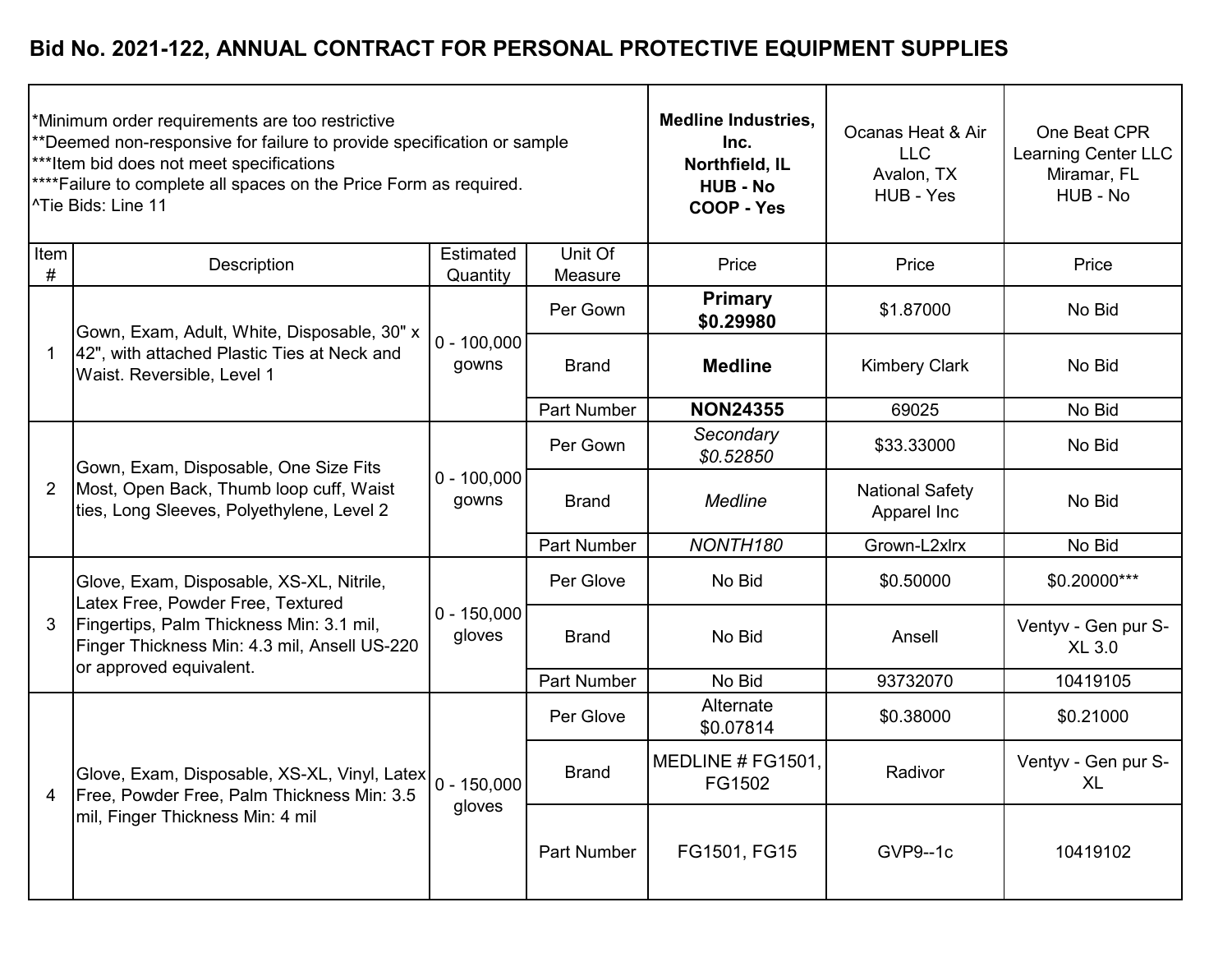|                | *Minimum order requirements are too restrictive<br>**Deemed non-responsive for failure to provide specification or sample<br>***Item bid does not meet specifications<br>**** Failure to complete all spaces on the Price Form as required.<br><sup>^Tie</sup> Bids: Line 11 |                         | Pelv-Ice LLC<br>South Pasadena, CA<br>HUB - No | Quetica, LLC<br><b>Bloomington, MN</b><br><b>HUB - No</b><br>COOP - Yes | <b>RND Medical</b><br>Supplies, Inc d/b/a<br><b>QPS Medicals</b><br>Marietta, GA<br><b>HUB - No</b><br>COOP - Yes |                         |
|----------------|------------------------------------------------------------------------------------------------------------------------------------------------------------------------------------------------------------------------------------------------------------------------------|-------------------------|------------------------------------------------|-------------------------------------------------------------------------|-------------------------------------------------------------------------------------------------------------------|-------------------------|
| Item<br>#      | Description                                                                                                                                                                                                                                                                  | Estimated<br>Quantity   | Unit Of<br>Measure                             | Price                                                                   | Price                                                                                                             | Price                   |
|                | Gown, Exam, Adult, White, Disposable, 30" x                                                                                                                                                                                                                                  |                         | Per Gown                                       | No Bid                                                                  | \$1.35000                                                                                                         | \$0.72120               |
|                | 42", with attached Plastic Ties at Neck and<br>Waist. Reversible, Level 1                                                                                                                                                                                                    | $0 - 100,000$<br>gowns  | <b>Brand</b>                                   | No Bid                                                                  | Xiantao Deming<br><b>Healthcare Products</b><br>Co., Itd                                                          | <b>Tidi Products</b>    |
|                |                                                                                                                                                                                                                                                                              |                         | Part Number                                    | No Bid                                                                  | $DM-G-1$                                                                                                          | 9810846                 |
| $\overline{2}$ | Gown, Exam, Disposable, One Size Fits<br>Most, Open Back, Thumb loop cuff, Waist<br>ties, Long Sleeves, Polyethylene, Level 2                                                                                                                                                | $0 - 100,000$<br>gowns  | Per Gown                                       | <b>Withdrew Bid</b>                                                     | \$1.55000                                                                                                         | \$1.48200               |
|                |                                                                                                                                                                                                                                                                              |                         | <b>Brand</b>                                   | <b>Withdrew Bid</b>                                                     | Xiantao Deming<br><b>Healthcare Products</b><br>Co., Itd                                                          | <b>Tidi Products</b>    |
|                |                                                                                                                                                                                                                                                                              |                         | <b>Part Number</b>                             | <b>Withdrew Bid</b>                                                     | $DM-G-2$                                                                                                          | 8576                    |
|                | Glove, Exam, Disposable, XS-XL, Nitrile,<br>Latex Free, Powder Free, Textured                                                                                                                                                                                                |                         | Per Glove                                      | No Bid                                                                  | \$0.15000***                                                                                                      | \$0.08500***            |
| 3              | Fingertips, Palm Thickness Min: 3.1 mil,<br>Finger Thickness Min: 4.3 mil, Ansell US-220<br>or approved equivalent.                                                                                                                                                          | $0 - 150,000$<br>gloves | <b>Brand</b>                                   | No Bid                                                                  | Shun Thai Rubber<br>Gloves Industry CO.<br>Ltd                                                                    | <b>Mercator Medical</b> |
|                |                                                                                                                                                                                                                                                                              |                         | <b>Part Number</b>                             | No Bid                                                                  | Ng100100                                                                                                          | 19902-19904             |
|                |                                                                                                                                                                                                                                                                              |                         | Per Glove                                      | No Bid                                                                  | \$0.08000                                                                                                         | \$0.11730               |
| 4              | Glove, Exam, Disposable, XS-XL, Vinyl, Latex 0 - 150,000<br>Free, Powder Free, Palm Thickness Min: 3.5<br>mil, Finger Thickness Min: 4 mil                                                                                                                                   | gloves                  | <b>Brand</b>                                   | No Bid                                                                  | Shun Thai Rubber<br>Gloves Industry CO.<br>Ltd                                                                    | Omni International      |
|                |                                                                                                                                                                                                                                                                              |                         | Part Number                                    | No Bid                                                                  | LYZ                                                                                                               | 41201-41204             |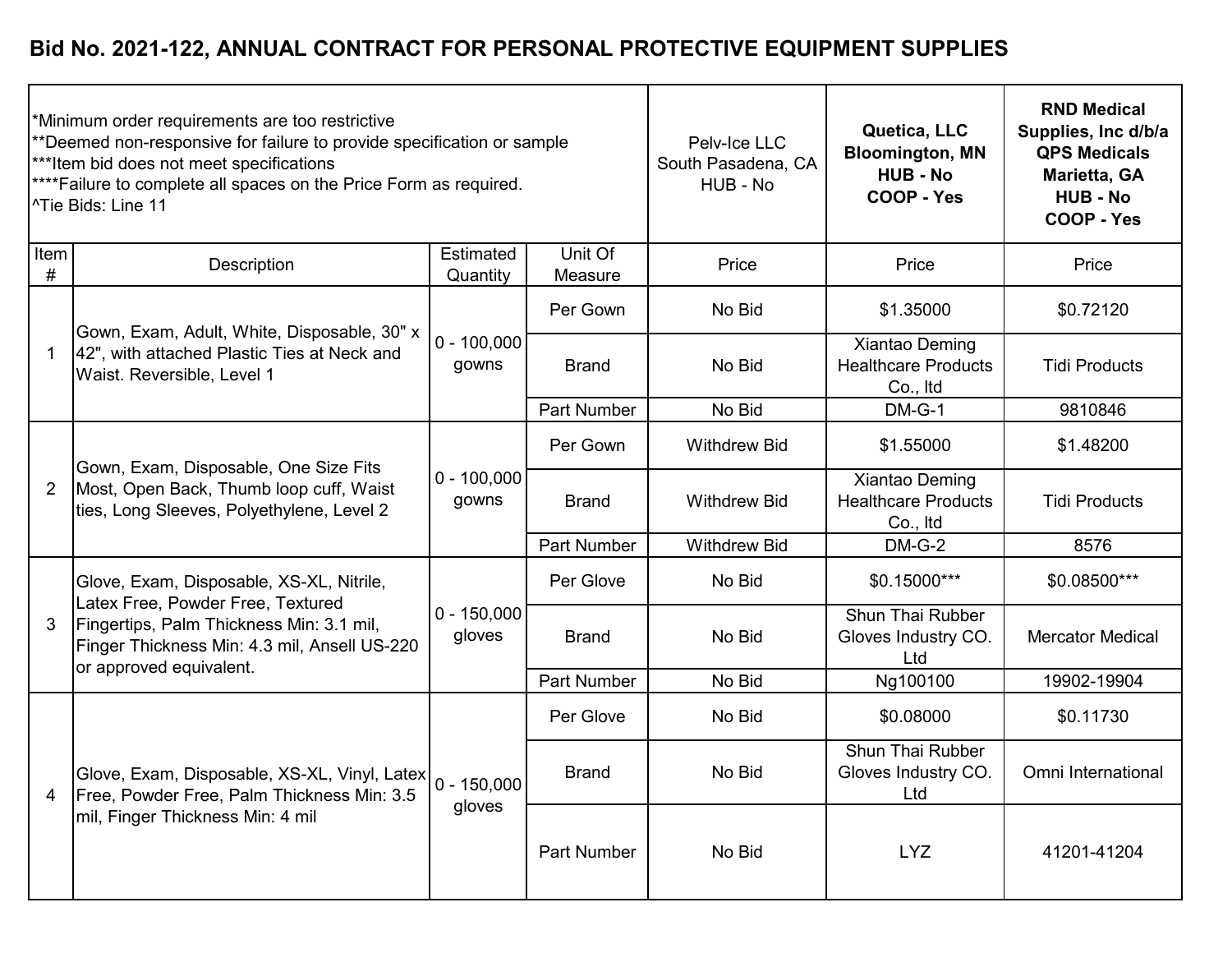|                | *Minimum order requirements are too restrictive<br>**Deemed non-responsive for failure to provide specification or sample<br>***Item bid does not meet specifications<br>**** Failure to complete all spaces on the Price Form as required.<br><sup>^Tie</sup> Bids: Line 11 |                           | Safety Zone<br><b>Specialists</b><br>Lakeland, FL<br>HUB - No | <b>School Health</b><br>Corporation<br><b>Rolling Meadows, IL</b><br><b>HUB - No</b><br>COOP - Yes | Sid Tool dba MSC<br><b>Industrial Supply Co</b><br>Fort Worth, TX<br>HUB - No |        |
|----------------|------------------------------------------------------------------------------------------------------------------------------------------------------------------------------------------------------------------------------------------------------------------------------|---------------------------|---------------------------------------------------------------|----------------------------------------------------------------------------------------------------|-------------------------------------------------------------------------------|--------|
| Item<br>$\#$   | Description                                                                                                                                                                                                                                                                  | Estimated<br>Quantity     | Unit Of<br>Measure                                            | Price                                                                                              | Price                                                                         | Price  |
|                | Gown, Exam, Adult, White, Disposable, 30" x                                                                                                                                                                                                                                  |                           | Per Gown                                                      | \$1.15000                                                                                          | \$0.75000                                                                     | No Bid |
| -1             | 42", with attached Plastic Ties at Neck and<br>Waist. Reversible, Level 1                                                                                                                                                                                                    | $0 - 100,000$<br>gowns    | <b>Brand</b>                                                  | Gredale                                                                                            | <b>AFS Apparel</b>                                                            | No Bid |
|                |                                                                                                                                                                                                                                                                              |                           | <b>Part Number</b>                                            | G202                                                                                               | ISGC-32                                                                       | No Bid |
| $\overline{2}$ | Gown, Exam, Disposable, One Size Fits<br>Most, Open Back, Thumb loop cuff, Waist<br>ties, Long Sleeves, Polyethylene, Level 2                                                                                                                                                | $0 - 100,000$<br>gowns    | Per Gown                                                      | \$1.05000                                                                                          | \$0.75000***                                                                  | No Bid |
|                |                                                                                                                                                                                                                                                                              |                           | <b>Brand</b>                                                  | Gredale                                                                                            | <b>AFS Apparel</b>                                                            | No Bid |
|                |                                                                                                                                                                                                                                                                              |                           | <b>Part Number</b>                                            | G080                                                                                               | ISGC-32                                                                       | No Bid |
|                | Glove, Exam, Disposable, XS-XL, Nitrile,<br>Latex Free, Powder Free, Textured                                                                                                                                                                                                |                           | Per Glove                                                     | No Bid                                                                                             | No Bid                                                                        | No Bid |
| 3              | Fingertips, Palm Thickness Min: 3.1 mil,<br>Finger Thickness Min: 4.3 mil, Ansell US-220<br>or approved equivalent.                                                                                                                                                          | $0 - 150,000$<br>gloves   | <b>Brand</b>                                                  | No Bid                                                                                             | No Bid                                                                        | No Bid |
|                |                                                                                                                                                                                                                                                                              |                           | Part Number                                                   | No Bid                                                                                             | No Bid                                                                        | No Bid |
|                |                                                                                                                                                                                                                                                                              |                           | Per Glove                                                     | No Bid                                                                                             | <b>Primary</b><br>\$0.05500                                                   | No Bid |
| 4              | Glove, Exam, Disposable, XS-XL, Vinyl, Latex<br>Free, Powder Free, Palm Thickness Min: 3.5<br>mil, Finger Thickness Min: 4 mil                                                                                                                                               | $ 0 - 150,000 $<br>gloves | <b>Brand</b>                                                  | No Bid                                                                                             | <b>Medline Industries</b>                                                     | No Bid |
|                |                                                                                                                                                                                                                                                                              |                           | Part Number                                                   | No Bid                                                                                             | HG621603,<br>HG21604,<br>HG21605, HG21682                                     | No Bid |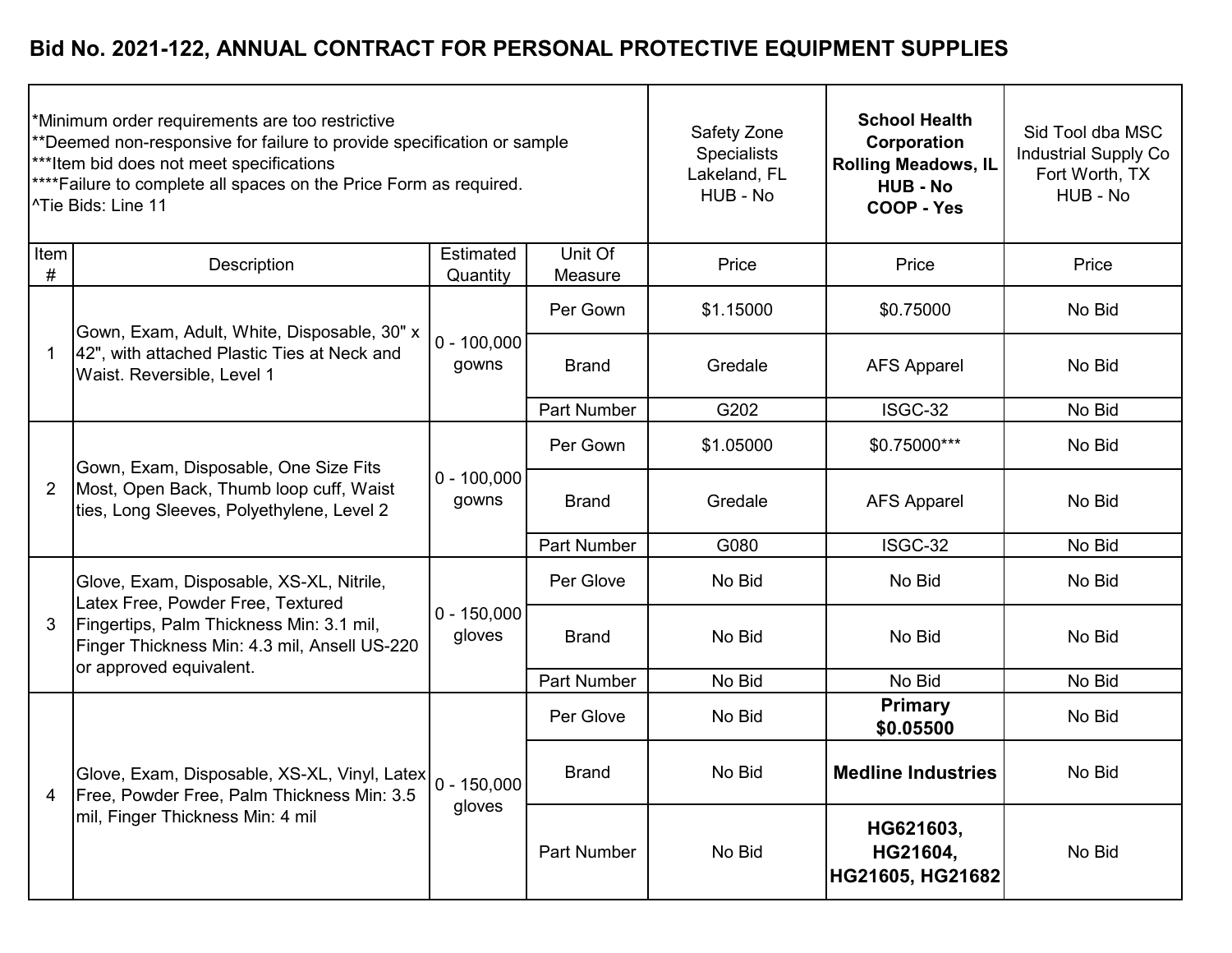|              | Minimum order requirements are too restrictive<br>**Deemed non-responsive for failure to provide specification or sample<br>*** Item bid does not meet specifications<br>****Failure to complete all spaces on the Price Form as required.<br><sup>^Tie Bids: Line 11</sup> |                         | <b>Sita Business</b><br>Systems, Inc.<br><b>Chantilly, VA</b><br><b>HUB - No</b><br>COOP - Yes | Tree of Life SC, LLC<br>Columbia, SC<br>HUB - No | <b>U.S. Health Express</b><br>Corp.<br>City of Industry, CA<br><b>HUB - No</b><br>COOP - Yes |                                 |
|--------------|-----------------------------------------------------------------------------------------------------------------------------------------------------------------------------------------------------------------------------------------------------------------------------|-------------------------|------------------------------------------------------------------------------------------------|--------------------------------------------------|----------------------------------------------------------------------------------------------|---------------------------------|
| Item<br>$\#$ | Description                                                                                                                                                                                                                                                                 | Estimated<br>Quantity   | Unit Of<br>Measure                                                                             | Price                                            | Price                                                                                        | Price                           |
|              | Gown, Exam, Adult, White, Disposable, 30" x                                                                                                                                                                                                                                 |                         | Per Gown                                                                                       | \$0.69000                                        | No Bid                                                                                       | No Bid                          |
|              | 42", with attached Plastic Ties at Neck and<br>Waist. Reversible, Level 1                                                                                                                                                                                                   | $0 - 100,000$<br>gowns  | <b>Brand</b>                                                                                   | <b>SUITMEDI</b>                                  | No Bid                                                                                       | No Bid                          |
|              |                                                                                                                                                                                                                                                                             |                         | <b>Part Number</b>                                                                             | SMEDILVL2                                        | No Bid                                                                                       | No Bid                          |
| 2            | Gown, Exam, Disposable, One Size Fits<br>Most, Open Back, Thumb loop cuff, Waist<br>ties, Long Sleeves, Polyethylene, Level 2                                                                                                                                               | $0 - 100,000$<br>gowns  | Per Gown                                                                                       | No Bid                                           | No Bid                                                                                       | \$1.50000                       |
|              |                                                                                                                                                                                                                                                                             |                         | <b>Brand</b>                                                                                   | No Bid                                           | No Bid                                                                                       | Huibei Zall Tianlong<br>Medical |
|              |                                                                                                                                                                                                                                                                             |                         | <b>Part Number</b>                                                                             | No Bid                                           | No Bid                                                                                       | 221-201                         |
|              | Glove, Exam, Disposable, XS-XL, Nitrile,<br>Latex Free, Powder Free, Textured                                                                                                                                                                                               |                         | Per Glove                                                                                      | \$0.09900***                                     | \$0.11000                                                                                    | <b>Primary</b><br>\$0.08000     |
| 3            | Fingertips, Palm Thickness Min: 3.1 mil,<br>Finger Thickness Min: 4.3 mil, Ansell US-220<br>or approved equivalent.                                                                                                                                                         | $0 - 150,000$<br>gloves | <b>Brand</b>                                                                                   | 1MED                                             | <b>Clean Space Project</b>                                                                   | <b>Beijing Reagent</b>          |
|              |                                                                                                                                                                                                                                                                             |                         | <b>Part Number</b>                                                                             | 1MEDGL                                           | <b>CSPBK</b>                                                                                 | <b>BR-NEG001-00</b>             |
|              |                                                                                                                                                                                                                                                                             |                         | Per Glove                                                                                      | \$0.07000***                                     | \$0.89000                                                                                    | \$0.05000***                    |
| 4            | Glove, Exam, Disposable, XS-XL, Vinyl, Latex 0 - 150,000<br>Free, Powder Free, Palm Thickness Min: 3.5<br>mil, Finger Thickness Min: 4 mil                                                                                                                                  |                         | <b>Brand</b>                                                                                   | 1MED                                             | Synmax                                                                                       | <b>Interco Medical</b>          |
|              |                                                                                                                                                                                                                                                                             | gloves                  | <b>Part Number</b>                                                                             | 1MEDGLXS                                         | SGBCM1001                                                                                    | VGPF3001-300                    |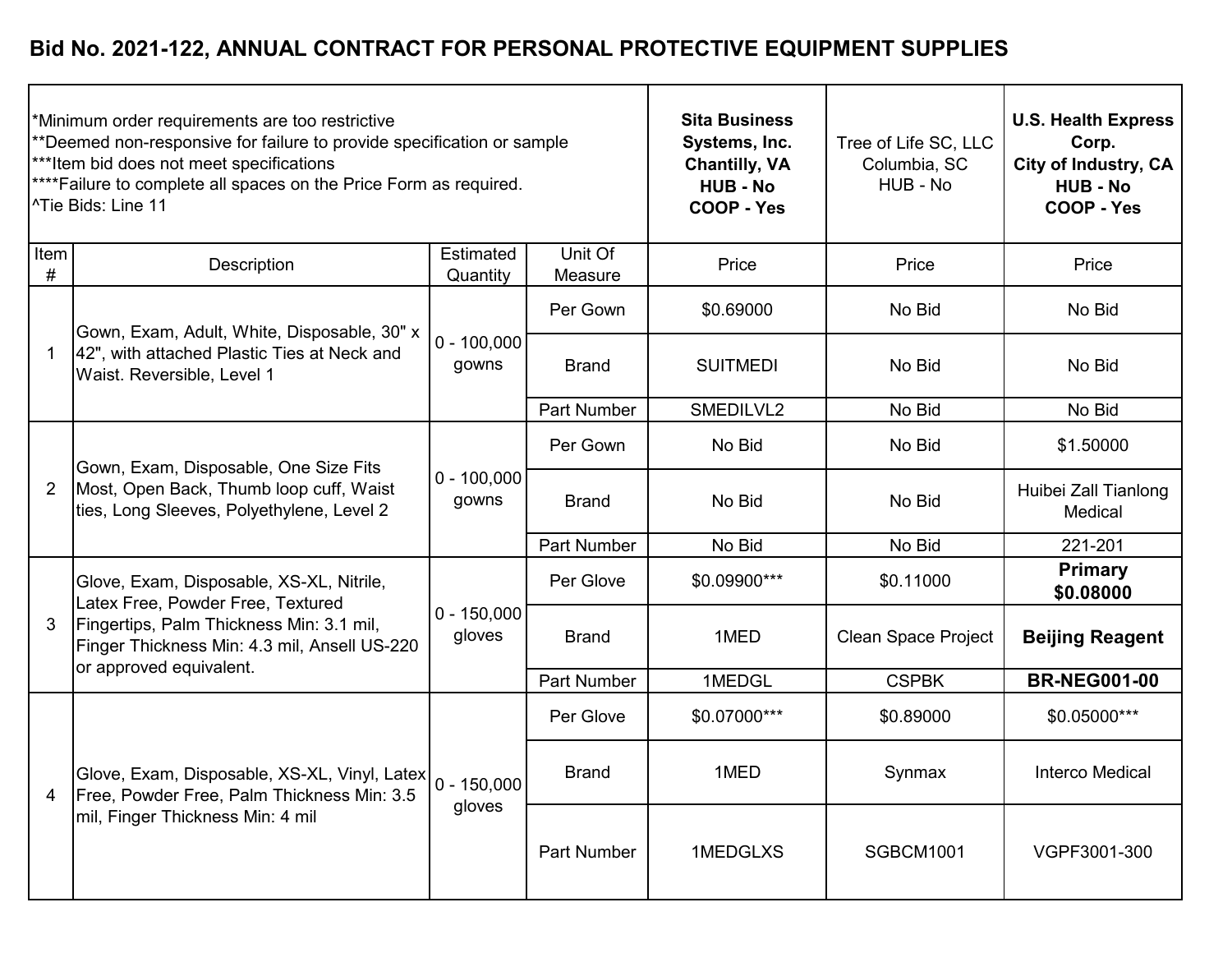| *Minimum order requirements are too restrictive<br>**Deemed non-responsive for failure to provide specification or sample<br>*** Item bid does not meet specifications<br>**** Failure to complete all spaces on the Price Form as required.<br><sup>^Tie</sup> Bids: Line 11 |                                                                                                                                |                              |                    | <b>Unipak Corp.</b><br>Brooklyn, NY<br><b>HUB - No</b><br>COOP - Yes | Varigard, LLC<br>Foley, AL<br>HUB - No | <b>Wintech MediPro LLC</b><br>Katy, TX<br>HUB - No |
|-------------------------------------------------------------------------------------------------------------------------------------------------------------------------------------------------------------------------------------------------------------------------------|--------------------------------------------------------------------------------------------------------------------------------|------------------------------|--------------------|----------------------------------------------------------------------|----------------------------------------|----------------------------------------------------|
| Item<br>#                                                                                                                                                                                                                                                                     | Description                                                                                                                    | <b>Estimated</b><br>Quantity | Unit Of<br>Measure | Price                                                                | Price                                  | Price                                              |
|                                                                                                                                                                                                                                                                               | Gown, Exam, Adult, White, Disposable, 30" x                                                                                    |                              | Per Gown           | Secondary<br>\$0.48000                                               | No Bid                                 | No Bid                                             |
|                                                                                                                                                                                                                                                                               | 42", with attached Plastic Ties at Neck and<br>Waist. Reversible, Level 1                                                      | $0 - 100,000$<br>gowns       | <b>Brand</b>       | 3042                                                                 | No Bid                                 | No Bid                                             |
|                                                                                                                                                                                                                                                                               |                                                                                                                                |                              | <b>Part Number</b> | 3042                                                                 | No Bid                                 | No Bid                                             |
| $\overline{2}$                                                                                                                                                                                                                                                                | Gown, Exam, Disposable, One Size Fits<br>Most, Open Back, Thumb loop cuff, Waist<br>ties, Long Sleeves, Polyethylene, Level 2  | $0 - 100,000$<br>gowns       | Per Gown           | \$1.50000                                                            | No Bid                                 | No Bid                                             |
|                                                                                                                                                                                                                                                                               |                                                                                                                                |                              | <b>Brand</b>       | <b>GX</b>                                                            | No Bid                                 | No Bid                                             |
|                                                                                                                                                                                                                                                                               |                                                                                                                                |                              | Part Number        | <b>GX</b>                                                            | No Bid                                 | No Bid                                             |
|                                                                                                                                                                                                                                                                               | Glove, Exam, Disposable, XS-XL, Nitrile,<br>Latex Free, Powder Free, Textured                                                  |                              | Per Glove          | \$0.15000**                                                          | No Bid                                 | No Bid                                             |
| 3                                                                                                                                                                                                                                                                             | Fingertips, Palm Thickness Min: 3.1 mil,<br>Finger Thickness Min: 4.3 mil, Ansell US-220<br>or approved equivalent.            | $0 - 150,000$<br>gloves      | <b>Brand</b>       | <b>DRE</b>                                                           | No Bid                                 | No Bid                                             |
|                                                                                                                                                                                                                                                                               |                                                                                                                                |                              | Part Number        | VPF-X2                                                               | No Bid                                 | No Bid                                             |
|                                                                                                                                                                                                                                                                               |                                                                                                                                |                              | Per Glove          | \$0.03500***                                                         | No Bid                                 | No Bid                                             |
| 4                                                                                                                                                                                                                                                                             | Glove, Exam, Disposable, XS-XL, Vinyl, Latex<br>Free, Powder Free, Palm Thickness Min: 3.5<br>mil, Finger Thickness Min: 4 mil | $0 - 150,000$<br>gloves      | <b>Brand</b>       | <b>SAFEKO</b>                                                        | No Bid                                 | No Bid                                             |
|                                                                                                                                                                                                                                                                               |                                                                                                                                |                              | Part Number        | <b>VPF</b>                                                           | No Bid                                 | No Bid                                             |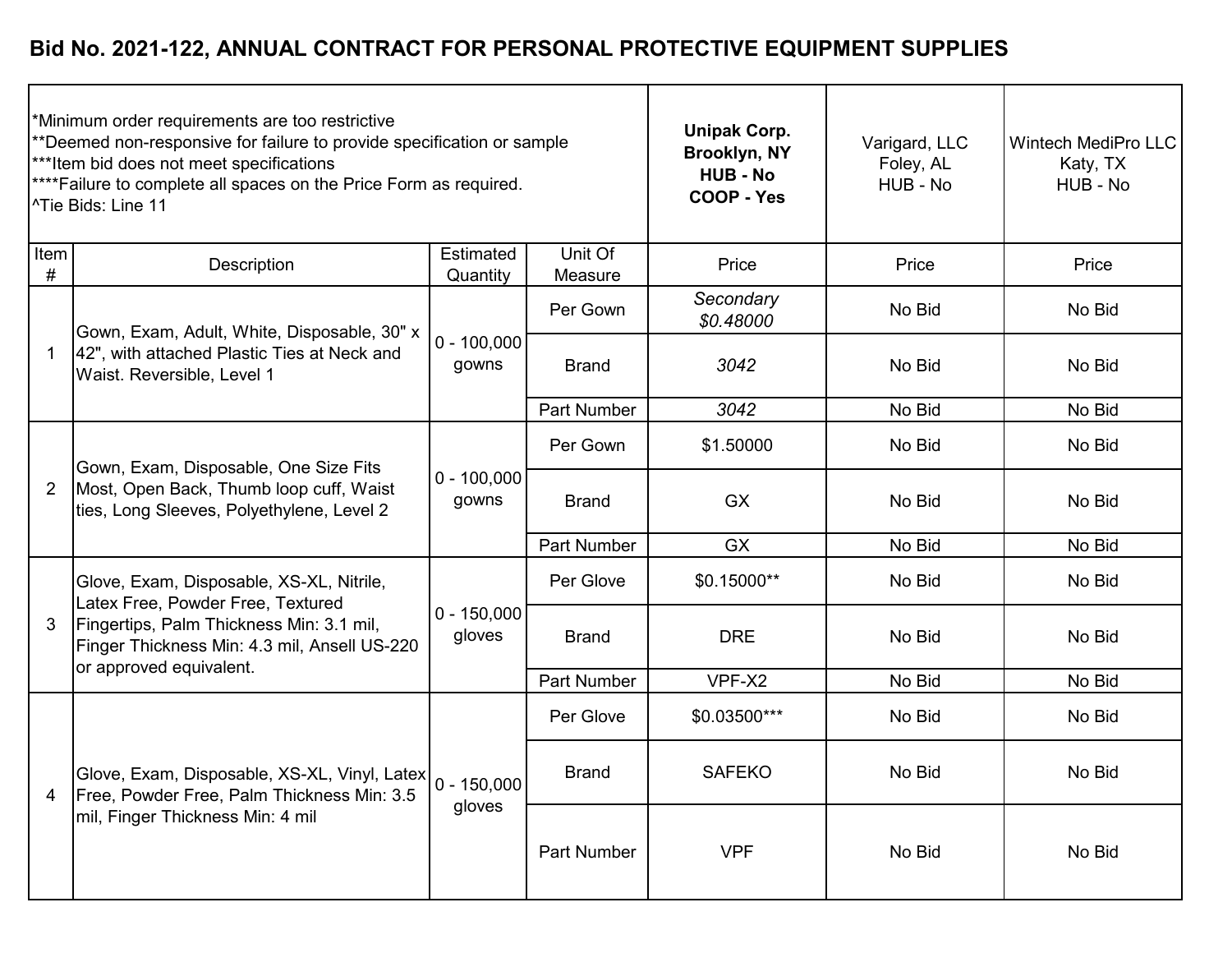|                | *Minimum order requirements are too restrictive<br>**Deemed non-responsive for failure to provide specification or sample<br>***Item bid does not meet specifications<br>**** Failure to complete all spaces on the Price Form as required.<br><sup>^Tie</sup> Bids: Line 11 | <b>Zinntex LLC</b><br>New York, NY<br><b>HUB - No</b><br><b>COOP - Yes</b> |                    |                                            |
|----------------|------------------------------------------------------------------------------------------------------------------------------------------------------------------------------------------------------------------------------------------------------------------------------|----------------------------------------------------------------------------|--------------------|--------------------------------------------|
| Item<br>#      | Description                                                                                                                                                                                                                                                                  | Estimated<br>Quantity                                                      | Unit Of<br>Measure | Price                                      |
|                | Gown, Exam, Adult, White, Disposable, 30" x<br>42", with attached Plastic Ties at Neck and<br>Waist. Reversible, Level 1                                                                                                                                                     |                                                                            | Per Gown           | \$0.70000                                  |
| $\mathbf{1}$   |                                                                                                                                                                                                                                                                              | $0 - 100,000$<br>gowns                                                     | <b>Brand</b>       | <b>Jiaxing Galaxy</b><br><b>Garment Co</b> |
|                |                                                                                                                                                                                                                                                                              |                                                                            | Part Number        |                                            |
| $\overline{2}$ | Gown, Exam, Disposable, One Size Fits<br>Most, Open Back, Thumb loop cuff, Waist<br>ties, Long Sleeves, Polyethylene, Level 2                                                                                                                                                |                                                                            | Per Gown           | No Bid                                     |
|                |                                                                                                                                                                                                                                                                              | $0 - 100,000$<br>gowns                                                     | <b>Brand</b>       | No Bid                                     |
|                |                                                                                                                                                                                                                                                                              |                                                                            | Part Number        | No Bid                                     |
|                | Glove, Exam, Disposable, XS-XL, Nitrile,<br>Latex Free, Powder Free, Textured                                                                                                                                                                                                |                                                                            | Per Glove          | \$0.09500***                               |
| 3              | Fingertips, Palm Thickness Min: 3.1 mil,<br>Finger Thickness Min: 4.3 mil, Ansell US-220<br>or approved equivalent.                                                                                                                                                          | $0 - 150,000$<br>gloves                                                    | <b>Brand</b>       | Shandong Intco<br><b>Medical Prod</b>      |
|                |                                                                                                                                                                                                                                                                              |                                                                            | Part Number        | NGPF700 Series                             |
|                |                                                                                                                                                                                                                                                                              |                                                                            | Per Glove          | No Bid                                     |
| $\overline{4}$ | Glove, Exam, Disposable, XS-XL, Vinyl, Latex $\Big 0 - 150,000\Big $<br>Free, Powder Free, Palm Thickness Min: 3.5                                                                                                                                                           |                                                                            | <b>Brand</b>       | No Bid                                     |
|                | mil, Finger Thickness Min: 4 mil                                                                                                                                                                                                                                             | gloves                                                                     | <b>Part Number</b> | No Bid                                     |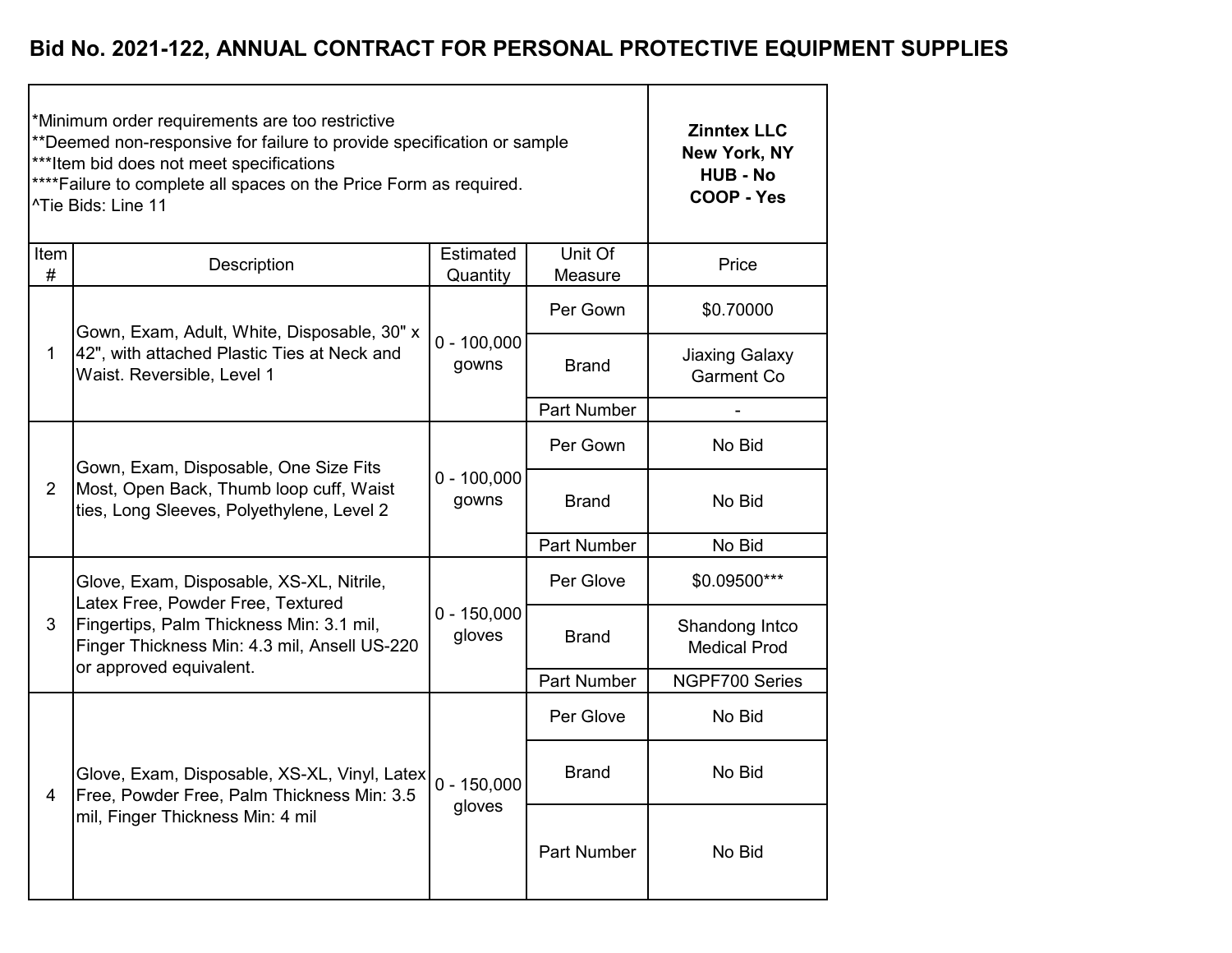| *Minimum order requirements are too restrictive<br>**Deemed non-responsive for failure to provide specification or sample<br>*** Item bid does not meet specifications<br>**** Failure to complete all spaces on the Price Form as required.<br><sup>^</sup> Tie Bids: Line 11 |                                                                                                                                                                                                                        |                         |                    | Alterra Medical,<br><b>LLC</b><br>Salt Lake City, UT<br><b>HUB - No</b><br>COOP - Yes | San Ramon, CA<br><b>HUB - Yes</b><br><b>COOP - Yes</b> | Aptos Logistics, Inc.   Atlantic Trading LLC<br><b>Austin, TX</b><br><b>HUB - Yes</b><br>COOP - Yes |
|--------------------------------------------------------------------------------------------------------------------------------------------------------------------------------------------------------------------------------------------------------------------------------|------------------------------------------------------------------------------------------------------------------------------------------------------------------------------------------------------------------------|-------------------------|--------------------|---------------------------------------------------------------------------------------|--------------------------------------------------------|-----------------------------------------------------------------------------------------------------|
| Item<br>#                                                                                                                                                                                                                                                                      | Description                                                                                                                                                                                                            | Estimated<br>Quantity   | Unit Of<br>Measure | Price                                                                                 | Price                                                  | Price                                                                                               |
|                                                                                                                                                                                                                                                                                |                                                                                                                                                                                                                        |                         | Per Glove          | No Bid                                                                                | No Bid                                                 | No Bid                                                                                              |
| $\overline{5}$                                                                                                                                                                                                                                                                 | Glove, Exam, Disposable, XS-XL, Nitrile,<br>Powder Free, Fully Textured, Palm Thickness<br>Min: 4.7 mil, Finger Thickness Min: 5.5 mil                                                                                 | $0 - 150,000$<br>gloves | <b>Brand</b>       | No Bid                                                                                | No Bid                                                 | No Bid                                                                                              |
|                                                                                                                                                                                                                                                                                |                                                                                                                                                                                                                        |                         | Part Number        | No Bid                                                                                | No Bid                                                 | No Bid                                                                                              |
| 6                                                                                                                                                                                                                                                                              | Glove, Exam, Disposable, XS-XL, Latex,<br>Powder Free, Textured Fingertips, Palm<br>Thickness Min: 11 mil, Finger Thickness Min:<br>14.2 mil, Extended Cuff Length 12 inches.<br>Microflex Safegrip SG-375 or approved | $0 - 200,000$<br>gloves | Per Glove          | No Bid                                                                                | No Bid                                                 | No Bid                                                                                              |
|                                                                                                                                                                                                                                                                                |                                                                                                                                                                                                                        |                         | <b>Brand</b>       | No Bid                                                                                | No Bid                                                 | No Bid                                                                                              |
|                                                                                                                                                                                                                                                                                | equivalent.                                                                                                                                                                                                            |                         | <b>Part Number</b> | No Bid                                                                                | No Bid                                                 | No Bid                                                                                              |
|                                                                                                                                                                                                                                                                                | Glove, Exam, Disposable, XS-XL, Purple                                                                                                                                                                                 |                         | Per Glove          | No Bid                                                                                | No Bid                                                 | \$0.19900***                                                                                        |
| 7                                                                                                                                                                                                                                                                              | Nitrile, Powder Free, Textured Fingertips,<br>Chemo Tested, Finger Thickness Min: 5.5 mil,<br>O&M Halyard Inc 55080, 55081, 55082,                                                                                     | $0 - 200,000$<br>gloves | <b>Brand</b>       | No Bid                                                                                | No Bid                                                 | <b>INTCO</b>                                                                                        |
|                                                                                                                                                                                                                                                                                | 55083, 55084 or approved equivalent.                                                                                                                                                                                   |                         | <b>Part Number</b> | No Bid                                                                                | No Bid                                                 | ANBM20016                                                                                           |
|                                                                                                                                                                                                                                                                                | Glove, Exam, Disposable, XS-XL, Nitrile, with<br>Aloe, Latex Free, Powder Free, Fully                                                                                                                                  |                         | Per Glove          | No Bid                                                                                | No Bid                                                 | No Bid                                                                                              |
| 8                                                                                                                                                                                                                                                                              | Textured, Palm Thickness Min: 6.7 mil, Finger<br>Thickness Min: 7.5 mil, Extended Cuff Length<br>12 inches. Medline PRO31771, PRO31772,<br>PRO31773, PRO31774 or approved<br>equivalent.                               | $0 - 10,000$<br>gloves  | <b>Brand</b>       | No Bid                                                                                | No Bid                                                 | No Bid                                                                                              |
|                                                                                                                                                                                                                                                                                |                                                                                                                                                                                                                        |                         | <b>Part Number</b> | No Bid                                                                                | No Bid                                                 | No Bid                                                                                              |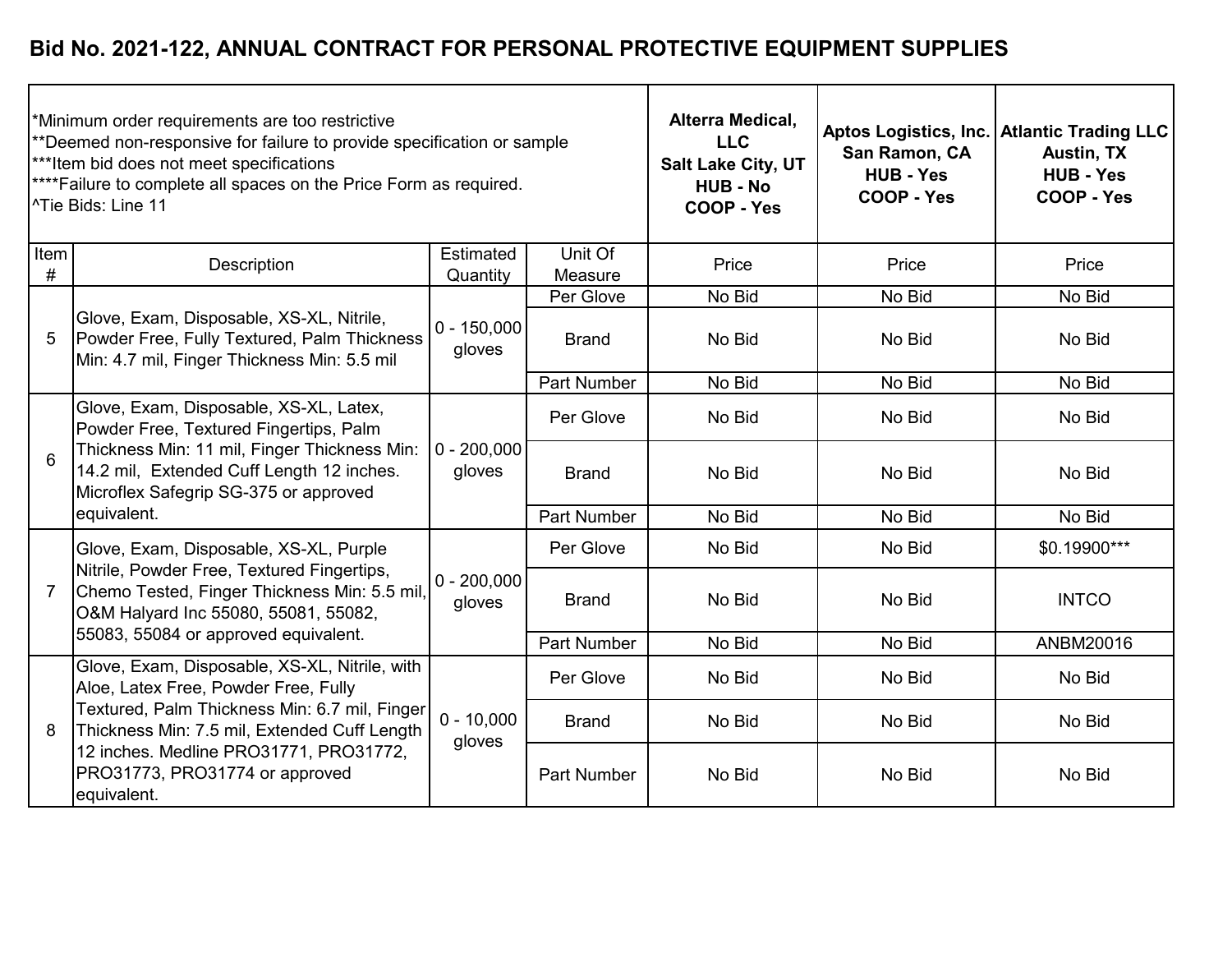| *Minimum order requirements are too restrictive<br>**Deemed non-responsive for failure to provide specification or sample<br>*** Item bid does not meet specifications<br>**** Failure to complete all spaces on the Price Form as required.<br><sup>^</sup> Tie Bids: Line 11 |                                                                                                                                                                                                                        |                         |                    | <b>Bay Promo LLC</b><br>Tampa, FL<br><b>HUB - No</b><br><b>COOP - Yes</b> | <b>Bison Production</b><br>Company<br>Alpharetta, GA<br>HUB - Yes | <b>Bob Barker</b><br>Company, Inc.<br><b>Fuquay Varina, NC</b><br><b>HUB - No</b><br>COOP - Yes |
|--------------------------------------------------------------------------------------------------------------------------------------------------------------------------------------------------------------------------------------------------------------------------------|------------------------------------------------------------------------------------------------------------------------------------------------------------------------------------------------------------------------|-------------------------|--------------------|---------------------------------------------------------------------------|-------------------------------------------------------------------|-------------------------------------------------------------------------------------------------|
| Item<br>#                                                                                                                                                                                                                                                                      | Description                                                                                                                                                                                                            | Estimated<br>Quantity   | Unit Of<br>Measure | Price                                                                     | Price                                                             | Price                                                                                           |
|                                                                                                                                                                                                                                                                                |                                                                                                                                                                                                                        |                         | Per Glove          | \$0.09900***                                                              | No Bid                                                            | No Bid                                                                                          |
| 5                                                                                                                                                                                                                                                                              | Glove, Exam, Disposable, XS-XL, Nitrile,<br>Powder Free, Fully Textured, Palm Thickness<br>Min: 4.7 mil, Finger Thickness Min: 5.5 mil                                                                                 | $0 - 150,000$<br>gloves | <b>Brand</b>       | AlphaProMed                                                               | No Bid                                                            | No Bid                                                                                          |
|                                                                                                                                                                                                                                                                                |                                                                                                                                                                                                                        |                         | <b>Part Number</b> | <b>APM401B</b>                                                            | No Bid                                                            | No Bid                                                                                          |
| 6                                                                                                                                                                                                                                                                              | Glove, Exam, Disposable, XS-XL, Latex,<br>Powder Free, Textured Fingertips, Palm<br>Thickness Min: 11 mil, Finger Thickness Min:<br>14.2 mil, Extended Cuff Length 12 inches.<br>Microflex Safegrip SG-375 or approved | $0 - 200,000$<br>gloves | Per Glove          | Secondary<br>\$0.12990                                                    | No Bid                                                            | No Bid                                                                                          |
|                                                                                                                                                                                                                                                                                |                                                                                                                                                                                                                        |                         | <b>Brand</b>       | AlphaProMed                                                               | No Bid                                                            | No Bid                                                                                          |
|                                                                                                                                                                                                                                                                                | equivalent.                                                                                                                                                                                                            |                         | <b>Part Number</b> | APM100L                                                                   | No Bid                                                            | No Bid                                                                                          |
|                                                                                                                                                                                                                                                                                | Glove, Exam, Disposable, XS-XL, Purple                                                                                                                                                                                 |                         | Per Glove          | \$0.09900***                                                              | No Bid                                                            | No Bid                                                                                          |
| 7                                                                                                                                                                                                                                                                              | Nitrile, Powder Free, Textured Fingertips,<br>Chemo Tested, Finger Thickness Min: 5.5 mil,<br>O&M Halyard Inc 55080, 55081, 55082,                                                                                     | $0 - 200,000$<br>gloves | <b>Brand</b>       | AlphaProMed                                                               | No Bid                                                            | No Bid                                                                                          |
|                                                                                                                                                                                                                                                                                | 55083, 55084 or approved equivalent.                                                                                                                                                                                   |                         | <b>Part Number</b> | <b>APM401B</b>                                                            | No Bid                                                            | No Bid                                                                                          |
|                                                                                                                                                                                                                                                                                | Glove, Exam, Disposable, XS-XL, Nitrile, with<br>Aloe, Latex Free, Powder Free, Fully                                                                                                                                  |                         | Per Glove          | No Bid                                                                    | No Bid                                                            | No Bid                                                                                          |
| 8                                                                                                                                                                                                                                                                              | Textured, Palm Thickness Min: 6.7 mil, Finger<br>Thickness Min: 7.5 mil, Extended Cuff Length<br>12 inches. Medline PRO31771, PRO31772,<br>PRO31773, PRO31774 or approved<br>equivalent.                               | $0 - 10,000$<br>gloves  | <b>Brand</b>       | No Bid                                                                    | No Bid                                                            | No Bid                                                                                          |
|                                                                                                                                                                                                                                                                                |                                                                                                                                                                                                                        |                         | <b>Part Number</b> | No Bid                                                                    | No Bid                                                            | No Bid                                                                                          |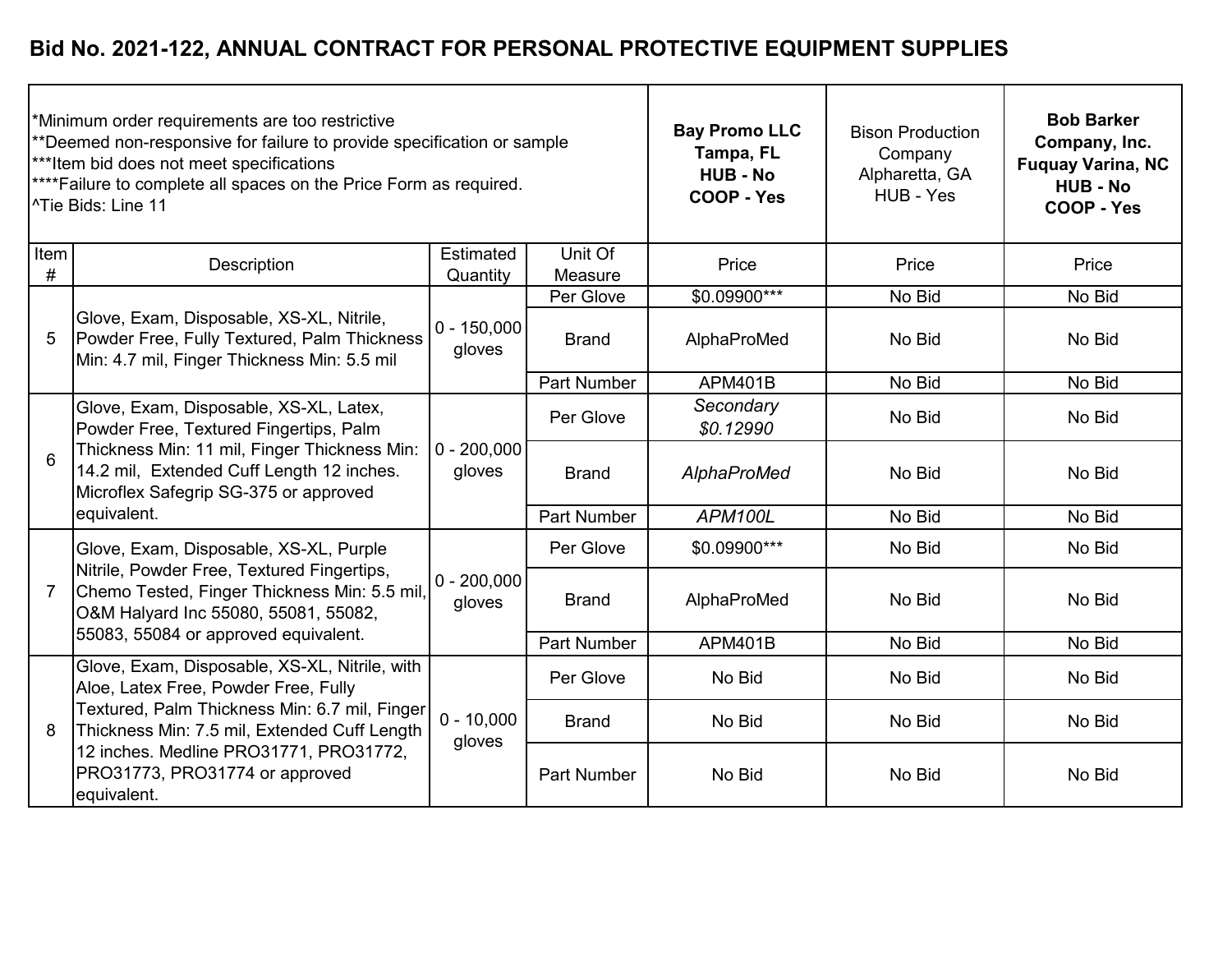| *Minimum order requirements are too restrictive<br>**Deemed non-responsive for failure to provide specification or sample<br>***Item bid does not meet specifications<br>**** Failure to complete all spaces on the Price Form as required.<br><sup>^Tie</sup> Bids: Line 11 |                                                                                                                                                                                                                        |                         |                    | <b>Campbell Drug Stores</b><br>Limited (DBA<br>PharmacyGo)<br>Mississauga, Ontario<br>HUB - No | <b>CPR Savers &amp; First</b><br><b>Aid Supply</b><br>Scottsdale, AZ<br>HUB - No | <b>DEEPKA IMPORT</b><br><b>LLC</b><br>Union, NJ<br>HUB - No |
|------------------------------------------------------------------------------------------------------------------------------------------------------------------------------------------------------------------------------------------------------------------------------|------------------------------------------------------------------------------------------------------------------------------------------------------------------------------------------------------------------------|-------------------------|--------------------|------------------------------------------------------------------------------------------------|----------------------------------------------------------------------------------|-------------------------------------------------------------|
| Item<br>#                                                                                                                                                                                                                                                                    | Description                                                                                                                                                                                                            | Estimated<br>Quantity   | Unit Of<br>Measure | Price                                                                                          | Price                                                                            | Price                                                       |
|                                                                                                                                                                                                                                                                              | Glove, Exam, Disposable, XS-XL, Nitrile,<br>Powder Free, Fully Textured, Palm Thickness<br>Min: 4.7 mil, Finger Thickness Min: 5.5 mil                                                                                 |                         | Per Glove          | \$0.12250*                                                                                     | \$0.13500**                                                                      | $$0.13000***$                                               |
| 5                                                                                                                                                                                                                                                                            |                                                                                                                                                                                                                        | $0 - 150,000$<br>gloves | <b>Brand</b>       | Shandong Intco<br>Medical                                                                      | <b>Sunny Care</b>                                                                | <b>OEM</b>                                                  |
|                                                                                                                                                                                                                                                                              |                                                                                                                                                                                                                        |                         | <b>Part Number</b> | NGPF700                                                                                        |                                                                                  | <b>OEM</b>                                                  |
| 6                                                                                                                                                                                                                                                                            | Glove, Exam, Disposable, XS-XL, Latex,<br>Powder Free, Textured Fingertips, Palm<br>Thickness Min: 11 mil, Finger Thickness Min:<br>14.2 mil, Extended Cuff Length 12 inches.<br>Microflex Safegrip SG-375 or approved | $0 - 200,000$<br>gloves | Per Glove          | No Bid                                                                                         | \$0.20000***                                                                     | No Bid                                                      |
|                                                                                                                                                                                                                                                                              |                                                                                                                                                                                                                        |                         | <b>Brand</b>       | No Bid                                                                                         | <b>SAS Safety Corp</b>                                                           | No Bid                                                      |
|                                                                                                                                                                                                                                                                              | equivalent.                                                                                                                                                                                                            |                         | <b>Part Number</b> | No Bid                                                                                         | 6604-20                                                                          | No Bid                                                      |
|                                                                                                                                                                                                                                                                              | Glove, Exam, Disposable, XS-XL, Purple                                                                                                                                                                                 |                         | Per Glove          | \$0.12500*                                                                                     | \$0.20000**                                                                      | No Bid                                                      |
| 7                                                                                                                                                                                                                                                                            | Nitrile, Powder Free, Textured Fingertips,<br>Chemo Tested, Finger Thickness Min: 5.5 mil,<br>O&M Halyard Inc 55080, 55081, 55082,                                                                                     | $0 - 200,000$<br>gloves | <b>Brand</b>       | Shandong Intco<br>Medical                                                                      | <b>Sunny Care</b>                                                                | No Bid                                                      |
|                                                                                                                                                                                                                                                                              | 55083, 55084 or approved equivalent.                                                                                                                                                                                   |                         | Part Number        | <b>ANBM1001</b>                                                                                | 8700                                                                             | No Bid                                                      |
|                                                                                                                                                                                                                                                                              | Glove, Exam, Disposable, XS-XL, Nitrile, with<br>Aloe, Latex Free, Powder Free, Fully                                                                                                                                  |                         | Per Glove          | No Bid                                                                                         | No Bid                                                                           | No Bid                                                      |
| 8                                                                                                                                                                                                                                                                            | Textured, Palm Thickness Min: 6.7 mil, Finger<br>Thickness Min: 7.5 mil, Extended Cuff Length                                                                                                                          | $0 - 10,000$<br>gloves  | <b>Brand</b>       | No Bid                                                                                         | No Bid                                                                           | No Bid                                                      |
|                                                                                                                                                                                                                                                                              | 12 inches. Medline PRO31771, PRO31772,<br>PRO31773, PRO31774 or approved<br>equivalent.                                                                                                                                |                         | <b>Part Number</b> | No Bid                                                                                         | No Bid                                                                           | No Bid                                                      |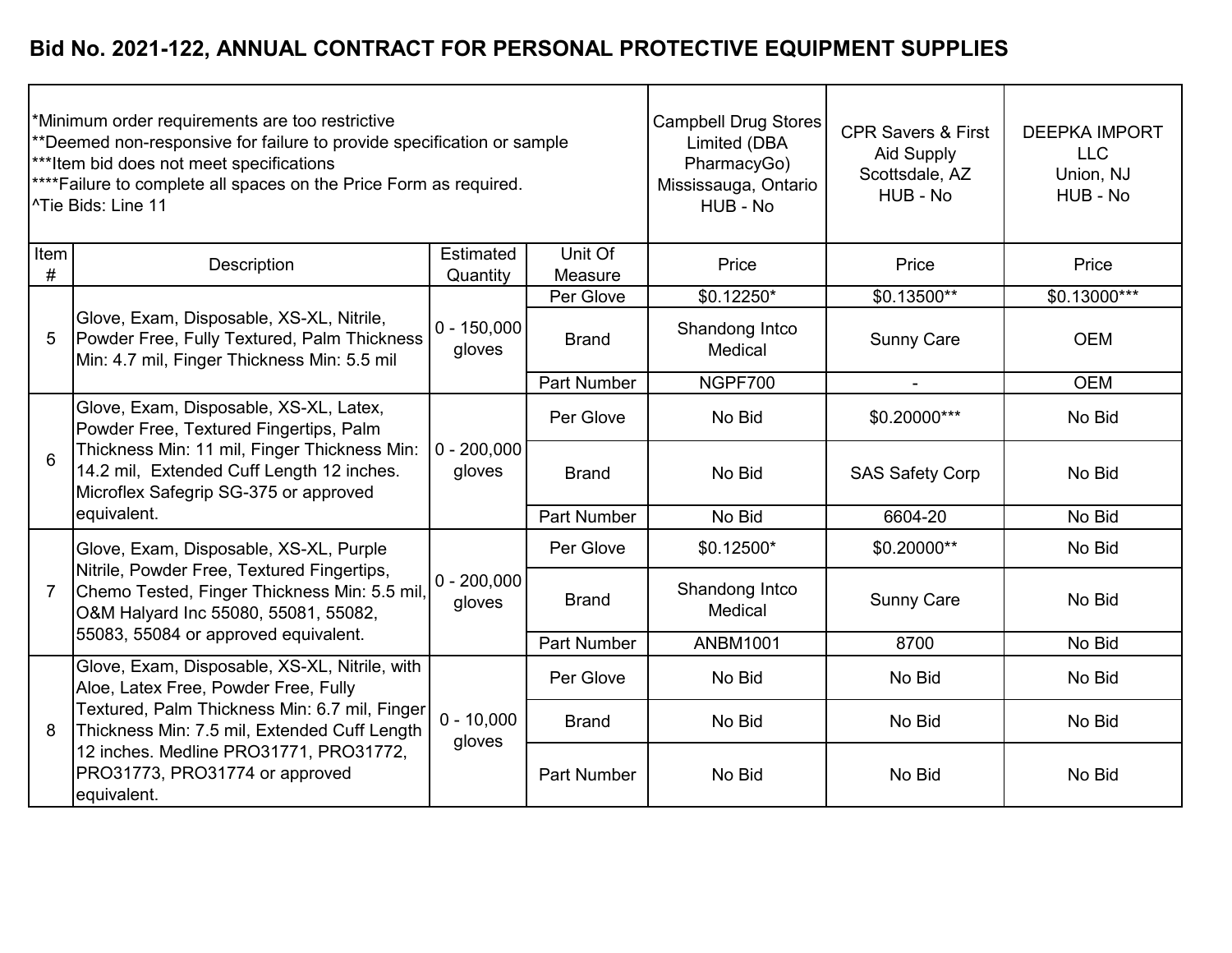| *Minimum order requirements are too restrictive<br>**Deemed non-responsive for failure to provide specification or sample<br>*** Item bid does not meet specifications<br>**** Failure to complete all spaces on the Price Form as required.<br><sup>^Tie</sup> Bids: Line 11 |                                                                                                                                                                                                                        |                         |                    | <b>DemeTECH</b><br>Corporation<br>Hialeah, FL<br>HUB - No | Digital Ally, Inc.<br>Lenexa, KS<br><b>HUB - No</b><br>COOP - Yes | Dispose N' Save LLC.<br>Monroe, NY<br>HUB - No |
|-------------------------------------------------------------------------------------------------------------------------------------------------------------------------------------------------------------------------------------------------------------------------------|------------------------------------------------------------------------------------------------------------------------------------------------------------------------------------------------------------------------|-------------------------|--------------------|-----------------------------------------------------------|-------------------------------------------------------------------|------------------------------------------------|
| Item<br>#                                                                                                                                                                                                                                                                     | Description                                                                                                                                                                                                            | Estimated<br>Quantity   | Unit Of<br>Measure | Price                                                     | Price                                                             | Price                                          |
|                                                                                                                                                                                                                                                                               |                                                                                                                                                                                                                        |                         | Per Glove          | No Bid                                                    | No Bid                                                            | $$0.17500***$                                  |
| 5                                                                                                                                                                                                                                                                             | Glove, Exam, Disposable, XS-XL, Nitrile,<br>Powder Free, Fully Textured, Palm Thickness<br>Min: 4.7 mil, Finger Thickness Min: 5.5 mil                                                                                 | $0 - 150,000$<br>gloves | <b>Brand</b>       | No Bid                                                    | No Bid                                                            | <b>Supermax and Safeko</b>                     |
|                                                                                                                                                                                                                                                                               |                                                                                                                                                                                                                        |                         | <b>Part Number</b> | No Bid                                                    | No Bid                                                            | <b>AS-NGPFE</b>                                |
| 6                                                                                                                                                                                                                                                                             | Glove, Exam, Disposable, XS-XL, Latex,<br>Powder Free, Textured Fingertips, Palm<br>Thickness Min: 11 mil, Finger Thickness Min:<br>14.2 mil, Extended Cuff Length 12 inches.<br>Microflex Safegrip SG-375 or approved | $0 - 200,000$<br>gloves | Per Glove          | No Bid                                                    | No Bid                                                            | \$0.19800***                                   |
|                                                                                                                                                                                                                                                                               |                                                                                                                                                                                                                        |                         | <b>Brand</b>       | No Bid                                                    | No Bid                                                            | <b>Supermax and Safeko</b>                     |
|                                                                                                                                                                                                                                                                               | equivalent.                                                                                                                                                                                                            |                         | <b>Part Number</b> | No Bid                                                    | No Bid                                                            | <b>AS-NGPFE</b>                                |
|                                                                                                                                                                                                                                                                               | Glove, Exam, Disposable, XS-XL, Purple                                                                                                                                                                                 |                         | Per Glove          | No Bid                                                    | No Bid                                                            | No Bid                                         |
| $\overline{7}$                                                                                                                                                                                                                                                                | Nitrile, Powder Free, Textured Fingertips,<br>Chemo Tested, Finger Thickness Min: 5.5 mil,<br>O&M Halyard Inc 55080, 55081, 55082,                                                                                     | $0 - 200,000$<br>gloves | <b>Brand</b>       | No Bid                                                    | No Bid                                                            | No Bid                                         |
|                                                                                                                                                                                                                                                                               | 55083, 55084 or approved equivalent.                                                                                                                                                                                   |                         | <b>Part Number</b> | No Bid                                                    | No Bid                                                            | No Bid                                         |
|                                                                                                                                                                                                                                                                               | Glove, Exam, Disposable, XS-XL, Nitrile, with<br>Aloe, Latex Free, Powder Free, Fully                                                                                                                                  |                         | Per Glove          | No Bid                                                    | No Bid                                                            | No Bid                                         |
| 8                                                                                                                                                                                                                                                                             | Textured, Palm Thickness Min: 6.7 mil, Finger<br>Thickness Min: 7.5 mil, Extended Cuff Length                                                                                                                          | $0 - 10,000$<br>gloves  | <b>Brand</b>       | No Bid                                                    | No Bid                                                            | No Bid                                         |
|                                                                                                                                                                                                                                                                               | 12 inches. Medline PRO31771, PRO31772,<br>PRO31773, PRO31774 or approved<br>equivalent.                                                                                                                                |                         | <b>Part Number</b> | No Bid                                                    | No Bid                                                            | No Bid                                         |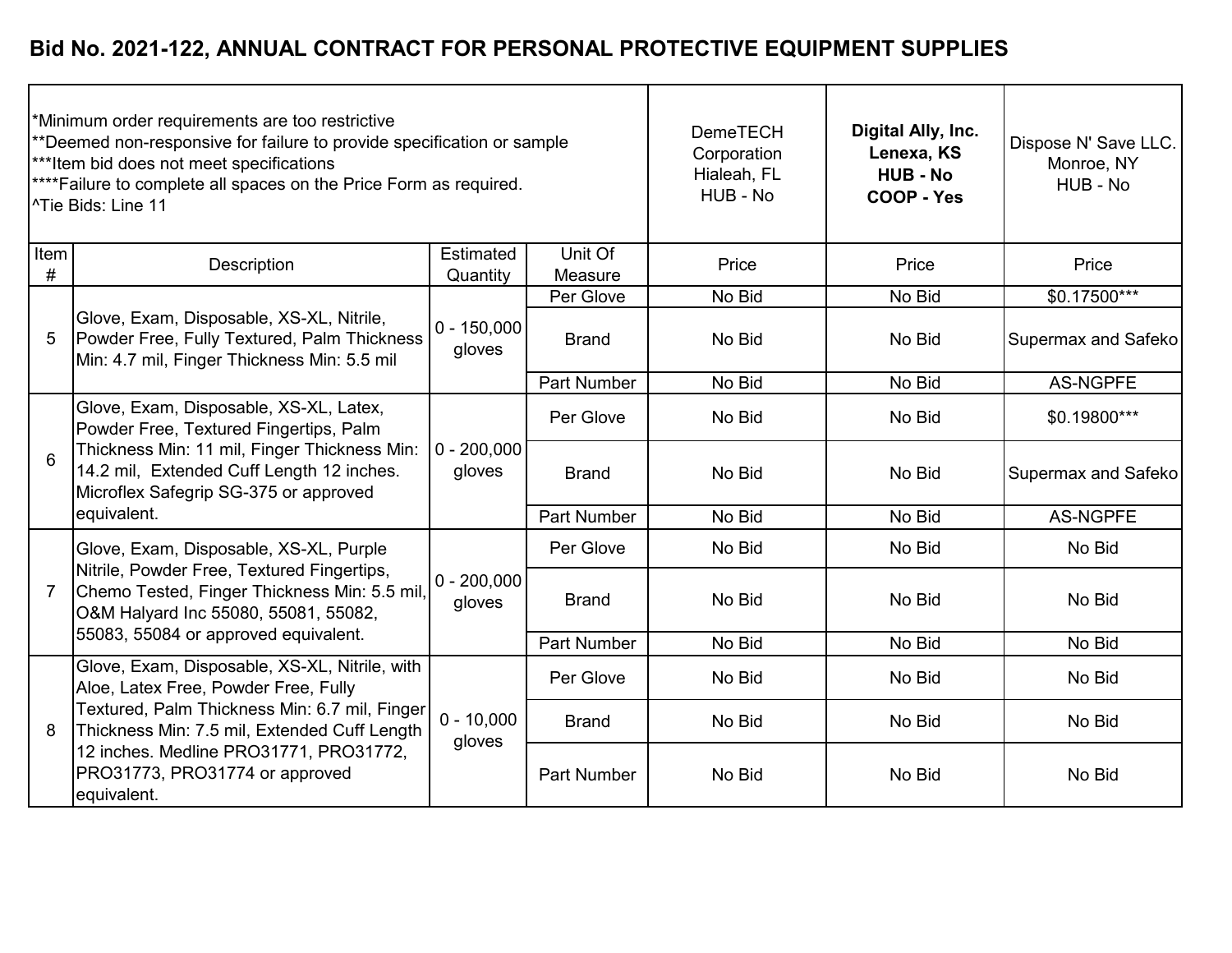| *Minimum order requirements are too restrictive<br>**Deemed non-responsive for failure to provide specification or sample<br>***Item bid does not meet specifications<br>**** Failure to complete all spaces on the Price Form as required.<br><sup>^Tie</sup> Bids: Line 11 |                                                                                                                                                                                                                        |                         |                    | <b>Elite Textile Trading</b><br><b>LLC</b><br>Irvine, CA<br>HUB - No | <b>Empire Medical And</b><br><b>Dental Supplies Inc</b><br>Brooklyn, NY<br>HUB - Yes | <b>FSSC LLC</b><br>Rensselaer, IN<br>HUB - No |
|------------------------------------------------------------------------------------------------------------------------------------------------------------------------------------------------------------------------------------------------------------------------------|------------------------------------------------------------------------------------------------------------------------------------------------------------------------------------------------------------------------|-------------------------|--------------------|----------------------------------------------------------------------|--------------------------------------------------------------------------------------|-----------------------------------------------|
| Item<br>#                                                                                                                                                                                                                                                                    | Description                                                                                                                                                                                                            | Estimated<br>Quantity   | Unit Of<br>Measure | Price                                                                | Price                                                                                | Price                                         |
|                                                                                                                                                                                                                                                                              |                                                                                                                                                                                                                        |                         | Per Glove          | $$0.17825**$$                                                        | \$11.95000**                                                                         | No Bid                                        |
| 5                                                                                                                                                                                                                                                                            | Glove, Exam, Disposable, XS-XL, Nitrile,<br>Powder Free, Fully Textured, Palm Thickness<br>Min: 4.7 mil, Finger Thickness Min: 5.5 mil                                                                                 | $0 - 150,000$<br>gloves | <b>Brand</b>       | <b>AMMEX</b>                                                         | Aurelia                                                                              | No Bid                                        |
|                                                                                                                                                                                                                                                                              |                                                                                                                                                                                                                        |                         | <b>Part Number</b> |                                                                      | <b>Robust</b>                                                                        | No Bid                                        |
| 6                                                                                                                                                                                                                                                                            | Glove, Exam, Disposable, XS-XL, Latex,<br>Powder Free, Textured Fingertips, Palm<br>Thickness Min: 11 mil, Finger Thickness Min:<br>14.2 mil, Extended Cuff Length 12 inches.<br>Microflex Safegrip SG-375 or approved | $0 - 200,000$<br>gloves | Per Glove          | No Bid                                                               | No Bid                                                                               | No Bid                                        |
|                                                                                                                                                                                                                                                                              |                                                                                                                                                                                                                        |                         | <b>Brand</b>       | No Bid                                                               | No Bid                                                                               | No Bid                                        |
|                                                                                                                                                                                                                                                                              | equivalent.                                                                                                                                                                                                            |                         | <b>Part Number</b> | No Bid                                                               | No Bid                                                                               | No Bid                                        |
|                                                                                                                                                                                                                                                                              | Glove, Exam, Disposable, XS-XL, Purple                                                                                                                                                                                 |                         | Per Glove          | \$0.18600***                                                         | No Bid                                                                               | No Bid                                        |
| 7                                                                                                                                                                                                                                                                            | Nitrile, Powder Free, Textured Fingertips,<br>Chemo Tested, Finger Thickness Min: 5.5 mil,<br>O&M Halyard Inc 55080, 55081, 55082,                                                                                     | $0 - 200,000$<br>gloves | <b>Brand</b>       | <b>AMMEX</b>                                                         | No Bid                                                                               | No Bid                                        |
|                                                                                                                                                                                                                                                                              | 55083, 55084 or approved equivalent.                                                                                                                                                                                   |                         | <b>Part Number</b> | $\blacksquare$                                                       | No Bid                                                                               | No Bid                                        |
|                                                                                                                                                                                                                                                                              | Glove, Exam, Disposable, XS-XL, Nitrile, with<br>Aloe, Latex Free, Powder Free, Fully                                                                                                                                  |                         | Per Glove          | No Bid                                                               | No Bid                                                                               | No Bid                                        |
| 8                                                                                                                                                                                                                                                                            | Textured, Palm Thickness Min: 6.7 mil, Finger<br>Thickness Min: 7.5 mil, Extended Cuff Length                                                                                                                          | $0 - 10,000$<br>gloves  | <b>Brand</b>       | No Bid                                                               | No Bid                                                                               | No Bid                                        |
|                                                                                                                                                                                                                                                                              | 12 inches. Medline PRO31771, PRO31772,<br>PRO31773, PRO31774 or approved<br>equivalent.                                                                                                                                |                         | <b>Part Number</b> | No Bid                                                               | No Bid                                                                               | No Bid                                        |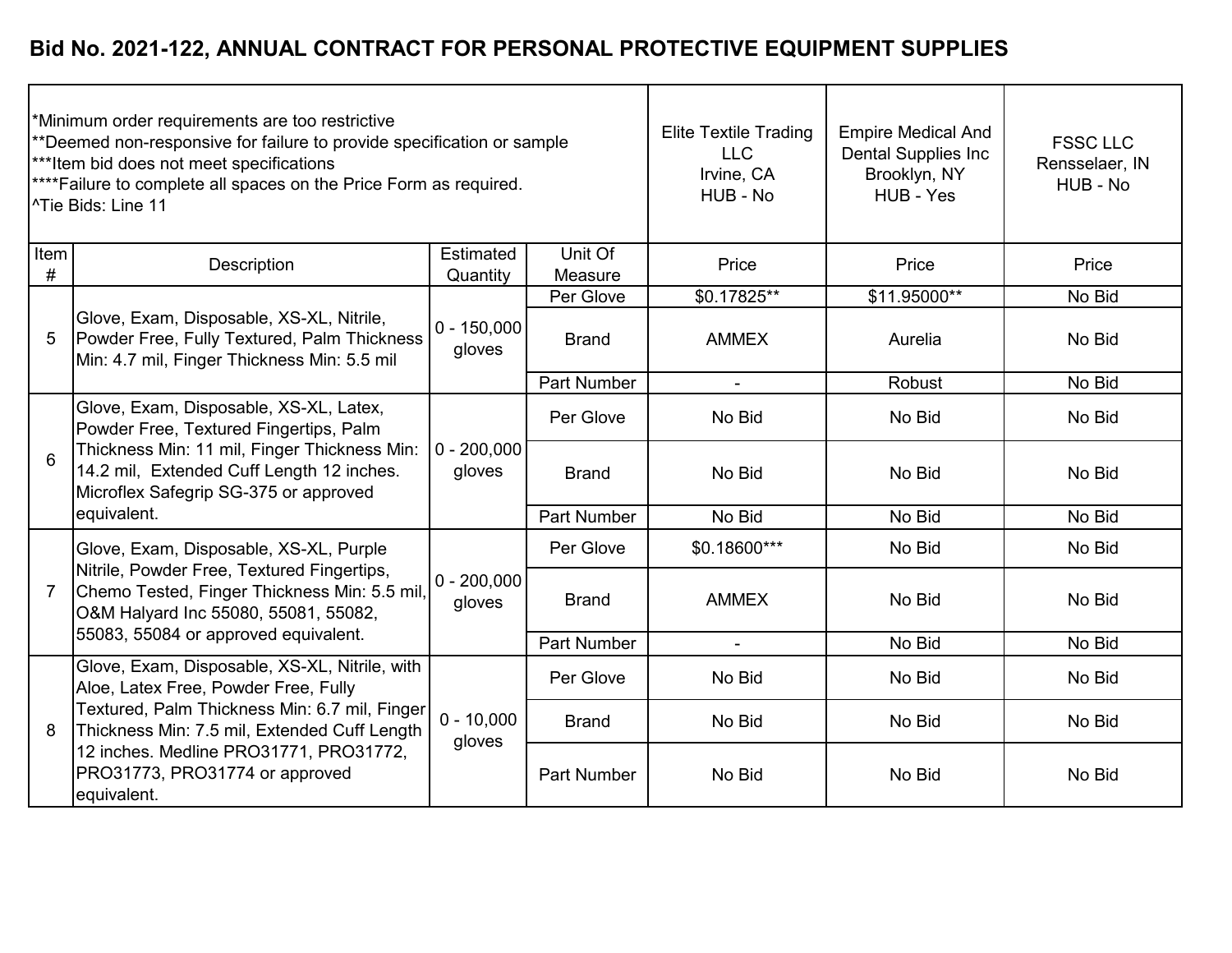| *Minimum order requirements are too restrictive<br>**Deemed non-responsive for failure to provide specification or sample<br>*** Item bid does not meet specifications<br>**** Failure to complete all spaces on the Price Form as required.<br><sup>^</sup> Tie Bids: Line 11 |                                                                                                                                                                                                                        |                           |                    | <b>Healthy School</b><br>Supply, LLC<br>Claymont, DE<br>HUB - No | ICS Jail Supplies, Inc<br>Waco, TX<br>HUB - No | InkJet, Inc d/b/a<br><b>Community</b><br><b>Chemical</b><br><b>Willis, TX</b><br><b>HUB - Yes</b><br>COOP - Yes |
|--------------------------------------------------------------------------------------------------------------------------------------------------------------------------------------------------------------------------------------------------------------------------------|------------------------------------------------------------------------------------------------------------------------------------------------------------------------------------------------------------------------|---------------------------|--------------------|------------------------------------------------------------------|------------------------------------------------|-----------------------------------------------------------------------------------------------------------------|
| Item<br>#                                                                                                                                                                                                                                                                      | Description                                                                                                                                                                                                            | Estimated<br>Quantity     | Unit Of<br>Measure | Price                                                            | Price                                          | Price                                                                                                           |
|                                                                                                                                                                                                                                                                                | Glove, Exam, Disposable, XS-XL, Nitrile,<br>Powder Free, Fully Textured, Palm Thickness<br>Min: 4.7 mil, Finger Thickness Min: 5.5 mil                                                                                 |                           | Per Glove          | No Bid                                                           | <b>Withdrew Bid</b>                            | No Bid                                                                                                          |
| 5                                                                                                                                                                                                                                                                              |                                                                                                                                                                                                                        | $0 - 150,000$<br>gloves   | <b>Brand</b>       | No Bid                                                           | <b>Withdrew Bid</b>                            | No Bid                                                                                                          |
|                                                                                                                                                                                                                                                                                |                                                                                                                                                                                                                        |                           | <b>Part Number</b> | No Bid                                                           | <b>Withdrew Bid</b>                            | No Bid                                                                                                          |
| 6                                                                                                                                                                                                                                                                              | Glove, Exam, Disposable, XS-XL, Latex,<br>Powder Free, Textured Fingertips, Palm<br>Thickness Min: 11 mil, Finger Thickness Min:<br>14.2 mil, Extended Cuff Length 12 inches.<br>Microflex Safegrip SG-375 or approved | $ 0 - 200,000 $<br>gloves | Per Glove          | No Bid                                                           | <b>Withdrew Bid</b>                            | No Bid                                                                                                          |
|                                                                                                                                                                                                                                                                                |                                                                                                                                                                                                                        |                           | <b>Brand</b>       | No Bid                                                           | <b>Withdrew Bid</b>                            | No Bid                                                                                                          |
|                                                                                                                                                                                                                                                                                | equivalent.                                                                                                                                                                                                            |                           | <b>Part Number</b> | No Bid                                                           | <b>Withdrew Bid</b>                            | No Bid                                                                                                          |
|                                                                                                                                                                                                                                                                                | Glove, Exam, Disposable, XS-XL, Purple                                                                                                                                                                                 |                           | Per Glove          | No Bid                                                           | <b>Withdrew Bid</b>                            | No Bid                                                                                                          |
| 7                                                                                                                                                                                                                                                                              | Nitrile, Powder Free, Textured Fingertips,<br>Chemo Tested, Finger Thickness Min: 5.5 mil,<br>O&M Halyard Inc 55080, 55081, 55082,                                                                                     | $0 - 200,000$<br>gloves   | <b>Brand</b>       | No Bid                                                           | <b>Withdrew Bid</b>                            | No Bid                                                                                                          |
|                                                                                                                                                                                                                                                                                | 55083, 55084 or approved equivalent.                                                                                                                                                                                   |                           | <b>Part Number</b> | No Bid                                                           | <b>Withdrew Bid</b>                            | No Bid                                                                                                          |
|                                                                                                                                                                                                                                                                                | Glove, Exam, Disposable, XS-XL, Nitrile, with<br>Aloe, Latex Free, Powder Free, Fully                                                                                                                                  |                           | Per Glove          | No Bid                                                           | <b>Withdrew Bid</b>                            | No Bid                                                                                                          |
| 8                                                                                                                                                                                                                                                                              | Textured, Palm Thickness Min: 6.7 mil, Finger<br>Thickness Min: 7.5 mil, Extended Cuff Length                                                                                                                          | $0 - 10,000$<br>gloves    | <b>Brand</b>       | No Bid                                                           | <b>Withdrew Bid</b>                            | No Bid                                                                                                          |
|                                                                                                                                                                                                                                                                                | 12 inches. Medline PRO31771, PRO31772,<br>PRO31773, PRO31774 or approved<br>equivalent.                                                                                                                                |                           | <b>Part Number</b> | No Bid                                                           | <b>Withdrew Bid</b>                            | No Bid                                                                                                          |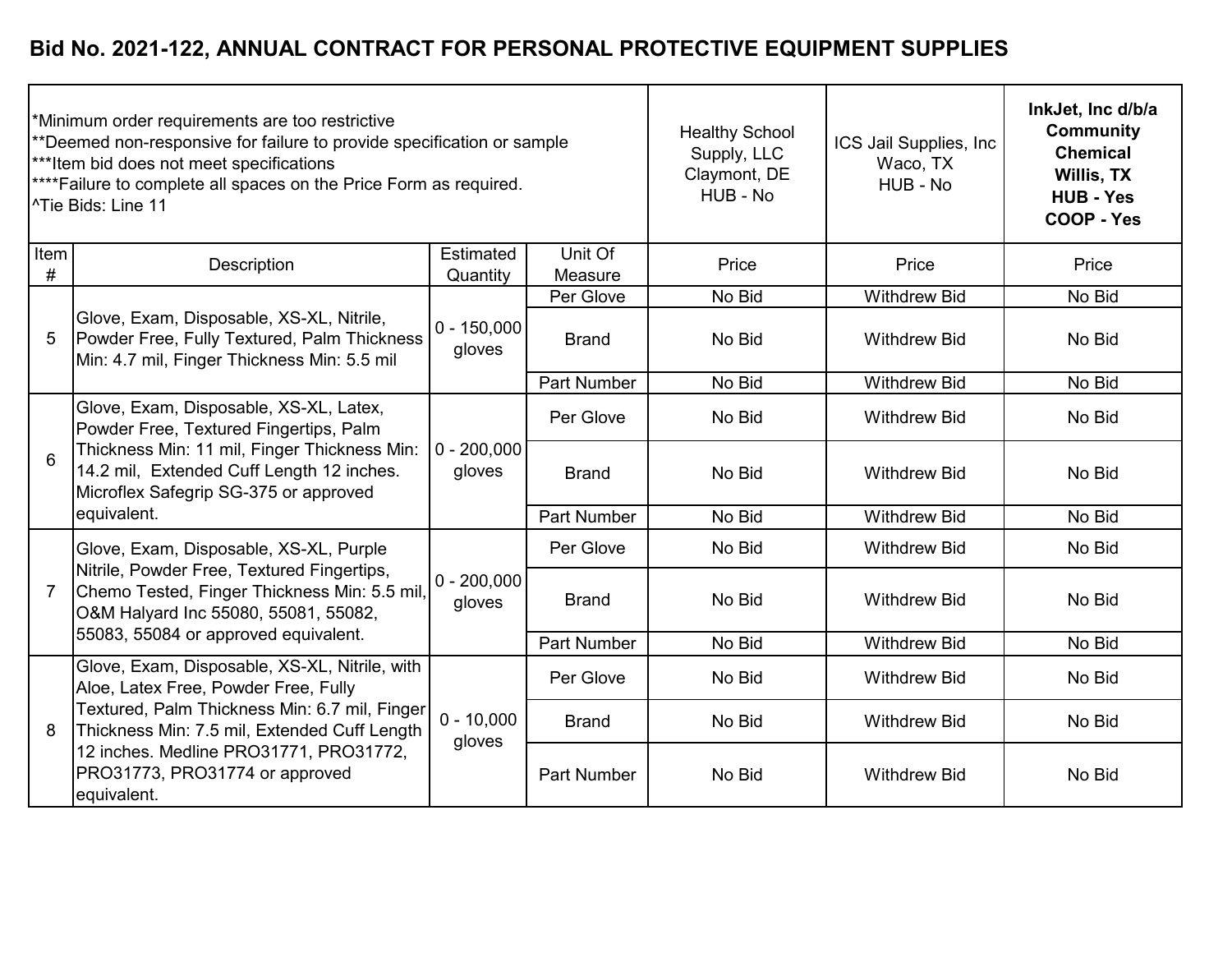| *Minimum order requirements are too restrictive<br>**Deemed non-responsive for failure to provide specification or sample<br>***Item bid does not meet specifications<br>**** Failure to complete all spaces on the Price Form as required.<br><sup>^</sup> Tie Bids: Line 11 |                                                                                                                                                                                                                        |                         |                    | Invi Bridge Company<br>Limited<br>Ho Chi Minh City,<br>Vietnam<br>HUB - No | <b>M&amp;R Medical</b><br>Supply, LLP<br>Dallas, TX<br><b>HUB - Yes</b><br><b>COOP - Yes</b> | <b>McKesson Medical-</b><br><b>Surgical</b><br><b>Government</b><br><b>Solutions LLC</b><br>Henrico, VA<br><b>HUB - No</b><br><b>COOP - Yes</b> |
|-------------------------------------------------------------------------------------------------------------------------------------------------------------------------------------------------------------------------------------------------------------------------------|------------------------------------------------------------------------------------------------------------------------------------------------------------------------------------------------------------------------|-------------------------|--------------------|----------------------------------------------------------------------------|----------------------------------------------------------------------------------------------|-------------------------------------------------------------------------------------------------------------------------------------------------|
| Item<br>#                                                                                                                                                                                                                                                                     | Description                                                                                                                                                                                                            | Estimated<br>Quantity   | Unit Of<br>Measure | Price                                                                      | Price                                                                                        | Price                                                                                                                                           |
|                                                                                                                                                                                                                                                                               |                                                                                                                                                                                                                        |                         | Per Glove          | $$0.11000***$                                                              | No Bid                                                                                       | No Bid                                                                                                                                          |
| 5                                                                                                                                                                                                                                                                             | Glove, Exam, Disposable, XS-XL, Nitrile,<br>Powder Free, Fully Textured, Palm Thickness<br>Min: 4.7 mil, Finger Thickness Min: 5.5 mil                                                                                 | $0 - 150,000$<br>gloves | <b>Brand</b>       | <b>INTCO MEDICAL(HK)</b><br>CO <sub>1</sub> L                              | No Bid                                                                                       | No Bid                                                                                                                                          |
|                                                                                                                                                                                                                                                                               |                                                                                                                                                                                                                        |                         | <b>Part Number</b> | <b>ANBM1001</b>                                                            | No Bid                                                                                       | No Bid                                                                                                                                          |
| 6                                                                                                                                                                                                                                                                             | Glove, Exam, Disposable, XS-XL, Latex,<br>Powder Free, Textured Fingertips, Palm<br>Thickness Min: 11 mil, Finger Thickness Min:<br>14.2 mil, Extended Cuff Length 12 inches.<br>Microflex Safegrip SG-375 or approved | $0 - 200,000$<br>gloves | Per Glove          | \$0.05000***                                                               | No Bid                                                                                       | No Bid                                                                                                                                          |
|                                                                                                                                                                                                                                                                               |                                                                                                                                                                                                                        |                         | <b>Brand</b>       | <b>INTCO MEDICAL(HK)</b><br>CO <sub>1</sub> L                              | No Bid                                                                                       | No Bid                                                                                                                                          |
|                                                                                                                                                                                                                                                                               | equivalent.                                                                                                                                                                                                            |                         | <b>Part Number</b> | <b>LGPE1002P</b>                                                           | No Bid                                                                                       | No Bid                                                                                                                                          |
|                                                                                                                                                                                                                                                                               | Glove, Exam, Disposable, XS-XL, Purple                                                                                                                                                                                 |                         | Per Glove          | \$0.11000***                                                               | No Bid                                                                                       | No Bid                                                                                                                                          |
| 7                                                                                                                                                                                                                                                                             | Nitrile, Powder Free, Textured Fingertips,<br>Chemo Tested, Finger Thickness Min: 5.5 mil,<br>O&M Halyard Inc 55080, 55081, 55082,                                                                                     | $0 - 200,000$<br>gloves | <b>Brand</b>       | <b>INTCO MEDICAL(HK)</b><br>CO <sub>1</sub> L                              | No Bid                                                                                       | No Bid                                                                                                                                          |
|                                                                                                                                                                                                                                                                               | 55083, 55084 or approved equivalent.                                                                                                                                                                                   |                         | <b>Part Number</b> | <b>ANBM1001</b>                                                            | No Bid                                                                                       | No Bid                                                                                                                                          |
|                                                                                                                                                                                                                                                                               | Glove, Exam, Disposable, XS-XL, Nitrile, with<br>Aloe, Latex Free, Powder Free, Fully                                                                                                                                  |                         | Per Glove          | No Bid                                                                     | <b>Withdrew Bid</b>                                                                          | No Bid                                                                                                                                          |
| 8                                                                                                                                                                                                                                                                             | Textured, Palm Thickness Min: 6.7 mil, Finger<br>Thickness Min: 7.5 mil, Extended Cuff Length<br>12 inches. Medline PRO31771, PRO31772,<br>PRO31773, PRO31774 or approved<br>equivalent.                               | $0 - 10,000$<br>gloves  | <b>Brand</b>       | No Bid                                                                     | <b>Withdrew Bid</b>                                                                          | No Bid                                                                                                                                          |
|                                                                                                                                                                                                                                                                               |                                                                                                                                                                                                                        |                         | <b>Part Number</b> | No Bid                                                                     | <b>Withdrew Bid</b>                                                                          | No Bid                                                                                                                                          |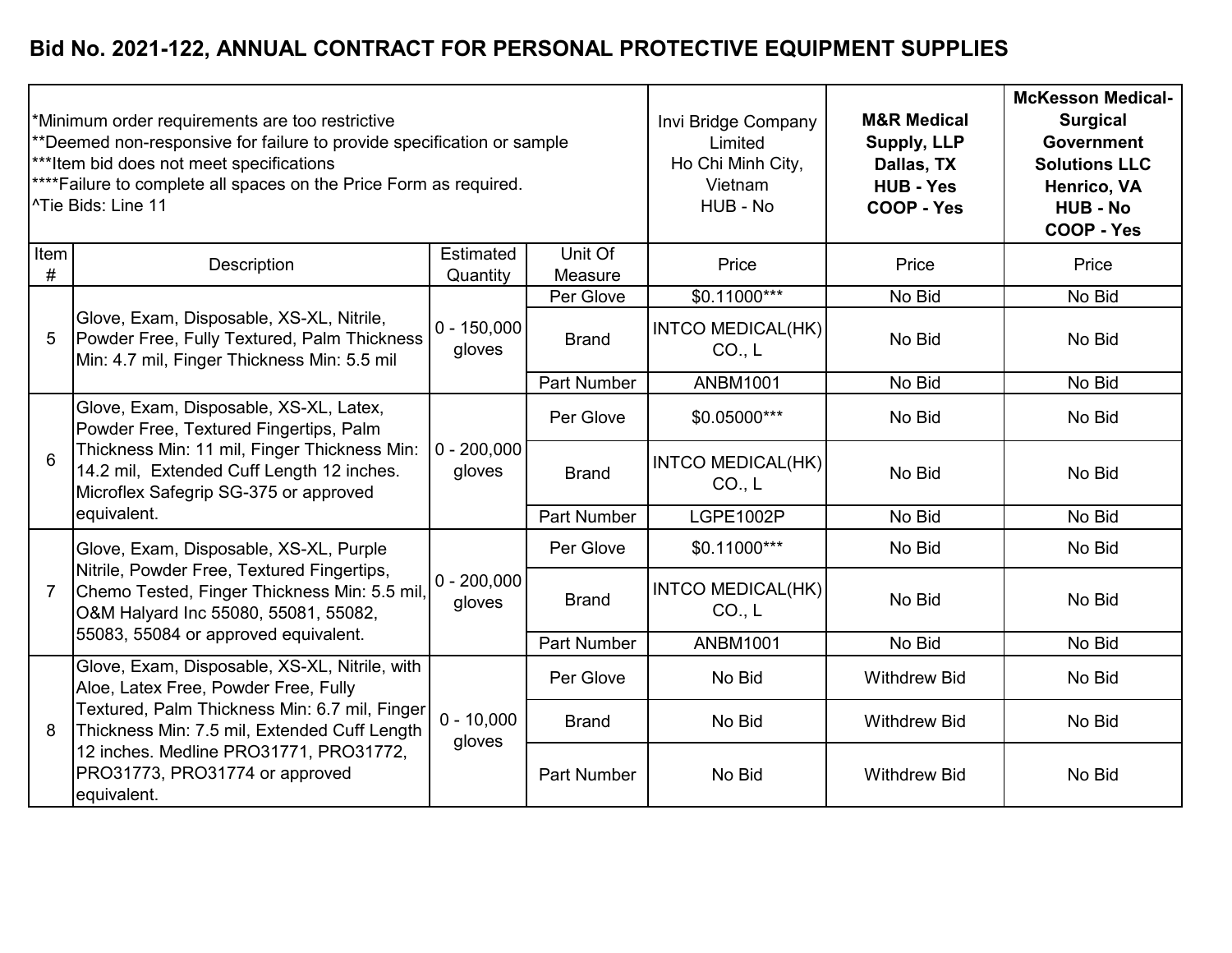| *Minimum order requirements are too restrictive<br>**Deemed non-responsive for failure to provide specification or sample<br>***Item bid does not meet specifications<br>**** Failure to complete all spaces on the Price Form as required.<br><sup>^</sup> Tie Bids: Line 11 |                                                                                                                                                                                                                        |                         |                    | <b>Medline Industries,</b><br>Inc.<br>Northfield, IL<br><b>HUB - No</b><br><b>COOP - Yes</b> | Ocanas Heat & Air<br><b>LLC</b><br>Avalon, TX<br>HUB - Yes | One Beat CPR<br>Learning Center LLC<br>Miramar, FL<br>HUB - No |
|-------------------------------------------------------------------------------------------------------------------------------------------------------------------------------------------------------------------------------------------------------------------------------|------------------------------------------------------------------------------------------------------------------------------------------------------------------------------------------------------------------------|-------------------------|--------------------|----------------------------------------------------------------------------------------------|------------------------------------------------------------|----------------------------------------------------------------|
| Item<br>#                                                                                                                                                                                                                                                                     | Description                                                                                                                                                                                                            | Estimated<br>Quantity   | Unit Of<br>Measure | Price                                                                                        | Price                                                      | Price                                                          |
|                                                                                                                                                                                                                                                                               |                                                                                                                                                                                                                        |                         | Per Glove          | $$0.14\overline{501***}$                                                                     | \$0.62000***                                               | No Bid                                                         |
| 5                                                                                                                                                                                                                                                                             | Glove, Exam, Disposable, XS-XL, Nitrile,<br>Powder Free, Fully Textured, Palm Thickness<br>Min: 4.7 mil, Finger Thickness Min: 5.5 mil                                                                                 | $0 - 150,000$<br>gloves | <b>Brand</b>       | Medline VS311S,<br><b>VS311M, VS</b>                                                         | Ansell                                                     | No Bid                                                         |
|                                                                                                                                                                                                                                                                               |                                                                                                                                                                                                                        |                         | <b>Part Number</b> | <b>VS311S, VS31</b>                                                                          | <b>NO-123</b>                                              | No Bid                                                         |
| 6                                                                                                                                                                                                                                                                             | Glove, Exam, Disposable, XS-XL, Latex,<br>Powder Free, Textured Fingertips, Palm<br>Thickness Min: 11 mil, Finger Thickness Min:<br>14.2 mil, Extended Cuff Length 12 inches.<br>Microflex Safegrip SG-375 or approved | $0 - 200,000$<br>gloves | Per Glove          | Primary<br>\$0.12586                                                                         | \$1.23000                                                  | No Bid                                                         |
|                                                                                                                                                                                                                                                                               |                                                                                                                                                                                                                        |                         | <b>Brand</b>       | <b>Medline 485601,</b><br>485602, 485                                                        | Ansell                                                     | No Bid                                                         |
|                                                                                                                                                                                                                                                                               | equivalent.                                                                                                                                                                                                            |                         | <b>Part Number</b> | 485601, 48560                                                                                | SG-375                                                     | No Bid                                                         |
|                                                                                                                                                                                                                                                                               | Glove, Exam, Disposable, XS-XL, Purple                                                                                                                                                                                 |                         | Per Glove          | \$0.15552***                                                                                 | \$0.55000***                                               | No Bid                                                         |
| $\overline{7}$                                                                                                                                                                                                                                                                | Nitrile, Powder Free, Textured Fingertips,<br>Chemo Tested, Finger Thickness Min: 5.5 mil,<br>O&M Halyard Inc 55080, 55081, 55082,                                                                                     | $0 - 200,000$<br>gloves | <b>Brand</b>       | Medline FG2701,<br>FG2702, FG                                                                | Ansell                                                     | No Bid                                                         |
|                                                                                                                                                                                                                                                                               | 55083, 55084 or approved equivalent.                                                                                                                                                                                   |                         | <b>Part Number</b> | FG2701, FG27                                                                                 | N882-10                                                    | No Bid                                                         |
|                                                                                                                                                                                                                                                                               | Glove, Exam, Disposable, XS-XL, Nitrile, with<br>Aloe, Latex Free, Powder Free, Fully                                                                                                                                  |                         | Per Glove          | \$0.18616***                                                                                 | \$0.62000***                                               | No Bid                                                         |
| 8                                                                                                                                                                                                                                                                             | Textured, Palm Thickness Min: 6.7 mil, Finger<br>Thickness Min: 7.5 mil, Extended Cuff Length<br>12 inches. Medline PRO31771, PRO31772,<br>PRO31773, PRO31774 or approved<br>equivalent.                               | $0 - 10,000$<br>gloves  | <b>Brand</b>       | Medline VS711S,<br><b>VS711M, VS</b>                                                         | Ansell                                                     | No Bid                                                         |
|                                                                                                                                                                                                                                                                               |                                                                                                                                                                                                                        |                         | <b>Part Number</b> | <b>VS711S, VS71</b>                                                                          | No-123-                                                    | No Bid                                                         |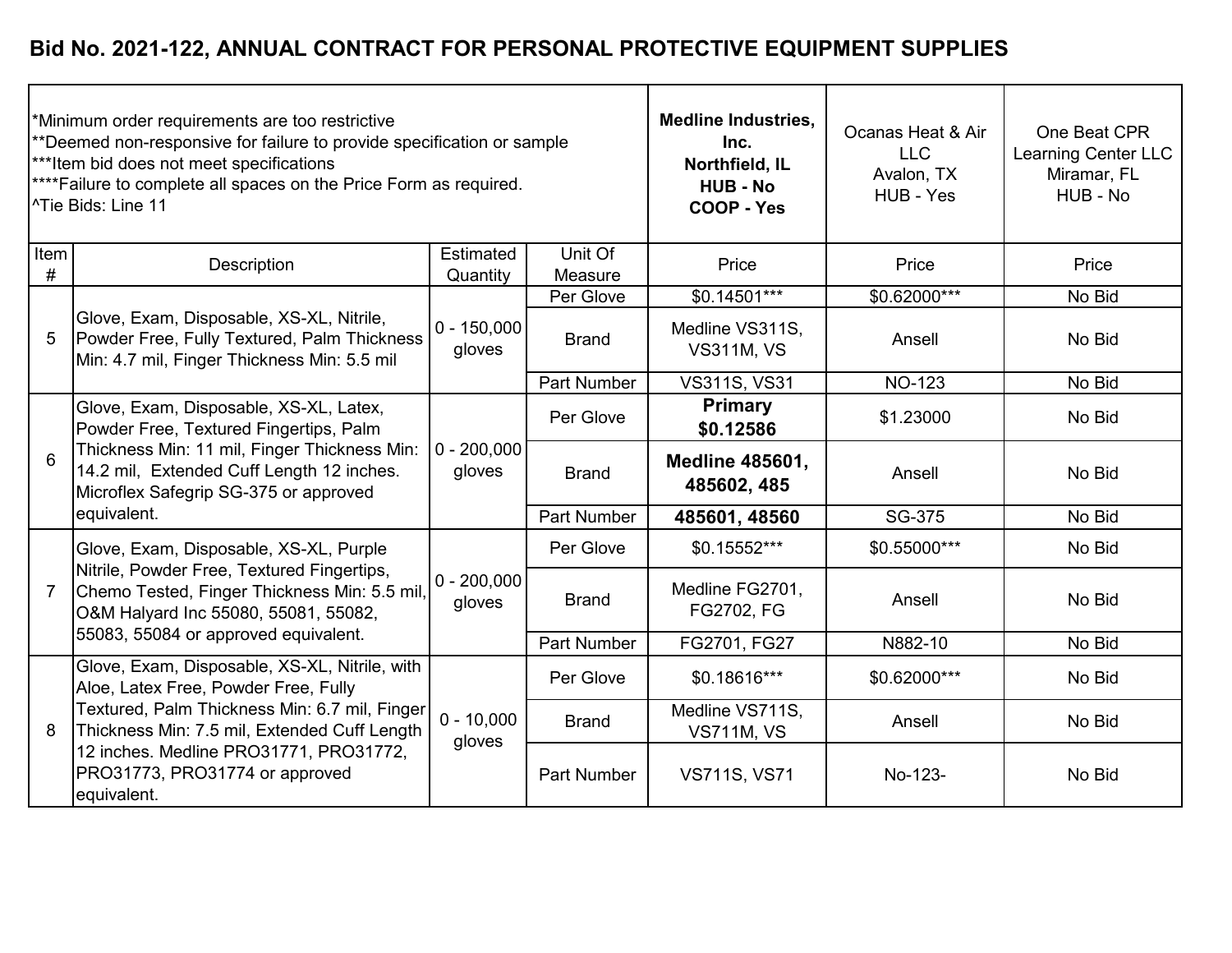| *Minimum order requirements are too restrictive<br>**Deemed non-responsive for failure to provide specification or sample<br>***Item bid does not meet specifications<br>**** Failure to complete all spaces on the Price Form as required.<br><sup>^</sup> Tie Bids: Line 11 |                                                                                                                                                                                                                        |                         |                    | Pelv-Ice LLC<br>South Pasadena, CA<br>HUB - No | Quetica, LLC<br><b>Bloomington, MN</b><br><b>HUB - No</b><br>COOP - Yes | <b>RND Medical</b><br>Supplies, Inc d/b/a<br><b>QPS Medicals</b><br>Marietta, GA<br><b>HUB - No</b><br>COOP - Yes |
|-------------------------------------------------------------------------------------------------------------------------------------------------------------------------------------------------------------------------------------------------------------------------------|------------------------------------------------------------------------------------------------------------------------------------------------------------------------------------------------------------------------|-------------------------|--------------------|------------------------------------------------|-------------------------------------------------------------------------|-------------------------------------------------------------------------------------------------------------------|
| Item<br>#                                                                                                                                                                                                                                                                     | Description                                                                                                                                                                                                            | Estimated<br>Quantity   | Unit Of<br>Measure | Price                                          | Price                                                                   | Price                                                                                                             |
|                                                                                                                                                                                                                                                                               |                                                                                                                                                                                                                        |                         | Per Glove          | No Bid                                         | \$0.17000***                                                            | \$0.23000***                                                                                                      |
| 5                                                                                                                                                                                                                                                                             | Glove, Exam, Disposable, XS-XL, Nitrile,<br>Powder Free, Fully Textured, Palm Thickness<br>Min: 4.7 mil, Finger Thickness Min: 5.5 mil                                                                                 | $0 - 150,000$<br>gloves | <b>Brand</b>       | No Bid                                         | Shun Thai Rubber<br>Gloves Industry CO.<br>Ltd                          | Halyard                                                                                                           |
|                                                                                                                                                                                                                                                                               |                                                                                                                                                                                                                        |                         | <b>Part Number</b> | No Bid                                         | Ng100111                                                                | 55080-55084                                                                                                       |
| 6                                                                                                                                                                                                                                                                             | Glove, Exam, Disposable, XS-XL, Latex,<br>Powder Free, Textured Fingertips, Palm<br>Thickness Min: 11 mil, Finger Thickness Min:<br>14.2 mil, Extended Cuff Length 12 inches.<br>Microflex Safegrip SG-375 or approved | $0 - 200,000$<br>gloves | Per Glove          | No Bid                                         | \$0.20000***                                                            | Alternate<br>\$0.41400                                                                                            |
|                                                                                                                                                                                                                                                                               |                                                                                                                                                                                                                        |                         | <b>Brand</b>       | No Bid                                         | Shun Thai Rubber<br>Gloves Industry CO.<br>Ltd                          | <b>Ansell Microflex</b>                                                                                           |
|                                                                                                                                                                                                                                                                               | equivalent.                                                                                                                                                                                                            |                         | <b>Part Number</b> | No Bid                                         | Lg100100                                                                | SG375-S to XL                                                                                                     |
|                                                                                                                                                                                                                                                                               | Glove, Exam, Disposable, XS-XL, Purple                                                                                                                                                                                 |                         | Per Glove          | No Bid                                         | \$0.19000***                                                            | <b>Primary</b><br>\$0,23000                                                                                       |
| $\overline{7}$                                                                                                                                                                                                                                                                | Nitrile, Powder Free, Textured Fingertips,<br>Chemo Tested, Finger Thickness Min: 5.5 mil,<br>O&M Halyard Inc 55080, 55081, 55082,                                                                                     | $0 - 200,000$<br>gloves | <b>Brand</b>       | No Bid                                         | Shun Thai Rubber<br>Gloves Industry CO.<br>Ltd                          | <b>Halyard</b>                                                                                                    |
|                                                                                                                                                                                                                                                                               | 55083, 55084 or approved equivalent.                                                                                                                                                                                   |                         | <b>Part Number</b> | No Bid                                         | Ng100300                                                                | 55080-55084                                                                                                       |
|                                                                                                                                                                                                                                                                               | Glove, Exam, Disposable, XS-XL, Nitrile, with<br>Aloe, Latex Free, Powder Free, Fully                                                                                                                                  |                         | Per Glove          | No Bid                                         | No Bid                                                                  | No Bid                                                                                                            |
| 8                                                                                                                                                                                                                                                                             | Textured, Palm Thickness Min: 6.7 mil, Finger<br>Thickness Min: 7.5 mil, Extended Cuff Length                                                                                                                          | $0 - 10,000$<br>gloves  | <b>Brand</b>       | No Bid                                         | No Bid                                                                  | No Bid                                                                                                            |
|                                                                                                                                                                                                                                                                               | 12 inches. Medline PRO31771, PRO31772,<br>PRO31773, PRO31774 or approved<br>equivalent.                                                                                                                                |                         | <b>Part Number</b> | No Bid                                         | No Bid                                                                  | No Bid                                                                                                            |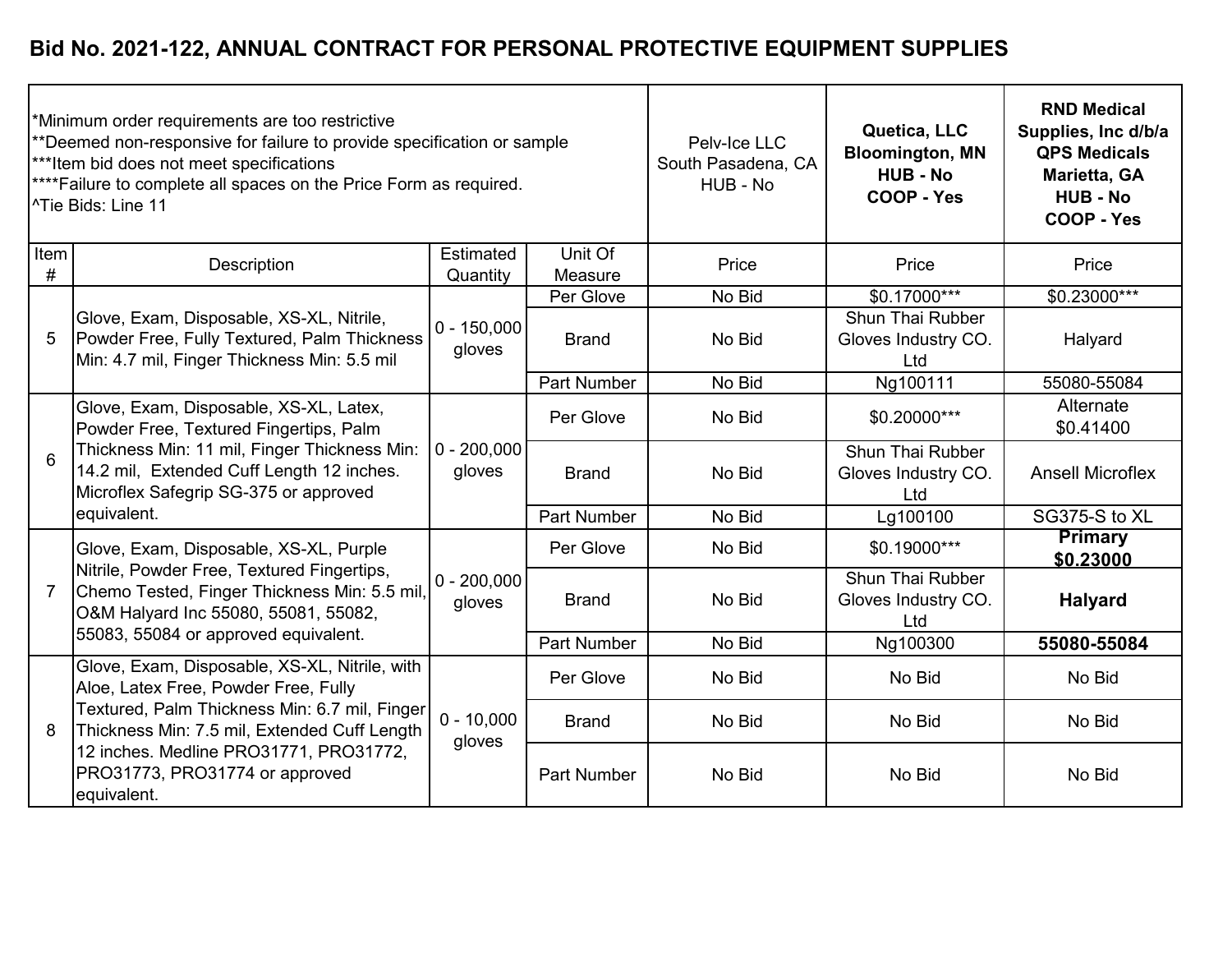| *Minimum order requirements are too restrictive<br>**Deemed non-responsive for failure to provide specification or sample<br>*** Item bid does not meet specifications<br>**** Failure to complete all spaces on the Price Form as required.<br><sup>^</sup> Tie Bids: Line 11 |                                                                                                                                                                                                                        |                         |                    | Safety Zone<br><b>Specialists</b><br>Lakeland, FL<br>HUB - No | <b>School Health</b><br>Corporation<br><b>Rolling Meadows, IL</b><br><b>HUB - No</b><br>COOP - Yes | Sid Tool dba MSC<br><b>Industrial Supply Co</b><br>Fort Worth, TX<br>HUB - No |
|--------------------------------------------------------------------------------------------------------------------------------------------------------------------------------------------------------------------------------------------------------------------------------|------------------------------------------------------------------------------------------------------------------------------------------------------------------------------------------------------------------------|-------------------------|--------------------|---------------------------------------------------------------|----------------------------------------------------------------------------------------------------|-------------------------------------------------------------------------------|
| Item<br>#                                                                                                                                                                                                                                                                      | Description                                                                                                                                                                                                            | Estimated<br>Quantity   | Unit Of<br>Measure | Price                                                         | Price                                                                                              | Price                                                                         |
|                                                                                                                                                                                                                                                                                |                                                                                                                                                                                                                        |                         | Per Glove          | No Bid                                                        | No Bid                                                                                             | No Bid                                                                        |
| 5                                                                                                                                                                                                                                                                              | Glove, Exam, Disposable, XS-XL, Nitrile,<br>Powder Free, Fully Textured, Palm Thickness<br>Min: 4.7 mil, Finger Thickness Min: 5.5 mil                                                                                 | $0 - 150,000$<br>gloves | <b>Brand</b>       | No Bid                                                        | No Bid                                                                                             | No Bid                                                                        |
|                                                                                                                                                                                                                                                                                |                                                                                                                                                                                                                        |                         | <b>Part Number</b> | No Bid                                                        | No Bid                                                                                             | No Bid                                                                        |
| 6                                                                                                                                                                                                                                                                              | Glove, Exam, Disposable, XS-XL, Latex,<br>Powder Free, Textured Fingertips, Palm<br>Thickness Min: 11 mil, Finger Thickness Min:<br>14.2 mil, Extended Cuff Length 12 inches.<br>Microflex Safegrip SG-375 or approved | $0 - 200,000$<br>gloves | Per Glove          | No Bid                                                        | No Bid                                                                                             | No Bid                                                                        |
|                                                                                                                                                                                                                                                                                |                                                                                                                                                                                                                        |                         | <b>Brand</b>       | No Bid                                                        | No Bid                                                                                             | No Bid                                                                        |
|                                                                                                                                                                                                                                                                                | equivalent.                                                                                                                                                                                                            |                         | <b>Part Number</b> | No Bid                                                        | No Bid                                                                                             | No Bid                                                                        |
|                                                                                                                                                                                                                                                                                | Glove, Exam, Disposable, XS-XL, Purple                                                                                                                                                                                 |                         | Per Glove          | No Bid                                                        | No Bid                                                                                             | No Bid                                                                        |
| 7                                                                                                                                                                                                                                                                              | Nitrile, Powder Free, Textured Fingertips,<br>Chemo Tested, Finger Thickness Min: 5.5 mil,<br>O&M Halyard Inc 55080, 55081, 55082,                                                                                     | $0 - 200,000$<br>gloves | <b>Brand</b>       | No Bid                                                        | No Bid                                                                                             | No Bid                                                                        |
|                                                                                                                                                                                                                                                                                | 55083, 55084 or approved equivalent.                                                                                                                                                                                   |                         | <b>Part Number</b> | No Bid                                                        | No Bid                                                                                             | No Bid                                                                        |
|                                                                                                                                                                                                                                                                                | Glove, Exam, Disposable, XS-XL, Nitrile, with<br>Aloe, Latex Free, Powder Free, Fully                                                                                                                                  |                         | Per Glove          | No Bid                                                        | No Bid                                                                                             | No Bid                                                                        |
| 8                                                                                                                                                                                                                                                                              | Textured, Palm Thickness Min: 6.7 mil, Finger<br>Thickness Min: 7.5 mil, Extended Cuff Length<br>12 inches. Medline PRO31771, PRO31772,<br>PRO31773, PRO31774 or approved<br>equivalent.                               | $0 - 10,000$<br>gloves  | <b>Brand</b>       | No Bid                                                        | No Bid                                                                                             | No Bid                                                                        |
|                                                                                                                                                                                                                                                                                |                                                                                                                                                                                                                        |                         | <b>Part Number</b> | No Bid                                                        | No Bid                                                                                             | No Bid                                                                        |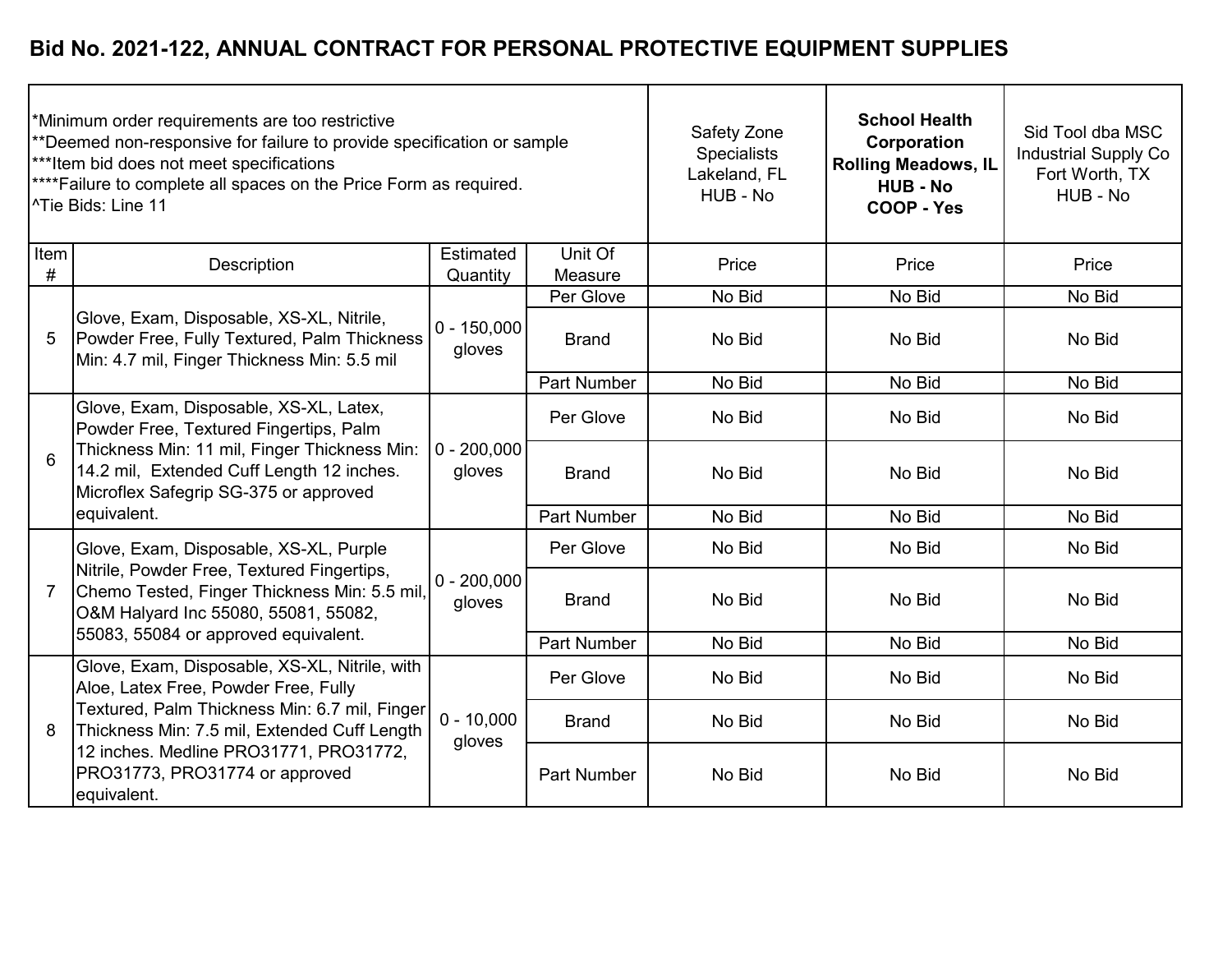| *Minimum order requirements are too restrictive<br>**Deemed non-responsive for failure to provide specification or sample<br>*** Item bid does not meet specifications<br>**** Failure to complete all spaces on the Price Form as required.<br><sup>^</sup> Tie Bids: Line 11 |                                                                                                                                                                                                                        |                           |                    | <b>Sita Business</b><br>Systems, Inc.<br><b>Chantilly, VA</b><br><b>HUB - No</b><br>COOP - Yes | Tree of Life SC, LLC<br>Columbia, SC<br>HUB - No | <b>U.S. Health Express</b><br>Corp.<br>City of Industry, CA<br><b>HUB - No</b><br>COOP - Yes |
|--------------------------------------------------------------------------------------------------------------------------------------------------------------------------------------------------------------------------------------------------------------------------------|------------------------------------------------------------------------------------------------------------------------------------------------------------------------------------------------------------------------|---------------------------|--------------------|------------------------------------------------------------------------------------------------|--------------------------------------------------|----------------------------------------------------------------------------------------------|
| Item<br>#                                                                                                                                                                                                                                                                      | Description                                                                                                                                                                                                            | Estimated<br>Quantity     | Unit Of<br>Measure | Price                                                                                          | Price                                            | Price                                                                                        |
|                                                                                                                                                                                                                                                                                |                                                                                                                                                                                                                        |                           | Per Glove          | $$0.11000***$                                                                                  | \$0.11000***                                     | No Bid                                                                                       |
| 5                                                                                                                                                                                                                                                                              | Glove, Exam, Disposable, XS-XL, Nitrile,<br>Powder Free, Fully Textured, Palm Thickness<br>Min: 4.7 mil, Finger Thickness Min: 5.5 mil                                                                                 | $0 - 150,000$<br>gloves   | <b>Brand</b>       | 1MED                                                                                           | <b>Clean Space Project</b>                       | No Bid                                                                                       |
|                                                                                                                                                                                                                                                                                |                                                                                                                                                                                                                        |                           | <b>Part Number</b> | 1MEDGLN                                                                                        | <b>CSPBK</b>                                     | No Bid                                                                                       |
| 6                                                                                                                                                                                                                                                                              | Glove, Exam, Disposable, XS-XL, Latex,<br>Powder Free, Textured Fingertips, Palm<br>Thickness Min: 11 mil, Finger Thickness Min:<br>14.2 mil, Extended Cuff Length 12 inches.<br>Microflex Safegrip SG-375 or approved | $ 0 - 200,000 $<br>gloves | Per Glove          | \$0.77000                                                                                      | No Bid                                           | No Bid                                                                                       |
|                                                                                                                                                                                                                                                                                |                                                                                                                                                                                                                        |                           | <b>Brand</b>       | <b>MLine</b>                                                                                   | No Bid                                           | No Bid                                                                                       |
|                                                                                                                                                                                                                                                                                | equivalent.                                                                                                                                                                                                            |                           | <b>Part Number</b> | S-17904X                                                                                       | No Bid                                           | No Bid                                                                                       |
|                                                                                                                                                                                                                                                                                | Glove, Exam, Disposable, XS-XL, Purple                                                                                                                                                                                 |                           | Per Glove          | \$0.09790***                                                                                   | No Bid                                           | No Bid                                                                                       |
| 7                                                                                                                                                                                                                                                                              | Nitrile, Powder Free, Textured Fingertips,<br>Chemo Tested, Finger Thickness Min: 5.5 mil,<br>O&M Halyard Inc 55080, 55081, 55082,                                                                                     | $0 - 200,000$<br>gloves   | <b>Brand</b>       | 1MED                                                                                           | No Bid                                           | No Bid                                                                                       |
|                                                                                                                                                                                                                                                                                | 55083, 55084 or approved equivalent.                                                                                                                                                                                   |                           | <b>Part Number</b> | 1MEDGLX                                                                                        | No Bid                                           | No Bid                                                                                       |
|                                                                                                                                                                                                                                                                                | Glove, Exam, Disposable, XS-XL, Nitrile, with<br>Aloe, Latex Free, Powder Free, Fully                                                                                                                                  |                           | Per Glove          | No Bid                                                                                         | No Bid                                           | No Bid                                                                                       |
| 8                                                                                                                                                                                                                                                                              | Textured, Palm Thickness Min: 6.7 mil, Finger<br>Thickness Min: 7.5 mil, Extended Cuff Length<br>12 inches. Medline PRO31771, PRO31772,<br>PRO31773, PRO31774 or approved<br>equivalent.                               | $0 - 10,000$<br>gloves    | <b>Brand</b>       | No Bid                                                                                         | No Bid                                           | No Bid                                                                                       |
|                                                                                                                                                                                                                                                                                |                                                                                                                                                                                                                        |                           | <b>Part Number</b> | No Bid                                                                                         | No Bid                                           | No Bid                                                                                       |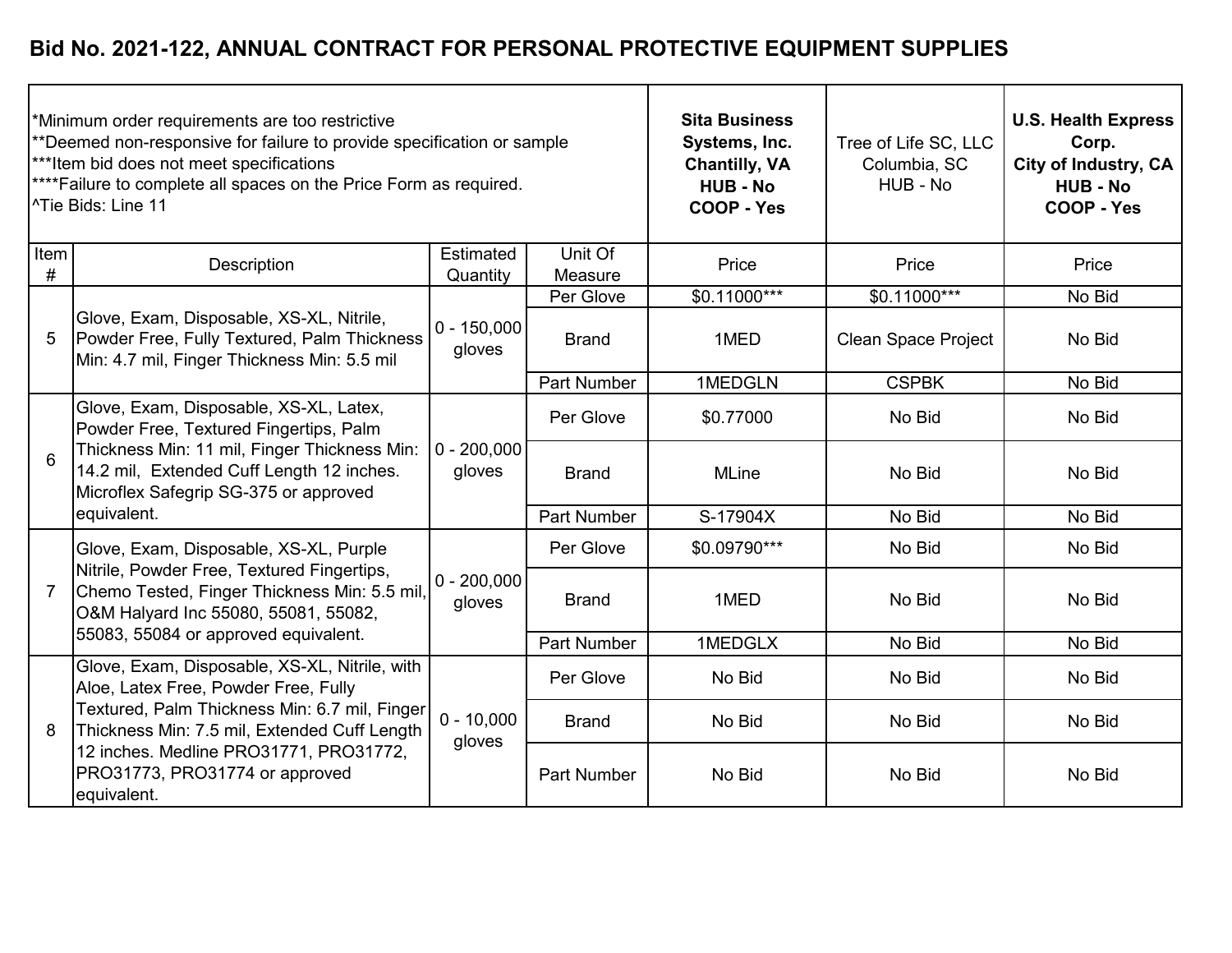| *Minimum order requirements are too restrictive<br>**Deemed non-responsive for failure to provide specification or sample<br>*** Item bid does not meet specifications<br>**** Failure to complete all spaces on the Price Form as required.<br>^Tie Bids: Line 11 |                                                                                                                                                                                                                        |                         |                    | <b>Unipak Corp.</b><br>Brooklyn, NY<br><b>HUB - No</b><br>COOP - Yes | Varigard, LLC<br>Foley, AL<br>HUB - No | <b>Wintech MediPro LLC</b><br>Katy, TX<br>HUB - No |
|--------------------------------------------------------------------------------------------------------------------------------------------------------------------------------------------------------------------------------------------------------------------|------------------------------------------------------------------------------------------------------------------------------------------------------------------------------------------------------------------------|-------------------------|--------------------|----------------------------------------------------------------------|----------------------------------------|----------------------------------------------------|
| Item<br>#                                                                                                                                                                                                                                                          | Description                                                                                                                                                                                                            | Estimated<br>Quantity   | Unit Of<br>Measure | Price                                                                | Price                                  | Price                                              |
|                                                                                                                                                                                                                                                                    |                                                                                                                                                                                                                        |                         | Per Glove          | \$0.17000**                                                          | No Bid                                 | No Bid                                             |
| 5                                                                                                                                                                                                                                                                  | Glove, Exam, Disposable, XS-XL, Nitrile,<br>Powder Free, Fully Textured, Palm Thickness<br>Min: 4.7 mil, Finger Thickness Min: 5.5 mil                                                                                 | $0 - 150,000$<br>gloves | <b>Brand</b>       | <b>DRE Health</b>                                                    | No Bid                                 | No Bid                                             |
|                                                                                                                                                                                                                                                                    |                                                                                                                                                                                                                        |                         | <b>Part Number</b> | <b>VPFX</b>                                                          | No Bid                                 | No Bid                                             |
|                                                                                                                                                                                                                                                                    | Glove, Exam, Disposable, XS-XL, Latex,<br>Powder Free, Textured Fingertips, Palm<br>Thickness Min: 11 mil, Finger Thickness Min:<br>14.2 mil, Extended Cuff Length 12 inches.<br>Microflex Safegrip SG-375 or approved | $0 - 200,000$<br>gloves | Per Glove          | No Bid                                                               | No Bid                                 | No Bid                                             |
| 6                                                                                                                                                                                                                                                                  |                                                                                                                                                                                                                        |                         | <b>Brand</b>       | No Bid                                                               | No Bid                                 | No Bid                                             |
|                                                                                                                                                                                                                                                                    | equivalent.                                                                                                                                                                                                            |                         | <b>Part Number</b> | No Bid                                                               | No Bid                                 | No Bid                                             |
|                                                                                                                                                                                                                                                                    | Glove, Exam, Disposable, XS-XL, Purple                                                                                                                                                                                 |                         | Per Glove          | No Bid                                                               | No Bid                                 | No Bid                                             |
| $\overline{7}$                                                                                                                                                                                                                                                     | Nitrile, Powder Free, Textured Fingertips,<br>Chemo Tested, Finger Thickness Min: 5.5 mil,<br>O&M Halyard Inc 55080, 55081, 55082,                                                                                     | $0 - 200,000$<br>gloves | <b>Brand</b>       | No Bid                                                               | No Bid                                 | No Bid                                             |
|                                                                                                                                                                                                                                                                    | 55083, 55084 or approved equivalent.                                                                                                                                                                                   |                         | <b>Part Number</b> | No Bid                                                               | No Bid                                 | No Bid                                             |
|                                                                                                                                                                                                                                                                    | Glove, Exam, Disposable, XS-XL, Nitrile, with<br>Aloe, Latex Free, Powder Free, Fully                                                                                                                                  |                         | Per Glove          | No Bid                                                               | No Bid                                 | No Bid                                             |
| 8                                                                                                                                                                                                                                                                  | Textured, Palm Thickness Min: 6.7 mil, Finger<br>Thickness Min: 7.5 mil, Extended Cuff Length<br>12 inches. Medline PRO31771, PRO31772,<br>PRO31773, PRO31774 or approved<br>equivalent.                               | $0 - 10,000$<br>gloves  | <b>Brand</b>       | No Bid                                                               | No Bid                                 | No Bid                                             |
|                                                                                                                                                                                                                                                                    |                                                                                                                                                                                                                        |                         | <b>Part Number</b> | No Bid                                                               | No Bid                                 | No Bid                                             |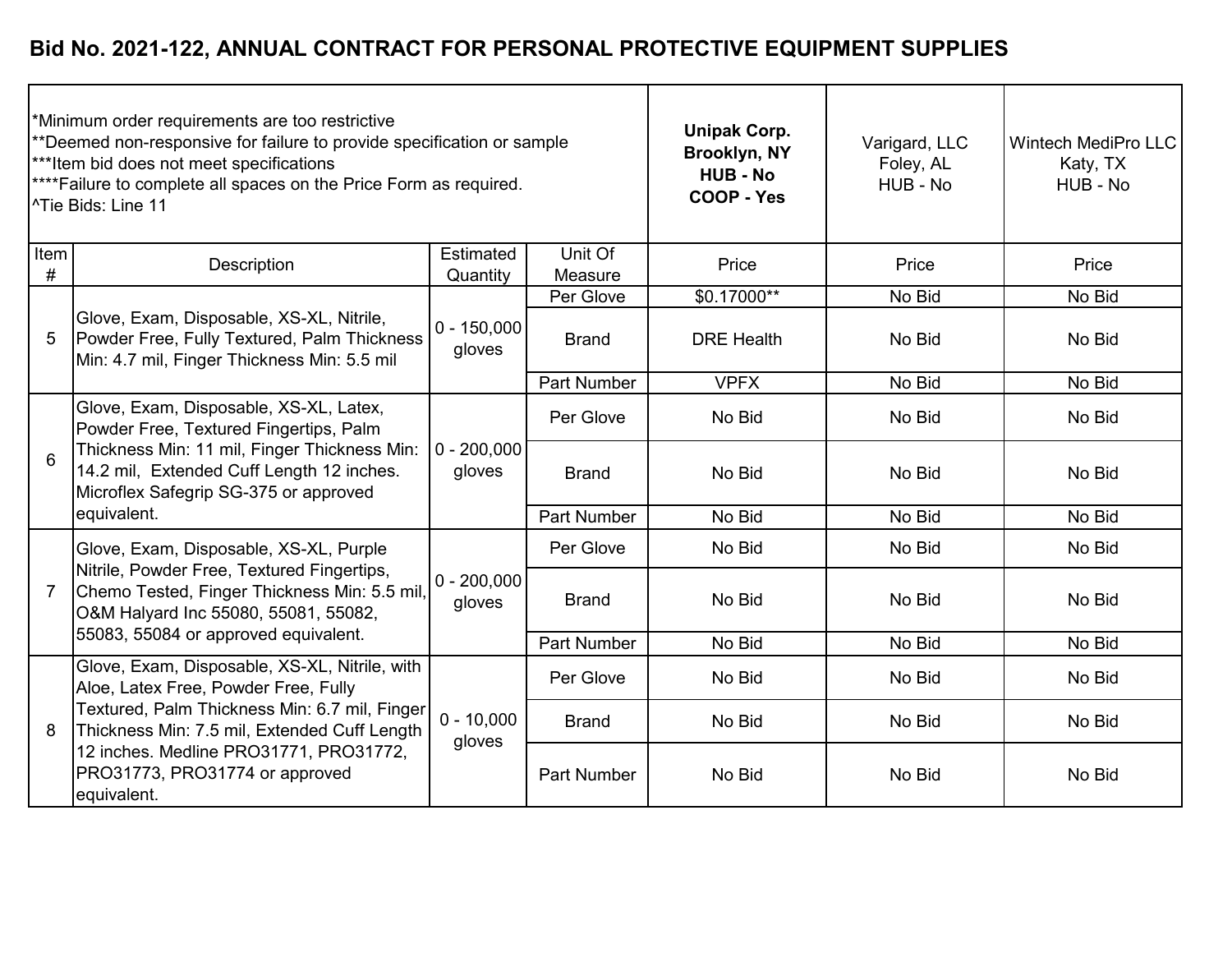|                | *Minimum order requirements are too restrictive<br>**Deemed non-responsive for failure to provide specification or sample<br>*** Item bid does not meet specifications<br>**** Failure to complete all spaces on the Price Form as required.<br><sup>^Tie</sup> Bids: Line 11 | <b>Zinntex LLC</b><br>New York, NY<br><b>HUB - No</b><br>COOP - Yes |                    |        |
|----------------|-------------------------------------------------------------------------------------------------------------------------------------------------------------------------------------------------------------------------------------------------------------------------------|---------------------------------------------------------------------|--------------------|--------|
| Item<br>#      | Description                                                                                                                                                                                                                                                                   | Estimated<br>Quantity                                               | Unit Of<br>Measure | Price  |
|                |                                                                                                                                                                                                                                                                               |                                                                     | Per Glove          | No Bid |
| 5              | Glove, Exam, Disposable, XS-XL, Nitrile,<br>Powder Free, Fully Textured, Palm Thickness<br>Min: 4.7 mil, Finger Thickness Min: 5.5 mil                                                                                                                                        | $0 - 150,000$<br>gloves                                             | <b>Brand</b>       | No Bid |
|                |                                                                                                                                                                                                                                                                               |                                                                     | <b>Part Number</b> | No Bid |
|                | Glove, Exam, Disposable, XS-XL, Latex,<br>Powder Free, Textured Fingertips, Palm                                                                                                                                                                                              |                                                                     | Per Glove          | No Bid |
| 6              | Thickness Min: 11 mil, Finger Thickness Min:<br>14.2 mil, Extended Cuff Length 12 inches.<br>Microflex Safegrip SG-375 or approved                                                                                                                                            | $0 - 200,000$<br>gloves                                             | <b>Brand</b>       | No Bid |
|                | equivalent.                                                                                                                                                                                                                                                                   |                                                                     | <b>Part Number</b> | No Bid |
|                | Glove, Exam, Disposable, XS-XL, Purple                                                                                                                                                                                                                                        |                                                                     | Per Glove          | No Bid |
| $\overline{7}$ | Nitrile, Powder Free, Textured Fingertips,<br>Chemo Tested, Finger Thickness Min: 5.5 mil,<br>O&M Halyard Inc 55080, 55081, 55082,                                                                                                                                            | $0 - 200,000$<br>gloves                                             | <b>Brand</b>       | No Bid |
|                | 55083, 55084 or approved equivalent.                                                                                                                                                                                                                                          |                                                                     | <b>Part Number</b> | No Bid |
|                | Glove, Exam, Disposable, XS-XL, Nitrile, with<br>Aloe, Latex Free, Powder Free, Fully                                                                                                                                                                                         |                                                                     | Per Glove          | No Bid |
| 8              | Textured, Palm Thickness Min: 6.7 mil, Finger<br>Thickness Min: 7.5 mil, Extended Cuff Length                                                                                                                                                                                 | $0 - 10,000$<br>gloves                                              | <b>Brand</b>       | No Bid |
|                | 12 inches. Medline PRO31771, PRO31772,<br>PRO31773, PRO31774 or approved<br>equivalent.                                                                                                                                                                                       |                                                                     | Part Number        | No Bid |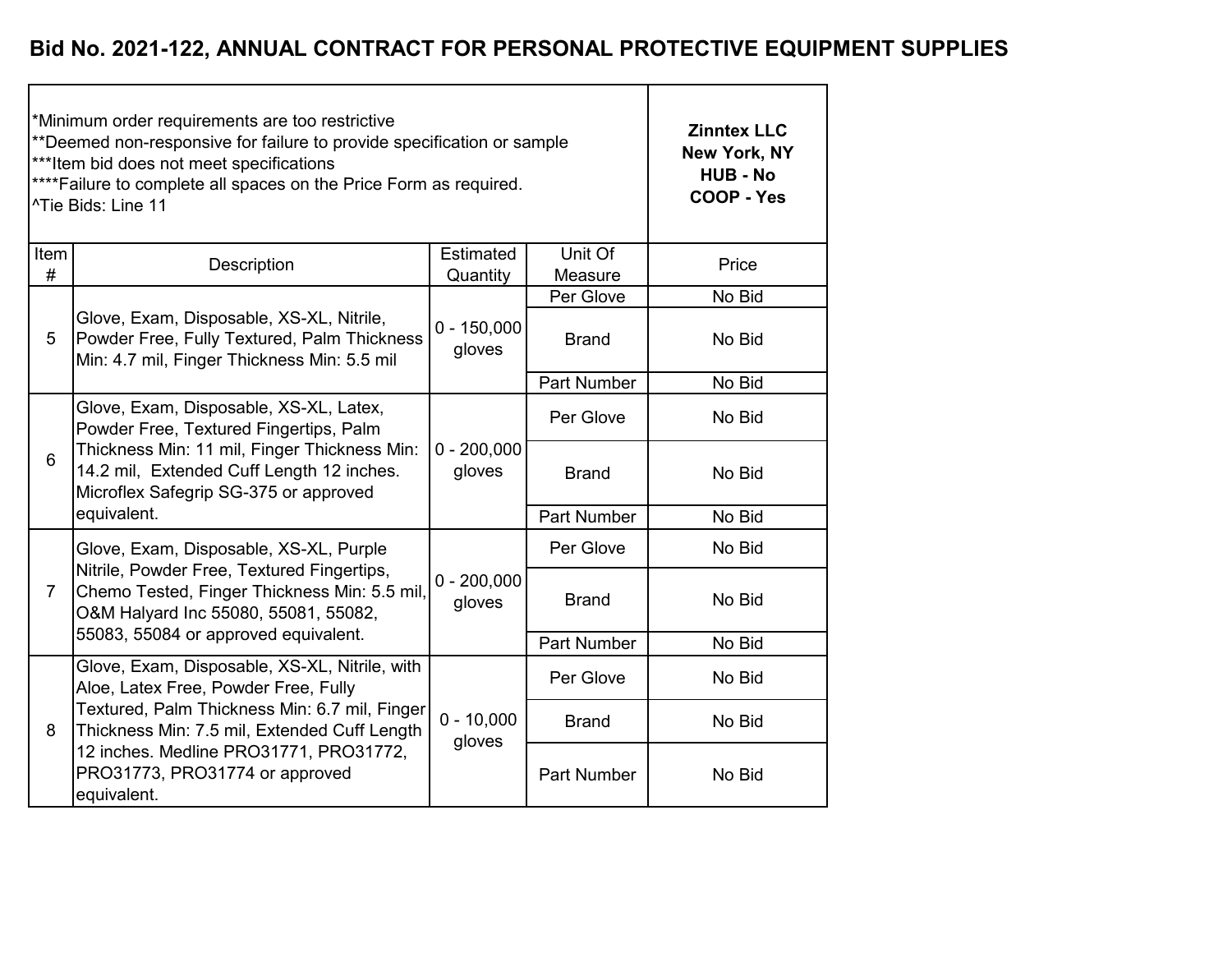| Minimum order requirements are too restrictive<br>**Deemed non-responsive for failure to provide specification or sample<br>***Item bid does not meet specifications<br><sup>****</sup> Failure to complete all spaces on the Price Form as required.<br>l^Tie Bids: Line 11 |                                                                                                                                             |                                |                    | Alterra Medical,<br><b>LLC</b><br>Salt Lake City, UT<br><b>HUB - No</b><br><b>COOP - Yes</b> | San Ramon, CA<br><b>HUB - Yes</b><br><b>COOP - Yes</b> | Aptos Logistics, Inc.   Atlantic Trading LLC<br>Austin, TX<br><b>HUB - Yes</b><br>COOP - Yes |
|------------------------------------------------------------------------------------------------------------------------------------------------------------------------------------------------------------------------------------------------------------------------------|---------------------------------------------------------------------------------------------------------------------------------------------|--------------------------------|--------------------|----------------------------------------------------------------------------------------------|--------------------------------------------------------|----------------------------------------------------------------------------------------------|
| Item<br>#                                                                                                                                                                                                                                                                    | Description                                                                                                                                 | Estimated<br>Quantity          | Unit Of<br>Measure | Price                                                                                        | Price                                                  | Price                                                                                        |
|                                                                                                                                                                                                                                                                              | Glove, Exam, Black, Disposable, XS-XL,<br>Nitrile, Latex Free, Powder Free, Fully                                                           |                                | Per Glove          | No Bid                                                                                       | No Bid                                                 | No Bid                                                                                       |
| 9                                                                                                                                                                                                                                                                            | Textured, Heavy Duty, Palm Thickness Min:<br>8.5 mil, Finger Thickness Min: 10.1 mil, Cuff                                                  | $0 - 50,000$                   | <b>Brand</b>       | No Bid                                                                                       | No Bid                                                 | No Bid                                                                                       |
|                                                                                                                                                                                                                                                                              | Length 11 inches, Cuff Thickness 7.0 mil,<br>MegaMan, MM-128-110-DRK-BK or approved<br>equivalent.                                          | gloves                         | <b>Part Number</b> | No Bid                                                                                       | No Bid                                                 | No Bid                                                                                       |
|                                                                                                                                                                                                                                                                              | Face Masks, Adult, Disposable, Individually<br>Wrapped, 3-Ply, with Elastic Cotton Ear<br>Loops. WeCare HS700-50 or approved<br>equivalent. | $0 - 5,000$<br>masks           | Per Mask           | No Bid                                                                                       | $$0.12100***$                                          | Alternate<br>\$0.29000                                                                       |
| 10                                                                                                                                                                                                                                                                           |                                                                                                                                             |                                | <b>Brand</b>       | No Bid                                                                                       | Generic                                                | <b>INTCO</b>                                                                                 |
|                                                                                                                                                                                                                                                                              |                                                                                                                                             |                                | <b>Part Number</b> | No Bid                                                                                       | PEFM50                                                 | <b>FM301-S</b>                                                                               |
|                                                                                                                                                                                                                                                                              | Face Masks, Adult, Disposable, 3-Ply, with                                                                                                  | $0 - 5,000$                    | Per Mask           | <b>Primary</b><br>\$0.05000                                                                  | \$0.08000                                              | \$0.16500                                                                                    |
| 11                                                                                                                                                                                                                                                                           | Elastic Cotton Ear Loops.                                                                                                                   | masks                          | <b>Brand</b>       | <b>MEIKANI</b>                                                                               | Generic                                                | <b>INTCO</b>                                                                                 |
|                                                                                                                                                                                                                                                                              |                                                                                                                                             |                                | <b>Part Number</b> | <b>MEIK AD</b>                                                                               | 1000E                                                  | <b>FM301</b>                                                                                 |
|                                                                                                                                                                                                                                                                              | Medical PPE Face Shield, Disposable, Full<br>Length, Clear, all plastic shield with attached<br>foam cushion headband.                      | $0 - 10,000$<br><b>Shields</b> | Per Face<br>Shield | No Bid                                                                                       | Primary<br>\$0.35000                                   | \$1.19000                                                                                    |
| 12                                                                                                                                                                                                                                                                           |                                                                                                                                             |                                | <b>Brand</b>       | No Bid                                                                                       | <b>Laser Plus</b><br>Imaging                           | <b>INTCO</b>                                                                                 |
|                                                                                                                                                                                                                                                                              |                                                                                                                                             |                                | <b>Part Number</b> | No Bid                                                                                       | $\blacksquare$                                         | <b>INFS229</b>                                                                               |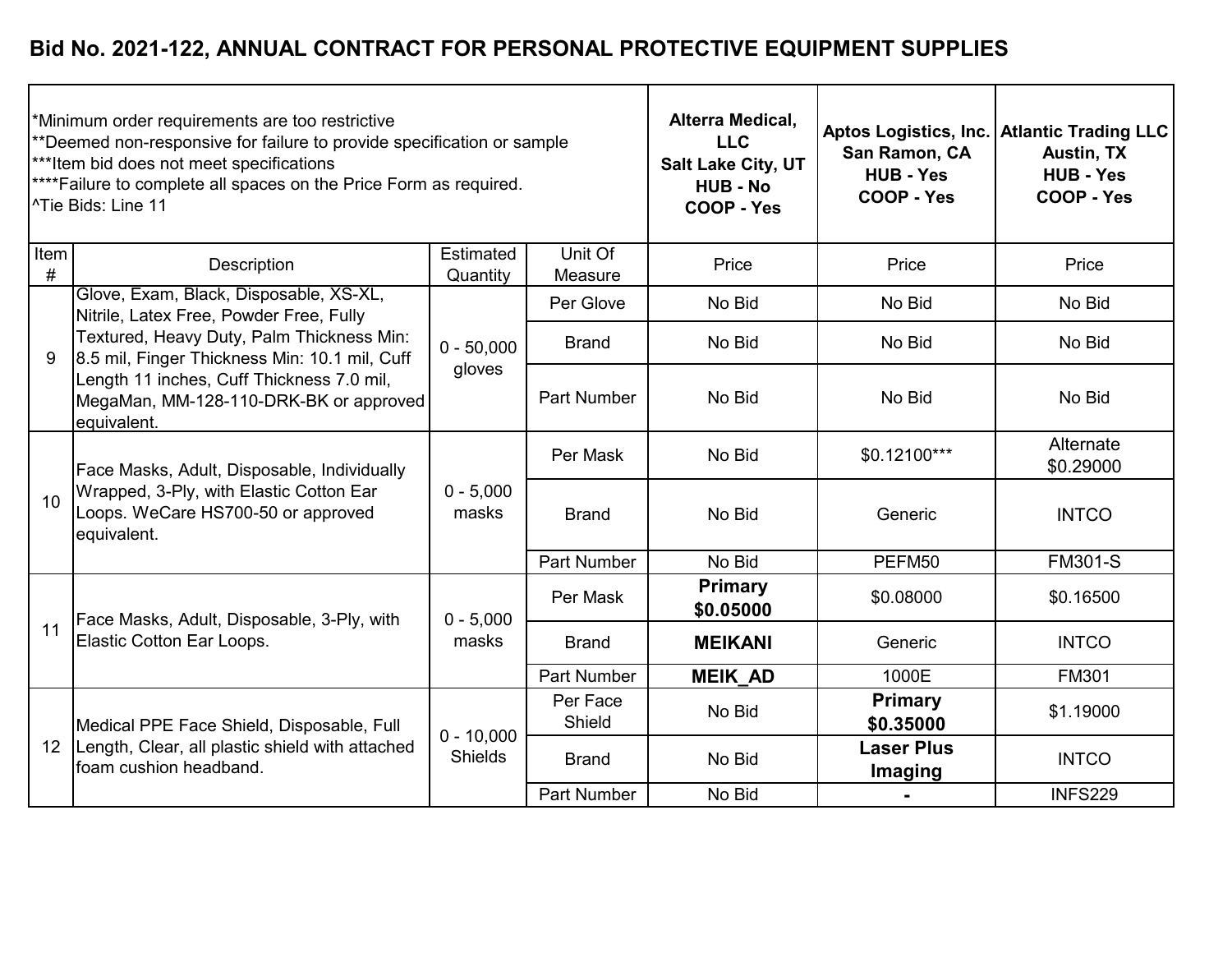| *Minimum order requirements are too restrictive<br>**Deemed non-responsive for failure to provide specification or sample<br>***Item bid does not meet specifications<br>**** Failure to complete all spaces on the Price Form as required.<br><sup>^Tie</sup> Bids: Line 11 |                                                                                                                                             |                                |                    | <b>Bay Promo LLC</b><br>Tampa, FL<br><b>HUB - No</b><br>COOP - Yes | <b>Bison Production</b><br>Company<br>Alpharetta, GA<br>HUB - Yes | <b>Bob Barker</b><br>Company, Inc.<br><b>Fuquay Varina, NC</b><br><b>HUB - No</b><br>COOP - Yes |
|------------------------------------------------------------------------------------------------------------------------------------------------------------------------------------------------------------------------------------------------------------------------------|---------------------------------------------------------------------------------------------------------------------------------------------|--------------------------------|--------------------|--------------------------------------------------------------------|-------------------------------------------------------------------|-------------------------------------------------------------------------------------------------|
| Item<br>#                                                                                                                                                                                                                                                                    | <b>Description</b>                                                                                                                          | Estimated<br>Quantity          | Unit Of<br>Measure | Price                                                              | Price                                                             | Price                                                                                           |
|                                                                                                                                                                                                                                                                              | Glove, Exam, Black, Disposable, XS-XL,<br>Nitrile, Latex Free, Powder Free, Fully                                                           |                                | Per Glove          | \$0.16990***                                                       | No Bid                                                            | No Bid                                                                                          |
| 9                                                                                                                                                                                                                                                                            | Textured, Heavy Duty, Palm Thickness Min:<br>8.5 mil, Finger Thickness Min: 10.1 mil, Cuff                                                  | $0 - 50,000$<br>gloves         | <b>Brand</b>       | AlphaProMed                                                        | No Bid                                                            | No Bid                                                                                          |
|                                                                                                                                                                                                                                                                              | Length 11 inches, Cuff Thickness 7.0 mil,<br>MegaMan, MM-128-110-DRK-BK or approved<br>equivalent.                                          |                                | <b>Part Number</b> | APM1026OQB                                                         | No Bid                                                            | No Bid                                                                                          |
|                                                                                                                                                                                                                                                                              | Face Masks, Adult, Disposable, Individually<br>Wrapped, 3-Ply, with Elastic Cotton Ear<br>Loops. WeCare HS700-50 or approved<br>equivalent. | $0 - 5,000$<br>masks           | Per Mask           | \$0.15000***                                                       | No Bid                                                            | No Bid                                                                                          |
| 10                                                                                                                                                                                                                                                                           |                                                                                                                                             |                                | <b>Brand</b>       | AlphaProMed                                                        | No Bid                                                            | No Bid                                                                                          |
|                                                                                                                                                                                                                                                                              |                                                                                                                                             |                                | <b>Part Number</b> | APM109                                                             | No Bid                                                            | No Bid                                                                                          |
|                                                                                                                                                                                                                                                                              | Face Masks, Adult, Disposable, 3-Ply, with                                                                                                  | $0 - 5,000$                    | Per Mask           | \$0.15000                                                          | \$0.29000                                                         | No Bid                                                                                          |
| 11                                                                                                                                                                                                                                                                           | Elastic Cotton Ear Loops.                                                                                                                   | masks                          | <b>Brand</b>       | AlphaProMed                                                        | Jia Wen                                                           | No Bid                                                                                          |
|                                                                                                                                                                                                                                                                              |                                                                                                                                             |                                | Part Number        | APM109                                                             | 810025606169                                                      | No Bid                                                                                          |
|                                                                                                                                                                                                                                                                              | Medical PPE Face Shield, Disposable, Full<br>Length, Clear, all plastic shield with attached<br>foam cushion headband.                      | $0 - 10,000$<br><b>Shields</b> | Per Face<br>Shield | Secondary<br>\$0.39000                                             | \$1.80000                                                         | No Bid                                                                                          |
| 12                                                                                                                                                                                                                                                                           |                                                                                                                                             |                                | <b>Brand</b>       | AlphaProMed                                                        | Tungrun                                                           | No Bid                                                                                          |
|                                                                                                                                                                                                                                                                              |                                                                                                                                             |                                | <b>Part Number</b> | <b>APMFSH</b>                                                      | 810025606206                                                      | No Bid                                                                                          |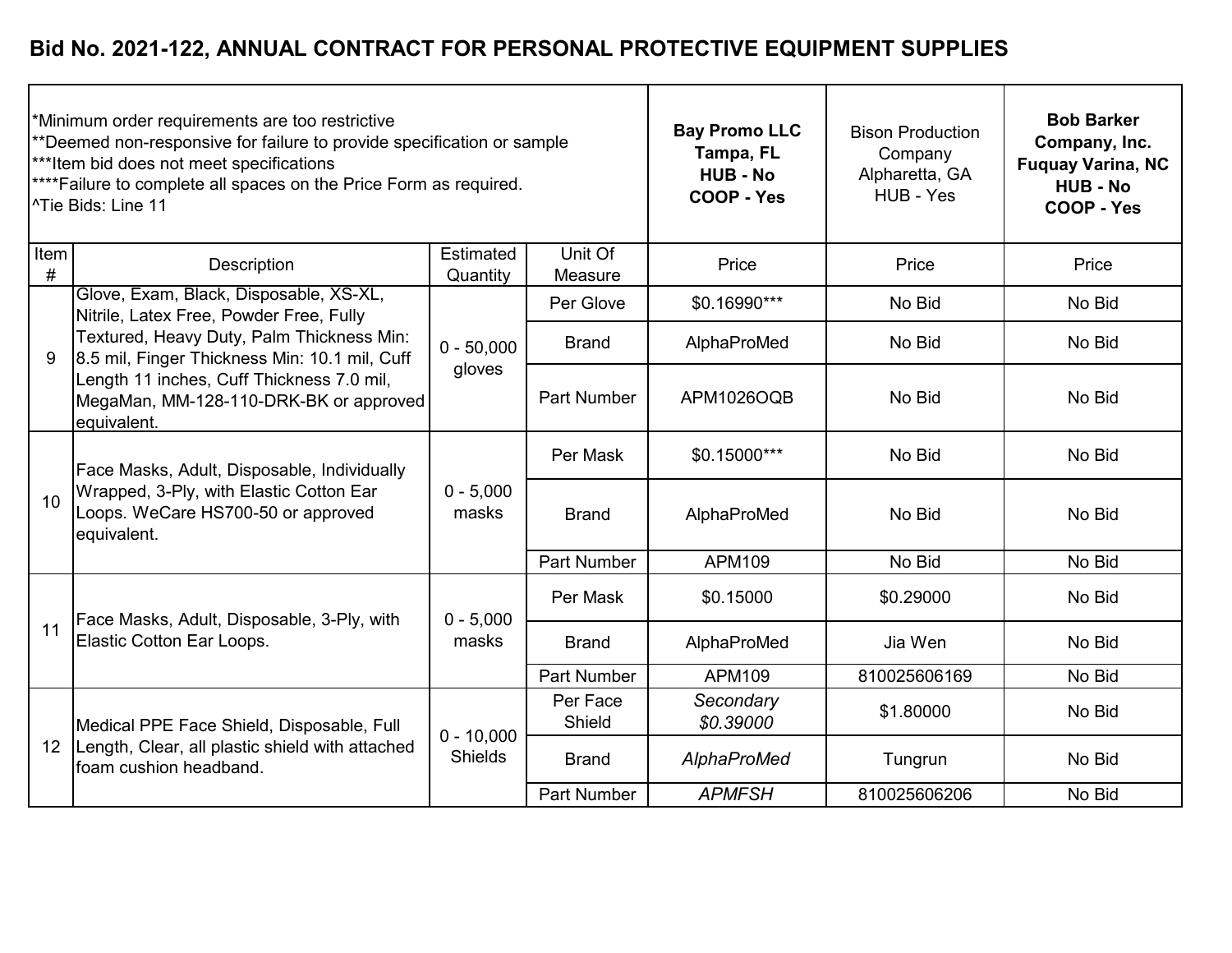|           | *Minimum order requirements are too restrictive<br>**Deemed non-responsive for failure to provide specification or sample<br>*** Item bid does not meet specifications<br>**** Failure to complete all spaces on the Price Form as required.<br><sup>^Tie</sup> Bids: Line 11 |                                | <b>Campbell Drug Stores</b><br>Limited (DBA<br>PharmacyGo)<br>Mississauga, Ontario<br>HUB - No | <b>CPR Savers &amp; First</b><br><b>Aid Supply</b><br>Scottsdale, AZ<br>HUB - No | <b>DEEPKA IMPORT</b><br><b>LLC</b><br>Union, NJ<br>HUB - No |            |
|-----------|-------------------------------------------------------------------------------------------------------------------------------------------------------------------------------------------------------------------------------------------------------------------------------|--------------------------------|------------------------------------------------------------------------------------------------|----------------------------------------------------------------------------------|-------------------------------------------------------------|------------|
| Item<br># | Description                                                                                                                                                                                                                                                                   | Estimated<br>Quantity          | Unit Of<br>Measure                                                                             | Price                                                                            | Price                                                       | Price      |
|           | Glove, Exam, Black, Disposable, XS-XL,<br>Nitrile, Latex Free, Powder Free, Fully                                                                                                                                                                                             |                                | Per Glove                                                                                      | No Bid                                                                           | \$0.13500***                                                | No Bid     |
| 9         | Textured, Heavy Duty, Palm Thickness Min:<br>8.5 mil, Finger Thickness Min: 10.1 mil, Cuff                                                                                                                                                                                    | $0 - 50,000$<br>gloves         | <b>Brand</b>                                                                                   | No Bid                                                                           | <b>Sunny Care</b>                                           | No Bid     |
|           | Length 11 inches, Cuff Thickness 7.0 mil,<br>MegaMan, MM-128-110-DRK-BK or approved<br>equivalent.                                                                                                                                                                            |                                | <b>Part Number</b>                                                                             | No Bid                                                                           | 8900                                                        | No Bid     |
|           | Face Masks, Adult, Disposable, Individually<br>Wrapped, 3-Ply, with Elastic Cotton Ear<br>Loops. WeCare HS700-50 or approved<br>equivalent.                                                                                                                                   | $0 - 5,000$<br>masks           | Per Mask                                                                                       | \$0.10000*                                                                       | \$0.12500***                                                | No Bid     |
| 10        |                                                                                                                                                                                                                                                                               |                                | <b>Brand</b>                                                                                   | Shandong Intco<br>Medical                                                        | Global Safety Corp.                                         | No Bid     |
|           |                                                                                                                                                                                                                                                                               |                                | <b>Part Number</b>                                                                             | Level 1 Mask                                                                     | 2202                                                        | No Bid     |
|           | Face Masks, Adult, Disposable, 3-Ply, with                                                                                                                                                                                                                                    | $0 - 5,000$                    | Per Mask                                                                                       | \$0.05000*                                                                       | \$0.11000                                                   | \$0.07000  |
| 11        | Elastic Cotton Ear Loops.                                                                                                                                                                                                                                                     | masks                          | <b>Brand</b>                                                                                   | Shandong Intco<br>Medical                                                        | Global Safety Corp.                                         | <b>OEM</b> |
|           |                                                                                                                                                                                                                                                                               |                                | <b>Part Number</b>                                                                             | Level 1 Mask                                                                     | 2201                                                        | <b>OEM</b> |
|           | Medical PPE Face Shield, Disposable, Full                                                                                                                                                                                                                                     | $0 - 10,000$<br><b>Shields</b> | Per Face<br>Shield                                                                             | \$0.50000                                                                        | \$1.00000                                                   | \$2.00000  |
| 12        | Length, Clear, all plastic shield with attached<br>foam cushion headband.                                                                                                                                                                                                     |                                | <b>Brand</b>                                                                                   | Feel Pure                                                                        | Global Safety Corp.                                         | <b>OEM</b> |
|           |                                                                                                                                                                                                                                                                               |                                | <b>Part Number</b>                                                                             | <b>Face Shield</b>                                                               | IDC/F                                                       | <b>OEM</b> |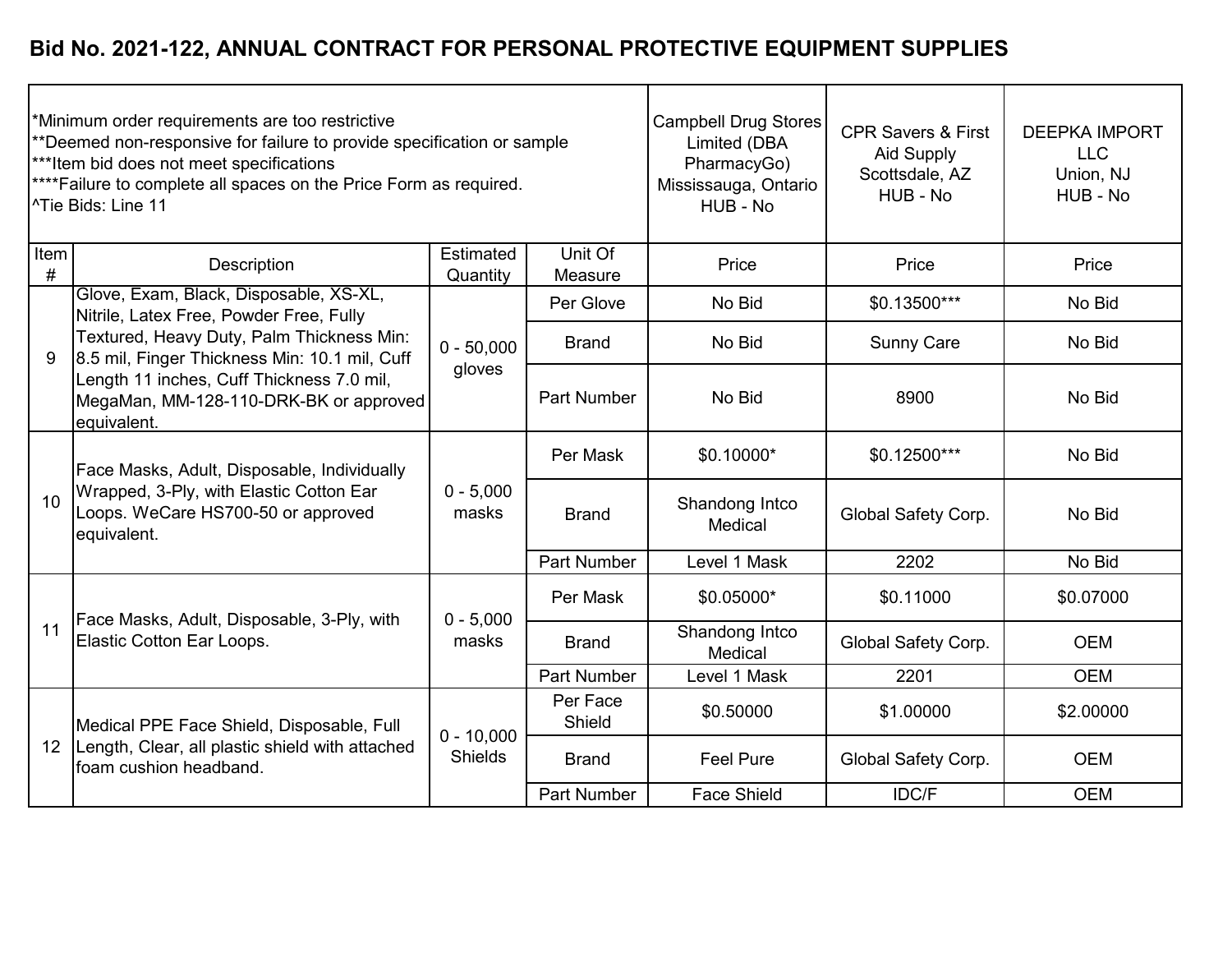| *Minimum order requirements are too restrictive<br>**Deemed non-responsive for failure to provide specification or sample<br>*** Item bid does not meet specifications<br>**** Failure to complete all spaces on the Price Form as required.<br><sup>^Tie</sup> Bids: Line 11 |                                                                                                                                             |                                |                    | <b>DemeTECH</b><br>Corporation<br>Hialeah, FL<br>HUB - No | Digital Ally, Inc.<br>Lenexa, KS<br><b>HUB - No</b><br>COOP - Yes | Dispose N' Save LLC.<br>Monroe, NY<br>HUB - No |
|-------------------------------------------------------------------------------------------------------------------------------------------------------------------------------------------------------------------------------------------------------------------------------|---------------------------------------------------------------------------------------------------------------------------------------------|--------------------------------|--------------------|-----------------------------------------------------------|-------------------------------------------------------------------|------------------------------------------------|
| Item<br>#                                                                                                                                                                                                                                                                     | <b>Description</b>                                                                                                                          | Estimated<br>Quantity          | Unit Of<br>Measure | Price                                                     | Price                                                             | Price                                          |
|                                                                                                                                                                                                                                                                               | Glove, Exam, Black, Disposable, XS-XL,<br>Nitrile, Latex Free, Powder Free, Fully                                                           |                                | Per Glove          | No Bid                                                    | No Bid                                                            | No Bid                                         |
| 9                                                                                                                                                                                                                                                                             | Textured, Heavy Duty, Palm Thickness Min:<br>8.5 mil, Finger Thickness Min: 10.1 mil, Cuff                                                  | $0 - 50,000$<br>gloves         | <b>Brand</b>       | No Bid                                                    | No Bid                                                            | No Bid                                         |
|                                                                                                                                                                                                                                                                               | Length 11 inches, Cuff Thickness 7.0 mil,<br>MegaMan, MM-128-110-DRK-BK or approved<br>equivalent.                                          |                                | <b>Part Number</b> | No Bid                                                    | No Bid                                                            | No Bid                                         |
|                                                                                                                                                                                                                                                                               | Face Masks, Adult, Disposable, Individually<br>Wrapped, 3-Ply, with Elastic Cotton Ear<br>Loops. WeCare HS700-50 or approved<br>equivalent. | $0 - 5,000$<br>masks           | Per Mask           | No Bid                                                    | No Bid                                                            | No Bid                                         |
| 10                                                                                                                                                                                                                                                                            |                                                                                                                                             |                                | <b>Brand</b>       | No Bid                                                    | No Bid                                                            | No Bid                                         |
|                                                                                                                                                                                                                                                                               |                                                                                                                                             |                                | <b>Part Number</b> | No Bid                                                    | No Bid                                                            | No Bid                                         |
|                                                                                                                                                                                                                                                                               | Face Masks, Adult, Disposable, 3-Ply, with                                                                                                  | $0 - 5,000$                    | Per Mask           | \$0.19000                                                 | \$0.16000                                                         | No Bid                                         |
| 11                                                                                                                                                                                                                                                                            | Elastic Cotton Ear Loops.                                                                                                                   | masks                          | <b>Brand</b>       | <b>DemeTECH</b><br>Corporation                            | Shield                                                            | No Bid                                         |
|                                                                                                                                                                                                                                                                               |                                                                                                                                             |                                | <b>Part Number</b> | DT-MSK-003                                                | 007-00007-00                                                      | No Bid                                         |
| 12                                                                                                                                                                                                                                                                            | Medical PPE Face Shield, Disposable, Full<br>Length, Clear, all plastic shield with attached<br>foam cushion headband.                      | $0 - 10,000$<br><b>Shields</b> | Per Face<br>Shield | No Bid                                                    | No Bid                                                            | No Bid                                         |
|                                                                                                                                                                                                                                                                               |                                                                                                                                             |                                | <b>Brand</b>       | No Bid                                                    | No Bid                                                            | No Bid                                         |
|                                                                                                                                                                                                                                                                               |                                                                                                                                             |                                | <b>Part Number</b> | No Bid                                                    | No Bid                                                            | No Bid                                         |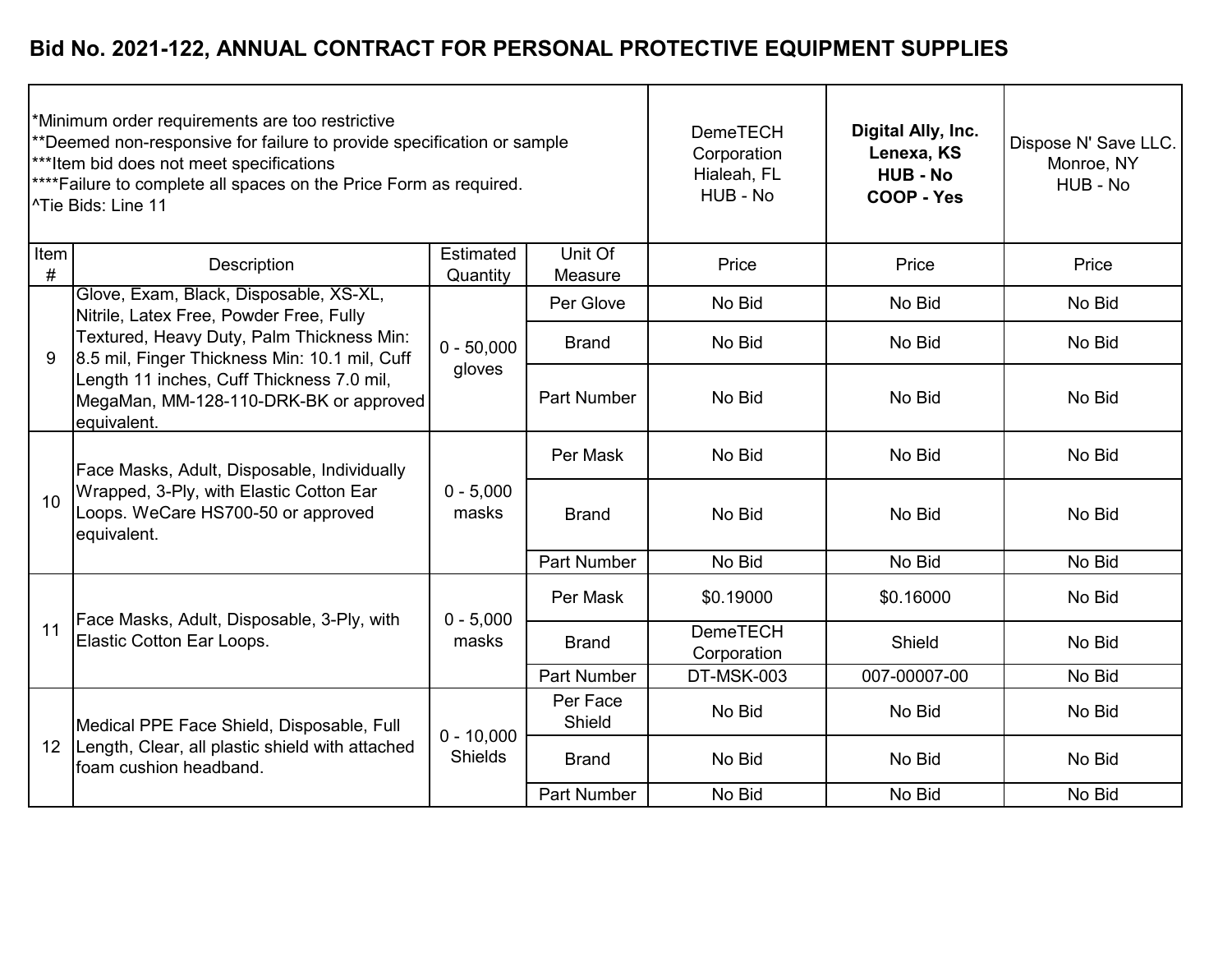|           | Minimum order requirements are too restrictive<br>**Deemed non-responsive for failure to provide specification or sample<br>***Item bid does not meet specifications<br><sup>****</sup> Failure to complete all spaces on the Price Form as required.<br><sup>1</sup> Tie Bids: Line 11 |                                | <b>Elite Textile Trading</b><br><b>LLC</b><br>Irvine, CA<br>HUB - No | <b>Empire Medical And</b><br><b>Dental Supplies Inc</b><br>Brooklyn, NY<br>HUB - Yes | <b>FSSC LLC</b><br>Rensselaer, IN<br>HUB - No |                 |
|-----------|-----------------------------------------------------------------------------------------------------------------------------------------------------------------------------------------------------------------------------------------------------------------------------------------|--------------------------------|----------------------------------------------------------------------|--------------------------------------------------------------------------------------|-----------------------------------------------|-----------------|
| Item<br># | Description                                                                                                                                                                                                                                                                             | Estimated<br>Quantity          | Unit Of<br>Measure                                                   | Price                                                                                | Price                                         | Price           |
|           | Glove, Exam, Black, Disposable, XS-XL,<br>Nitrile, Latex Free, Powder Free, Fully                                                                                                                                                                                                       |                                | Per Glove                                                            | \$0.12500***                                                                         | No Bid                                        | No Bid          |
| 9         | Textured, Heavy Duty, Palm Thickness Min:<br>8.5 mil, Finger Thickness Min: 10.1 mil, Cuff                                                                                                                                                                                              | $0 - 50,000$<br>gloves         | <b>Brand</b>                                                         | <b>AMMEX</b>                                                                         | No Bid                                        | No Bid          |
|           | Length 11 inches, Cuff Thickness 7.0 mil,<br>MegaMan, MM-128-110-DRK-BK or approved<br>equivalent.                                                                                                                                                                                      |                                | <b>Part Number</b>                                                   |                                                                                      | No Bid                                        | No Bid          |
|           | Face Masks, Adult, Disposable, Individually<br>Wrapped, 3-Ply, with Elastic Cotton Ear<br>Loops. WeCare HS700-50 or approved<br>equivalent.                                                                                                                                             | $0 - 5,000$<br>masks           | Per Mask                                                             | No Bid                                                                               | No Bid                                        | \$0.20000***    |
| 10        |                                                                                                                                                                                                                                                                                         |                                | <b>Brand</b>                                                         | No Bid                                                                               | No Bid                                        | <b>FSSC LLC</b> |
|           |                                                                                                                                                                                                                                                                                         |                                | <b>Part Number</b>                                                   | No Bid                                                                               | No Bid                                        | SM3-W           |
|           | Face Masks, Adult, Disposable, 3-Ply, with                                                                                                                                                                                                                                              | $0 - 5,000$                    | Per Mask                                                             | \$0.02200**                                                                          | \$0.03000**                                   | \$0.13000       |
| 11        | Elastic Cotton Ear Loops.                                                                                                                                                                                                                                                               | masks                          | <b>Brand</b>                                                         | fujian enjiu<br>biotechnology                                                        | Oraline                                       | <b>FSSC LLC</b> |
|           |                                                                                                                                                                                                                                                                                         |                                | <b>Part Number</b>                                                   |                                                                                      | 3 ply mask                                    | SM <sub>3</sub> |
| 12        | Medical PPE Face Shield, Disposable, Full<br>Length, Clear, all plastic shield with attached<br>foam cushion headband.                                                                                                                                                                  | $0 - 10,000$<br><b>Shields</b> | Per Face<br>Shield                                                   | \$0.65550                                                                            | \$1.50000                                     | No Bid          |
|           |                                                                                                                                                                                                                                                                                         |                                | <b>Brand</b>                                                         | Ruizhi Road Xiamen<br>Glasses                                                        | 3D Dental                                     | No Bid          |
|           |                                                                                                                                                                                                                                                                                         |                                | <b>Part Number</b>                                                   |                                                                                      | <b>Clear Shield</b>                           | No Bid          |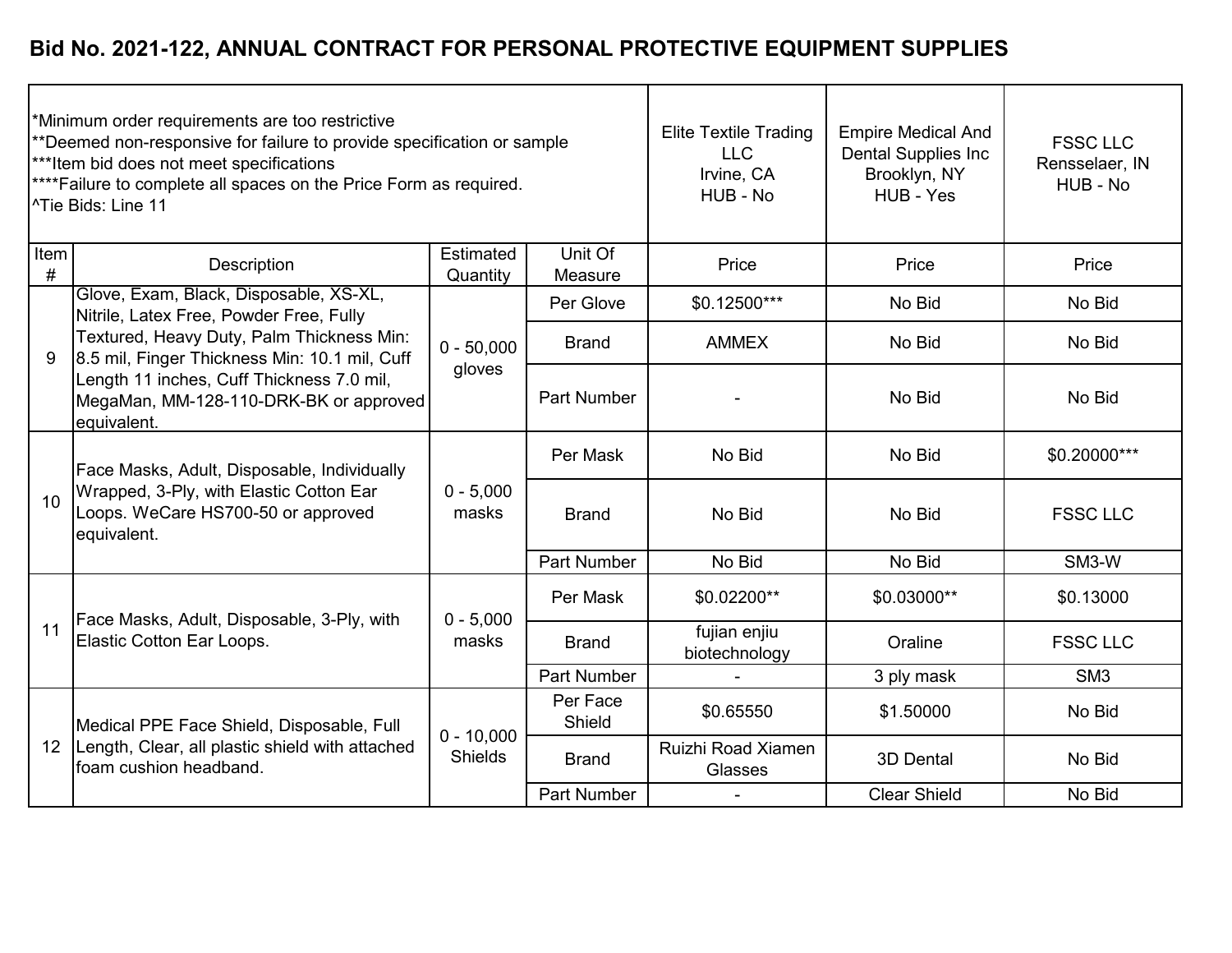|           | Minimum order requirements are too restrictive<br>**Deemed non-responsive for failure to provide specification or sample<br>***Item bid does not meet specifications<br><sup>****</sup> Failure to complete all spaces on the Price Form as required.<br>l^Tie Bids: Line 11 |                                | <b>Healthy School</b><br>Supply, LLC<br>Claymont, DE<br>HUB - No | ICS Jail Supplies, Inc<br>Waco, TX<br>HUB - No | InkJet, Inc d/b/a<br><b>Community</b><br><b>Chemical</b><br><b>Willis, TX</b><br><b>HUB - Yes</b><br>COOP - Yes |        |
|-----------|------------------------------------------------------------------------------------------------------------------------------------------------------------------------------------------------------------------------------------------------------------------------------|--------------------------------|------------------------------------------------------------------|------------------------------------------------|-----------------------------------------------------------------------------------------------------------------|--------|
| Item<br># | <b>Description</b>                                                                                                                                                                                                                                                           | Estimated<br>Quantity          | Unit Of<br>Measure                                               | Price                                          | Price                                                                                                           | Price  |
|           | Glove, Exam, Black, Disposable, XS-XL,<br>Nitrile, Latex Free, Powder Free, Fully                                                                                                                                                                                            |                                | Per Glove                                                        | No Bid                                         | No Bid                                                                                                          | No Bid |
| 9         | Textured, Heavy Duty, Palm Thickness Min:<br>8.5 mil, Finger Thickness Min: 10.1 mil, Cuff                                                                                                                                                                                   | $0 - 50,000$                   | <b>Brand</b>                                                     | No Bid                                         | No Bid                                                                                                          | No Bid |
|           | Length 11 inches, Cuff Thickness 7.0 mil,<br>MegaMan, MM-128-110-DRK-BK or approved<br>equivalent.                                                                                                                                                                           | gloves                         | <b>Part Number</b>                                               | No Bid                                         | No Bid                                                                                                          | No Bid |
|           | Face Masks, Adult, Disposable, Individually<br>Wrapped, 3-Ply, with Elastic Cotton Ear<br>Loops. WeCare HS700-50 or approved<br>equivalent.                                                                                                                                  | $0 - 5,000$<br>masks           | Per Mask                                                         | No Bid                                         | <b>Withdrew Bid</b>                                                                                             | No Bid |
| 10        |                                                                                                                                                                                                                                                                              |                                | <b>Brand</b>                                                     | No Bid                                         | <b>Withdrew Bid</b>                                                                                             | No Bid |
|           |                                                                                                                                                                                                                                                                              |                                | <b>Part Number</b>                                               | No Bid                                         | <b>Withdrew Bid</b>                                                                                             | No Bid |
|           | Face Masks, Adult, Disposable, 3-Ply, with                                                                                                                                                                                                                                   | $0 - 5,000$                    | Per Mask                                                         | <b>Withdrew Bid</b>                            | <b>Withdrew Bid</b>                                                                                             | No Bid |
| 11        | Elastic Cotton Ear Loops.                                                                                                                                                                                                                                                    | masks                          | <b>Brand</b>                                                     | <b>Withdrew Bid</b>                            | <b>Withdrew Bid</b>                                                                                             | No Bid |
|           |                                                                                                                                                                                                                                                                              |                                | <b>Part Number</b>                                               | <b>Withdrew Bid</b>                            | <b>Withdrew Bid</b>                                                                                             | No Bid |
|           | Medical PPE Face Shield, Disposable, Full                                                                                                                                                                                                                                    | $0 - 10,000$<br><b>Shields</b> | Per Face<br>Shield                                               | <b>Withdrew Bid</b>                            | <b>Withdrew Bid</b>                                                                                             | No Bid |
| 12        | Length, Clear, all plastic shield with attached<br>foam cushion headband.                                                                                                                                                                                                    |                                | <b>Brand</b>                                                     | <b>Withdrew Bid</b>                            | <b>Withdrew Bid</b>                                                                                             | No Bid |
|           |                                                                                                                                                                                                                                                                              |                                | <b>Part Number</b>                                               | <b>Withdrew Bid</b>                            | <b>Withdrew Bid</b>                                                                                             | No Bid |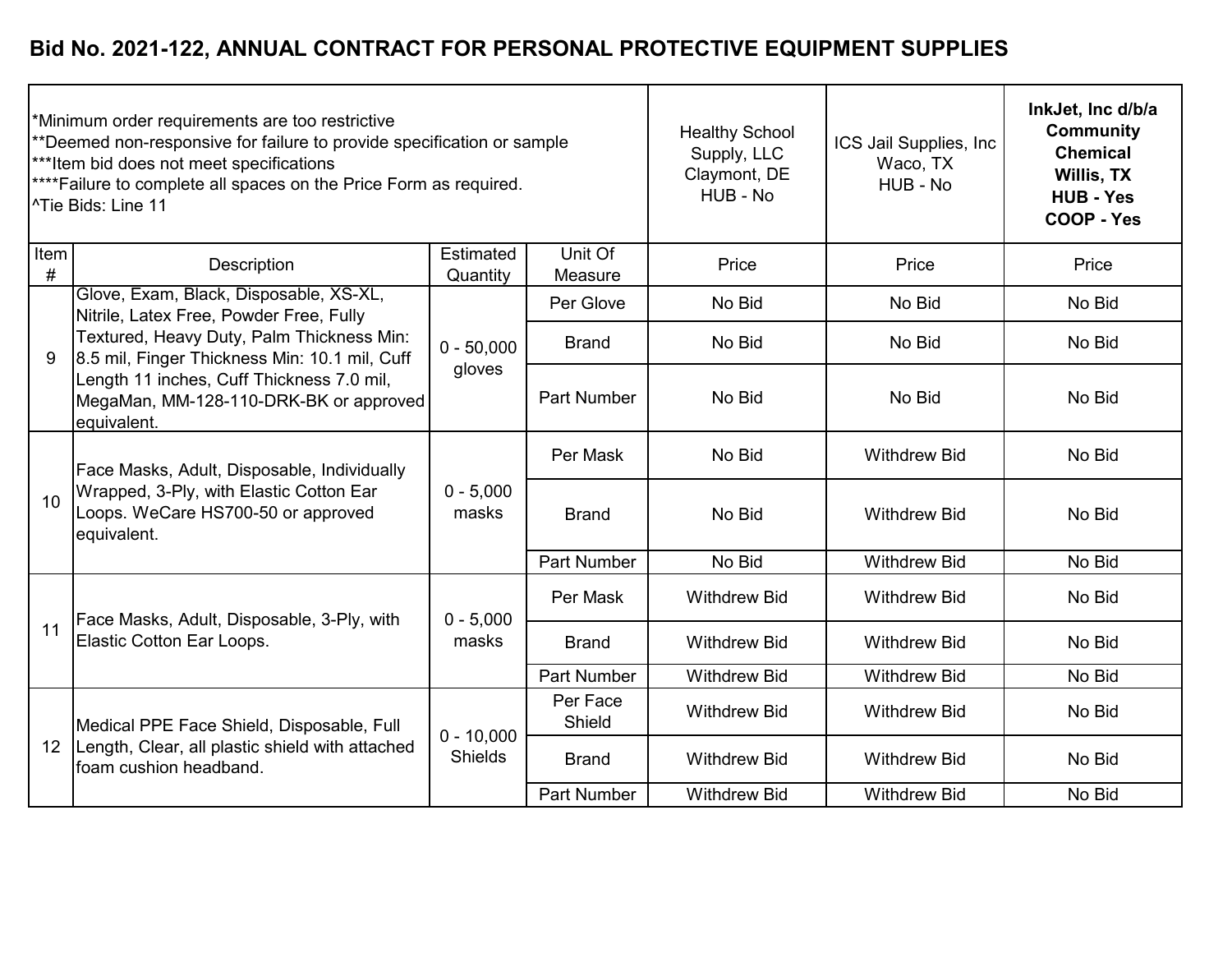|           | Minimum order requirements are too restrictive<br>**Deemed non-responsive for failure to provide specification or sample<br>***Item bid does not meet specifications<br><sup>****</sup> Failure to complete all spaces on the Price Form as required.<br><sup>1</sup> Tie Bids: Line 11 |                                | Invi Bridge Company<br>Limited<br>Ho Chi Minh City,<br>Vietnam<br>HUB - No | <b>M&amp;R Medical</b><br><b>Supply, LLP</b><br>Dallas, TX<br><b>HUB - Yes</b><br>COOP - Yes | <b>McKesson Medical-</b><br><b>Surgical</b><br><b>Government</b><br><b>Solutions LLC</b><br>Henrico, VA<br><b>HUB - No</b><br><b>COOP - Yes</b> |               |
|-----------|-----------------------------------------------------------------------------------------------------------------------------------------------------------------------------------------------------------------------------------------------------------------------------------------|--------------------------------|----------------------------------------------------------------------------|----------------------------------------------------------------------------------------------|-------------------------------------------------------------------------------------------------------------------------------------------------|---------------|
| Item<br># | Description                                                                                                                                                                                                                                                                             | Estimated<br>Quantity          | Unit Of<br>Measure                                                         | Price                                                                                        | Price                                                                                                                                           | Price         |
|           | Glove, Exam, Black, Disposable, XS-XL,<br>Nitrile, Latex Free, Powder Free, Fully                                                                                                                                                                                                       |                                | Per Glove                                                                  | No Bid                                                                                       | No Bid                                                                                                                                          | No Bid        |
| 9         | Textured, Heavy Duty, Palm Thickness Min:<br>8.5 mil, Finger Thickness Min: 10.1 mil, Cuff                                                                                                                                                                                              | $0 - 50,000$                   | <b>Brand</b>                                                               | No Bid                                                                                       | No Bid                                                                                                                                          | No Bid        |
|           | Length 11 inches, Cuff Thickness 7.0 mil,<br>MegaMan, MM-128-110-DRK-BK or approved<br>equivalent.                                                                                                                                                                                      | gloves                         | <b>Part Number</b>                                                         | No Bid                                                                                       | No Bid                                                                                                                                          | No Bid        |
|           | Face Masks, Adult, Disposable, Individually<br>Wrapped, 3-Ply, with Elastic Cotton Ear<br>Loops. WeCare HS700-50 or approved<br>equivalent.                                                                                                                                             | $0 - 5,000$<br>masks           | Per Mask                                                                   | No Bid                                                                                       | Secondary<br>\$0.25600                                                                                                                          | No Bid        |
| 10        |                                                                                                                                                                                                                                                                                         |                                | <b>Brand</b>                                                               | No Bid                                                                                       | Annie                                                                                                                                           | No Bid        |
|           |                                                                                                                                                                                                                                                                                         |                                | <b>Part Number</b>                                                         | No Bid                                                                                       | 3792                                                                                                                                            | No Bid        |
|           | Face Masks, Adult, Disposable, 3-Ply, with                                                                                                                                                                                                                                              | $0 - 5,000$                    | Per Mask                                                                   | No Bid                                                                                       | \$0.22400                                                                                                                                       | \$0.18820     |
| 11        | Elastic Cotton Ear Loops.                                                                                                                                                                                                                                                               | masks                          | <b>Brand</b>                                                               | No Bid                                                                                       | Annie                                                                                                                                           | McKesson      |
|           |                                                                                                                                                                                                                                                                                         |                                | <b>Part Number</b>                                                         | No Bid                                                                                       | 3761                                                                                                                                            | 604-006807    |
| 12        | Medical PPE Face Shield, Disposable, Full<br>Length, Clear, all plastic shield with attached<br>foam cushion headband.                                                                                                                                                                  | $0 - 10,000$<br><b>Shields</b> | Per Face<br>Shield                                                         | No Bid                                                                                       | \$2.50000                                                                                                                                       | \$1.28200     |
|           |                                                                                                                                                                                                                                                                                         |                                | <b>Brand</b>                                                               | No Bid                                                                                       | Annie                                                                                                                                           | Cypress       |
|           |                                                                                                                                                                                                                                                                                         |                                | <b>Part Number</b>                                                         | No Bid                                                                                       | 03771                                                                                                                                           | <b>GDF-01</b> |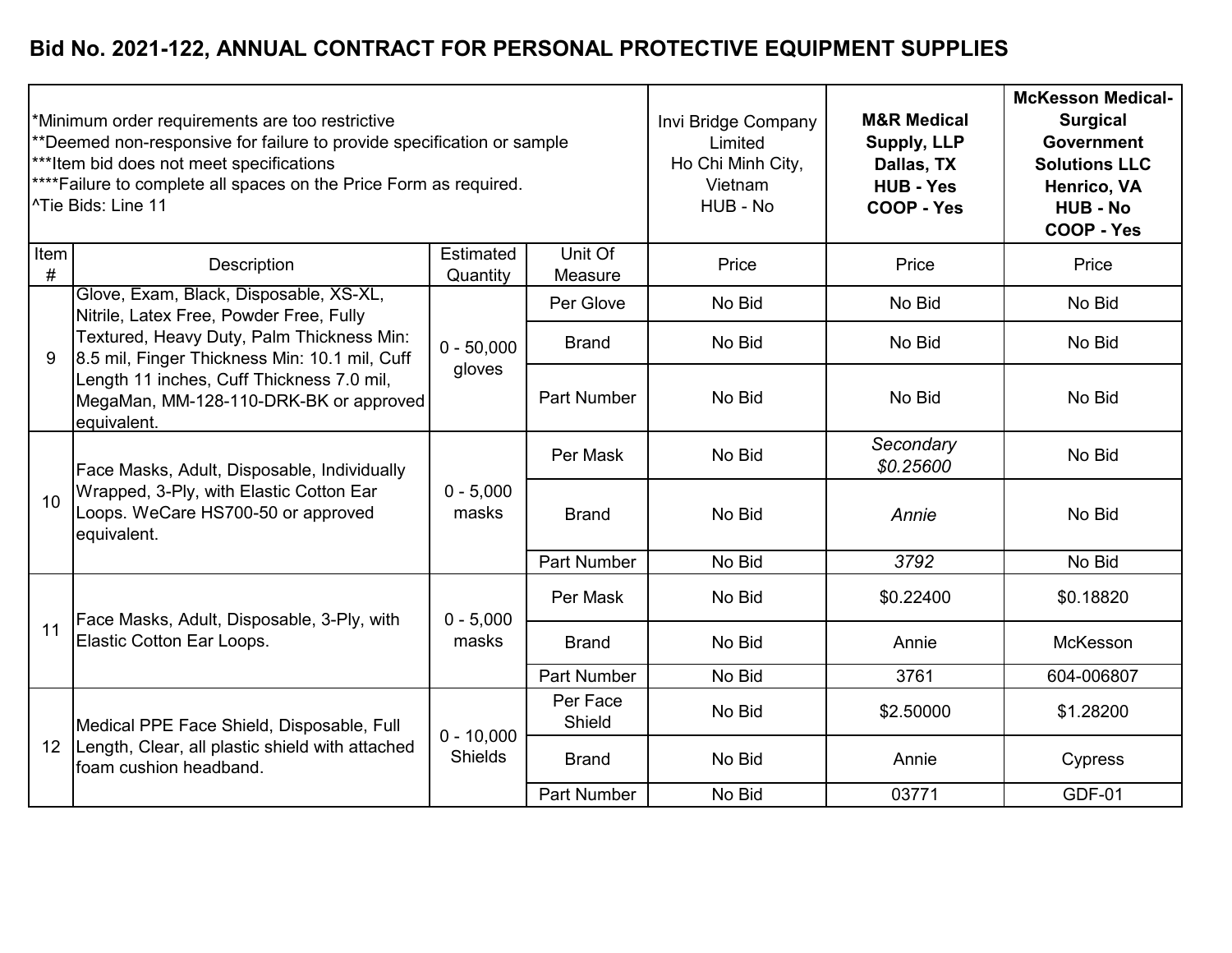|                 | Minimum order requirements are too restrictive<br>**Deemed non-responsive for failure to provide specification or sample<br>*** Item bid does not meet specifications<br>****Failure to complete all spaces on the Price Form as required.<br>l^Tie Bids: Line 11 |                                | <b>Medline Industries,</b><br>Inc.<br>Northfield, IL<br><b>HUB - No</b><br>COOP - Yes | Ocanas Heat & Air<br><b>LLC</b><br>Avalon, TX<br>HUB - Yes | One Beat CPR<br>Learning Center LLC<br>Miramar, FL<br>HUB - No |              |
|-----------------|-------------------------------------------------------------------------------------------------------------------------------------------------------------------------------------------------------------------------------------------------------------------|--------------------------------|---------------------------------------------------------------------------------------|------------------------------------------------------------|----------------------------------------------------------------|--------------|
| Item<br>#       | Description                                                                                                                                                                                                                                                       | Estimated<br>Quantity          | Unit Of<br>Measure                                                                    | Price                                                      | Price                                                          | Price        |
|                 | Glove, Exam, Black, Disposable, XS-XL,<br>Nitrile, Latex Free, Powder Free, Fully                                                                                                                                                                                 |                                | Per Glove                                                                             | \$0.18616***                                               | \$0.62000***                                                   | No Bid       |
| 9               | Textured, Heavy Duty, Palm Thickness Min:<br>8.5 mil, Finger Thickness Min: 10.1 mil, Cuff                                                                                                                                                                        | $0 - 50,000$<br>gloves         | <b>Brand</b>                                                                          | Medline VS711S,<br><b>VS711M, VS</b>                       | Ansell                                                         | No Bid       |
|                 | Length 11 inches, Cuff Thickness 7.0 mil,<br>MegaMan, MM-128-110-DRK-BK or approved<br>equivalent.                                                                                                                                                                |                                | <b>Part Number</b>                                                                    | <b>VS711S, VS71</b>                                        | 93732070                                                       | No Bid       |
|                 | Face Masks, Adult, Disposable, Individually<br>Wrapped, 3-Ply, with Elastic Cotton Ear<br>Loops. WeCare HS700-50 or approved<br>equivalent.                                                                                                                       | $0 - 5,000$<br>masks           | Per Mask                                                                              | \$0.0650666***                                             | \$1.00000                                                      | \$0.10000*** |
| 10              |                                                                                                                                                                                                                                                                   |                                | <b>Brand</b>                                                                          | Medline                                                    | WeCare                                                         | Witt         |
|                 |                                                                                                                                                                                                                                                                   |                                | <b>Part Number</b>                                                                    | <b>NON27122</b>                                            | HS700-50                                                       | N95 MasksW   |
|                 | Face Masks, Adult, Disposable, 3-Ply, with                                                                                                                                                                                                                        | $0 - 5,000$                    | Per Mask                                                                              | \$0.0650666                                                | \$1.00000                                                      | \$0.10000    |
| 11              | Elastic Cotton Ear Loops.                                                                                                                                                                                                                                         | masks                          | <b>Brand</b>                                                                          | Medline                                                    | <b>MCR Safety</b>                                              | Earntz       |
|                 |                                                                                                                                                                                                                                                                   |                                | <b>Part Number</b>                                                                    | <b>NON27122</b>                                            | PRO3P                                                          | Kn95L        |
|                 | Medical PPE Face Shield, Disposable, Full<br>Length, Clear, all plastic shield with attached<br>foam cushion headband.                                                                                                                                            | $0 - 10,000$<br><b>Shields</b> | Per Face<br>Shield                                                                    | \$1.6415625                                                | \$3.45000                                                      | \$0.10000*** |
| 12 <sup>2</sup> |                                                                                                                                                                                                                                                                   |                                | <b>Brand</b>                                                                          | Medline                                                    | Magid                                                          | GMN-V1-PK    |
|                 |                                                                                                                                                                                                                                                                   |                                | <b>Part Number</b>                                                                    | NONFS300                                                   | <b>FS004</b>                                                   | GMN-V1-PK    |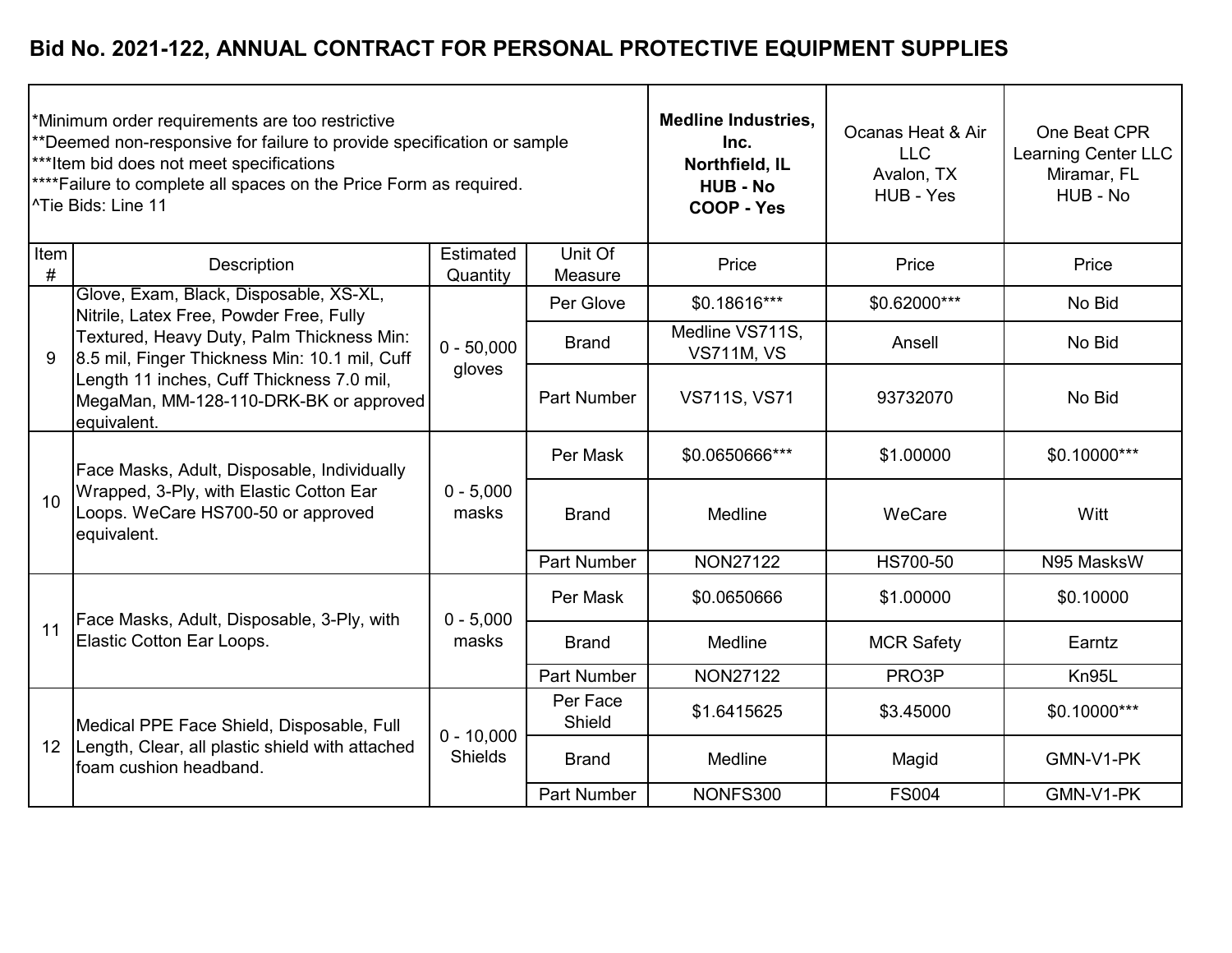|           | Minimum order requirements are too restrictive<br>**Deemed non-responsive for failure to provide specification or sample<br>*** Item bid does not meet specifications<br><sup>****</sup> Failure to complete all spaces on the Price Form as required.<br>l^Tie Bids: Line 11 |                                | Pelv-Ice LLC<br>South Pasadena, CA<br>HUB - No | Quetica, LLC<br><b>Bloomington, MN</b><br><b>HUB - No</b><br>COOP - Yes | <b>RND Medical</b><br>Supplies, Inc d/b/a<br><b>QPS Medicals</b><br>Marietta, GA<br><b>HUB - No</b><br>COOP - Yes |           |
|-----------|-------------------------------------------------------------------------------------------------------------------------------------------------------------------------------------------------------------------------------------------------------------------------------|--------------------------------|------------------------------------------------|-------------------------------------------------------------------------|-------------------------------------------------------------------------------------------------------------------|-----------|
| Item<br># | <b>Description</b>                                                                                                                                                                                                                                                            | Estimated<br>Quantity          | Unit Of<br>Measure                             | Price                                                                   | Price                                                                                                             | Price     |
|           | Glove, Exam, Black, Disposable, XS-XL,<br>Nitrile, Latex Free, Powder Free, Fully                                                                                                                                                                                             |                                | Per Glove                                      | No Bid                                                                  | No Bid                                                                                                            | No Bid    |
| 9         | Textured, Heavy Duty, Palm Thickness Min:<br>8.5 mil, Finger Thickness Min: 10.1 mil, Cuff                                                                                                                                                                                    | $0 - 50,000$                   | <b>Brand</b>                                   | No Bid                                                                  | No Bid                                                                                                            | No Bid    |
|           | Length 11 inches, Cuff Thickness 7.0 mil,<br>MegaMan, MM-128-110-DRK-BK or approved<br>equivalent.                                                                                                                                                                            | gloves                         | <b>Part Number</b>                             | No Bid                                                                  | No Bid                                                                                                            | No Bid    |
|           | Face Masks, Adult, Disposable, Individually<br>Wrapped, 3-Ply, with Elastic Cotton Ear<br>Loops. WeCare HS700-50 or approved<br>equivalent.                                                                                                                                   | $0 - 5,000$<br>masks           | Per Mask                                       | No Bid                                                                  | <b>Primary</b><br>\$0.18000                                                                                       | No Bid    |
| 10        |                                                                                                                                                                                                                                                                               |                                | <b>Brand</b>                                   | No Bid                                                                  | <b>Liaoning Fenglei</b><br><b>Custom Clothing</b><br><b>Finery Ltd.</b>                                           | No Bid    |
|           |                                                                                                                                                                                                                                                                               |                                | <b>Part Number</b>                             | No Bid                                                                  | <b>FLEI</b>                                                                                                       | No Bid    |
|           | Face Masks, Adult, Disposable, 3-Ply, with                                                                                                                                                                                                                                    | $0 - 5,000$                    | Per Mask                                       | <b>Withdrew Bid</b>                                                     | No Bid                                                                                                            | \$0.15200 |
| 11        | Elastic Cotton Ear Loops.                                                                                                                                                                                                                                                     | masks                          | <b>Brand</b>                                   | <b>Withdrew Bid</b>                                                     | No Bid                                                                                                            | Halyard   |
|           |                                                                                                                                                                                                                                                                               |                                | <b>Part Number</b>                             | <b>Withdrew Bid</b>                                                     | No Bid                                                                                                            | 25868     |
| 12        | Medical PPE Face Shield, Disposable, Full<br>Length, Clear, all plastic shield with attached<br>Ifoam cushion headband.                                                                                                                                                       | $0 - 10,000$<br><b>Shields</b> | Per Face<br>Shield                             | <b>Withdrew Bid</b>                                                     | \$0.92000                                                                                                         | \$2.27500 |
|           |                                                                                                                                                                                                                                                                               |                                | <b>Brand</b>                                   | <b>Withdrew Bid</b>                                                     | Dongguan Jiamu<br>Packing material                                                                                | Halyard   |
|           |                                                                                                                                                                                                                                                                               |                                | <b>Part Number</b>                             | <b>Withdrew Bid</b>                                                     | <b>JM-FS</b>                                                                                                      | 41204     |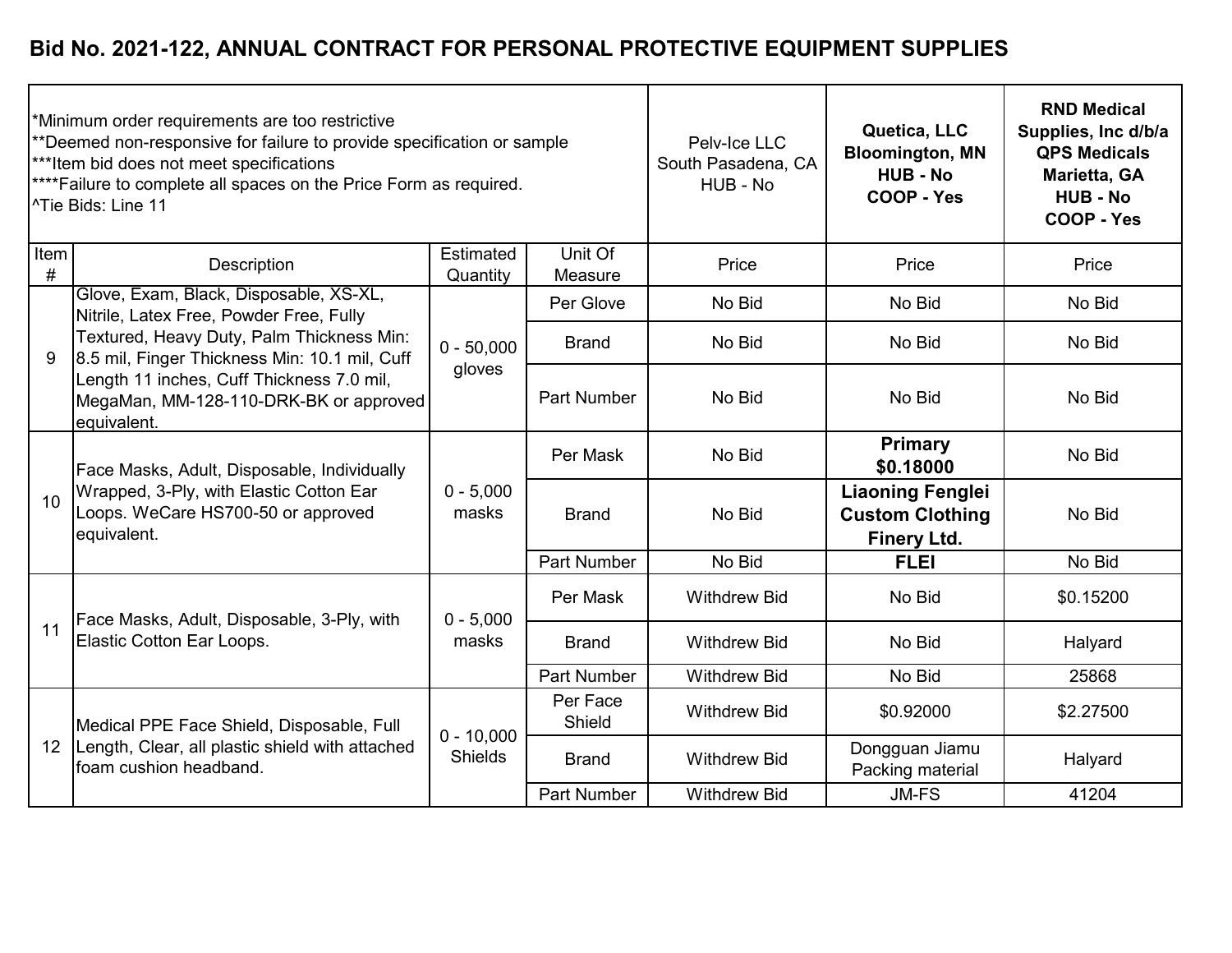| Minimum order requirements are too restrictive<br>**Deemed non-responsive for failure to provide specification or sample<br>*** Item bid does not meet specifications<br><sup>****</sup> Failure to complete all spaces on the Price Form as required.<br><sup>1</sup> Tie Bids: Line 11 |                                                                                                                                                                                                  |                                |                    | Safety Zone<br><b>Specialists</b><br>Lakeland, FL<br>HUB - No | <b>School Health</b><br>Corporation<br><b>Rolling Meadows, IL</b><br><b>HUB - No</b><br>COOP - Yes | Sid Tool dba MSC<br><b>Industrial Supply Co</b><br>Fort Worth, TX<br>HUB - No |
|------------------------------------------------------------------------------------------------------------------------------------------------------------------------------------------------------------------------------------------------------------------------------------------|--------------------------------------------------------------------------------------------------------------------------------------------------------------------------------------------------|--------------------------------|--------------------|---------------------------------------------------------------|----------------------------------------------------------------------------------------------------|-------------------------------------------------------------------------------|
| Item<br>#                                                                                                                                                                                                                                                                                | Description                                                                                                                                                                                      | Estimated<br>Quantity          | Unit Of<br>Measure | Price                                                         | Price                                                                                              | Price                                                                         |
|                                                                                                                                                                                                                                                                                          | Glove, Exam, Black, Disposable, XS-XL,<br>Nitrile, Latex Free, Powder Free, Fully                                                                                                                |                                | Per Glove          | No Bid                                                        | No Bid                                                                                             | No Bid                                                                        |
| 9                                                                                                                                                                                                                                                                                        | Textured, Heavy Duty, Palm Thickness Min:<br>8.5 mil, Finger Thickness Min: 10.1 mil, Cuff<br>Length 11 inches, Cuff Thickness 7.0 mil,<br>MegaMan, MM-128-110-DRK-BK or approved<br>equivalent. | $0 - 50,000$<br>gloves         | <b>Brand</b>       | No Bid                                                        | No Bid                                                                                             | No Bid                                                                        |
|                                                                                                                                                                                                                                                                                          |                                                                                                                                                                                                  |                                | <b>Part Number</b> | No Bid                                                        | No Bid                                                                                             | No Bid                                                                        |
|                                                                                                                                                                                                                                                                                          | Face Masks, Adult, Disposable, Individually<br>Wrapped, 3-Ply, with Elastic Cotton Ear<br>Loops. WeCare HS700-50 or approved<br>equivalent.                                                      | $0 - 5,000$<br>masks           | Per Mask           | No Bid                                                        | \$0.15200***                                                                                       | No Bid                                                                        |
| 10                                                                                                                                                                                                                                                                                       |                                                                                                                                                                                                  |                                | <b>Brand</b>       | No Bid                                                        | Weveel, Inc                                                                                        | No Bid                                                                        |
|                                                                                                                                                                                                                                                                                          |                                                                                                                                                                                                  |                                | <b>Part Number</b> | No Bid                                                        | 71012                                                                                              | No Bid                                                                        |
|                                                                                                                                                                                                                                                                                          | Face Masks, Adult, Disposable, 3-Ply, with                                                                                                                                                       | $0 - 5,000$                    | Per Mask           | No Bid                                                        | \$0.15200                                                                                          | \$0.04325****                                                                 |
| 11                                                                                                                                                                                                                                                                                       | Elastic Cotton Ear Loops.                                                                                                                                                                        | masks                          | <b>Brand</b>       | No Bid                                                        | Weveel, Inc                                                                                        |                                                                               |
|                                                                                                                                                                                                                                                                                          |                                                                                                                                                                                                  |                                | <b>Part Number</b> | No Bid                                                        | 71012                                                                                              | SPRLP-3PLYM                                                                   |
| 12 <sup>2</sup>                                                                                                                                                                                                                                                                          | Medical PPE Face Shield, Disposable, Full<br>Length, Clear, all plastic shield with attached<br>foam cushion headband.                                                                           | $0 - 10,000$<br><b>Shields</b> | Per Face<br>Shield | No Bid                                                        | \$3.54000                                                                                          | \$1.09000                                                                     |
|                                                                                                                                                                                                                                                                                          |                                                                                                                                                                                                  |                                | <b>Brand</b>       | No Bid                                                        | <b>Platinum Conver</b>                                                                             |                                                                               |
|                                                                                                                                                                                                                                                                                          |                                                                                                                                                                                                  |                                | <b>Part Number</b> | No Bid                                                        | <b>TS19</b>                                                                                        | FS11007                                                                       |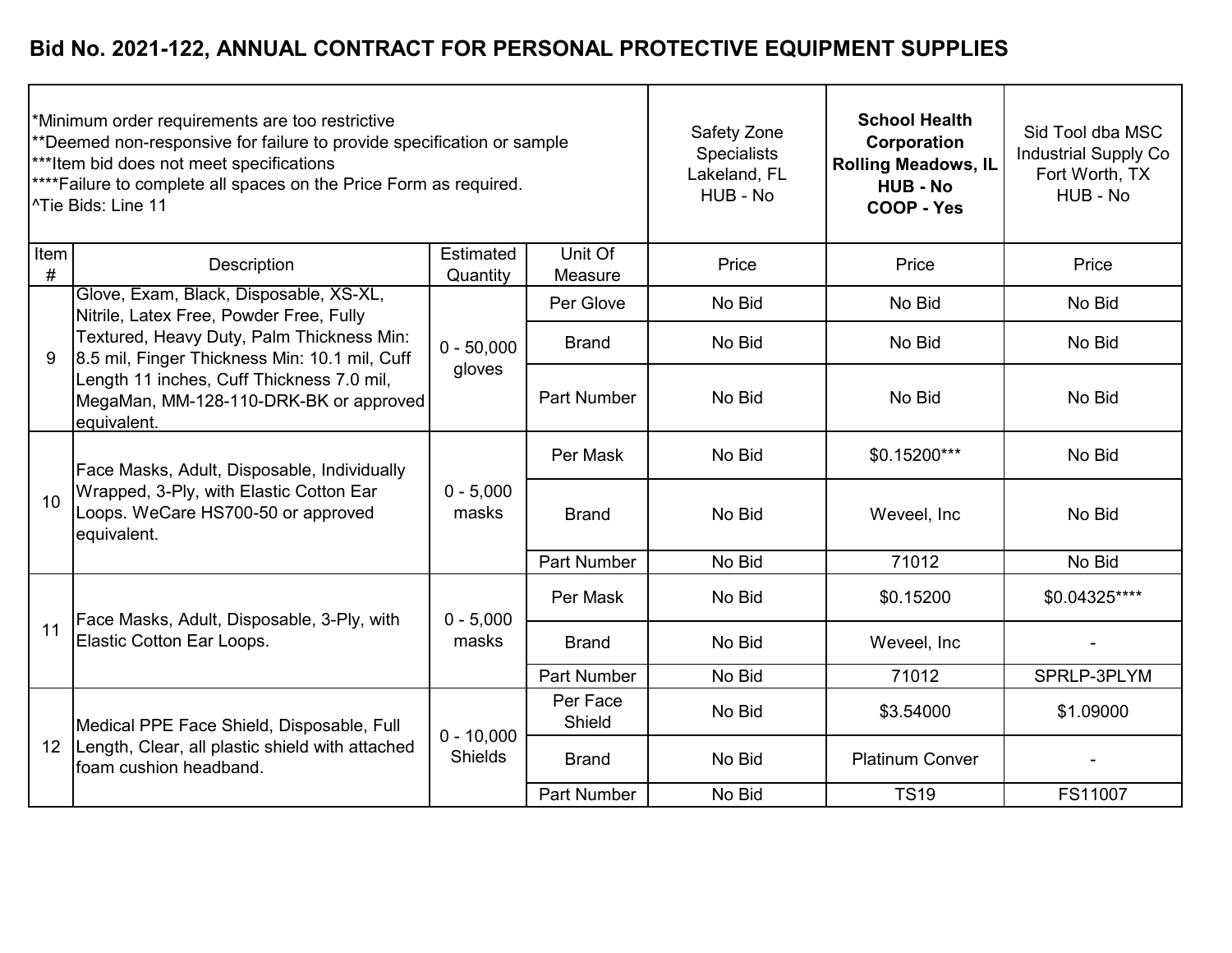|                 | Minimum order requirements are too restrictive<br>**Deemed non-responsive for failure to provide specification or sample<br>***Item bid does not meet specifications<br><sup>****</sup> Failure to complete all spaces on the Price Form as required.<br>l^Tie Bids: Line 11 |                                | <b>Sita Business</b><br>Systems, Inc.<br><b>Chantilly, VA</b><br><b>HUB - No</b><br>COOP - Yes | Tree of Life SC, LLC<br>Columbia, SC<br>HUB - No | <b>U.S. Health Express</b><br>Corp.<br>City of Industry, CA<br><b>HUB - No</b><br><b>COOP - Yes</b> |                                         |
|-----------------|------------------------------------------------------------------------------------------------------------------------------------------------------------------------------------------------------------------------------------------------------------------------------|--------------------------------|------------------------------------------------------------------------------------------------|--------------------------------------------------|-----------------------------------------------------------------------------------------------------|-----------------------------------------|
| Item<br>#       | Description                                                                                                                                                                                                                                                                  | Estimated<br>Quantity          | Unit Of<br>Measure                                                                             | Price                                            | Price                                                                                               | Price                                   |
|                 | Glove, Exam, Black, Disposable, XS-XL,<br>Nitrile, Latex Free, Powder Free, Fully                                                                                                                                                                                            |                                | Per Glove                                                                                      | No Bid                                           | \$0.16000***                                                                                        | No Bid                                  |
| 9               | Textured, Heavy Duty, Palm Thickness Min:<br>8.5 mil, Finger Thickness Min: 10.1 mil, Cuff                                                                                                                                                                                   | $0 - 50,000$                   | <b>Brand</b>                                                                                   | No Bid                                           | <b>Annex-Gloveworks</b>                                                                             | No Bid                                  |
|                 | Length 11 inches, Cuff Thickness 7.0 mil,<br>MegaMan, MM-128-110-DRK-BK or approved<br>equivalent.                                                                                                                                                                           | gloves                         | <b>Part Number</b>                                                                             | No Bid                                           | <b>GWGN</b>                                                                                         | No Bid                                  |
|                 | Face Masks, Adult, Disposable, Individually<br>Wrapped, 3-Ply, with Elastic Cotton Ear<br>Loops. WeCare HS700-50 or approved<br>equivalent.                                                                                                                                  | $0 - 5,000$<br>masks           | Per Mask                                                                                       | \$0.07000***                                     | \$0.10000***                                                                                        | No Bid                                  |
| 10              |                                                                                                                                                                                                                                                                              |                                | <b>Brand</b>                                                                                   | <b>QYK Brands</b><br>LLC/1MED                    | SSI HuaZeng                                                                                         | No Bid                                  |
|                 |                                                                                                                                                                                                                                                                              |                                | <b>Part Number</b>                                                                             | 1MED-23LSM1                                      | FMN95                                                                                               | No Bid                                  |
|                 | Face Masks, Adult, Disposable, 3-Ply, with                                                                                                                                                                                                                                   | $0 - 5,000$                    | Per Mask                                                                                       | \$0.07000                                        | \$0.04000***                                                                                        | Alternate<br>\$0.06000^                 |
| 11              | Elastic Cotton Ear Loops.                                                                                                                                                                                                                                                    | masks                          | <b>Brand</b>                                                                                   | <b>QYK Brands</b><br>LLC/1MED                    | <b>Folding Protective</b><br>Masks                                                                  | <b>3A Medical Prodcuts</b><br>Co., Ltd. |
|                 |                                                                                                                                                                                                                                                                              |                                | <b>Part Number</b>                                                                             | 1MED-23LSM1                                      | GB2626-2006                                                                                         | 2082                                    |
| 12 <sup>2</sup> | Medical PPE Face Shield, Disposable, Full<br>Length, Clear, all plastic shield with attached<br>foam cushion headband.                                                                                                                                                       | $0 - 10,000$<br><b>Shields</b> | Per Face<br>Shield                                                                             | \$0.99000                                        | No Bid                                                                                              | Alternate<br>\$0.45000                  |
|                 |                                                                                                                                                                                                                                                                              |                                | <b>Brand</b>                                                                                   | 1MED                                             | No Bid                                                                                              | Andent Dental Co.,<br>Ltd.              |
|                 |                                                                                                                                                                                                                                                                              |                                | <b>Part Number</b>                                                                             | 1MEDFS                                           | No Bid                                                                                              | F07                                     |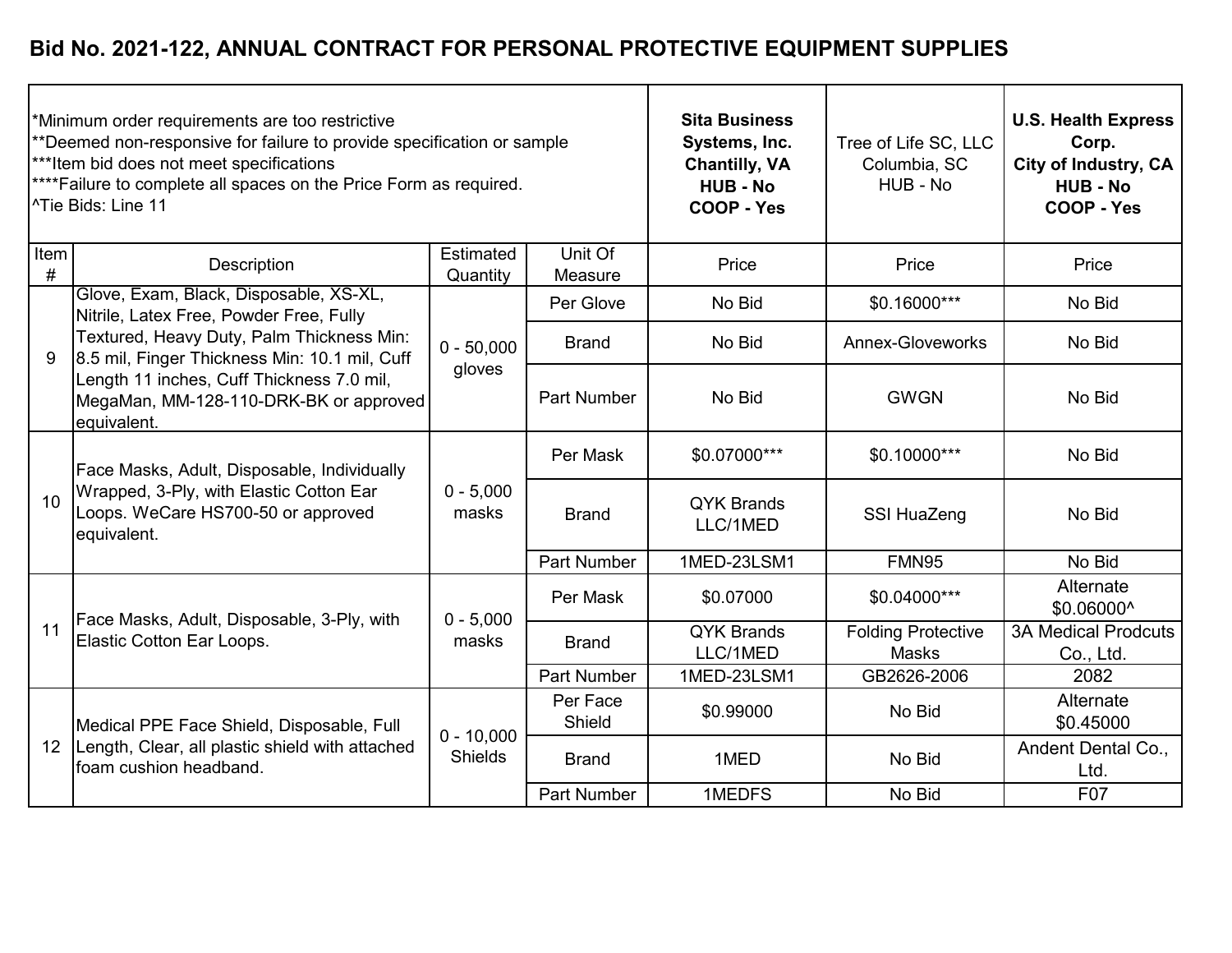|                 | Minimum order requirements are too restrictive<br>**Deemed non-responsive for failure to provide specification or sample<br>*** Item bid does not meet specifications<br><sup>****</sup> Failure to complete all spaces on the Price Form as required.<br><sup> ^</sup> Tie Bids: Line 11 |                                |                    | <b>Unipak Corp.</b><br>Brooklyn, NY<br><b>HUB - No</b><br>COOP - Yes | Varigard, LLC<br>Foley, AL<br>HUB - No | <b>Wintech MediPro LLC</b><br>Katy, TX<br>HUB - No |
|-----------------|-------------------------------------------------------------------------------------------------------------------------------------------------------------------------------------------------------------------------------------------------------------------------------------------|--------------------------------|--------------------|----------------------------------------------------------------------|----------------------------------------|----------------------------------------------------|
| Item<br>#       | Description                                                                                                                                                                                                                                                                               | Estimated<br>Quantity          | Unit Of<br>Measure | Price                                                                | Price                                  | Price                                              |
|                 | Glove, Exam, Black, Disposable, XS-XL,<br>Nitrile, Latex Free, Powder Free, Fully                                                                                                                                                                                                         |                                | Per Glove          | \$0.16000**                                                          | No Bid                                 | No Bid                                             |
| 9               | Textured, Heavy Duty, Palm Thickness Min:<br>8.5 mil, Finger Thickness Min: 10.1 mil, Cuff                                                                                                                                                                                                | $0 - 50,000$<br>gloves         | <b>Brand</b>       | <b>DRE Health</b>                                                    | No Bid                                 | No Bid                                             |
|                 | Length 11 inches, Cuff Thickness 7.0 mil,<br>MegaMan, MM-128-110-DRK-BK or approved<br>equivalent.                                                                                                                                                                                        |                                | <b>Part Number</b> | <b>DR85</b>                                                          | No Bid                                 | No Bid                                             |
|                 | Face Masks, Adult, Disposable, Individually<br>Wrapped, 3-Ply, with Elastic Cotton Ear<br>Loops. WeCare HS700-50 or approved<br>equivalent.                                                                                                                                               | $0 - 5,000$<br>masks           | Per Mask           | \$0.08000***                                                         | No Bid                                 | \$0.16000***                                       |
| 10              |                                                                                                                                                                                                                                                                                           |                                | <b>Brand</b>       | Pioneer                                                              | No Bid                                 | <b>Wintech MediPro LLC</b>                         |
|                 |                                                                                                                                                                                                                                                                                           |                                | <b>Part Number</b> | <b>FSA</b>                                                           | No Bid                                 | <b>ASTM Level 1B</b>                               |
|                 | Face Masks, Adult, Disposable, 3-Ply, with                                                                                                                                                                                                                                                | $0 - 5,000$                    | Per Mask           | \$0.83000                                                            | No Bid                                 | \$0.16000                                          |
| 11              | Elastic Cotton Ear Loops.                                                                                                                                                                                                                                                                 | masks                          | <b>Brand</b>       | Yixin                                                                | No Bid                                 | <b>Wintech MediPro LLC</b>                         |
|                 |                                                                                                                                                                                                                                                                                           |                                | <b>Part Number</b> | 7A                                                                   | No Bid                                 | <b>ASTM Level 1B</b>                               |
| 12 <sup>2</sup> | Medical PPE Face Shield, Disposable, Full<br>Length, Clear, all plastic shield with attached<br>foam cushion headband.                                                                                                                                                                    | $0 - 10,000$<br><b>Shields</b> | Per Face<br>Shield | \$0.29000**                                                          | No Bid                                 | No Bid                                             |
|                 |                                                                                                                                                                                                                                                                                           |                                | <b>Brand</b>       | Pioneer                                                              | No Bid                                 | No Bid                                             |
|                 |                                                                                                                                                                                                                                                                                           |                                | <b>Part Number</b> | <b>PFS</b>                                                           | No Bid                                 | No Bid                                             |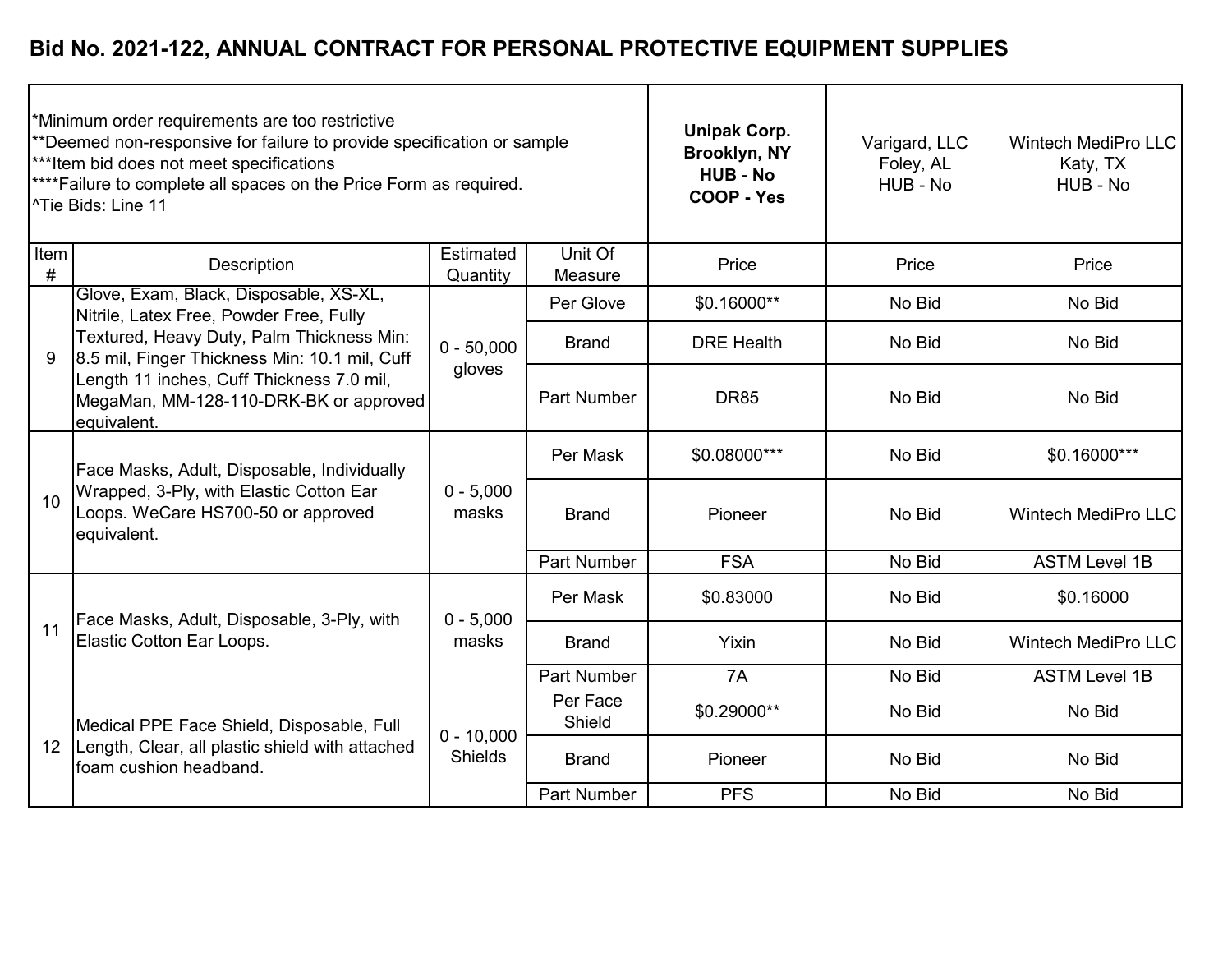|                  | *Minimum order requirements are too restrictive<br>**Deemed non-responsive for failure to provide specification or sample<br>*** Item bid does not meet specifications<br>**** Failure to complete all spaces on the Price Form as required.<br><sup>^Tie</sup> Bids: Line 11 | <b>Zinntex LLC</b><br>New York, NY<br><b>HUB - No</b><br><b>COOP - Yes</b> |                    |                                         |
|------------------|-------------------------------------------------------------------------------------------------------------------------------------------------------------------------------------------------------------------------------------------------------------------------------|----------------------------------------------------------------------------|--------------------|-----------------------------------------|
| <b>Item</b><br># | Description                                                                                                                                                                                                                                                                   | Estimated<br>Quantity                                                      | Unit Of<br>Measure | Price                                   |
| 9                | Glove, Exam, Black, Disposable, XS-XL,<br>Nitrile, Latex Free, Powder Free, Fully                                                                                                                                                                                             |                                                                            | Per Glove          | No Bid                                  |
|                  | Textured, Heavy Duty, Palm Thickness Min:<br>8.5 mil, Finger Thickness Min: 10.1 mil, Cuff                                                                                                                                                                                    | $0 - 50,000$                                                               | <b>Brand</b>       | No Bid                                  |
|                  | Length 11 inches, Cuff Thickness 7.0 mil,<br>MegaMan, MM-128-110-DRK-BK or approved<br>equivalent.                                                                                                                                                                            | gloves                                                                     | <b>Part Number</b> | No Bid                                  |
|                  | Face Masks, Adult, Disposable, Individually                                                                                                                                                                                                                                   |                                                                            | Per Mask           | No Bid                                  |
| 10               | Wrapped, 3-Ply, with Elastic Cotton Ear<br>Loops. WeCare HS700-50 or approved<br>equivalent.                                                                                                                                                                                  | $0 - 5,000$<br>masks                                                       | <b>Brand</b>       | No Bid                                  |
|                  |                                                                                                                                                                                                                                                                               |                                                                            | <b>Part Number</b> | No Bid                                  |
|                  | Face Masks, Adult, Disposable, 3-Ply, with                                                                                                                                                                                                                                    | $0 - 5,000$                                                                | Per Mask           | Secondary<br>\$0.06000^                 |
| 11               | Elastic Cotton Ear Loops.                                                                                                                                                                                                                                                     | masks                                                                      | <b>Brand</b>       | Zhejiang Qibu<br><b>Children's Prod</b> |
|                  |                                                                                                                                                                                                                                                                               |                                                                            | <b>Part Number</b> | <b>QIBU</b>                             |
|                  | Medical PPE Face Shield, Disposable, Full                                                                                                                                                                                                                                     | $0 - 10,000$                                                               | Per Face<br>Shield | \$0.50000                               |
| 12 <sup>°</sup>  | Length, Clear, all plastic shield with attached<br>foam cushion headband.                                                                                                                                                                                                     | <b>Shields</b>                                                             | <b>Brand</b>       | Shenzen Eaststar<br>Technology          |
|                  |                                                                                                                                                                                                                                                                               |                                                                            | Part Number        | EST02094                                |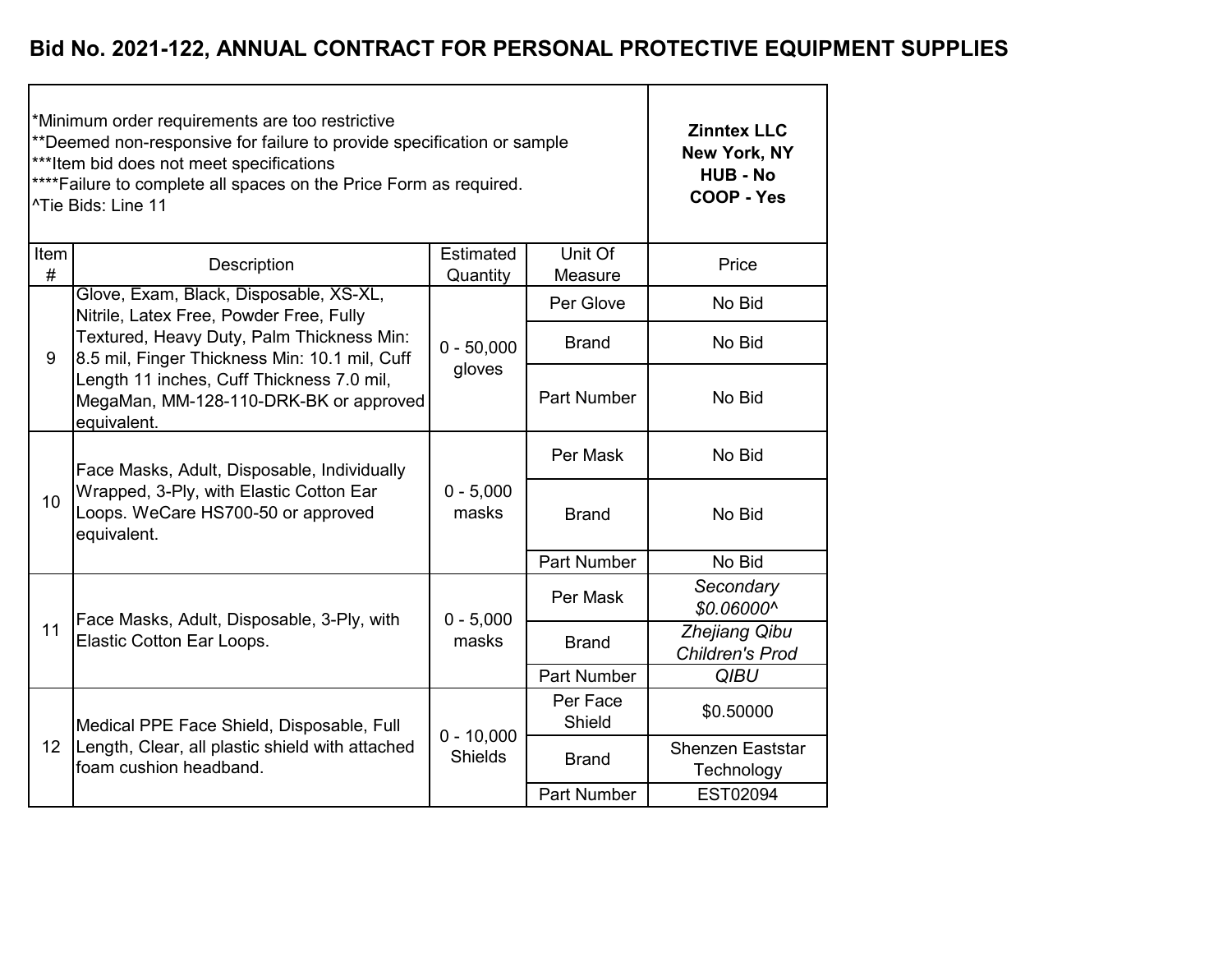|              | *Minimum order requirements are too restrictive<br>**Deemed non-responsive for failure to provide specification or sample<br>*** Item bid does not meet specifications<br>**** Failure to complete all spaces on the Price Form as required.<br><sup>^Tie</sup> Bids: Line 11 |                       |                    | Alterra Medical,<br><b>LLC</b><br>Salt Lake City, UT<br><b>HUB - No</b><br><b>COOP - Yes</b> | San Ramon, CA<br><b>HUB - Yes</b><br>COOP - Yes | Aptos Logistics, Inc.   Atlantic Trading LLC<br><b>Austin, TX</b><br><b>HUB - Yes</b><br>COOP - Yes |
|--------------|-------------------------------------------------------------------------------------------------------------------------------------------------------------------------------------------------------------------------------------------------------------------------------|-----------------------|--------------------|----------------------------------------------------------------------------------------------|-------------------------------------------------|-----------------------------------------------------------------------------------------------------|
| Item<br>$\#$ | Description                                                                                                                                                                                                                                                                   | Estimated<br>Quantity | Unit Of<br>Measure | Price                                                                                        | Price                                           | Price                                                                                               |
|              | Medical PPE Face Shield, Disposable, Full                                                                                                                                                                                                                                     | $0 - 10,000$          | Per Face<br>Shield | No Bid                                                                                       | No Bid                                          | No Bid                                                                                              |
| 13           | Length, Clear, With Glasses, all plastic shield<br>with attached foam cushion headband.                                                                                                                                                                                       | <b>Shields</b>        | <b>Brand</b>       | No Bid                                                                                       | No Bid                                          | No Bid                                                                                              |
|              |                                                                                                                                                                                                                                                                               |                       | <b>Part Number</b> | No Bid                                                                                       | No Bid                                          | No Bid                                                                                              |
|              | Face Masks, Children, Disposable,<br>Individually Wrapped, 3-Ply, with Elastic<br>Cotton Ear Loops. Latex Free, Non-woven.<br>WeCare HS700-50 or approved equivalent.                                                                                                         | $0 - 5,000$<br>masks  | Per Mask           | No Bid                                                                                       | No Bid                                          | Alternate<br>\$0.31000                                                                              |
| 14           |                                                                                                                                                                                                                                                                               |                       | <b>Brand</b>       | No Bid                                                                                       | No Bid                                          | <b>INTCO</b>                                                                                        |
|              |                                                                                                                                                                                                                                                                               |                       | Part Number        | No Bid                                                                                       | No Bid                                          | <b>FM301C-S</b>                                                                                     |
|              | Face Masks, Children, Disposable, 3-Ply, with                                                                                                                                                                                                                                 |                       | Per Mask           | No Bid                                                                                       | \$0.06600**                                     | \$0.16500                                                                                           |
| 15           | Elastic Cotton Ear Loops. Latex Free, Non-<br>woven.                                                                                                                                                                                                                          | $0 - 5,000$<br>masks  | <b>Brand</b>       | No Bid                                                                                       | <b>JCJZ</b>                                     | <b>INTCO</b>                                                                                        |
|              |                                                                                                                                                                                                                                                                               |                       | Part Number        | No Bid                                                                                       | $\blacksquare$                                  | <b>FM301C</b>                                                                                       |
|              | Sanitizer, Hand, Clear Gel, 70% Ethyl<br>Alcohol, 4 oz., 15 second sterilization rate.<br>Purell/Gojo 9651-24 or approved equivalent.                                                                                                                                         | $0 - 500$<br>bottles  | Per Bottle         | Alternate<br>\$1.13000                                                                       | \$1.92000                                       | \$3.25000                                                                                           |
| 16           |                                                                                                                                                                                                                                                                               |                       | <b>Brand</b>       | Bajaj Medical                                                                                | <b>First Galaxy</b>                             | <b>INTCO</b>                                                                                        |
|              |                                                                                                                                                                                                                                                                               |                       | Part Number        |                                                                                              | $\blacksquare$                                  | <b>HS04</b>                                                                                         |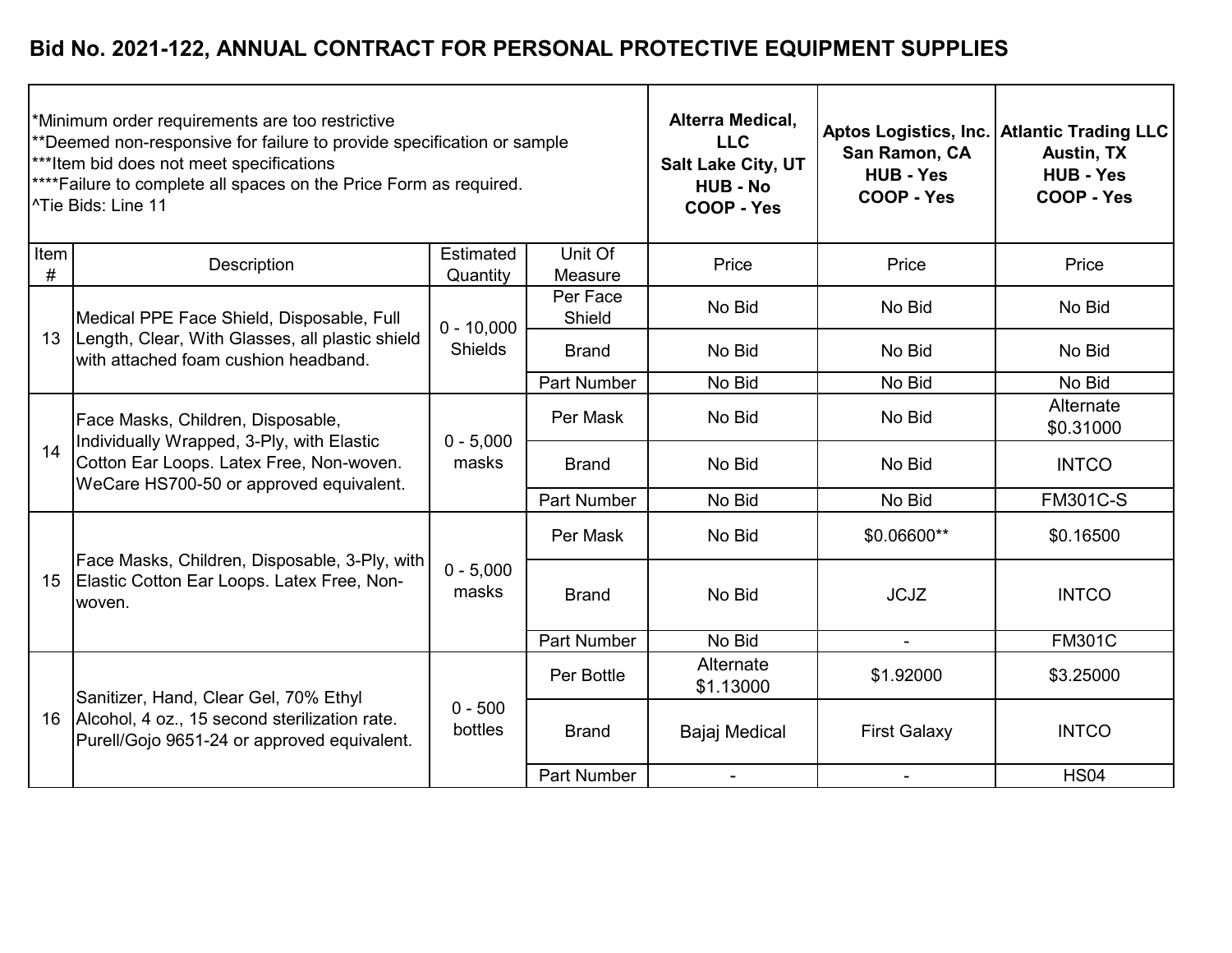|           | *Minimum order requirements are too restrictive<br>**Deemed non-responsive for failure to provide specification or sample<br>***Item bid does not meet specifications<br>**** Failure to complete all spaces on the Price Form as required.<br><sup>1</sup> Tie Bids: Line 11 |                       |                    | <b>Bay Promo LLC</b><br>Tampa, FL<br><b>HUB - No</b><br>COOP - Yes | <b>Bison Production</b><br>Company<br>Alpharetta, GA<br>HUB - Yes | <b>Bob Barker</b><br>Company, Inc.<br><b>Fuquay Varina, NC</b><br><b>HUB - No</b><br>COOP - Yes |
|-----------|-------------------------------------------------------------------------------------------------------------------------------------------------------------------------------------------------------------------------------------------------------------------------------|-----------------------|--------------------|--------------------------------------------------------------------|-------------------------------------------------------------------|-------------------------------------------------------------------------------------------------|
| Item<br># | Description                                                                                                                                                                                                                                                                   | Estimated<br>Quantity | Unit Of<br>Measure | Price                                                              | Price                                                             | Price                                                                                           |
|           | Medical PPE Face Shield, Disposable, Full                                                                                                                                                                                                                                     | $0 - 10,000$          | Per Face<br>Shield | \$0.31000                                                          | No Bid                                                            | No Bid                                                                                          |
| 13        | Length, Clear, With Glasses, all plastic shield<br>with attached foam cushion headband.                                                                                                                                                                                       | <b>Shields</b>        | <b>Brand</b>       | AlphaProMed                                                        | No Bid                                                            | No Bid                                                                                          |
|           |                                                                                                                                                                                                                                                                               |                       | <b>Part Number</b> | <b>APMFSG</b>                                                      | No Bid                                                            | No Bid                                                                                          |
| 14        | Face Masks, Children, Disposable,<br>Individually Wrapped, 3-Ply, with Elastic<br>Cotton Ear Loops. Latex Free, Non-woven.<br>WeCare HS700-50 or approved equivalent.                                                                                                         | $0 - 5,000$<br>masks  | Per Mask           | $$0.15000***$                                                      | No Bid                                                            | No Bid                                                                                          |
|           |                                                                                                                                                                                                                                                                               |                       | <b>Brand</b>       | <b>WYK</b>                                                         | No Bid                                                            | No Bid                                                                                          |
|           |                                                                                                                                                                                                                                                                               |                       | <b>Part Number</b> | <b>APM501K</b>                                                     | No Bid                                                            | No Bid                                                                                          |
|           |                                                                                                                                                                                                                                                                               |                       | Per Mask           | \$0.15000                                                          | No Bid                                                            | No Bid                                                                                          |
| 15        | Face Masks, Children, Disposable, 3-Ply, with<br>Elastic Cotton Ear Loops. Latex Free, Non-<br>woven.                                                                                                                                                                         | $0 - 5,000$<br>masks  | <b>Brand</b>       | <b>WYK</b>                                                         | No Bid                                                            | No Bid                                                                                          |
|           |                                                                                                                                                                                                                                                                               |                       | <b>Part Number</b> | <b>APM501K</b>                                                     | No Bid                                                            | No Bid                                                                                          |
|           | Sanitizer, Hand, Clear Gel, 70% Ethyl<br>Alcohol, 4 oz., 15 second sterilization rate.<br>Purell/Gojo 9651-24 or approved equivalent.                                                                                                                                         | $0 - 500$<br>bottles  | Per Bottle         | \$1.75000                                                          | No Bid                                                            | \$2.61000                                                                                       |
| 16        |                                                                                                                                                                                                                                                                               |                       | <b>Brand</b>       | AlphaProMed                                                        | No Bid                                                            | Purell/Gojo-9651-24                                                                             |
|           |                                                                                                                                                                                                                                                                               |                       | <b>Part Number</b> | APMHS4                                                             | No Bid                                                            | 9651-24                                                                                         |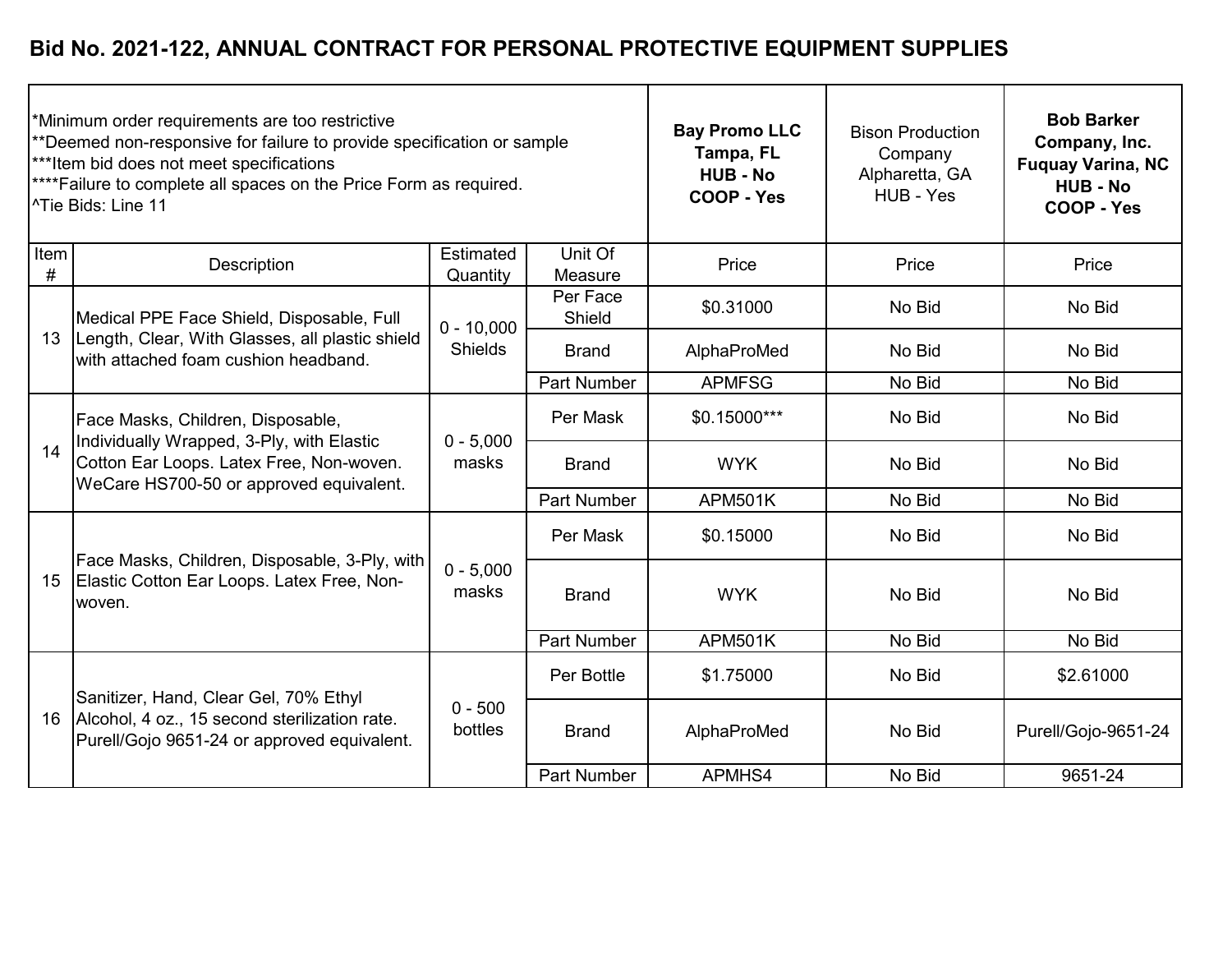|           | Minimum order requirements are too restrictive<br>**Deemed non-responsive for failure to provide specification or sample<br>***Item bid does not meet specifications<br>**** Failure to complete all spaces on the Price Form as required.<br><sup>^</sup> Tie Bids: Line 11 |                       | <b>Campbell Drug Stores</b><br>Limited (DBA<br>PharmacyGo)<br>Mississauga, Ontario<br>HUB - No | <b>CPR Savers &amp; First</b><br><b>Aid Supply</b><br>Scottsdale, AZ<br>HUB - No | <b>DEEPKA IMPORT</b><br><b>LLC</b><br>Union, NJ<br>HUB - No |             |
|-----------|------------------------------------------------------------------------------------------------------------------------------------------------------------------------------------------------------------------------------------------------------------------------------|-----------------------|------------------------------------------------------------------------------------------------|----------------------------------------------------------------------------------|-------------------------------------------------------------|-------------|
| Item<br># | Description                                                                                                                                                                                                                                                                  | Estimated<br>Quantity | Unit Of<br>Measure                                                                             | Price                                                                            | Price                                                       | Price       |
|           | Medical PPE Face Shield, Disposable, Full                                                                                                                                                                                                                                    | $0 - 10,000$          | Per Face<br>Shield                                                                             | \$0.60000                                                                        | \$1.00000                                                   | \$28.00000  |
| 13        | Length, Clear, With Glasses, all plastic shield<br>with attached foam cushion headband.                                                                                                                                                                                      | <b>Shields</b>        | <b>Brand</b>                                                                                   | <b>Feel Pure</b>                                                                 | <b>Choice Shields</b>                                       | <b>OEM</b>  |
|           |                                                                                                                                                                                                                                                                              |                       | <b>Part Number</b>                                                                             | <b>Face Shield</b>                                                               | <b>FSG-100</b>                                              | <b>OEM</b>  |
|           | Face Masks, Children, Disposable,<br>Individually Wrapped, 3-Ply, with Elastic<br>Cotton Ear Loops. Latex Free, Non-woven.<br>WeCare HS700-50 or approved equivalent.                                                                                                        | $0 - 5,000$<br>masks  | Per Mask                                                                                       | \$0.20000*                                                                       | \$0.20000**                                                 | No Bid      |
| 14        |                                                                                                                                                                                                                                                                              |                       | <b>Brand</b>                                                                                   | Shandong Intco<br>Medical                                                        | <b>Choice Shields</b>                                       | No Bid      |
|           |                                                                                                                                                                                                                                                                              |                       | <b>Part Number</b>                                                                             | <b>Child Mask</b>                                                                | 46182002                                                    | No Bid      |
|           |                                                                                                                                                                                                                                                                              |                       | Per Mask                                                                                       | \$0.08000*                                                                       | \$0.19000                                                   | \$0.10000** |
| 15        | Face Masks, Children, Disposable, 3-Ply, with<br>Elastic Cotton Ear Loops. Latex Free, Non-<br>woven.                                                                                                                                                                        | $0 - 5,000$<br>masks  | <b>Brand</b>                                                                                   | Shandong Intco<br>Medical                                                        | <b>Choice Shields</b>                                       | <b>OEM</b>  |
|           |                                                                                                                                                                                                                                                                              |                       | <b>Part Number</b>                                                                             | <b>Child Mask</b>                                                                | 46182001                                                    | <b>OEM</b>  |
|           | Sanitizer, Hand, Clear Gel, 70% Ethyl<br>Alcohol, 4 oz., 15 second sterilization rate.<br>Purell/Gojo 9651-24 or approved equivalent.                                                                                                                                        | $0 - 500$<br>bottles  | Per Bottle                                                                                     | \$2.25000                                                                        | No Bid                                                      | \$2.10000   |
| 16        |                                                                                                                                                                                                                                                                              |                       | <b>Brand</b>                                                                                   | <b>Adbo Distribution</b>                                                         | No Bid                                                      | Intco       |
|           |                                                                                                                                                                                                                                                                              |                       | <b>Part Number</b>                                                                             | 80076597-150                                                                     | No Bid                                                      | Intco       |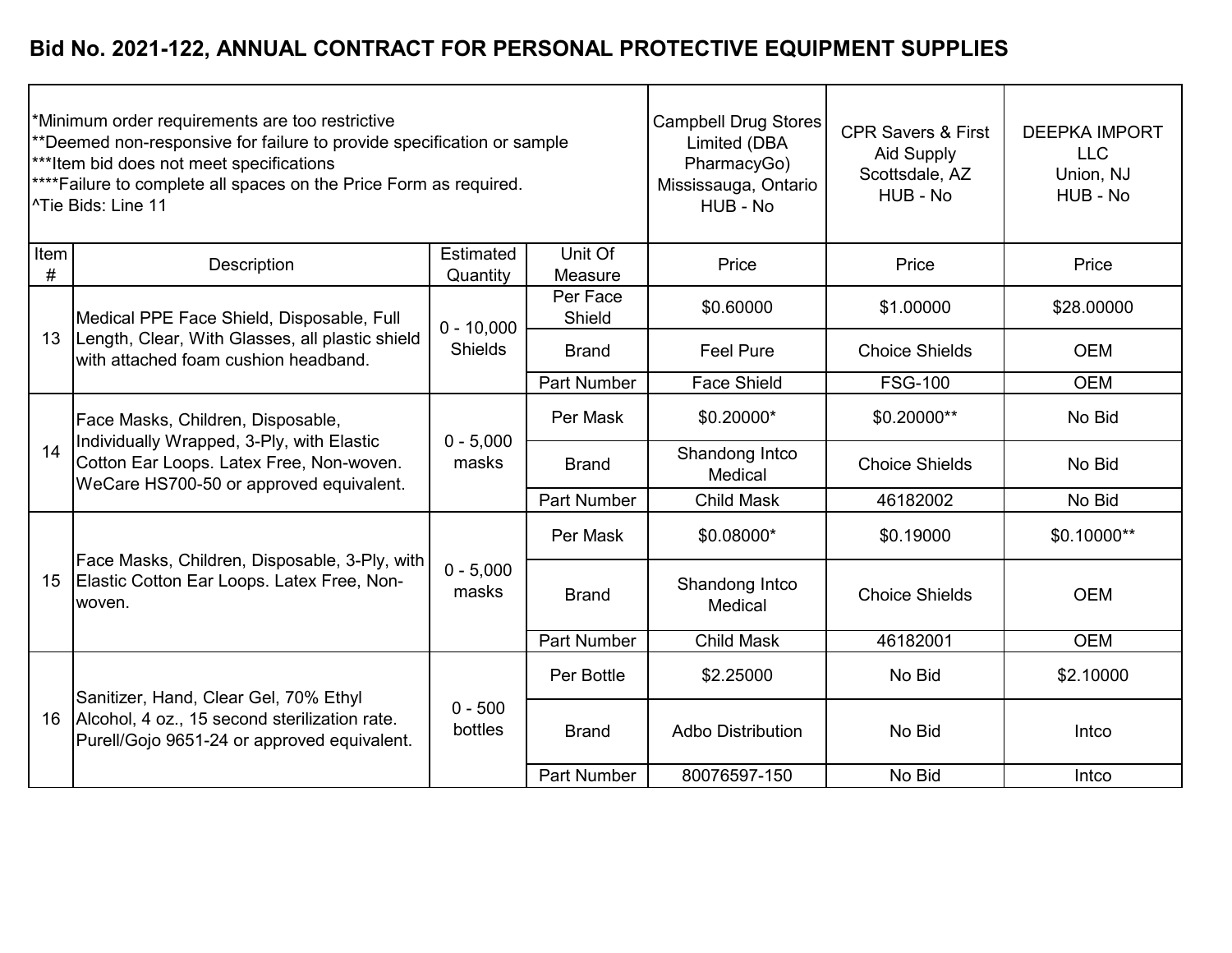|           | *Minimum order requirements are too restrictive<br>**Deemed non-responsive for failure to provide specification or sample<br>***Item bid does not meet specifications<br>****Failure to complete all spaces on the Price Form as required.<br><sup>1</sup> Tie Bids: Line 11 |                       | <b>DemeTECH</b><br>Corporation<br>Hialeah, FL<br>HUB - No | Digital Ally, Inc.<br>Lenexa, KS<br><b>HUB - No</b><br>COOP - Yes | Dispose N' Save LLC.<br>Monroe, NY<br>HUB - No |        |
|-----------|------------------------------------------------------------------------------------------------------------------------------------------------------------------------------------------------------------------------------------------------------------------------------|-----------------------|-----------------------------------------------------------|-------------------------------------------------------------------|------------------------------------------------|--------|
| Item<br># | Description                                                                                                                                                                                                                                                                  | Estimated<br>Quantity | Unit Of<br>Measure                                        | Price                                                             | Price                                          | Price  |
|           | Medical PPE Face Shield, Disposable, Full                                                                                                                                                                                                                                    | $0 - 10,000$          | Per Face<br>Shield                                        | No Bid                                                            | No Bid                                         | No Bid |
| 13        | Length, Clear, With Glasses, all plastic shield<br>with attached foam cushion headband.                                                                                                                                                                                      | <b>Shields</b>        | <b>Brand</b>                                              | No Bid                                                            | No Bid                                         | No Bid |
|           |                                                                                                                                                                                                                                                                              |                       | <b>Part Number</b>                                        | No Bid                                                            | No Bid                                         | No Bid |
|           | Face Masks, Children, Disposable,<br>Individually Wrapped, 3-Ply, with Elastic<br>Cotton Ear Loops. Latex Free, Non-woven.<br>WeCare HS700-50 or approved equivalent.                                                                                                        | $0 - 5,000$<br>masks  | Per Mask                                                  | No Bid                                                            | No Bid                                         | No Bid |
| 14        |                                                                                                                                                                                                                                                                              |                       | <b>Brand</b>                                              | No Bid                                                            | No Bid                                         | No Bid |
|           |                                                                                                                                                                                                                                                                              |                       | <b>Part Number</b>                                        | No Bid                                                            | No Bid                                         | No Bid |
|           |                                                                                                                                                                                                                                                                              |                       | Per Mask                                                  | \$0.19000                                                         | No Bid                                         | No Bid |
| 15        | Face Masks, Children, Disposable, 3-Ply, with<br>Elastic Cotton Ear Loops. Latex Free, Non-<br>woven.                                                                                                                                                                        | $0 - 5,000$<br>masks  | <b>Brand</b>                                              | <b>DemeTECH</b><br>Corporation                                    | No Bid                                         | No Bid |
|           |                                                                                                                                                                                                                                                                              |                       | Part Number                                               | DT-MSK-003                                                        | No Bid                                         | No Bid |
|           | Sanitizer, Hand, Clear Gel, 70% Ethyl<br>Alcohol, 4 oz., 15 second sterilization rate.<br>Purell/Gojo 9651-24 or approved equivalent.                                                                                                                                        | $0 - 500$<br>bottles  | Per Bottle                                                | No Bid                                                            | No Bid                                         | No Bid |
| 16        |                                                                                                                                                                                                                                                                              |                       | <b>Brand</b>                                              | No Bid                                                            | No Bid                                         | No Bid |
|           |                                                                                                                                                                                                                                                                              |                       | Part Number                                               | No Bid                                                            | No Bid                                         | No Bid |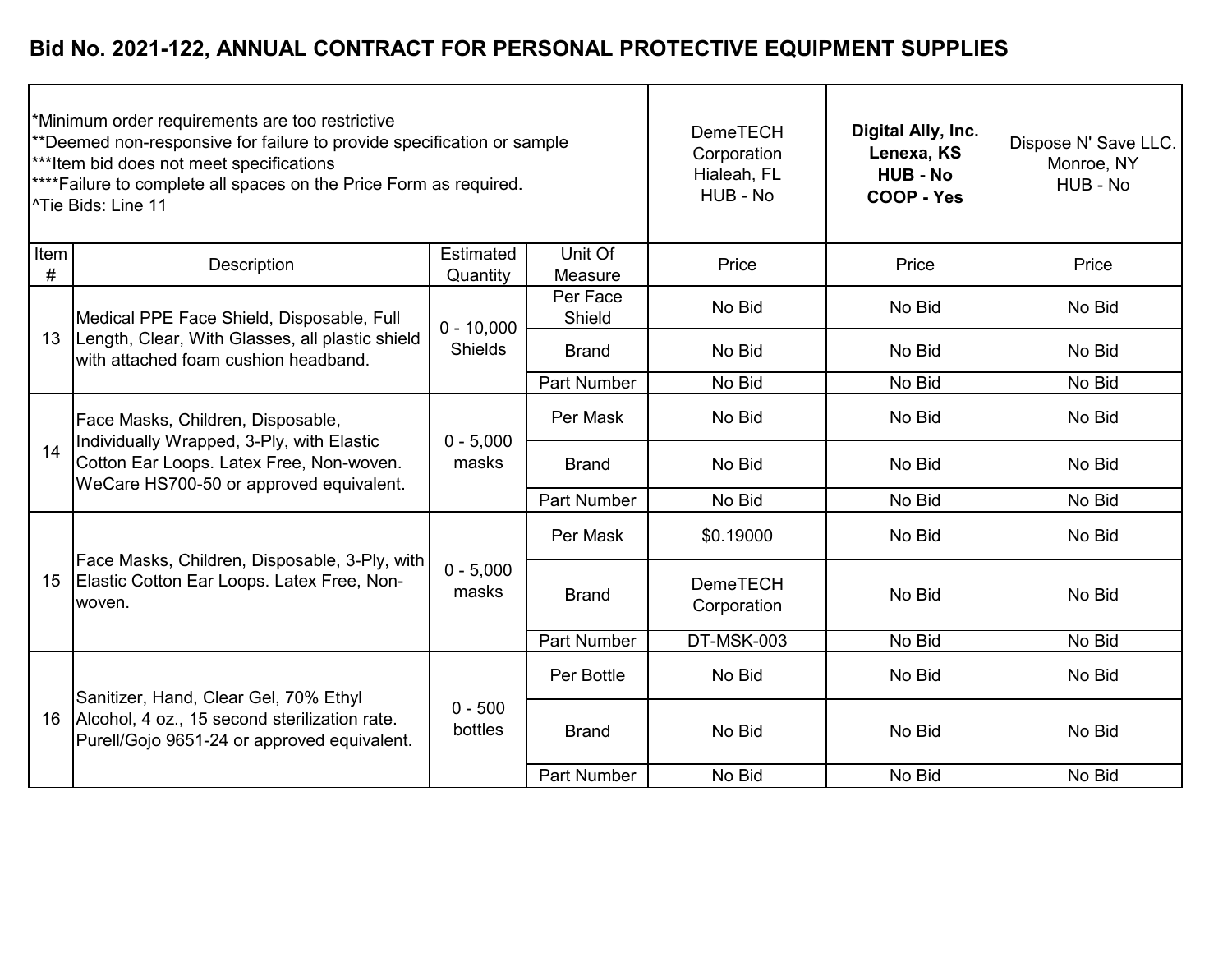|           | Minimum order requirements are too restrictive<br>**Deemed non-responsive for failure to provide specification or sample<br>***Item bid does not meet specifications<br>**** Failure to complete all spaces on the Price Form as required.<br><sup>^</sup> Tie Bids: Line 11 |                       | <b>Elite Textile Trading</b><br><b>LLC</b><br>Irvine, CA<br>HUB - No | <b>Empire Medical And</b><br><b>Dental Supplies Inc</b><br>Brooklyn, NY<br>HUB - Yes | <b>FSSC LLC</b><br>Rensselaer, IN<br>HUB - No |        |
|-----------|------------------------------------------------------------------------------------------------------------------------------------------------------------------------------------------------------------------------------------------------------------------------------|-----------------------|----------------------------------------------------------------------|--------------------------------------------------------------------------------------|-----------------------------------------------|--------|
| Item<br># | Description                                                                                                                                                                                                                                                                  | Estimated<br>Quantity | Unit Of<br>Measure                                                   | Price                                                                                | Price                                         | Price  |
|           | Medical PPE Face Shield, Disposable, Full                                                                                                                                                                                                                                    | $0 - 10,000$          | Per Face<br>Shield                                                   | No Bid                                                                               | No Bid                                        | No Bid |
| 13        | Length, Clear, With Glasses, all plastic shield<br>with attached foam cushion headband.                                                                                                                                                                                      | <b>Shields</b>        | <b>Brand</b>                                                         | No Bid                                                                               | No Bid                                        | No Bid |
|           |                                                                                                                                                                                                                                                                              |                       | <b>Part Number</b>                                                   | No Bid                                                                               | No Bid                                        | No Bid |
|           | Face Masks, Children, Disposable,<br>Individually Wrapped, 3-Ply, with Elastic<br>Cotton Ear Loops. Latex Free, Non-woven.<br>WeCare HS700-50 or approved equivalent.                                                                                                        | $0 - 5,000$<br>masks  | Per Mask                                                             | No Bid                                                                               | No Bid                                        | No Bid |
| 14        |                                                                                                                                                                                                                                                                              |                       | <b>Brand</b>                                                         | No Bid                                                                               | No Bid                                        | No Bid |
|           |                                                                                                                                                                                                                                                                              |                       | Part Number                                                          | No Bid                                                                               | No Bid                                        | No Bid |
|           |                                                                                                                                                                                                                                                                              |                       | Per Mask                                                             | \$0.02600**                                                                          | \$0.08500**                                   | No Bid |
| 15        | Face Masks, Children, Disposable, 3-Ply, with<br>Elastic Cotton Ear Loops. Latex Free, Non-<br>woven.                                                                                                                                                                        | $0 - 5,000$<br>masks  | <b>Brand</b>                                                         | fujian enjiu<br>biotechnology                                                        | Oraline                                       | No Bid |
|           |                                                                                                                                                                                                                                                                              |                       | <b>Part Number</b>                                                   |                                                                                      | <b>Child Mask</b>                             | No Bid |
|           | Sanitizer, Hand, Clear Gel, 70% Ethyl<br>Alcohol, 4 oz., 15 second sterilization rate.<br>Purell/Gojo 9651-24 or approved equivalent.                                                                                                                                        | $0 - 500$<br>bottles  | Per Bottle                                                           | No Bid                                                                               | No Bid                                        | No Bid |
| 16        |                                                                                                                                                                                                                                                                              |                       | <b>Brand</b>                                                         | No Bid                                                                               | No Bid                                        | No Bid |
|           |                                                                                                                                                                                                                                                                              |                       | <b>Part Number</b>                                                   | No Bid                                                                               | No Bid                                        | No Bid |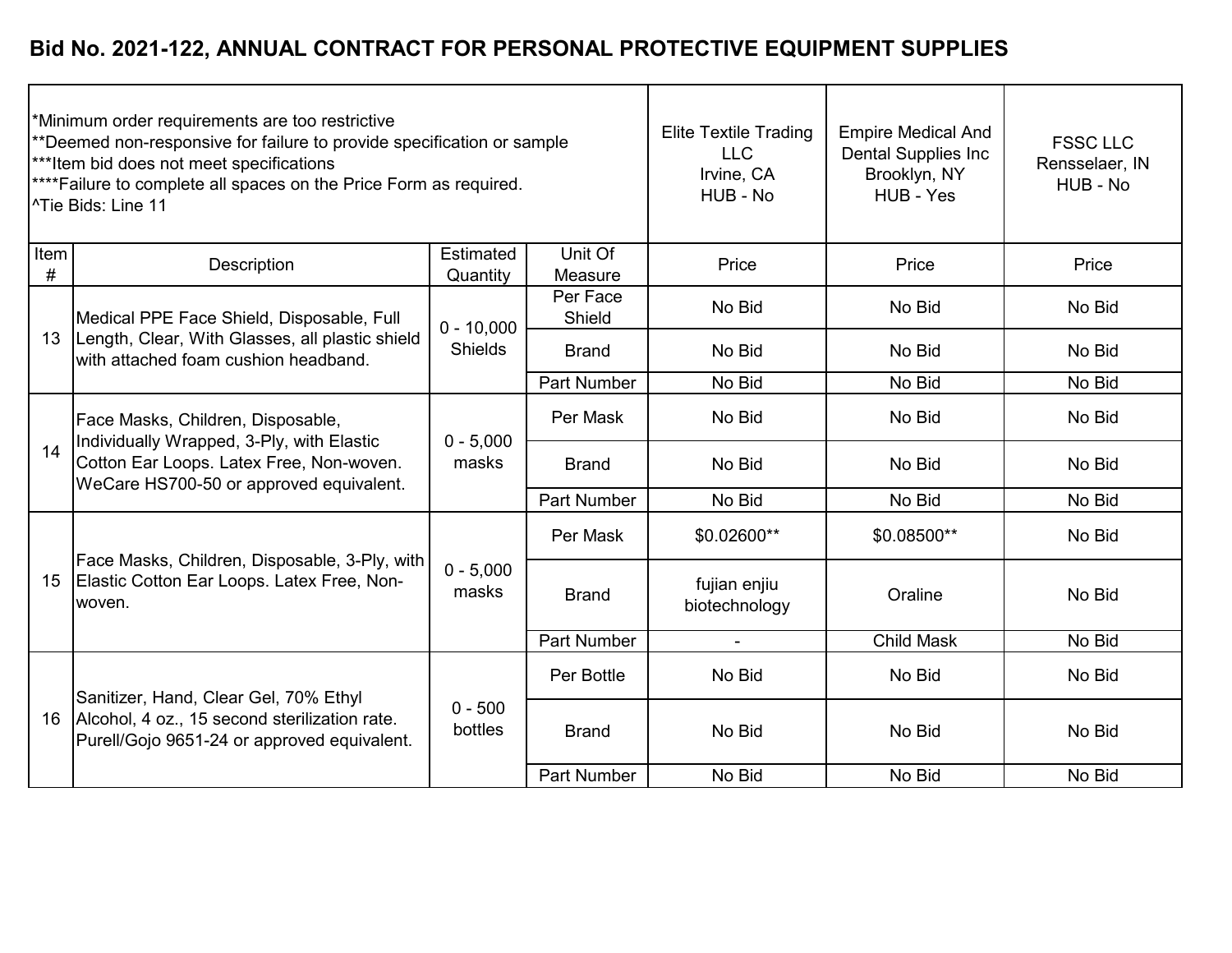|           | *Minimum order requirements are too restrictive<br>**Deemed non-responsive for failure to provide specification or sample<br>***Item bid does not meet specifications<br>**** Failure to complete all spaces on the Price Form as required.<br><sup>^Tie</sup> Bids: Line 11 |                       | <b>Healthy School</b><br>Supply, LLC<br>Claymont, DE<br>HUB - No | ICS Jail Supplies, Inc<br>Waco, TX<br>HUB - No | InkJet, Inc d/b/a<br><b>Community</b><br><b>Chemical</b><br>Willis, TX<br><b>HUB - Yes</b><br><b>COOP - Yes</b> |                                                            |
|-----------|------------------------------------------------------------------------------------------------------------------------------------------------------------------------------------------------------------------------------------------------------------------------------|-----------------------|------------------------------------------------------------------|------------------------------------------------|-----------------------------------------------------------------------------------------------------------------|------------------------------------------------------------|
| Item<br># | Description                                                                                                                                                                                                                                                                  | Estimated<br>Quantity | Unit Of<br>Measure                                               | Price                                          | Price                                                                                                           | Price                                                      |
|           | Medical PPE Face Shield, Disposable, Full                                                                                                                                                                                                                                    | $0 - 10,000$          | Per Face<br>Shield                                               | No Bid                                         | <b>Withdrew Bid</b>                                                                                             | No Bid                                                     |
| 13        | Length, Clear, With Glasses, all plastic shield<br>with attached foam cushion headband.                                                                                                                                                                                      | <b>Shields</b>        | <b>Brand</b>                                                     | No Bid                                         | <b>Withdrew Bid</b>                                                                                             | No Bid                                                     |
|           |                                                                                                                                                                                                                                                                              |                       | <b>Part Number</b>                                               | No Bid                                         | <b>Withdrew Bid</b>                                                                                             | No Bid                                                     |
|           | Face Masks, Children, Disposable,<br>Individually Wrapped, 3-Ply, with Elastic<br>Cotton Ear Loops. Latex Free, Non-woven.<br>WeCare HS700-50 or approved equivalent.                                                                                                        | $0 - 5,000$<br>masks  | Per Mask                                                         | No Bid                                         | <b>Withdrew Bid</b>                                                                                             | No Bid                                                     |
| 14        |                                                                                                                                                                                                                                                                              |                       | <b>Brand</b>                                                     | No Bid                                         | <b>Withdrew Bid</b>                                                                                             | No Bid                                                     |
|           |                                                                                                                                                                                                                                                                              |                       | <b>Part Number</b>                                               | No Bid                                         | <b>Withdrew Bid</b>                                                                                             | No Bid                                                     |
|           |                                                                                                                                                                                                                                                                              |                       | Per Mask                                                         | <b>Withdrew Bid</b>                            | <b>Withdrew Bid</b>                                                                                             | No Bid                                                     |
| 15        | Face Masks, Children, Disposable, 3-Ply, with<br>Elastic Cotton Ear Loops. Latex Free, Non-<br>woven.                                                                                                                                                                        | $0 - 5,000$<br>masks  | <b>Brand</b>                                                     | <b>Withdrew Bid</b>                            | <b>Withdrew Bid</b>                                                                                             | No Bid                                                     |
|           |                                                                                                                                                                                                                                                                              |                       | <b>Part Number</b>                                               | <b>Withdrew Bid</b>                            | <b>Withdrew Bid</b>                                                                                             | No Bid                                                     |
|           | Sanitizer, Hand, Clear Gel, 70% Ethyl<br>Alcohol, 4 oz., 15 second sterilization rate.<br>Purell/Gojo 9651-24 or approved equivalent.                                                                                                                                        | $0 - 500$<br>bottles  | Per Bottle                                                       | No Bid                                         | <b>Withdrew Bid</b>                                                                                             | Secondary<br>\$0.85000                                     |
| 16        |                                                                                                                                                                                                                                                                              |                       | <b>Brand</b>                                                     | No Bid                                         | <b>Withdrew Bid</b>                                                                                             | Community<br>Chemical by InkJet<br><b>Every Hand Brand</b> |
|           |                                                                                                                                                                                                                                                                              |                       | <b>Part Number</b>                                               | No Bid                                         | <b>Withdrew Bid</b>                                                                                             | XA454314                                                   |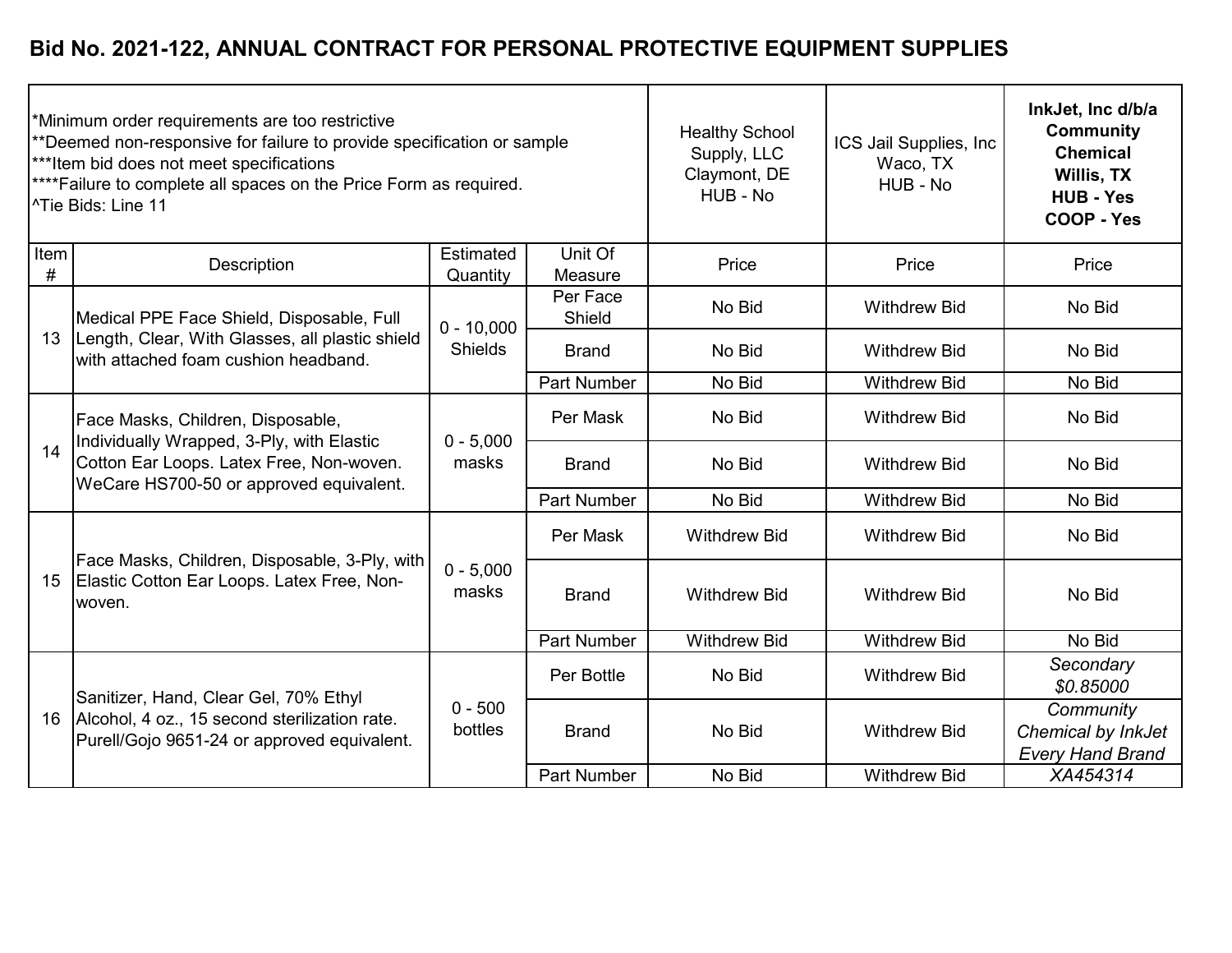|              | *Minimum order requirements are too restrictive<br>**Deemed non-responsive for failure to provide specification or sample<br>***Item bid does not meet specifications<br>**** Failure to complete all spaces on the Price Form as required.<br><sup>^</sup> Tie Bids: Line 11 |                       | Invi Bridge Company<br>Limited<br>Ho Chi Minh City,<br>Vietnam<br>HUB - No | <b>M&amp;R Medical</b><br><b>Supply, LLP</b><br>Dallas, TX<br><b>HUB - Yes</b><br><b>COOP - Yes</b> | <b>McKesson Medical-</b><br><b>Surgical</b><br><b>Government</b><br><b>Solutions LLC</b><br>Henrico, VA<br><b>HUB - No</b><br><b>COOP - Yes</b> |                        |
|--------------|-------------------------------------------------------------------------------------------------------------------------------------------------------------------------------------------------------------------------------------------------------------------------------|-----------------------|----------------------------------------------------------------------------|-----------------------------------------------------------------------------------------------------|-------------------------------------------------------------------------------------------------------------------------------------------------|------------------------|
| Item<br>$\#$ | Description                                                                                                                                                                                                                                                                   | Estimated<br>Quantity | Unit Of<br>Measure                                                         | Price                                                                                               | Price                                                                                                                                           | Price                  |
|              | Medical PPE Face Shield, Disposable, Full                                                                                                                                                                                                                                     | $0 - 10,000$          | Per Face<br>Shield                                                         | No Bid                                                                                              | No Bid                                                                                                                                          | No Bid                 |
| 13           | Length, Clear, With Glasses, all plastic shield<br>with attached foam cushion headband.                                                                                                                                                                                       | Shields               | <b>Brand</b>                                                               | No Bid                                                                                              | No Bid                                                                                                                                          | No Bid                 |
|              |                                                                                                                                                                                                                                                                               |                       | <b>Part Number</b>                                                         | No Bid                                                                                              | No Bid                                                                                                                                          | No Bid                 |
|              | Face Masks, Children, Disposable,<br>Individually Wrapped, 3-Ply, with Elastic<br>Cotton Ear Loops. Latex Free, Non-woven.<br>WeCare HS700-50 or approved equivalent.                                                                                                         | $0 - 5,000$<br>masks  | Per Mask                                                                   | No Bid                                                                                              | Secondary<br>\$0.25600                                                                                                                          | No Bid                 |
| 14           |                                                                                                                                                                                                                                                                               |                       | <b>Brand</b>                                                               | No Bid                                                                                              | Annie                                                                                                                                           | No Bid                 |
|              |                                                                                                                                                                                                                                                                               |                       | <b>Part Number</b>                                                         | No Bid                                                                                              | 3756                                                                                                                                            | No Bid                 |
|              | Face Masks, Children, Disposable, 3-Ply, with                                                                                                                                                                                                                                 |                       | Per Mask                                                                   | No Bid                                                                                              | No Bid                                                                                                                                          | Secondary<br>\$0.11253 |
| 15           | Elastic Cotton Ear Loops. Latex Free, Non-<br>woven.                                                                                                                                                                                                                          | $0 - 5,000$<br>masks  | <b>Brand</b>                                                               | No Bid                                                                                              | No Bid                                                                                                                                          | McKesson               |
|              |                                                                                                                                                                                                                                                                               |                       | <b>Part Number</b>                                                         | No Bid                                                                                              | No Bid                                                                                                                                          | 16-1000                |
|              | Sanitizer, Hand, Clear Gel, 70% Ethyl<br>Alcohol, 4 oz., 15 second sterilization rate.<br>Purell/Gojo 9651-24 or approved equivalent.                                                                                                                                         | $0 - 500$<br>bottles  | Per Bottle                                                                 | No Bid                                                                                              | No Bid                                                                                                                                          | \$1.23000              |
| 16           |                                                                                                                                                                                                                                                                               |                       | <b>Brand</b>                                                               | No Bid                                                                                              | No Bid                                                                                                                                          | GOJO                   |
|              |                                                                                                                                                                                                                                                                               |                       | <b>Part Number</b>                                                         | No Bid                                                                                              | No Bid                                                                                                                                          | 9651-24                |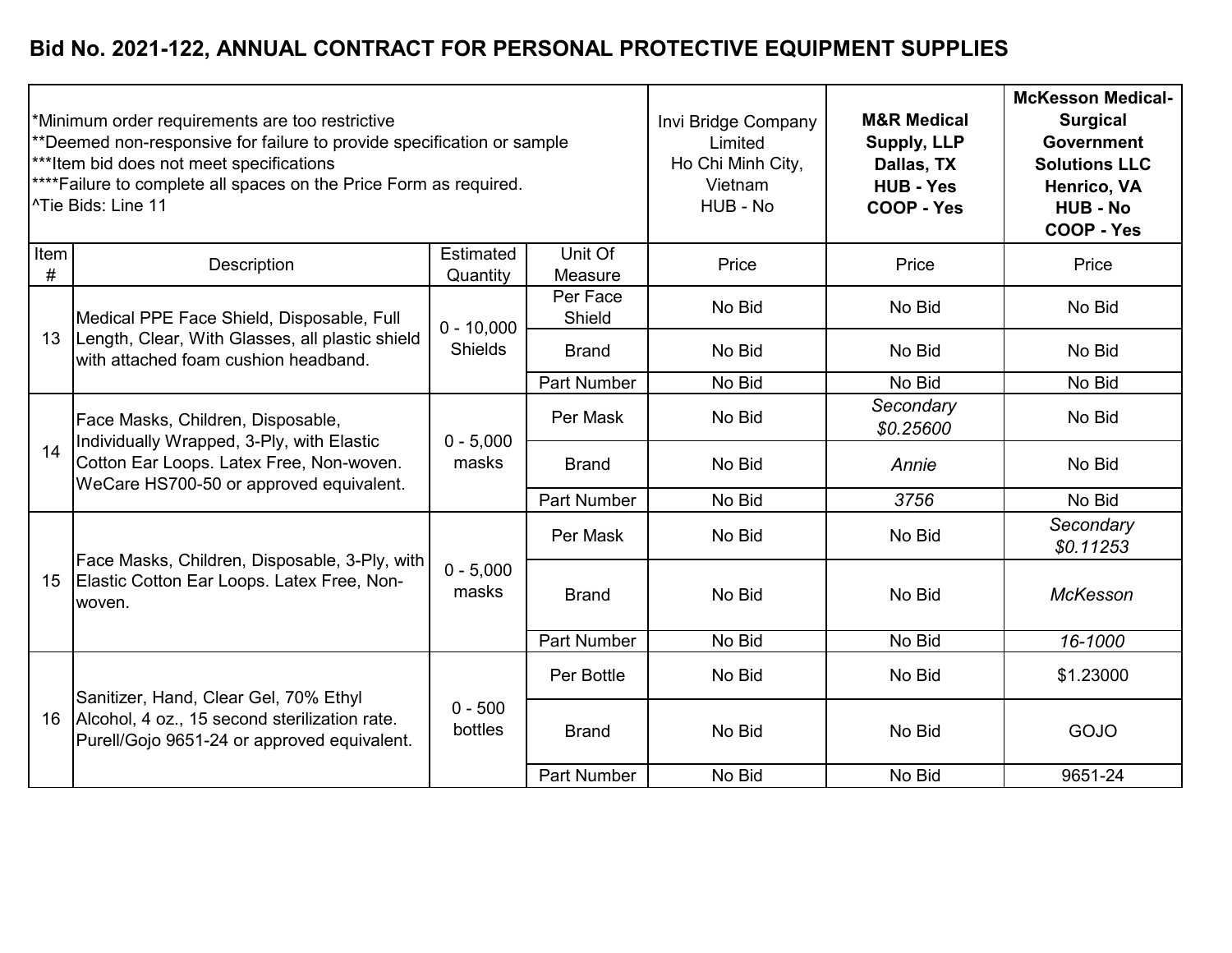|              | *Minimum order requirements are too restrictive<br>**Deemed non-responsive for failure to provide specification or sample<br>*** Item bid does not meet specifications<br>****Failure to complete all spaces on the Price Form as required.<br><sup>1</sup> Tie Bids: Line 11 |                       | <b>Medline Industries,</b><br>Inc.<br>Northfield, IL<br><b>HUB - No</b><br>COOP - Yes | Ocanas Heat & Air<br><b>LLC</b><br>Avalon, TX<br>HUB - Yes | One Beat CPR<br>Learning Center LLC<br>Miramar, FL<br>HUB - No |              |
|--------------|-------------------------------------------------------------------------------------------------------------------------------------------------------------------------------------------------------------------------------------------------------------------------------|-----------------------|---------------------------------------------------------------------------------------|------------------------------------------------------------|----------------------------------------------------------------|--------------|
| Item<br>$\#$ | Description                                                                                                                                                                                                                                                                   | Estimated<br>Quantity | Unit Of<br>Measure                                                                    | Price                                                      | Price                                                          | Price        |
|              | Medical PPE Face Shield, Disposable, Full                                                                                                                                                                                                                                     | $0 - 10,000$          | Per Face<br>Shield                                                                    | No Bid                                                     | \$2.50000                                                      | \$0.25000    |
| 13           | Length, Clear, With Glasses, all plastic shield<br>with attached foam cushion headband.                                                                                                                                                                                       | <b>Shields</b>        | <b>Brand</b>                                                                          | No Bid                                                     | Medcentral                                                     | FS-2829      |
|              |                                                                                                                                                                                                                                                                               |                       | <b>Part Number</b>                                                                    | No Bid                                                     | <b>FS20</b>                                                    | FS-2829      |
|              | Face Masks, Children, Disposable,<br>Individually Wrapped, 3-Ply, with Elastic<br>Cotton Ear Loops. Latex Free, Non-woven.<br>WeCare HS700-50 or approved equivalent.                                                                                                         | $0 - 5,000$<br>masks  | Per Mask                                                                              | No Bid                                                     | \$1.00000                                                      | \$0.10000*** |
| 14           |                                                                                                                                                                                                                                                                               |                       | <b>Brand</b>                                                                          | No Bid                                                     | WECare                                                         | Earntz       |
|              |                                                                                                                                                                                                                                                                               |                       | <b>Part Number</b>                                                                    | No Bid                                                     | HS700-50                                                       | KN95M        |
|              |                                                                                                                                                                                                                                                                               |                       | Per Mask                                                                              | Alternate<br>\$0.1422833                                   | \$1.00000                                                      | No Bid       |
| 15           | Face Masks, Children, Disposable, 3-Ply, with<br>Elastic Cotton Ear Loops. Latex Free, Non-<br>woven.                                                                                                                                                                         | $0 - 5,000$<br>masks  | <b>Brand</b>                                                                          | Medline                                                    | Quill                                                          | No Bid       |
|              |                                                                                                                                                                                                                                                                               |                       | <b>Part Number</b>                                                                    | <b>CUR380</b>                                              | 901-24485941                                                   | No Bid       |
|              | Sanitizer, Hand, Clear Gel, 70% Ethyl<br>Alcohol, 4 oz., 15 second sterilization rate.<br>Purell/Gojo 9651-24 or approved equivalent.                                                                                                                                         | $0 - 500$<br>bottles  | Per Bottle                                                                            | \$1.33330                                                  | \$6.21000                                                      | \$1.35000    |
| 16           |                                                                                                                                                                                                                                                                               |                       | <b>Brand</b>                                                                          | Medline                                                    | Zoro                                                           | Purell       |
|              |                                                                                                                                                                                                                                                                               |                       | <b>Part Number</b>                                                                    | <b>HH70G04</b>                                             | G4684757                                                       | 9651-24      |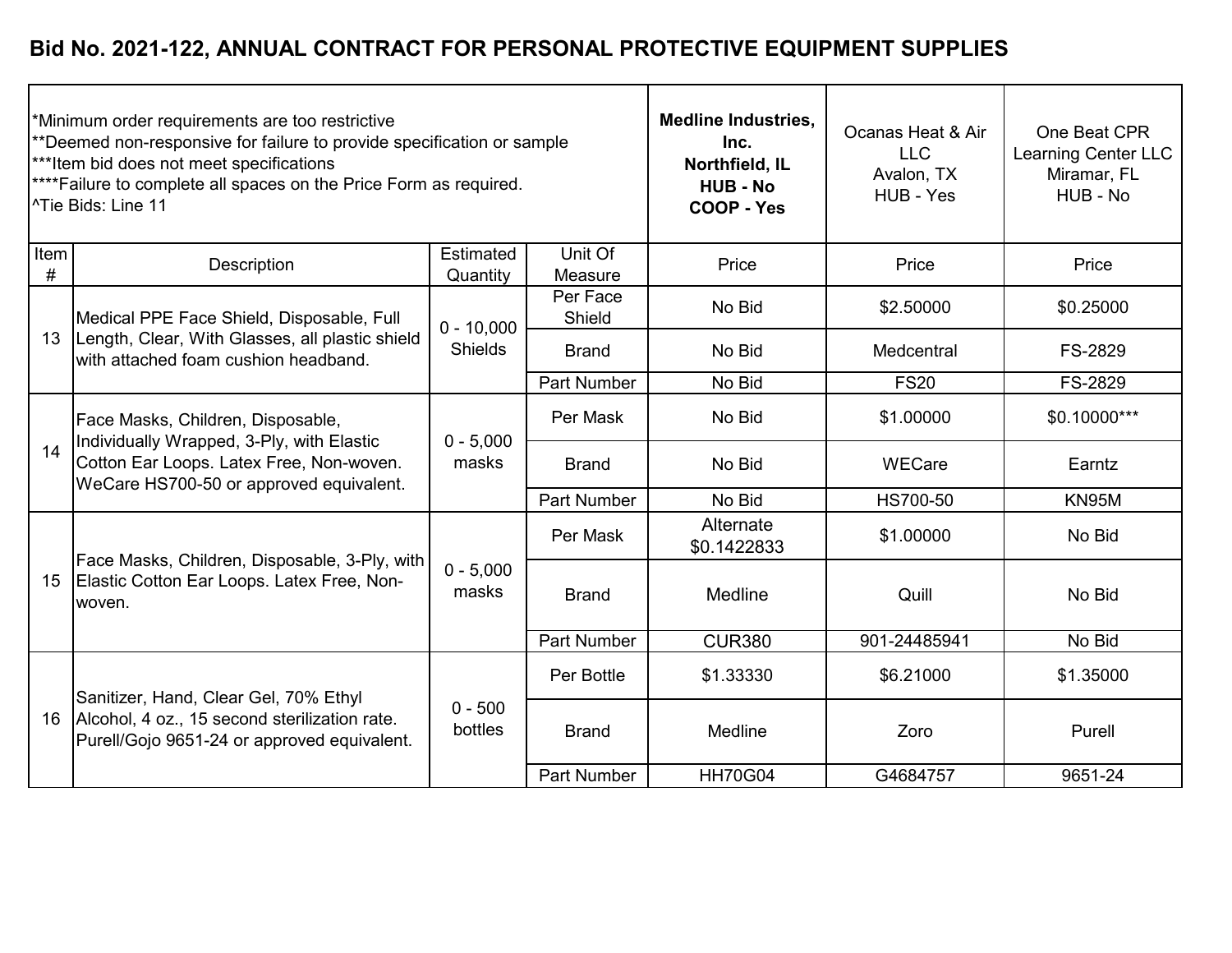|              | *Minimum order requirements are too restrictive<br>**Deemed non-responsive for failure to provide specification or sample<br>*** Item bid does not meet specifications<br>**** Failure to complete all spaces on the Price Form as required.<br><sup>^Tie</sup> Bids: Line 11 |                       | Pelv-Ice LLC<br>South Pasadena, CA<br>HUB - No | Quetica, LLC<br><b>Bloomington, MN</b><br><b>HUB - No</b><br>COOP - Yes | <b>RND Medical</b><br>Supplies, Inc d/b/a<br><b>QPS Medicals</b><br>Marietta, GA<br><b>HUB - No</b><br><b>COOP - Yes</b> |                                 |
|--------------|-------------------------------------------------------------------------------------------------------------------------------------------------------------------------------------------------------------------------------------------------------------------------------|-----------------------|------------------------------------------------|-------------------------------------------------------------------------|--------------------------------------------------------------------------------------------------------------------------|---------------------------------|
| Item<br>$\#$ | Description                                                                                                                                                                                                                                                                   | Estimated<br>Quantity | Unit Of<br>Measure                             | Price                                                                   | Price                                                                                                                    | Price                           |
|              | Medical PPE Face Shield, Disposable, Full                                                                                                                                                                                                                                     | $0 - 10,000$          | Per Face<br>Shield                             | No Bid                                                                  | No Bid                                                                                                                   | No Bid                          |
| 13           | Length, Clear, With Glasses, all plastic shield<br>lwith attached foam cushion headband.                                                                                                                                                                                      | <b>Shields</b>        | <b>Brand</b>                                   | No Bid                                                                  | No Bid                                                                                                                   | No Bid                          |
|              |                                                                                                                                                                                                                                                                               |                       | <b>Part Number</b>                             | No Bid                                                                  | No Bid                                                                                                                   | No Bid                          |
|              | Face Masks, Children, Disposable,<br>Individually Wrapped, 3-Ply, with Elastic<br>Cotton Ear Loops. Latex Free, Non-woven.<br>WeCare HS700-50 or approved equivalent.                                                                                                         | $0 - 5,000$<br>masks  | Per Mask                                       | No Bid                                                                  | No Bid                                                                                                                   | No Bid                          |
| 14           |                                                                                                                                                                                                                                                                               |                       | <b>Brand</b>                                   | No Bid                                                                  | No Bid                                                                                                                   | No Bid                          |
|              |                                                                                                                                                                                                                                                                               |                       | <b>Part Number</b>                             | No Bid                                                                  | No Bid                                                                                                                   | No Bid                          |
|              |                                                                                                                                                                                                                                                                               |                       | Per Mask                                       | <b>Withdrew Bid</b>                                                     | No Bid                                                                                                                   | \$0.19800                       |
| 15           | Face Masks, Children, Disposable, 3-Ply, with<br>Elastic Cotton Ear Loops. Latex Free, Non-<br>woven.                                                                                                                                                                         | $0 - 5,000$<br>masks  | <b>Brand</b>                                   | <b>Withdrew Bid</b>                                                     | No Bid                                                                                                                   | Halyard(w/Disney<br>Characters) |
|              |                                                                                                                                                                                                                                                                               |                       | <b>Part Number</b>                             | <b>Withdrew Bid</b>                                                     | No Bid                                                                                                                   | 32856                           |
|              | Sanitizer, Hand, Clear Gel, 70% Ethyl<br>Alcohol, 4 oz., 15 second sterilization rate.<br>Purell/Gojo 9651-24 or approved equivalent.                                                                                                                                         | $0 - 500$<br>bottles  | Per Bottle                                     | <b>Withdrew Bid</b>                                                     | No Bid                                                                                                                   | \$3.16000                       |
| 16           |                                                                                                                                                                                                                                                                               |                       | <b>Brand</b>                                   | <b>Withdrew Bid</b>                                                     | No Bid                                                                                                                   | Gojo                            |
|              |                                                                                                                                                                                                                                                                               |                       | <b>Part Number</b>                             | <b>Withdrew Bid</b>                                                     | No Bid                                                                                                                   | 9651-24                         |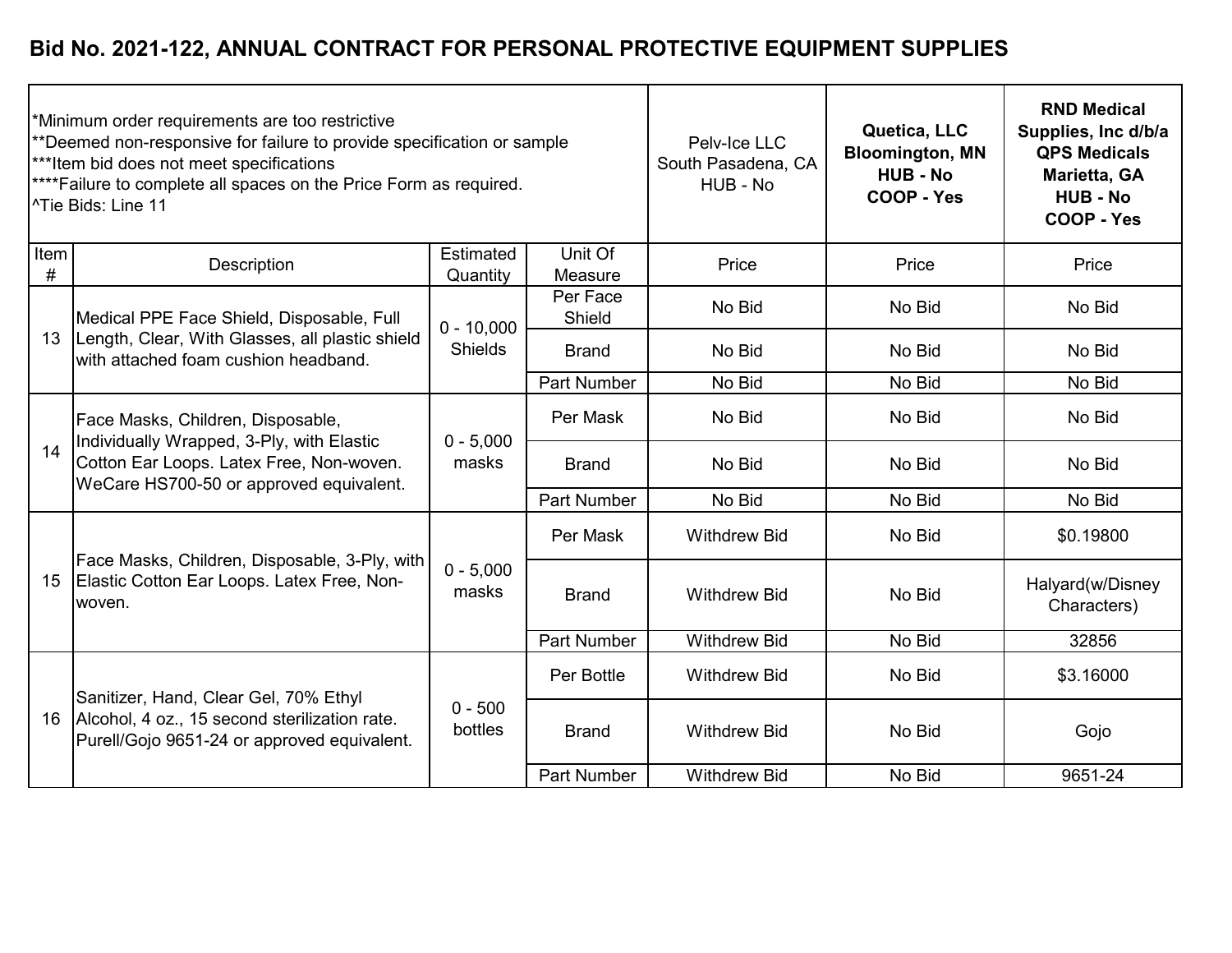| *Minimum order requirements are too restrictive<br>**Deemed non-responsive for failure to provide specification or sample<br>*** Item bid does not meet specifications<br>**** Failure to complete all spaces on the Price Form as required.<br><sup>^Tie</sup> Bids: Line 11 |                                                                                                                                                                       |                                |                    | Safety Zone<br><b>Specialists</b><br>Lakeland, FL<br>HUB - No | <b>School Health</b><br>Corporation<br><b>Rolling Meadows, IL</b><br><b>HUB - No</b><br>COOP - Yes | Sid Tool dba MSC<br><b>Industrial Supply Co</b><br>Fort Worth, TX<br>HUB - No |
|-------------------------------------------------------------------------------------------------------------------------------------------------------------------------------------------------------------------------------------------------------------------------------|-----------------------------------------------------------------------------------------------------------------------------------------------------------------------|--------------------------------|--------------------|---------------------------------------------------------------|----------------------------------------------------------------------------------------------------|-------------------------------------------------------------------------------|
| Item<br>#                                                                                                                                                                                                                                                                     | Description                                                                                                                                                           | Estimated<br>Quantity          | Unit Of<br>Measure | Price                                                         | Price                                                                                              | Price                                                                         |
|                                                                                                                                                                                                                                                                               | Medical PPE Face Shield, Disposable, Full                                                                                                                             | $0 - 10,000$<br><b>Shields</b> | Per Face<br>Shield | No Bid                                                        | No Bid                                                                                             | No Bid                                                                        |
| 13                                                                                                                                                                                                                                                                            | Length, Clear, With Glasses, all plastic shield<br>with attached foam cushion headband.                                                                               |                                | <b>Brand</b>       | No Bid                                                        | No Bid                                                                                             | No Bid                                                                        |
|                                                                                                                                                                                                                                                                               |                                                                                                                                                                       |                                | <b>Part Number</b> | No Bid                                                        | No Bid                                                                                             | No Bid                                                                        |
|                                                                                                                                                                                                                                                                               | Face Masks, Children, Disposable,<br>Individually Wrapped, 3-Ply, with Elastic<br>Cotton Ear Loops. Latex Free, Non-woven.<br>WeCare HS700-50 or approved equivalent. | $0 - 5,000$<br>masks           | Per Mask           | No Bid                                                        | \$0.19840***                                                                                       | No Bid                                                                        |
| 14                                                                                                                                                                                                                                                                            |                                                                                                                                                                       |                                | <b>Brand</b>       | No Bid                                                        | ITI Manufacturing Inc.                                                                             | No Bid                                                                        |
|                                                                                                                                                                                                                                                                               |                                                                                                                                                                       |                                | <b>Part Number</b> | No Bid                                                        | 12104A                                                                                             | No Bid                                                                        |
|                                                                                                                                                                                                                                                                               |                                                                                                                                                                       |                                | Per Mask           | No Bid                                                        | \$0.19840                                                                                          | No Bid                                                                        |
| 15                                                                                                                                                                                                                                                                            | Face Masks, Children, Disposable, 3-Ply, with<br>Elastic Cotton Ear Loops. Latex Free, Non-<br>woven.                                                                 | $0 - 5,000$<br>masks           | <b>Brand</b>       | No Bid                                                        | ITI Manufacturing Inc.                                                                             | No Bid                                                                        |
|                                                                                                                                                                                                                                                                               |                                                                                                                                                                       |                                | <b>Part Number</b> | No Bid                                                        | 12104A                                                                                             | No Bid                                                                        |
|                                                                                                                                                                                                                                                                               | Sanitizer, Hand, Clear Gel, 70% Ethyl                                                                                                                                 | $0 - 500$<br>bottles           | Per Bottle         | No Bid                                                        | \$1.69000                                                                                          | \$2.39000                                                                     |
| 16                                                                                                                                                                                                                                                                            | Alcohol, 4 oz., 15 second sterilization rate.<br>Purell/Gojo 9651-24 or approved equivalent.                                                                          |                                | <b>Brand</b>       | No Bid                                                        | Purell/Professional<br>Medical                                                                     | Purell                                                                        |
|                                                                                                                                                                                                                                                                               |                                                                                                                                                                       |                                | <b>Part Number</b> | No Bid                                                        | 100-FE98                                                                                           | 9651-24                                                                       |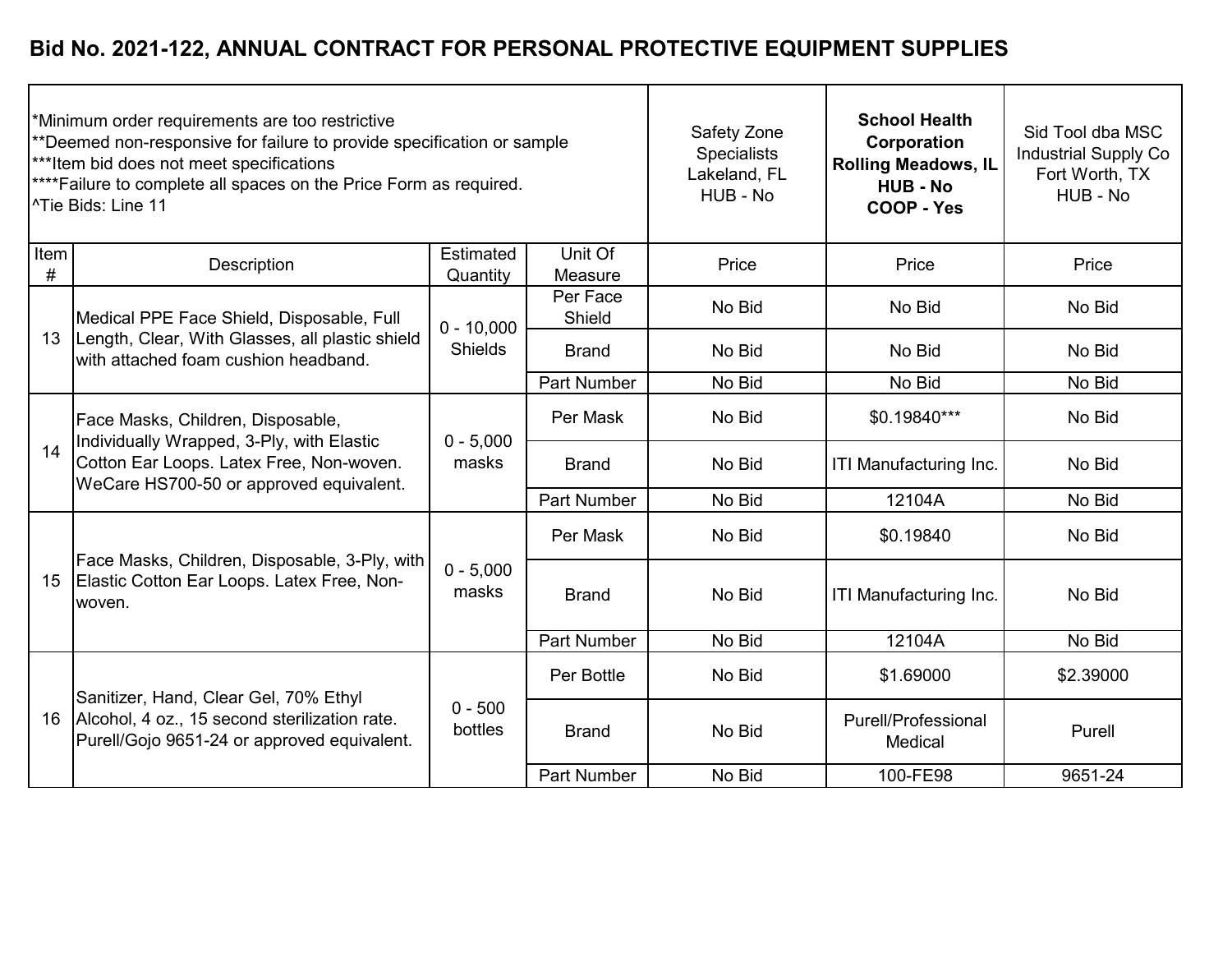|              | *Minimum order requirements are too restrictive<br>**Deemed non-responsive for failure to provide specification or sample<br>***Item bid does not meet specifications<br>**** Failure to complete all spaces on the Price Form as required.<br>l^Tie Bids: Line 11 |                       | <b>Sita Business</b><br>Systems, Inc.<br><b>Chantilly, VA</b><br><b>HUB - No</b><br>COOP - Yes | Tree of Life SC, LLC<br>Columbia, SC<br>HUB - No | <b>U.S. Health Express</b><br>Corp.<br><b>City of Industry, CA</b><br><b>HUB - No</b><br>COOP - Yes |                                  |
|--------------|--------------------------------------------------------------------------------------------------------------------------------------------------------------------------------------------------------------------------------------------------------------------|-----------------------|------------------------------------------------------------------------------------------------|--------------------------------------------------|-----------------------------------------------------------------------------------------------------|----------------------------------|
| Item<br>$\#$ | Description                                                                                                                                                                                                                                                        | Estimated<br>Quantity | Unit Of<br>Measure                                                                             | Price                                            | Price                                                                                               | Price                            |
|              | Medical PPE Face Shield, Disposable, Full                                                                                                                                                                                                                          | $0 - 10,000$          | Per Face<br>Shield                                                                             | \$2.98000                                        | No Bid                                                                                              | No Bid                           |
| 13           | Length, Clear, With Glasses, all plastic shield<br>with attached foam cushion headband.                                                                                                                                                                            | <b>Shields</b>        | <b>Brand</b>                                                                                   | 1MED                                             | No Bid                                                                                              | No Bid                           |
|              |                                                                                                                                                                                                                                                                    |                       | <b>Part Number</b>                                                                             | 1MEDFSGL                                         | No Bid                                                                                              | No Bid                           |
|              | Face Masks, Children, Disposable,<br>Individually Wrapped, 3-Ply, with Elastic<br>Cotton Ear Loops. Latex Free, Non-woven.<br>WeCare HS700-50 or approved equivalent.                                                                                              | $0 - 5,000$<br>masks  | Per Mask                                                                                       | \$0.07000***                                     | No Bid                                                                                              | <b>Primary</b><br>\$0.06000      |
| 14           |                                                                                                                                                                                                                                                                    |                       | <b>Brand</b>                                                                                   | <b>QYK Brands</b><br>LLC/1MED                    | No Bid                                                                                              | <b>Jointown</b><br>International |
|              |                                                                                                                                                                                                                                                                    |                       | <b>Part Number</b>                                                                             | 1MED-23LSM1                                      | No Bid                                                                                              | 2061                             |
|              |                                                                                                                                                                                                                                                                    |                       | Per Mask                                                                                       | \$0.05000**                                      | No Bid                                                                                              | No Bid                           |
| 15           | Face Masks, Children, Disposable, 3-Ply, with<br>Elastic Cotton Ear Loops. Latex Free, Non-<br>woven.                                                                                                                                                              | $0 - 5,000$<br>masks  | <b>Brand</b>                                                                                   | <b>QYK Brands</b><br>LLC/1MED                    | No Bid                                                                                              | No Bid                           |
|              |                                                                                                                                                                                                                                                                    |                       | <b>Part Number</b>                                                                             | 1MED-23LSM1C                                     | No Bid                                                                                              | No Bid                           |
|              | Sanitizer, Hand, Clear Gel, 70% Ethyl                                                                                                                                                                                                                              | $0 - 500$<br>bottles  | Per Bottle                                                                                     | Primary<br>\$0.83000                             | No Bid                                                                                              | No Bid                           |
| 16           | Alcohol, 4 oz., 15 second sterilization rate.<br>Purell/Gojo 9651-24 or approved equivalent.                                                                                                                                                                       |                       | <b>Brand</b>                                                                                   | <b>QYK Brands</b><br><b>LLC/DRJ.Matural</b>      | No Bid                                                                                              | No Bid                           |
|              |                                                                                                                                                                                                                                                                    |                       | <b>Part Number</b>                                                                             | <b>DJNHS04</b>                                   | No Bid                                                                                              | No Bid                           |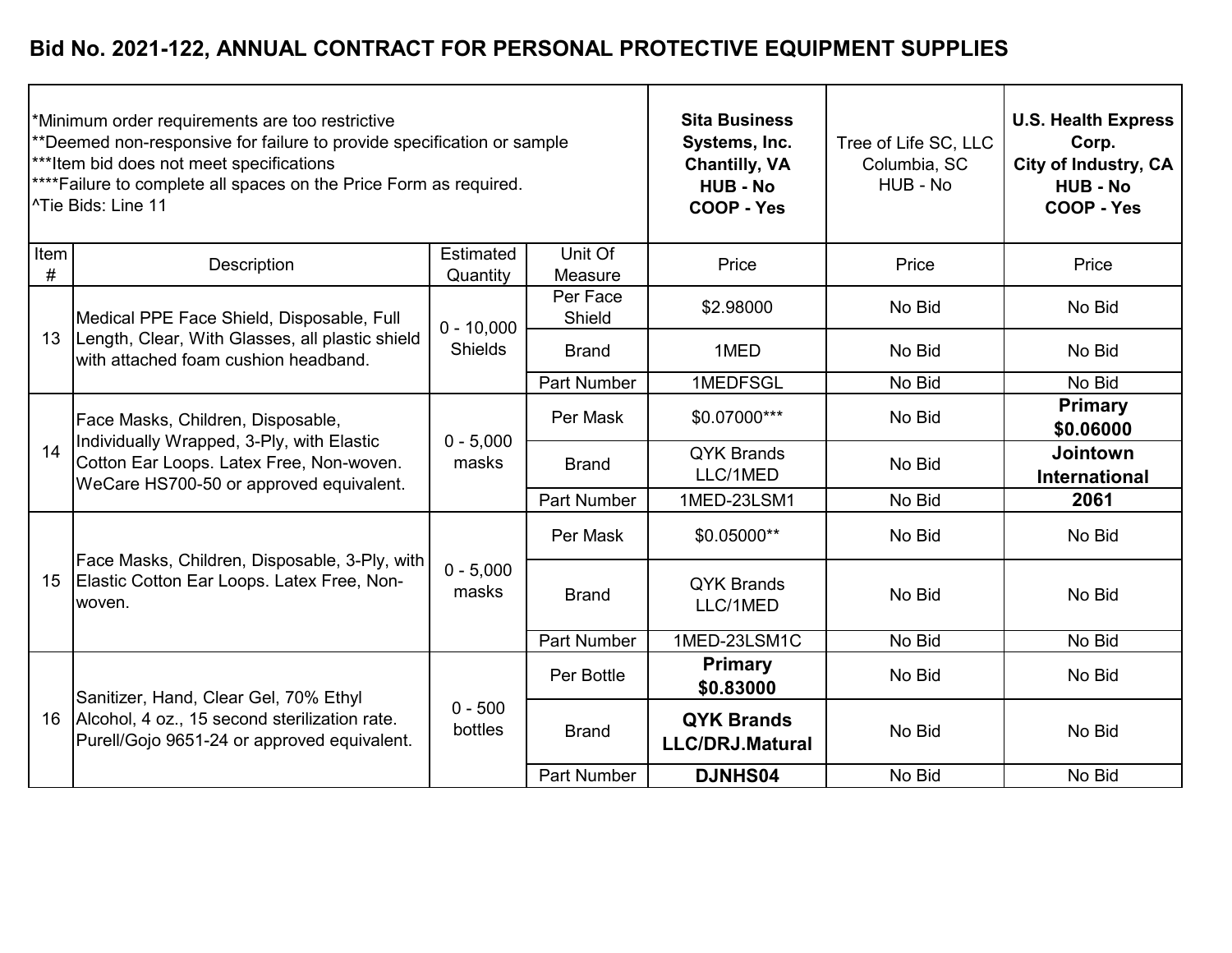| *Minimum order requirements are too restrictive<br>**Deemed non-responsive for failure to provide specification or sample<br>***Item bid does not meet specifications<br>****Failure to complete all spaces on the Price Form as required.<br><sup>1</sup> Tie Bids: Line 11 |                                                                                                                                                                       |                                |                    | <b>Unipak Corp.</b><br>Brooklyn, NY<br><b>HUB - No</b><br>COOP - Yes | Varigard, LLC<br>Foley, AL<br>HUB - No | <b>Wintech MediPro LLC</b><br>Katy, TX<br>HUB - No |
|------------------------------------------------------------------------------------------------------------------------------------------------------------------------------------------------------------------------------------------------------------------------------|-----------------------------------------------------------------------------------------------------------------------------------------------------------------------|--------------------------------|--------------------|----------------------------------------------------------------------|----------------------------------------|----------------------------------------------------|
| Item<br>#                                                                                                                                                                                                                                                                    | Description                                                                                                                                                           | Estimated<br>Quantity          | Unit Of<br>Measure | Price                                                                | Price                                  | Price                                              |
|                                                                                                                                                                                                                                                                              | Medical PPE Face Shield, Disposable, Full                                                                                                                             | $0 - 10,000$<br><b>Shields</b> | Per Face<br>Shield | \$0.39000                                                            | No Bid                                 | No Bid                                             |
| 13                                                                                                                                                                                                                                                                           | Length, Clear, With Glasses, all plastic shield<br>with attached foam cushion headband.                                                                               |                                | <b>Brand</b>       | Pioneer                                                              | No Bid                                 | No Bid                                             |
|                                                                                                                                                                                                                                                                              |                                                                                                                                                                       |                                | <b>Part Number</b> | <b>PFS</b>                                                           | No Bid                                 | No Bid                                             |
|                                                                                                                                                                                                                                                                              | Face Masks, Children, Disposable,<br>Individually Wrapped, 3-Ply, with Elastic<br>Cotton Ear Loops. Latex Free, Non-woven.<br>WeCare HS700-50 or approved equivalent. | $0 - 5,000$<br>masks           | Per Mask           | \$0.09000***                                                         | No Bid                                 | No Bid                                             |
| 14                                                                                                                                                                                                                                                                           |                                                                                                                                                                       |                                | <b>Brand</b>       | Pioneer                                                              | No Bid                                 | No Bid                                             |
|                                                                                                                                                                                                                                                                              |                                                                                                                                                                       |                                | <b>Part Number</b> | <b>FCW</b>                                                           | No Bid                                 | No Bid                                             |
|                                                                                                                                                                                                                                                                              |                                                                                                                                                                       |                                | Per Mask           | \$0.03000**                                                          | No Bid                                 | No Bid                                             |
| 15                                                                                                                                                                                                                                                                           | Face Masks, Children, Disposable, 3-Ply, with<br>Elastic Cotton Ear Loops. Latex Free, Non-<br>woven.                                                                 | $0 - 5,000$<br>masks           | <b>Brand</b>       | JCJ2                                                                 | No Bid                                 | No Bid                                             |
|                                                                                                                                                                                                                                                                              |                                                                                                                                                                       |                                | Part Number        | Fmc                                                                  | No Bid                                 | No Bid                                             |
|                                                                                                                                                                                                                                                                              | Sanitizer, Hand, Clear Gel, 70% Ethyl                                                                                                                                 | $0 - 500$<br>bottles           | Per Bottle         | \$0.20000**                                                          | No Bid                                 | No Bid                                             |
| 16                                                                                                                                                                                                                                                                           | Alcohol, 4 oz., 15 second sterilization rate.<br>Purell/Gojo 9651-24 or approved equivalent.                                                                          |                                | <b>Brand</b>       | Ferguson                                                             | No Bid                                 | No Bid                                             |
|                                                                                                                                                                                                                                                                              |                                                                                                                                                                       |                                | Part Number        | HS4                                                                  | No Bid                                 | No Bid                                             |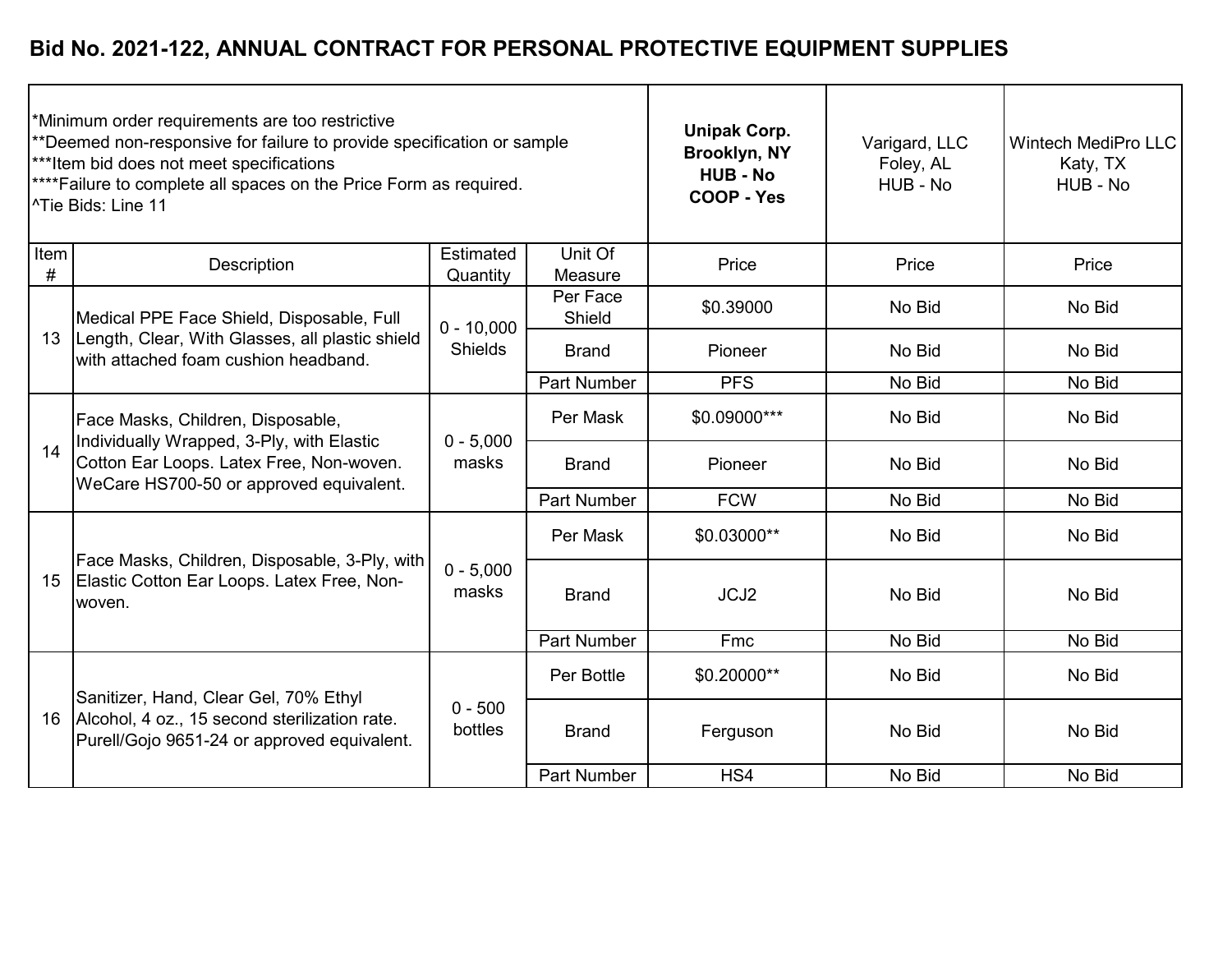|              | *Minimum order requirements are too restrictive<br>**Deemed non-responsive for failure to provide specification or sample<br>*** Item bid does not meet specifications<br>**** Failure to complete all spaces on the Price Form as required.<br><sup>^Tie</sup> Bids: Line 11 | <b>Zinntex LLC</b><br>New York, NY<br><b>HUB - No</b><br><b>COOP - Yes</b> |                    |                                       |
|--------------|-------------------------------------------------------------------------------------------------------------------------------------------------------------------------------------------------------------------------------------------------------------------------------|----------------------------------------------------------------------------|--------------------|---------------------------------------|
| Item<br>$\#$ | Description                                                                                                                                                                                                                                                                   | Estimated<br>Quantity                                                      | Unit Of<br>Measure | Price                                 |
|              | Medical PPE Face Shield, Disposable, Full                                                                                                                                                                                                                                     | $0 - 10,000$                                                               | Per Face<br>Shield | \$0.74000                             |
| 13           | Length, Clear, With Glasses, all plastic shield<br>with attached foam cushion headband.                                                                                                                                                                                       | <b>Shields</b>                                                             | <b>Brand</b>       | <b>Shenzen Eaststar</b><br>Technology |
|              |                                                                                                                                                                                                                                                                               |                                                                            | Part Number        |                                       |
|              | Face Masks, Children, Disposable,                                                                                                                                                                                                                                             | $0 - 5,000$                                                                | Per Mask           | No Bid                                |
| 14           | Individually Wrapped, 3-Ply, with Elastic<br>Cotton Ear Loops. Latex Free, Non-woven.<br>WeCare HS700-50 or approved equivalent.                                                                                                                                              | masks                                                                      | <b>Brand</b>       | No Bid                                |
|              |                                                                                                                                                                                                                                                                               |                                                                            | Part Number        | No Bid                                |
|              | Face Masks, Children, Disposable, 3-Ply, with                                                                                                                                                                                                                                 |                                                                            | Per Mask           | <b>Primary</b><br>\$0.06000           |
| 15           | Elastic Cotton Ear Loops. Latex Free, Non-<br>woven.                                                                                                                                                                                                                          | $0 - 5,000$<br>masks                                                       | <b>Brand</b>       | Changzhou<br><b>Yucheng Outdoor</b>   |
|              |                                                                                                                                                                                                                                                                               |                                                                            | Part Number        |                                       |
|              | Sanitizer, Hand, Clear Gel, 70% Ethyl                                                                                                                                                                                                                                         |                                                                            | Per Bottle         | No Bid                                |
| 16           | Alcohol, 4 oz., 15 second sterilization rate.<br>Purell/Gojo 9651-24 or approved equivalent.                                                                                                                                                                                  | $0 - 500$<br>bottles                                                       | <b>Brand</b>       | No Bid                                |
|              |                                                                                                                                                                                                                                                                               |                                                                            | Part Number        | No Bid                                |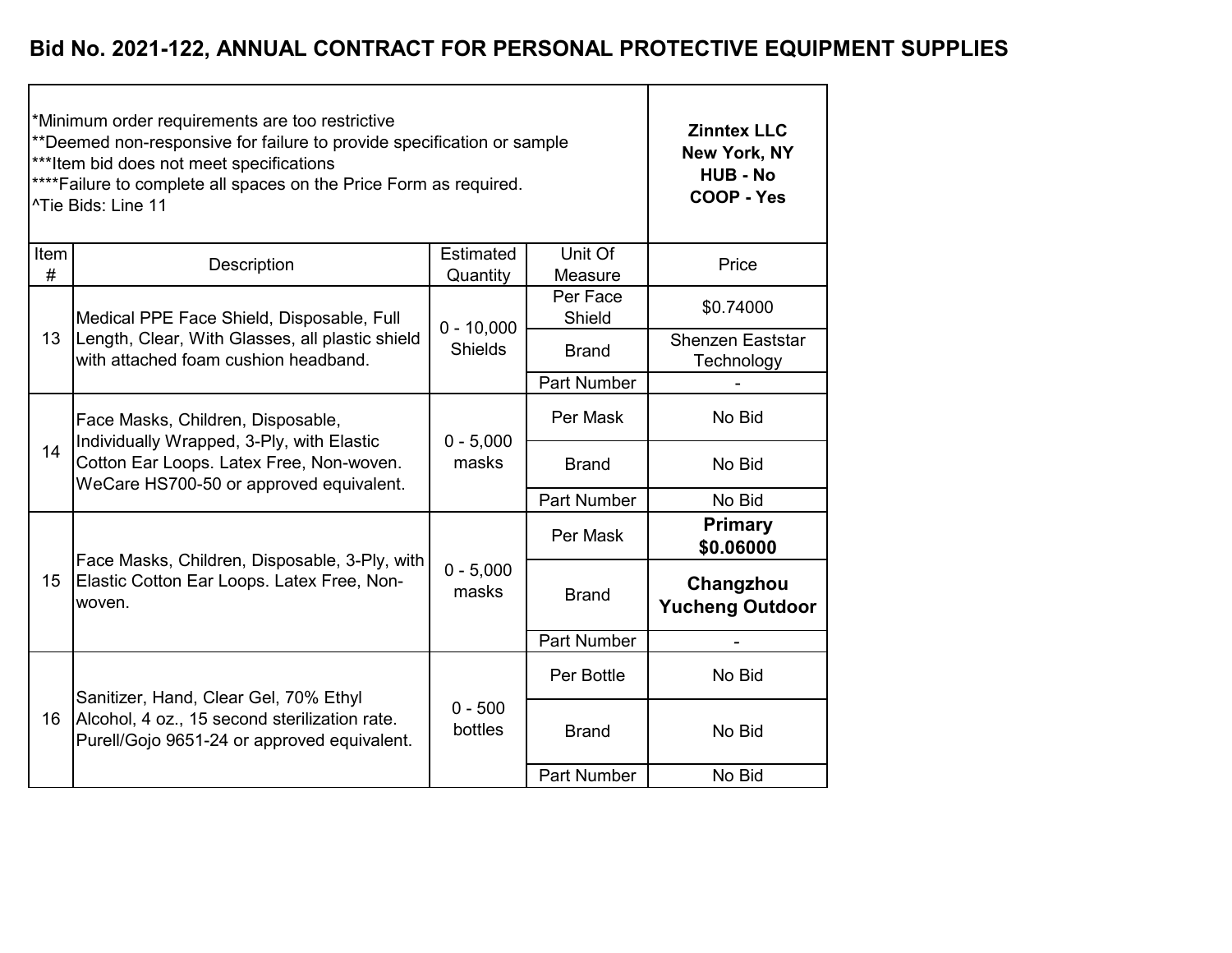|                  | *Minimum order requirements are too restrictive<br>**Deemed non-responsive for failure to provide specification or sample<br>***Item bid does not meet specifications<br>****Failure to complete all spaces on the Price Form as required.<br><sup>1</sup> Tie Bids: Line 11 | Alterra Medical,<br><b>LLC</b><br><b>Salt Lake City, UT</b><br><b>HUB - No</b><br>COOP - Yes | Aptos Logistics, Inc.<br>San Ramon, CA<br><b>HUB - Yes</b><br>COOP - Yes | <b>Atlantic Trading LLC</b><br><b>Austin, TX</b><br><b>HUB - Yes</b><br>COOP - Yes |                     |              |
|------------------|------------------------------------------------------------------------------------------------------------------------------------------------------------------------------------------------------------------------------------------------------------------------------|----------------------------------------------------------------------------------------------|--------------------------------------------------------------------------|------------------------------------------------------------------------------------|---------------------|--------------|
| <b>Item</b><br># | Description                                                                                                                                                                                                                                                                  | Estimated<br>Quantity                                                                        | Unit Of<br>Measure                                                       | Price                                                                              | Price               | Price        |
| 17               | Sanitizer, Hand, Clear Gel, 70% Ethyl<br>Alcohol, 8 oz., With Pump, 15 second<br>sterilization rate. Purell/Gojo 9652-12 or<br>approved equivalent.                                                                                                                          | $0 - 500$<br>bottles                                                                         | Per Bottle                                                               | \$1.53000***                                                                       | \$2.62000           | \$4.95000    |
|                  |                                                                                                                                                                                                                                                                              |                                                                                              | <b>Brand</b>                                                             | <b>Alterra Medical</b>                                                             | <b>First Galaxy</b> | <b>INTCO</b> |
|                  |                                                                                                                                                                                                                                                                              |                                                                                              | <b>Part Number</b>                                                       | AM-CM-HS-S8                                                                        |                     | <b>HS08</b>  |
|                  | Sanitizer, Hand, Clear Gel, 70% Ethyl                                                                                                                                                                                                                                        |                                                                                              | Per Bottle                                                               | No Bid                                                                             | \$13.57000          | No Bid       |
| 18               | Alcohol, 1 liter, 15 second sterilization rate.<br>Purell/Gojo 3080-04-CMR or approved<br>equivalent.                                                                                                                                                                        | $0 - 500$<br>bottles                                                                         | <b>Brand</b>                                                             | No Bid                                                                             | Gojo Industries     | No Bid       |
|                  |                                                                                                                                                                                                                                                                              |                                                                                              | <b>Part Number</b>                                                       | No Bid                                                                             | 9683-04             | No Bid       |
|                  | <b>Discount</b>                                                                                                                                                                                                                                                              |                                                                                              | N/A                                                                      | N/A                                                                                | 5%                  |              |
| Minimum Order    |                                                                                                                                                                                                                                                                              |                                                                                              | N/A                                                                      | N/A                                                                                | \$500.00            |              |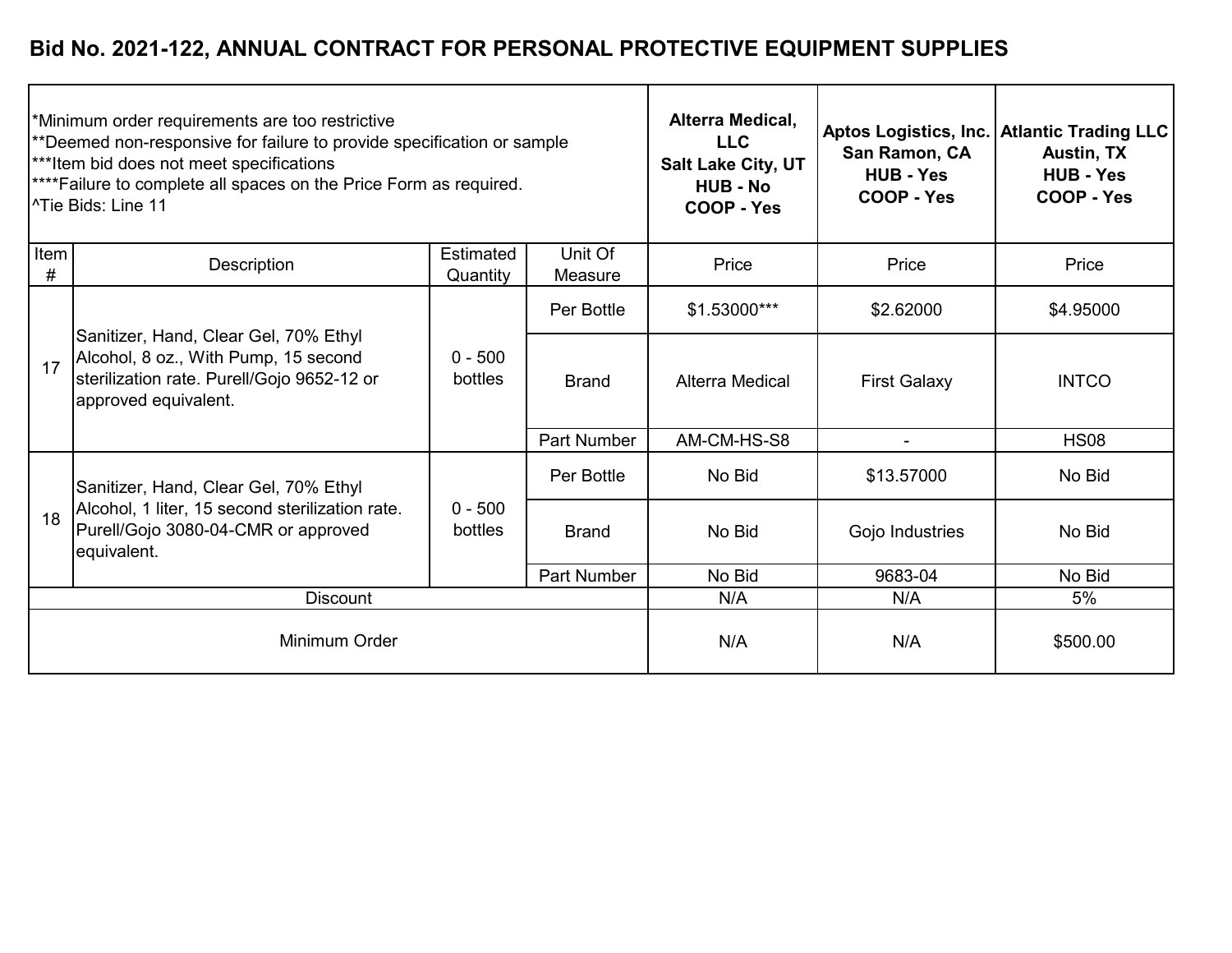| *Minimum order requirements are too restrictive<br>**Deemed non-responsive for failure to provide specification or sample<br>***Item bid does not meet specifications<br>****Failure to complete all spaces on the Price Form as required.<br><sup>1</sup> Tie Bids: Line 11 |                                                                                                                                                     |                       |                     | <b>Bay Promo LLC</b><br>Tampa, FL<br><b>HUB - No</b><br>COOP - Yes | <b>Bison Production</b><br>Company<br>Alpharetta, GA<br>HUB - Yes | <b>Bob Barker</b><br>Company, Inc.<br><b>Fuquay Varina, NC</b><br><b>HUB - No</b><br>COOP - Yes |
|------------------------------------------------------------------------------------------------------------------------------------------------------------------------------------------------------------------------------------------------------------------------------|-----------------------------------------------------------------------------------------------------------------------------------------------------|-----------------------|---------------------|--------------------------------------------------------------------|-------------------------------------------------------------------|-------------------------------------------------------------------------------------------------|
| Item<br>#                                                                                                                                                                                                                                                                    | Description                                                                                                                                         | Estimated<br>Quantity | Unit Of<br>Measure  | Price                                                              | Price                                                             | Price                                                                                           |
|                                                                                                                                                                                                                                                                              | Sanitizer, Hand, Clear Gel, 70% Ethyl<br>Alcohol, 8 oz., With Pump, 15 second<br>sterilization rate. Purell/Gojo 9652-12 or<br>approved equivalent. | $0 - 500$<br>bottles  | Per Bottle          | \$2.49000                                                          | No Bid                                                            | \$4.88000                                                                                       |
| 17                                                                                                                                                                                                                                                                           |                                                                                                                                                     |                       | <b>Brand</b>        | AlphaProMed                                                        | No Bid                                                            | Purell/Gojo-9652-12                                                                             |
|                                                                                                                                                                                                                                                                              |                                                                                                                                                     |                       | <b>Part Number</b>  | APMHS8                                                             | No Bid                                                            | 9652-12                                                                                         |
|                                                                                                                                                                                                                                                                              | Sanitizer, Hand, Clear Gel, 70% Ethyl                                                                                                               |                       | Per Bottle          | \$3.49000**                                                        | No Bid                                                            | \$10.47000                                                                                      |
| 18                                                                                                                                                                                                                                                                           | Alcohol, 1 liter, 15 second sterilization rate.<br>Purell/Gojo 3080-04-CMR or approved<br>equivalent.                                               | $0 - 500$<br>bottles  | <b>Brand</b>        | AlphaProMed                                                        | No Bid                                                            | Purell/Gojo-3023-12                                                                             |
|                                                                                                                                                                                                                                                                              |                                                                                                                                                     |                       | <b>Part Number</b>  | APMHS1L                                                            | No Bid                                                            | 3023-12                                                                                         |
| <b>Discount</b>                                                                                                                                                                                                                                                              |                                                                                                                                                     |                       |                     | 30%                                                                | N/A                                                               | 5%                                                                                              |
| Minimum Order                                                                                                                                                                                                                                                                |                                                                                                                                                     |                       | 1 Case of Each Item | Full Case qty only.<br>\$1,000.00                                  | Varies                                                            |                                                                                                 |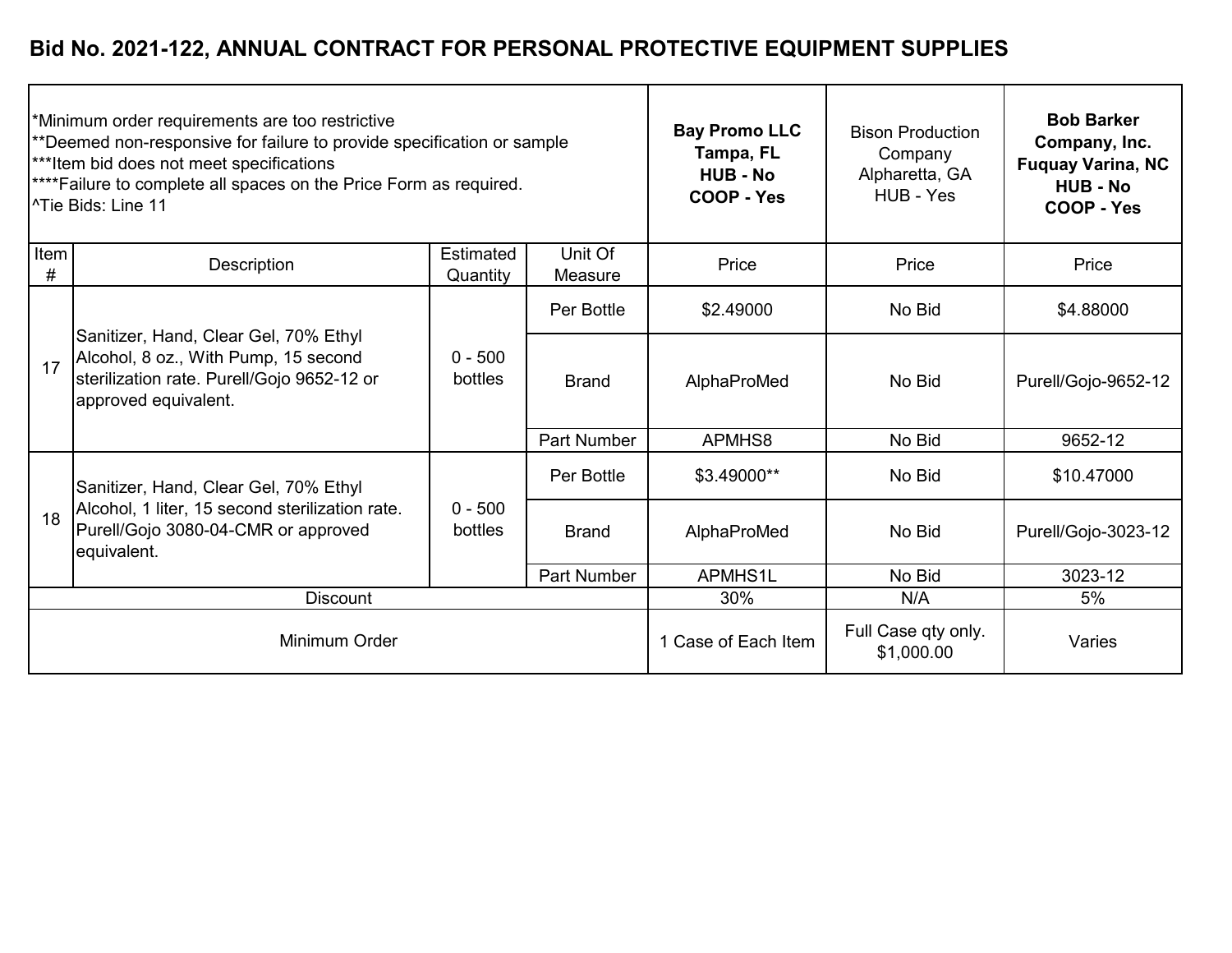|               | *Minimum order requirements are too restrictive<br>**Deemed non-responsive for failure to provide specification or sample<br>***Item bid does not meet specifications<br><sup>****</sup> Failure to complete all spaces on the Price Form as required.<br>l^Tie Bids: Line 11 |                       | Campbell Drug Stores<br>Limited (DBA<br>PharmacyGo)<br>Mississauga, Ontario<br>HUB - No | <b>CPR Savers &amp; First</b><br>Aid Supply<br>Scottsdale, AZ<br>HUB - No | <b>DEEPKA IMPORT</b><br><b>LLC</b><br>Union, NJ<br>HUB - No |           |
|---------------|-------------------------------------------------------------------------------------------------------------------------------------------------------------------------------------------------------------------------------------------------------------------------------|-----------------------|-----------------------------------------------------------------------------------------|---------------------------------------------------------------------------|-------------------------------------------------------------|-----------|
| Item<br>#     | <b>Description</b>                                                                                                                                                                                                                                                            | Estimated<br>Quantity | Unit Of<br>Measure                                                                      | Price                                                                     | Price                                                       | Price     |
|               | Sanitizer, Hand, Clear Gel, 70% Ethyl<br>Alcohol, 8 oz., With Pump, 15 second<br>sterilization rate. Purell/Gojo 9652-12 or<br>approved equivalent.                                                                                                                           | $0 - 500$<br>bottles  | Per Bottle                                                                              | \$2.60000                                                                 | No Bid                                                      | \$2.80000 |
| 17            |                                                                                                                                                                                                                                                                               |                       | <b>Brand</b>                                                                            | <b>Adbo Distribution</b>                                                  | No Bid                                                      | Intco     |
|               |                                                                                                                                                                                                                                                                               |                       | Part Number                                                                             | 80076597-240                                                              | No Bid                                                      | Intco     |
|               | Sanitizer, Hand, Clear Gel, 70% Ethyl                                                                                                                                                                                                                                         |                       | Per Bottle                                                                              | \$3.00000*                                                                | No Bid                                                      | No Bid    |
| 18            | Alcohol, 1 liter, 15 second sterilization rate.<br>Purell/Gojo 3080-04-CMR or approved<br>equivalent.                                                                                                                                                                         | $0 - 500$<br>bottles  | <b>Brand</b>                                                                            | <b>Natural Concepts</b>                                                   | No Bid                                                      | No Bid    |
|               |                                                                                                                                                                                                                                                                               |                       | <b>Part Number</b>                                                                      | 80097861                                                                  | No Bid                                                      | No Bid    |
|               | <b>Discount</b>                                                                                                                                                                                                                                                               |                       | 2%                                                                                      | N/A                                                                       | 3%                                                          |           |
| Minimum Order |                                                                                                                                                                                                                                                                               |                       | 10,000 Boxes                                                                            | N/A                                                                       | \$300.00                                                    |           |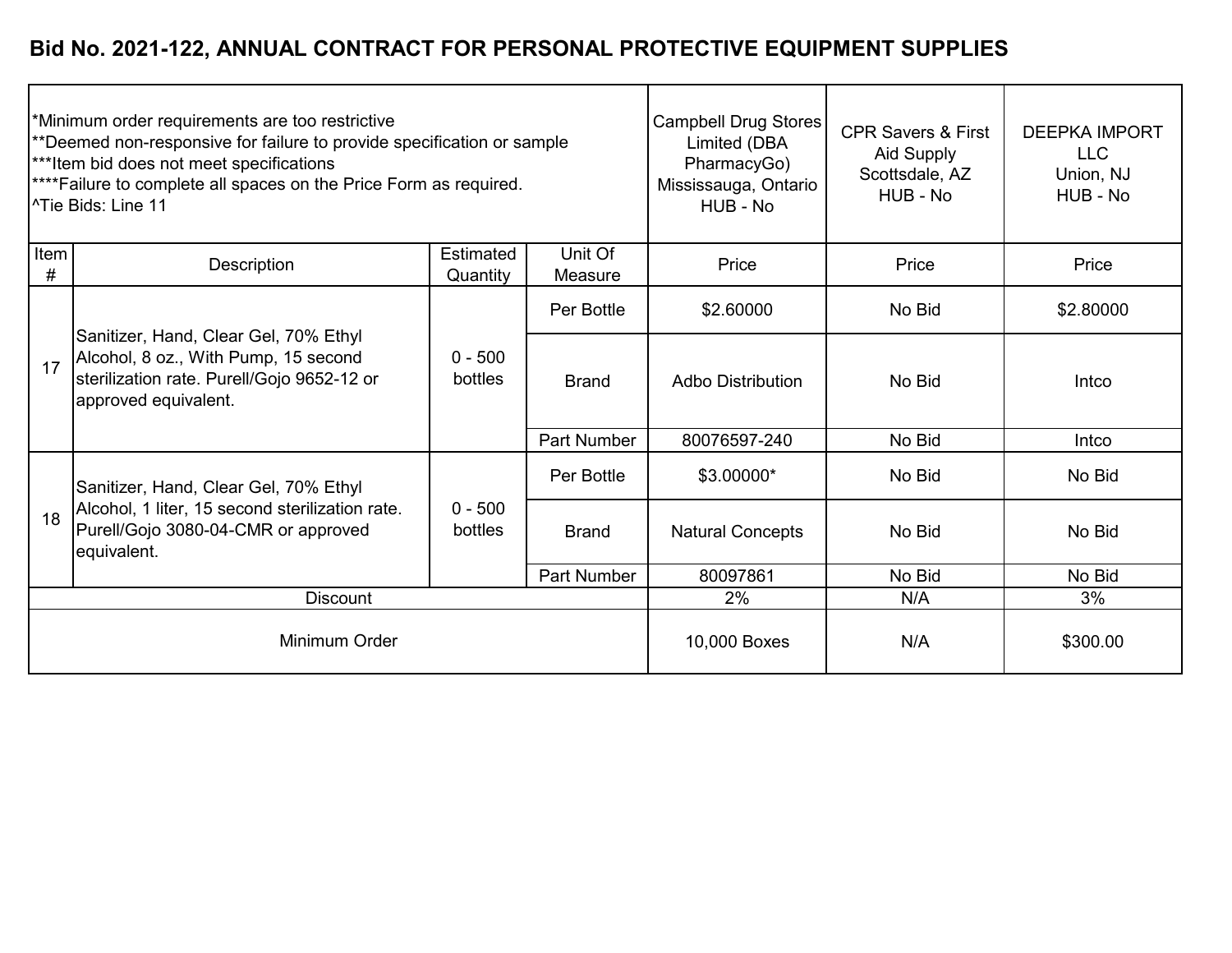| *Minimum order requirements are too restrictive<br>**Deemed non-responsive for failure to provide specification or sample<br>***Item bid does not meet specifications<br><sup>****</sup> Failure to complete all spaces on the Price Form as required.<br><sup>1</sup> Tie Bids: Line 11 |                                                                                                                                                     |                       | <b>DemeTECH</b><br>Corporation<br>Hialeah, FL<br>HUB - No | Digital Ally, Inc.<br>Lenexa, KS<br><b>HUB - No</b><br>COOP - Yes | Dispose N' Save LLC.<br>Monroe, NY<br>HUB - No |        |
|------------------------------------------------------------------------------------------------------------------------------------------------------------------------------------------------------------------------------------------------------------------------------------------|-----------------------------------------------------------------------------------------------------------------------------------------------------|-----------------------|-----------------------------------------------------------|-------------------------------------------------------------------|------------------------------------------------|--------|
| Item<br>#                                                                                                                                                                                                                                                                                | Description                                                                                                                                         | Estimated<br>Quantity | Unit Of<br>Measure                                        | Price                                                             | Price                                          | Price  |
| 17                                                                                                                                                                                                                                                                                       | Sanitizer, Hand, Clear Gel, 70% Ethyl<br>Alcohol, 8 oz., With Pump, 15 second<br>sterilization rate. Purell/Gojo 9652-12 or<br>approved equivalent. | $0 - 500$<br>bottles  | Per Bottle                                                | No Bid                                                            | \$6.75000                                      | No Bid |
|                                                                                                                                                                                                                                                                                          |                                                                                                                                                     |                       | <b>Brand</b>                                              | No Bid                                                            | Shield                                         | No Bid |
|                                                                                                                                                                                                                                                                                          |                                                                                                                                                     |                       | <b>Part Number</b>                                        | No Bid                                                            | 007-10103-01                                   | No Bid |
|                                                                                                                                                                                                                                                                                          | Sanitizer, Hand, Clear Gel, 70% Ethyl                                                                                                               |                       | Per Bottle                                                | No Bid                                                            | No Bid                                         | No Bid |
| 18                                                                                                                                                                                                                                                                                       | Alcohol, 1 liter, 15 second sterilization rate.<br>Purell/Gojo 3080-04-CMR or approved<br>equivalent.                                               | $0 - 500$<br>bottles  | <b>Brand</b>                                              | No Bid                                                            | No Bid                                         | No Bid |
|                                                                                                                                                                                                                                                                                          |                                                                                                                                                     |                       | <b>Part Number</b>                                        | No Bid                                                            | No Bid                                         | No Bid |
|                                                                                                                                                                                                                                                                                          | <b>Discount</b>                                                                                                                                     | N/A                   | N/A                                                       | 50%                                                               |                                                |        |
|                                                                                                                                                                                                                                                                                          | Minimum Order                                                                                                                                       |                       |                                                           | N/A                                                               | 1 Case                                         | None   |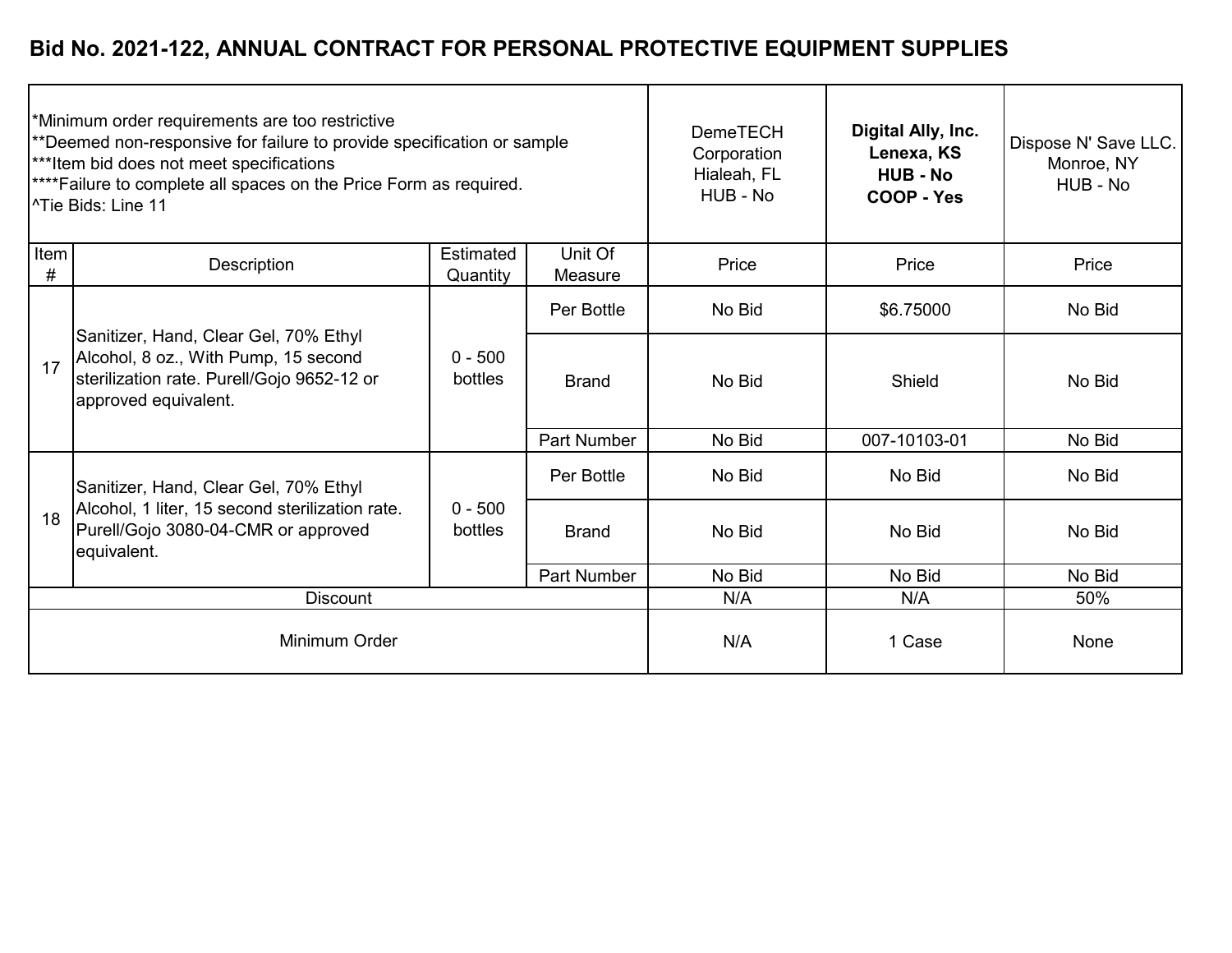| Minimum order requirements are too restrictive<br>**Deemed non-responsive for failure to provide specification or sample<br>***Item bid does not meet specifications<br><sup>****</sup> Failure to complete all spaces on the Price Form as required.<br>l^Tie Bids: Line 11 |                                                                                                                                                     |                       |                    | <b>Elite Textile Trading</b><br><b>LLC</b><br>Irvine, CA<br>HUB - No | <b>Empire Medical And</b><br><b>Dental Supplies Inc</b><br>Brooklyn, NY<br>HUB - Yes | <b>FSSC LLC</b><br>Rensselaer, IN<br>HUB - No |
|------------------------------------------------------------------------------------------------------------------------------------------------------------------------------------------------------------------------------------------------------------------------------|-----------------------------------------------------------------------------------------------------------------------------------------------------|-----------------------|--------------------|----------------------------------------------------------------------|--------------------------------------------------------------------------------------|-----------------------------------------------|
| Item<br>#                                                                                                                                                                                                                                                                    | Description                                                                                                                                         | Estimated<br>Quantity | Unit Of<br>Measure | Price                                                                | Price                                                                                | Price                                         |
|                                                                                                                                                                                                                                                                              | Sanitizer, Hand, Clear Gel, 70% Ethyl<br>Alcohol, 8 oz., With Pump, 15 second<br>sterilization rate. Purell/Gojo 9652-12 or<br>approved equivalent. | $0 - 500$<br>bottles  | Per Bottle         | No Bid                                                               | \$2.25000                                                                            | No Bid                                        |
| 17                                                                                                                                                                                                                                                                           |                                                                                                                                                     |                       | <b>Brand</b>       | No Bid                                                               | <b>Pro Sanitize</b>                                                                  | No Bid                                        |
|                                                                                                                                                                                                                                                                              |                                                                                                                                                     |                       | Part Number        | No Bid                                                               | Phs0018011p                                                                          | No Bid                                        |
|                                                                                                                                                                                                                                                                              | Sanitizer, Hand, Clear Gel, 70% Ethyl                                                                                                               |                       | Per Bottle         | No Bid                                                               | No Bid                                                                               | No Bid                                        |
| 18                                                                                                                                                                                                                                                                           | Alcohol, 1 liter, 15 second sterilization rate.<br>Purell/Gojo 3080-04-CMR or approved<br>equivalent.                                               | $0 - 500$<br>bottles  | <b>Brand</b>       | No Bid                                                               | No Bid                                                                               | No Bid                                        |
|                                                                                                                                                                                                                                                                              |                                                                                                                                                     |                       | <b>Part Number</b> | No Bid                                                               | No Bid                                                                               | No Bid                                        |
|                                                                                                                                                                                                                                                                              | <b>Discount</b>                                                                                                                                     |                       | N/A                | 5%                                                                   | 20%                                                                                  |                                               |
| Minimum Order                                                                                                                                                                                                                                                                |                                                                                                                                                     |                       | 100,000 Each       | N/A                                                                  | 1 Case                                                                               |                                               |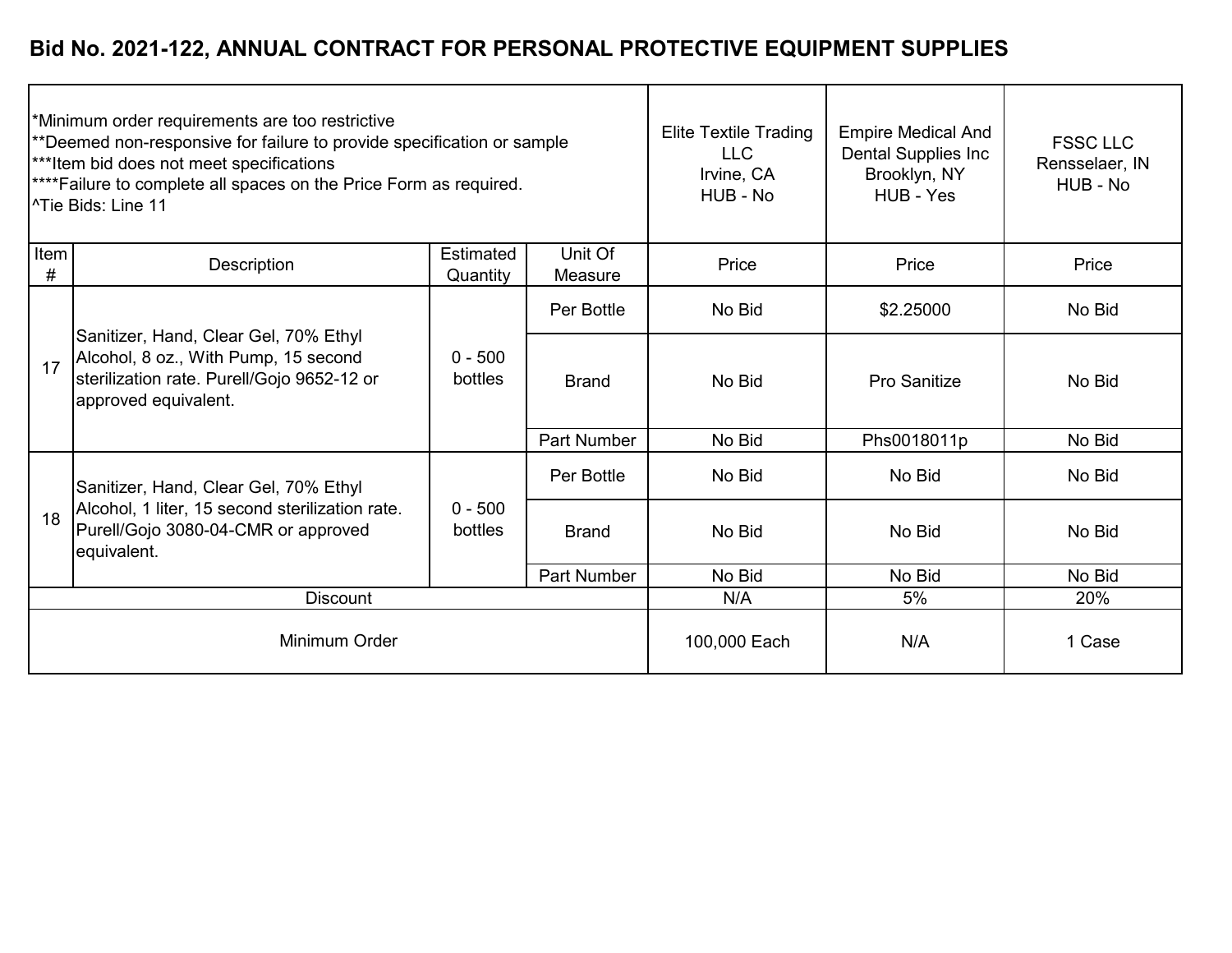|           | *Minimum order requirements are too restrictive<br>**Deemed non-responsive for failure to provide specification or sample<br>***Item bid does not meet specifications<br>**** Failure to complete all spaces on the Price Form as required.<br><sup>1</sup> Tie Bids: Line 11 |                       | <b>Healthy School</b><br>Supply, LLC<br>Claymont, DE<br>HUB - No | ICS Jail Supplies, Inc.<br>Waco, TX<br>HUB - No | InkJet, Inc d/b/a<br><b>Community</b><br><b>Chemical</b><br>Willis, TX<br><b>HUB - Yes</b><br><b>COOP - Yes</b> |                                                                          |
|-----------|-------------------------------------------------------------------------------------------------------------------------------------------------------------------------------------------------------------------------------------------------------------------------------|-----------------------|------------------------------------------------------------------|-------------------------------------------------|-----------------------------------------------------------------------------------------------------------------|--------------------------------------------------------------------------|
| Item<br># | Description                                                                                                                                                                                                                                                                   | Estimated<br>Quantity | Unit Of<br>Measure                                               | Price                                           | Price                                                                                                           | Price                                                                    |
|           | Sanitizer, Hand, Clear Gel, 70% Ethyl<br>Alcohol, 8 oz., With Pump, 15 second<br>sterilization rate. Purell/Gojo 9652-12 or<br>approved equivalent.                                                                                                                           |                       | Per Bottle                                                       | <b>Withdrew Bid</b>                             | <b>Withdrew Bid</b>                                                                                             | <b>Primary</b><br>\$1.25000                                              |
| 17        |                                                                                                                                                                                                                                                                               | $0 - 500$<br>bottles  | <b>Brand</b>                                                     | <b>Withdrew Bid</b>                             | <b>Withdrew Bid</b>                                                                                             | <b>Community</b><br><b>Chemical by InkJet</b><br><b>Every Hand Brand</b> |
|           |                                                                                                                                                                                                                                                                               |                       | Part Number                                                      | <b>Withdrew Bid</b>                             | <b>Withdrew Bid</b>                                                                                             | XA453314                                                                 |
|           | Sanitizer, Hand, Clear Gel, 70% Ethyl                                                                                                                                                                                                                                         | $0 - 500$<br>bottles  | Per Bottle                                                       | <b>Withdrew Bid</b>                             | <b>Withdrew Bid</b>                                                                                             | Secondary<br>\$3.25000                                                   |
| 18        | Alcohol, 1 liter, 15 second sterilization rate.<br>Purell/Gojo 3080-04-CMR or approved<br>equivalent.                                                                                                                                                                         |                       | <b>Brand</b>                                                     | <b>Withdrew Bid</b>                             | <b>Withdrew Bid</b>                                                                                             | Community<br>Chemical by InkJet<br><b>Every Hand Brand</b>               |
|           |                                                                                                                                                                                                                                                                               |                       | <b>Part Number</b>                                               | <b>Withdrew Bid</b>                             | <b>Withdrew Bid</b>                                                                                             | XA45114                                                                  |
|           | <b>Discount</b>                                                                                                                                                                                                                                                               |                       |                                                                  | N/A                                             | <b>Withdrew Bid</b>                                                                                             | N/A                                                                      |
|           | Minimum Order                                                                                                                                                                                                                                                                 |                       |                                                                  | N/A                                             | <b>Withdrew Bid</b>                                                                                             | 10 Cases                                                                 |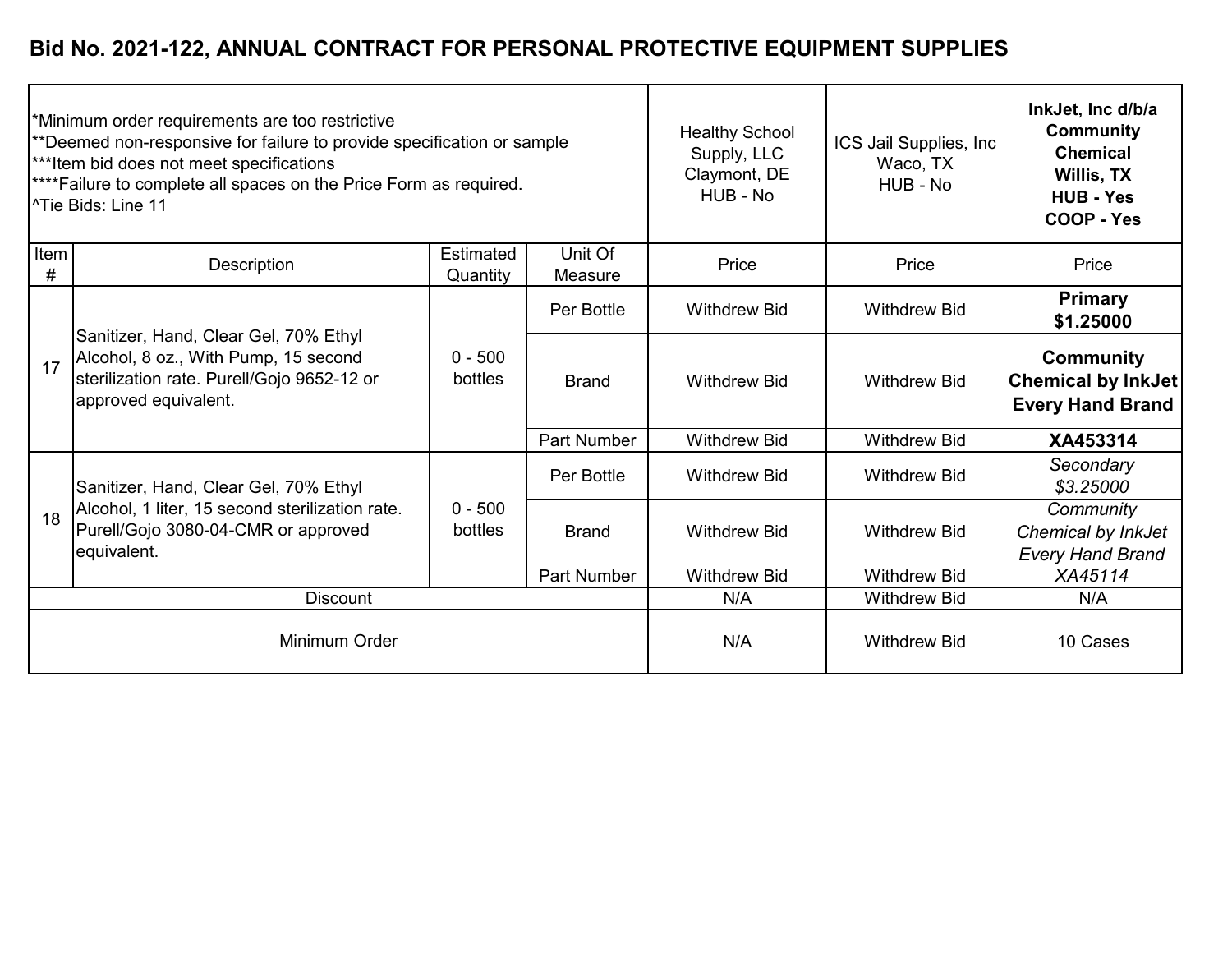|               | Minimum order requirements are too restrictive<br>**Deemed non-responsive for failure to provide specification or sample<br>***Item bid does not meet specifications<br>****Failure to complete all spaces on the Price Form as required.<br><sup>1</sup> Tie Bids: Line 11 |                              | Invi Bridge Company<br>Limited<br>Ho Chi Minh City,<br>Vietnam<br>HUB - No | <b>M&amp;R Medical</b><br>Supply, LLP<br>Dallas, TX<br><b>HUB - Yes</b><br>COOP - Yes | <b>McKesson Medical-</b><br><b>Surgical</b><br><b>Government</b><br><b>Solutions LLC</b><br>Henrico, VA<br><b>HUB - No</b><br>COOP - Yes |           |
|---------------|-----------------------------------------------------------------------------------------------------------------------------------------------------------------------------------------------------------------------------------------------------------------------------|------------------------------|----------------------------------------------------------------------------|---------------------------------------------------------------------------------------|------------------------------------------------------------------------------------------------------------------------------------------|-----------|
| Item<br>#     | Description                                                                                                                                                                                                                                                                 | <b>Estimated</b><br>Quantity | Unit Of<br>Measure                                                         | Price                                                                                 | Price                                                                                                                                    | Price     |
|               | Sanitizer, Hand, Clear Gel, 70% Ethyl<br>Alcohol, 8 oz., With Pump, 15 second<br>sterilization rate. Purell/Gojo 9652-12 or<br>approved equivalent.                                                                                                                         | $0 - 500$<br>bottles         | Per Bottle                                                                 | No Bid                                                                                | No Bid                                                                                                                                   | \$2.49000 |
| 17            |                                                                                                                                                                                                                                                                             |                              | <b>Brand</b>                                                               | No Bid                                                                                | No Bid                                                                                                                                   | GOJO      |
|               |                                                                                                                                                                                                                                                                             |                              | <b>Part Number</b>                                                         | No Bid                                                                                | No Bid                                                                                                                                   | 9652-12   |
|               | Sanitizer, Hand, Clear Gel, 70% Ethyl                                                                                                                                                                                                                                       |                              | Per Bottle                                                                 | No Bid                                                                                | No Bid                                                                                                                                   | No Bid    |
| 18            | Alcohol, 1 liter, 15 second sterilization rate.<br>Purell/Gojo 3080-04-CMR or approved<br>equivalent.                                                                                                                                                                       | $0 - 500$<br>bottles         | <b>Brand</b>                                                               | No Bid                                                                                | No Bid                                                                                                                                   | No Bid    |
|               |                                                                                                                                                                                                                                                                             |                              | <b>Part Number</b>                                                         | No Bid                                                                                | No Bid                                                                                                                                   | No Bid    |
|               | <b>Discount</b>                                                                                                                                                                                                                                                             |                              | N/A                                                                        | 1%-2%                                                                                 | <b>No</b>                                                                                                                                |           |
| Minimum Order |                                                                                                                                                                                                                                                                             |                              | Varies                                                                     | \$50.00-\$100.00                                                                      | N/A                                                                                                                                      |           |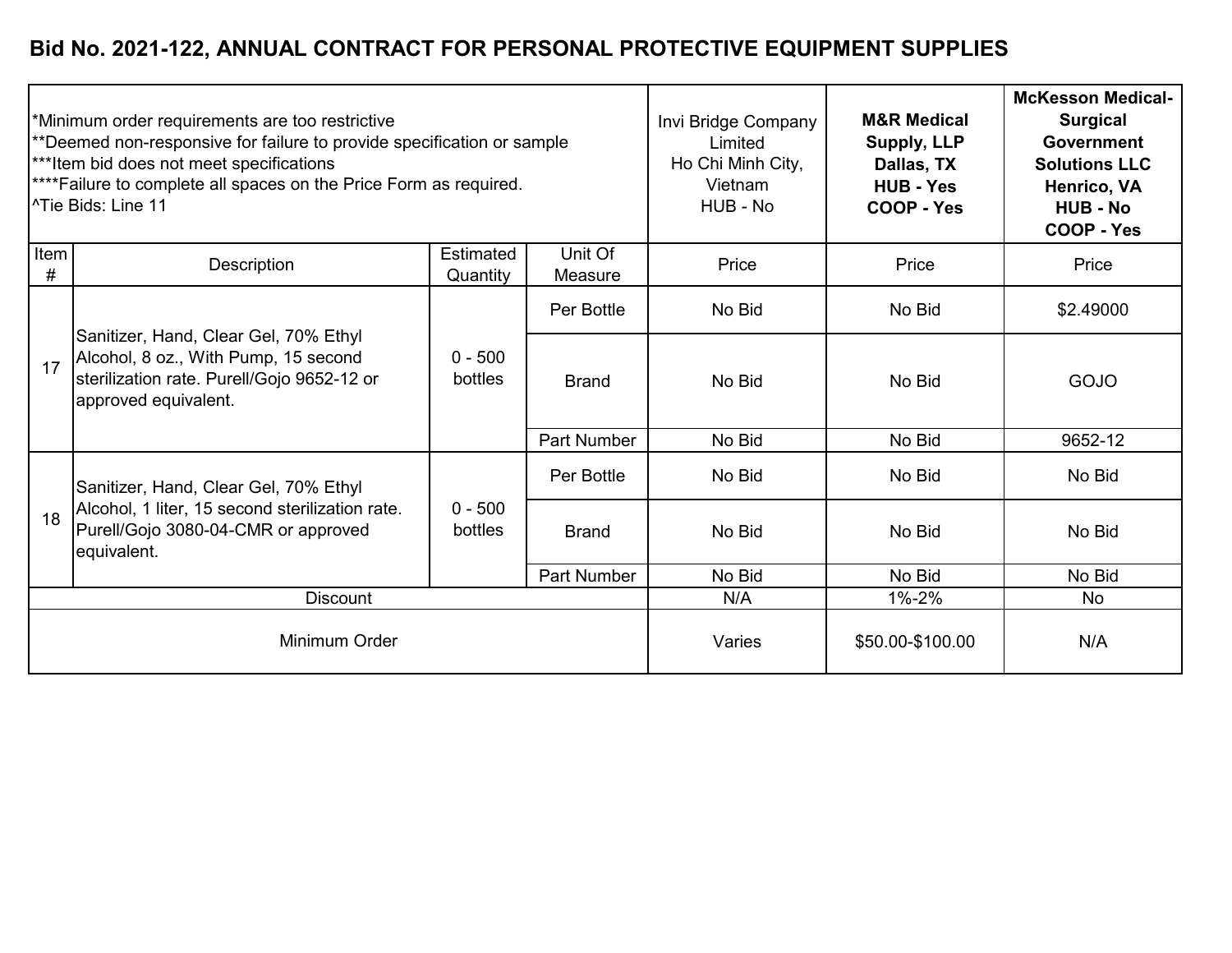|           | Minimum order requirements are too restrictive<br>**Deemed non-responsive for failure to provide specification or sample<br>***Item bid does not meet specifications<br>****Failure to complete all spaces on the Price Form as required.<br><sup>^</sup> Tie Bids: Line 11 |                       | <b>Medline Industries,</b><br>Inc.<br>Northfield, IL<br><b>HUB - No</b><br>COOP - Yes | Ocanas Heat & Air<br><b>LLC</b><br>Avalon, TX<br>HUB - Yes | One Beat CPR<br>Learning Center LLC<br>Miramar, FL<br>HUB - No |                               |
|-----------|-----------------------------------------------------------------------------------------------------------------------------------------------------------------------------------------------------------------------------------------------------------------------------|-----------------------|---------------------------------------------------------------------------------------|------------------------------------------------------------|----------------------------------------------------------------|-------------------------------|
| Item<br># | Description                                                                                                                                                                                                                                                                 | Estimated<br>Quantity | Unit Of<br>Measure                                                                    | Price                                                      | Price                                                          | Price                         |
|           | Sanitizer, Hand, Clear Gel, 70% Ethyl<br>Alcohol, 8 oz., With Pump, 15 second<br>sterilization rate. Purell/Gojo 9652-12 or<br>approved equivalent.                                                                                                                         |                       | Per Bottle                                                                            | \$2.33330                                                  | \$9.40000                                                      | \$2.50000                     |
| 17        |                                                                                                                                                                                                                                                                             | $0 - 500$<br>bottles  | <b>Brand</b>                                                                          | Medline                                                    | Purell                                                         | Purell                        |
|           |                                                                                                                                                                                                                                                                             |                       | <b>Part Number</b>                                                                    | <b>HH70G08</b>                                             | GOJ965212CT                                                    | 9652-12                       |
|           | Sanitizer, Hand, Clear Gel, 70% Ethyl                                                                                                                                                                                                                                       |                       | Per Bottle                                                                            | \$6.25000                                                  | \$10.82000                                                     | \$19.25000                    |
| 18        | Alcohol, 1 liter, 15 second sterilization rate.<br>Purell/Gojo 3080-04-CMR or approved<br>equivalent.                                                                                                                                                                       | $0 - 500$<br>bottles  | <b>Brand</b>                                                                          | Medline *Requires<br><b>Medline Dis</b>                    | Purell                                                         | <b>Purell 9625-04 2 Liter</b> |
|           |                                                                                                                                                                                                                                                                             |                       | <b>Part Number</b>                                                                    | HH70G1000                                                  | GOJ965212CT                                                    | 9625-04                       |
|           | <b>Discount</b>                                                                                                                                                                                                                                                             | N/A                   | 5%                                                                                    | <b>No</b>                                                  |                                                                |                               |
|           | Minimum Order                                                                                                                                                                                                                                                               |                       |                                                                                       | None                                                       | <b>No</b>                                                      | N/A                           |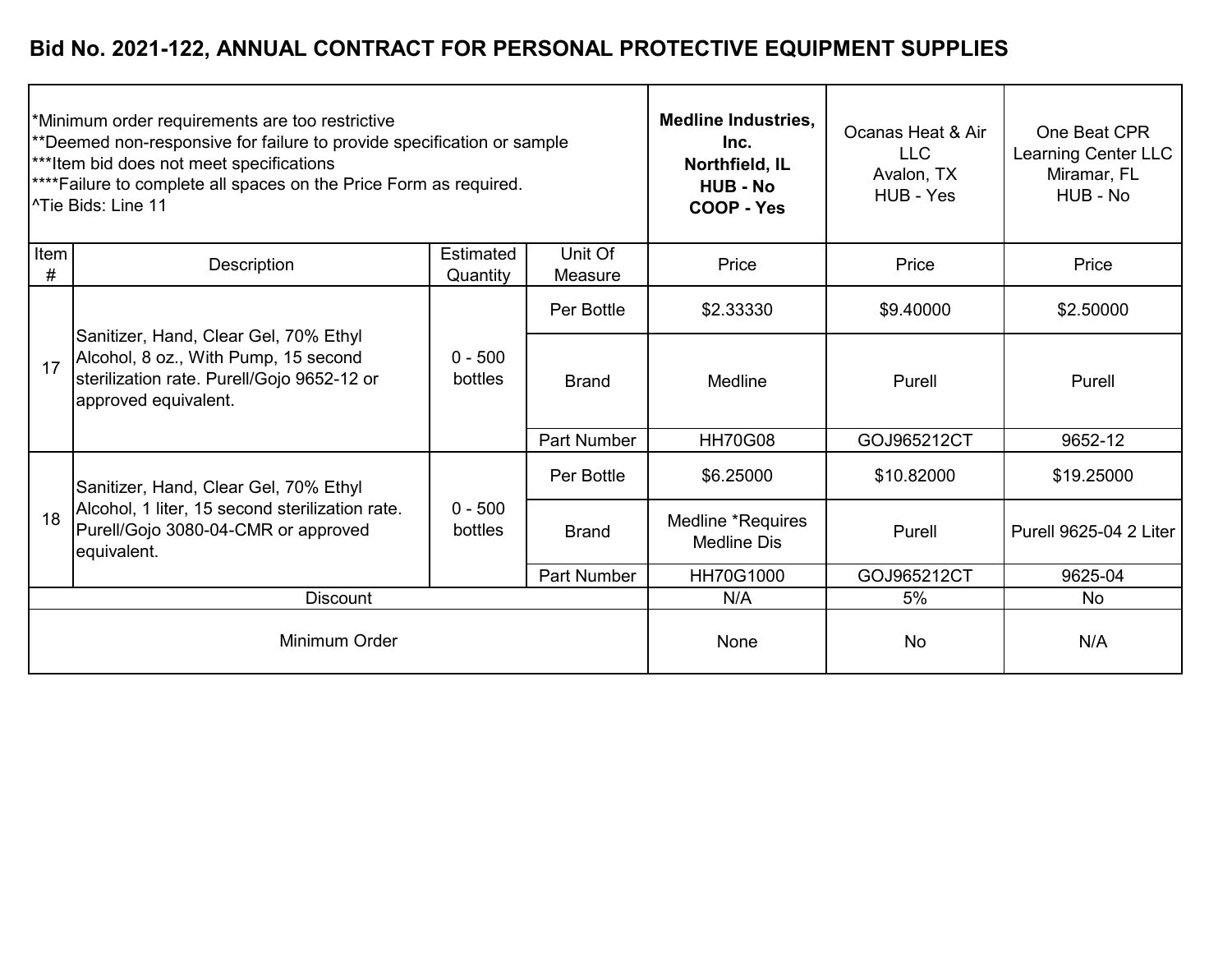| *Minimum order requirements are too restrictive<br>**Deemed non-responsive for failure to provide specification or sample<br>***Item bid does not meet specifications<br>****Failure to complete all spaces on the Price Form as required.<br>l^Tie Bids: Line 11 |                                                                                                                                                     |                      | Pelv-Ice LLC<br>South Pasadena, CA<br>HUB - No | Quetica, LLC<br><b>Bloomington, MN</b><br><b>HUB - No</b><br>COOP - Yes | <b>RND Medical</b><br>Supplies, Inc d/b/a<br><b>QPS Medicals</b><br>Marietta, GA<br><b>HUB - No</b><br>COOP - Yes |            |
|-------------------------------------------------------------------------------------------------------------------------------------------------------------------------------------------------------------------------------------------------------------------|-----------------------------------------------------------------------------------------------------------------------------------------------------|----------------------|------------------------------------------------|-------------------------------------------------------------------------|-------------------------------------------------------------------------------------------------------------------|------------|
| Item<br>#                                                                                                                                                                                                                                                         | <b>Estimated</b><br>Unit Of<br>Description<br>Quantity<br>Measure                                                                                   |                      | Price                                          | Price                                                                   | Price                                                                                                             |            |
| 17                                                                                                                                                                                                                                                                | Sanitizer, Hand, Clear Gel, 70% Ethyl<br>Alcohol, 8 oz., With Pump, 15 second<br>sterilization rate. Purell/Gojo 9652-12 or<br>approved equivalent. | $0 - 500$<br>bottles | Per Bottle                                     | <b>Withdrew Bid</b>                                                     | No Bid                                                                                                            | \$5.72000  |
|                                                                                                                                                                                                                                                                   |                                                                                                                                                     |                      | <b>Brand</b>                                   | <b>Withdrew Bid</b>                                                     | No Bid                                                                                                            | Gojo       |
|                                                                                                                                                                                                                                                                   |                                                                                                                                                     |                      | <b>Part Number</b>                             | <b>Withdrew Bid</b>                                                     | No Bid                                                                                                            | 9652-12    |
|                                                                                                                                                                                                                                                                   | Sanitizer, Hand, Clear Gel, 70% Ethyl<br>Alcohol, 1 liter, 15 second sterilization rate.<br>Purell/Gojo 3080-04-CMR or approved<br>equivalent.      | $0 - 500$<br>bottles | Per Bottle                                     | <b>Withdrew Bid</b>                                                     | No Bid                                                                                                            | \$16.99500 |
| 18                                                                                                                                                                                                                                                                |                                                                                                                                                     |                      | <b>Brand</b>                                   | <b>Withdrew Bid</b>                                                     | No Bid                                                                                                            | Gojo       |
|                                                                                                                                                                                                                                                                   |                                                                                                                                                     |                      | <b>Part Number</b>                             | <b>Withdrew Bid</b>                                                     | No Bid                                                                                                            | 9683-04    |
| <b>Discount</b>                                                                                                                                                                                                                                                   |                                                                                                                                                     |                      | <b>Withdrew Bid</b>                            | N/A                                                                     | N/A                                                                                                               |            |
| Minimum Order                                                                                                                                                                                                                                                     |                                                                                                                                                     |                      | <b>Withdrew Bid</b>                            | N/A                                                                     | 1 Case                                                                                                            |            |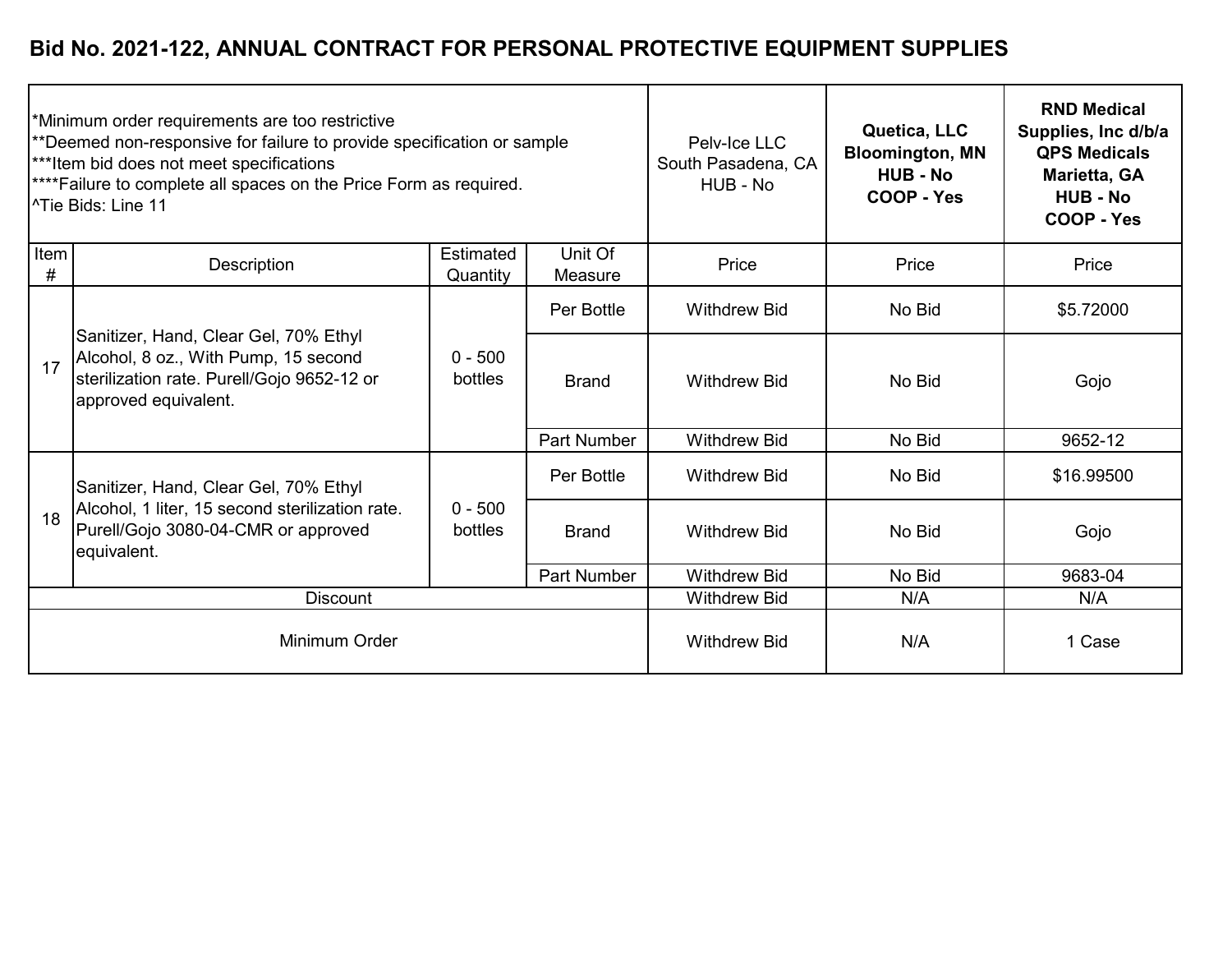| Minimum order requirements are too restrictive<br>**Deemed non-responsive for failure to provide specification or sample<br>***Item bid does not meet specifications<br>****Failure to complete all spaces on the Price Form as required.<br>l^Tie Bids: Line 11 |                                                                                                                                                     |                      | Safety Zone<br><b>Specialists</b><br>Lakeland, FL<br>HUB - No | <b>School Health</b><br>Corporation<br><b>Rolling Meadows, IL</b><br><b>HUB - No</b><br><b>COOP - Yes</b> | Sid Tool dba MSC<br><b>Industrial Supply Co</b><br>Fort Worth, TX<br>HUB - No |            |
|------------------------------------------------------------------------------------------------------------------------------------------------------------------------------------------------------------------------------------------------------------------|-----------------------------------------------------------------------------------------------------------------------------------------------------|----------------------|---------------------------------------------------------------|-----------------------------------------------------------------------------------------------------------|-------------------------------------------------------------------------------|------------|
| Item<br>#                                                                                                                                                                                                                                                        | Unit Of<br>Estimated<br>Description<br>Quantity<br>Measure                                                                                          |                      | Price                                                         | Price                                                                                                     | Price                                                                         |            |
| 17                                                                                                                                                                                                                                                               | Sanitizer, Hand, Clear Gel, 70% Ethyl<br>Alcohol, 8 oz., With Pump, 15 second<br>sterilization rate. Purell/Gojo 9652-12 or<br>approved equivalent. | $0 - 500$<br>bottles | Per Bottle                                                    | No Bid                                                                                                    | \$3.02000                                                                     | \$3.99000  |
|                                                                                                                                                                                                                                                                  |                                                                                                                                                     |                      | <b>Brand</b>                                                  | No Bid                                                                                                    | Purell/Professional<br>Medical                                                | Purell     |
|                                                                                                                                                                                                                                                                  |                                                                                                                                                     |                      | <b>Part Number</b>                                            | No Bid                                                                                                    | 100-FE08                                                                      | 9652-12    |
| 18                                                                                                                                                                                                                                                               | Sanitizer, Hand, Clear Gel, 70% Ethyl<br>Alcohol, 1 liter, 15 second sterilization rate.<br>Purell/Gojo 3080-04-CMR or approved<br>equivalent.      | $0 - 500$<br>bottles | Per Bottle                                                    | No Bid                                                                                                    | \$11.00000                                                                    | \$25.69000 |
|                                                                                                                                                                                                                                                                  |                                                                                                                                                     |                      | <b>Brand</b>                                                  | No Bid                                                                                                    | <b>Mission Chemical</b>                                                       |            |
|                                                                                                                                                                                                                                                                  |                                                                                                                                                     |                      | <b>Part Number</b>                                            | No Bid                                                                                                    | 32ozGELSANITIZER                                                              | $\sim$     |
| <b>Discount</b>                                                                                                                                                                                                                                                  |                                                                                                                                                     |                      |                                                               | N/A                                                                                                       | 25%<br>13%                                                                    |            |
| Minimum Order                                                                                                                                                                                                                                                    |                                                                                                                                                     |                      |                                                               | 10,000 Units                                                                                              | Min. \$125.00, under<br>\$125.00 Charge<br><b>No</b><br>\$12.95               |            |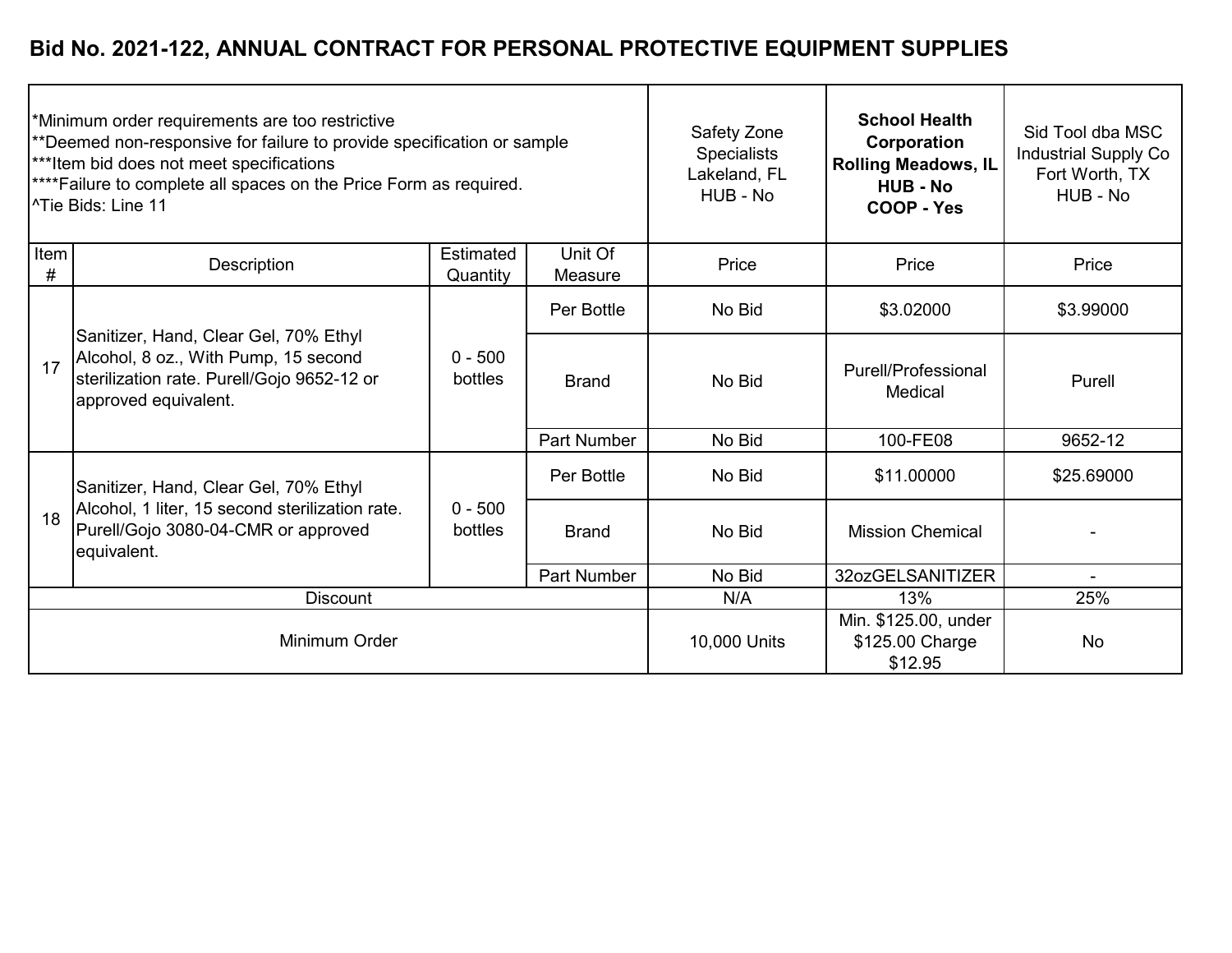| *Minimum order requirements are too restrictive<br>**Deemed non-responsive for failure to provide specification or sample<br>***Item bid does not meet specifications<br><sup>****</sup> Failure to complete all spaces on the Price Form as required.<br>l^Tie Bids: Line 11 |                                                                                                                                                     |                              | <b>Sita Business</b><br>Systems, Inc.<br><b>Chantilly, VA</b><br><b>HUB - No</b><br><b>COOP - Yes</b> | Tree of Life SC, LLC<br>Columbia, SC<br>HUB - No | <b>U.S. Health Express</b><br>Corp.<br>City of Industry, CA<br><b>HUB - No</b><br>COOP - Yes |        |
|-------------------------------------------------------------------------------------------------------------------------------------------------------------------------------------------------------------------------------------------------------------------------------|-----------------------------------------------------------------------------------------------------------------------------------------------------|------------------------------|-------------------------------------------------------------------------------------------------------|--------------------------------------------------|----------------------------------------------------------------------------------------------|--------|
| Item<br>#                                                                                                                                                                                                                                                                     | Description                                                                                                                                         | <b>Estimated</b><br>Quantity | Unit Of<br>Measure                                                                                    | Price                                            | Price                                                                                        | Price  |
| 17                                                                                                                                                                                                                                                                            | Sanitizer, Hand, Clear Gel, 70% Ethyl<br>Alcohol, 8 oz., With Pump, 15 second<br>sterilization rate. Purell/Gojo 9652-12 or<br>approved equivalent. | $0 - 500$<br>bottles         | Per Bottle                                                                                            | Secondary<br>\$1.89000                           | No Bid                                                                                       | No Bid |
|                                                                                                                                                                                                                                                                               |                                                                                                                                                     |                              | <b>Brand</b>                                                                                          | DR.J's Natural                                   | No Bid                                                                                       | No Bid |
|                                                                                                                                                                                                                                                                               |                                                                                                                                                     |                              | Part Number                                                                                           | <b>DJNHS08PC</b>                                 | No Bid                                                                                       | No Bid |
| 18                                                                                                                                                                                                                                                                            | Sanitizer, Hand, Clear Gel, 70% Ethyl<br>Alcohol, 1 liter, 15 second sterilization rate.<br>Purell/Gojo 3080-04-CMR or approved<br>equivalent.      | $0 - 500$<br>bottles         | Per Bottle                                                                                            | <b>Primary</b><br>\$2.99000                      | No Bid                                                                                       | No Bid |
|                                                                                                                                                                                                                                                                               |                                                                                                                                                     |                              | <b>Brand</b>                                                                                          | <b>DR.J's Natural</b>                            | No Bid                                                                                       | No Bid |
|                                                                                                                                                                                                                                                                               |                                                                                                                                                     |                              | <b>Part Number</b>                                                                                    | <b>DJN1GALPC</b>                                 | No Bid                                                                                       | No Bid |
| <b>Discount</b>                                                                                                                                                                                                                                                               |                                                                                                                                                     |                              | N/A                                                                                                   | 10%                                              | N/A                                                                                          |        |
| Minimum Order                                                                                                                                                                                                                                                                 |                                                                                                                                                     |                              | Varies                                                                                                | 1 Case                                           | N/A                                                                                          |        |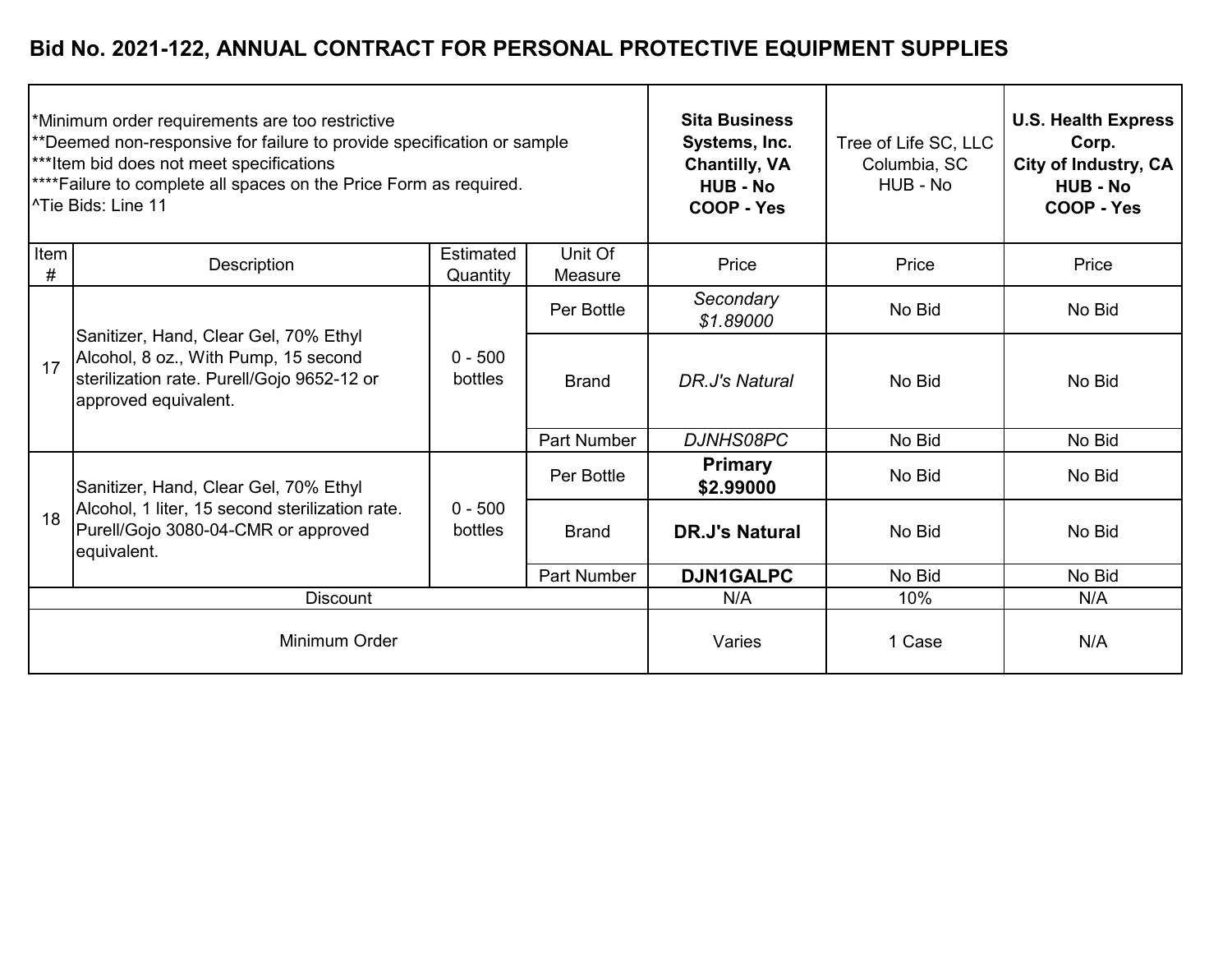| *Minimum order requirements are too restrictive<br>**Deemed non-responsive for failure to provide specification or sample<br>***Item bid does not meet specifications<br><sup>****</sup> Failure to complete all spaces on the Price Form as required.<br>l^Tie Bids: Line 11 |                                                                                                                                                     |                       | <b>Unipak Corp.</b><br>Brooklyn, NY<br><b>HUB - No</b><br>COOP - Yes | Varigard, LLC<br>Foley, AL<br>HUB - No | <b>Wintech MediPro LLC</b><br>Katy, TX<br>HUB - No |        |
|-------------------------------------------------------------------------------------------------------------------------------------------------------------------------------------------------------------------------------------------------------------------------------|-----------------------------------------------------------------------------------------------------------------------------------------------------|-----------------------|----------------------------------------------------------------------|----------------------------------------|----------------------------------------------------|--------|
| Item<br>#                                                                                                                                                                                                                                                                     | Description                                                                                                                                         | Estimated<br>Quantity | Unit Of<br>Measure                                                   | Price                                  | Price                                              | Price  |
| 17                                                                                                                                                                                                                                                                            | Sanitizer, Hand, Clear Gel, 70% Ethyl<br>Alcohol, 8 oz., With Pump, 15 second<br>sterilization rate. Purell/Gojo 9652-12 or<br>approved equivalent. | $0 - 500$<br>bottles  | Per Bottle                                                           | \$0.29000**                            | \$3.39000                                          | No Bid |
|                                                                                                                                                                                                                                                                               |                                                                                                                                                     |                       | <b>Brand</b>                                                         | Varigard<br>Ferguson                   |                                                    | No Bid |
|                                                                                                                                                                                                                                                                               |                                                                                                                                                     |                       | <b>Part Number</b>                                                   | F <sub>8</sub>                         | VEAHS8OZ-24                                        | No Bid |
| 18                                                                                                                                                                                                                                                                            | Sanitizer, Hand, Clear Gel, 70% Ethyl<br>Alcohol, 1 liter, 15 second sterilization rate.<br>Purell/Gojo 3080-04-CMR or approved<br>equivalent.      | $0 - 500$<br>bottles  | Per Bottle                                                           | \$2.80000**                            | No Bid                                             | No Bid |
|                                                                                                                                                                                                                                                                               |                                                                                                                                                     |                       | <b>Brand</b>                                                         | Wave                                   | No Bid                                             | No Bid |
|                                                                                                                                                                                                                                                                               |                                                                                                                                                     |                       | <b>Part Number</b>                                                   | S <sub>1</sub>                         | No Bid                                             | No Bid |
| <b>Discount</b>                                                                                                                                                                                                                                                               |                                                                                                                                                     |                       |                                                                      | N/A                                    | 10%                                                | 10%    |
| Minimum Order                                                                                                                                                                                                                                                                 |                                                                                                                                                     |                       | 1 Case                                                               | 1 Case                                 | 20,000 Masks                                       |        |